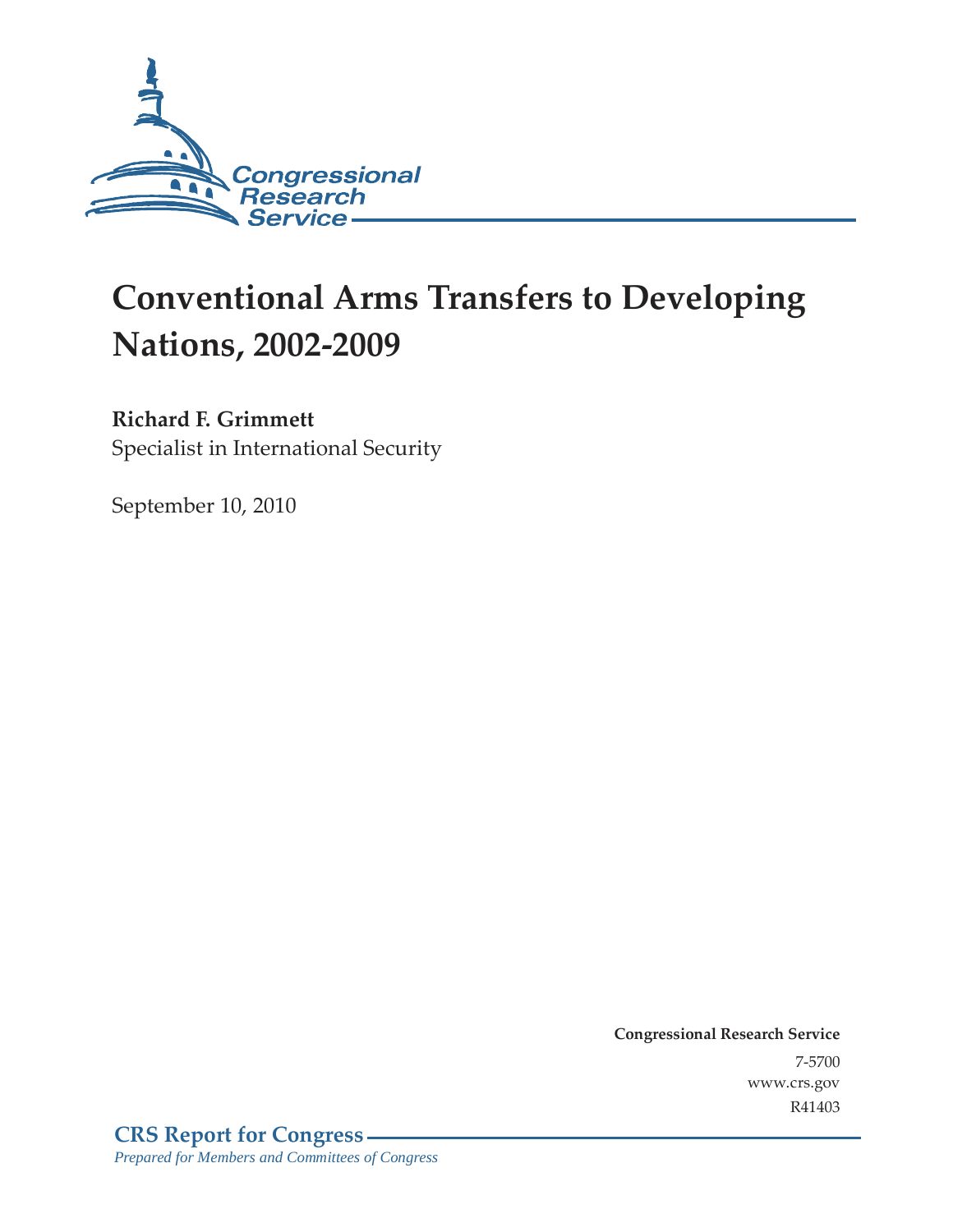# **Summary**

This report is prepared annually to provide Congress with official, unclassified, quantitative data on conventional arms transfers to developing nations by the United States and foreign countries for the preceding eight calendar years for use in its policy oversight functions. All agreement and delivery data in this report for the United States are government-to-government Foreign Military Sales (FMS) transactions. Similar data are provided on worldwide conventional arms transfers by all suppliers, but the principal focus is the level of arms transfers by major weapons suppliers to nations in the developing world.

Developing nations continue to be the primary focus of foreign arms sales activity by weapons suppliers. During the years 2002-2009, the value of arms transfer agreements with developing nations comprised 68.3% of all such agreements worldwide. More recently, arms transfer agreements with developing nations constituted 72.8% of all such agreements globally from 2006-2009, and 78.4% of these agreements in 2009.

The value of all arms transfer *agreements* with developing nations in 2009 was nearly \$45.1 billion. This was a decline from \$48.8 billion in 2008. In 2009, the value of all arms *deliveries* to developing nations was nearly \$17 billion, the lowest total in these deliveries values for the entire 2002-2009 period (in *constant* 2009 dollars).

Recently, from 2006-2009, the United States and Russia have dominated the arms market in the *developing world*, with both nations either ranking first or second for all of these four years in the value of arms transfer *agreements*. From 2006-2009, the United States made \$68.7 billion in such agreements, 38.6% all these agreements expressed in *constant* 2009 dollars. Russia made \$42.4 billion, 23.8% of these agreements. During this same period, collectively, the United States and Russia made 62.4% of all arms transfer agreements with developing nations, (\$111.6 billion (in *constant* 2009 dollars) during this four-year period.

In 2009, the United States ranked first in arms transfer *agreements* with *developing nations* with nearly \$17.4 billion or 38.5% of these agreements, a decline in market share from 2008, when the United States held a 60.4% market share. In second place was Russia with \$10.4 billion or 23.1% of such agreements. France ranked third with \$7.1 billion or 15.8%.

 In 2009, the United States ranked first in the value of arms *deliveries* to *developing* nations at \$7.4 billion, or 43.6% of all such deliveries. Russia ranked second in these deliveries at \$3.5 billion or 20.6%.

In *worldwide* arms transfer *agreements* in 2009, the United States dominated, ranking first with \$22.6 billion in such agreements or 39.3% of all such agreements. Ranking second in *worldwide* arms transfer *agreements* in 2009 was Russia with \$10.4 billion in such *global* agreements or 18.1%.

In 2009, Brazil ranked first in the value of arms transfer *agreements* among all *developing* nations weapons *purchasers*, concluding \$7.2 billion in such agreements. Venezuela ranked second with \$6.4 billion in such agreements. Saudi Arabia ranked third with \$4.3 billion.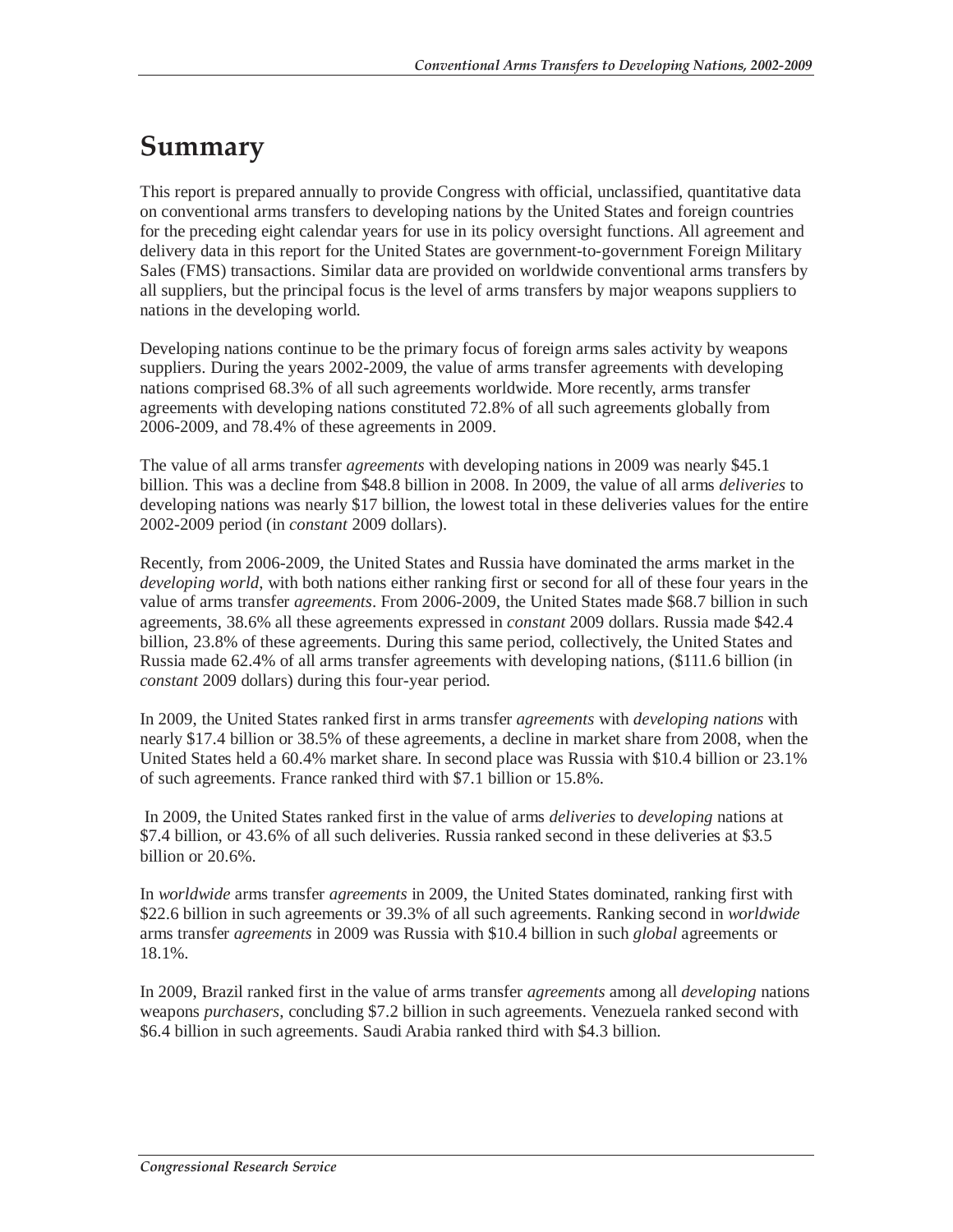# **Contents**

# **Figures**

| Figure 1. Arms Transfer Agreements Worldwide, 2002-2009 Developed and Developing    |  |
|-------------------------------------------------------------------------------------|--|
|                                                                                     |  |
|                                                                                     |  |
| Figure 4. Arms Transfer Agreements With Developing Nations by Major Supplier, 2002- |  |
|                                                                                     |  |
|                                                                                     |  |
| Figure 7. Arms Deliveries Worldwide 2002-2009 Developed and Developing Worlds       |  |
| Figure 8. Arms Deliveries to Developing Countries by Major Supplier, 2002-2009 31   |  |

# **Tables**

| Table 1. Worldwide Arms Transfer Agreements, 2002-2009 and Suppliers' Share with   |  |
|------------------------------------------------------------------------------------|--|
|                                                                                    |  |
| Table 2. Worldwide Arms Deliveries, 2002-2009 and Suppliers' Share with Developing |  |
|                                                                                    |  |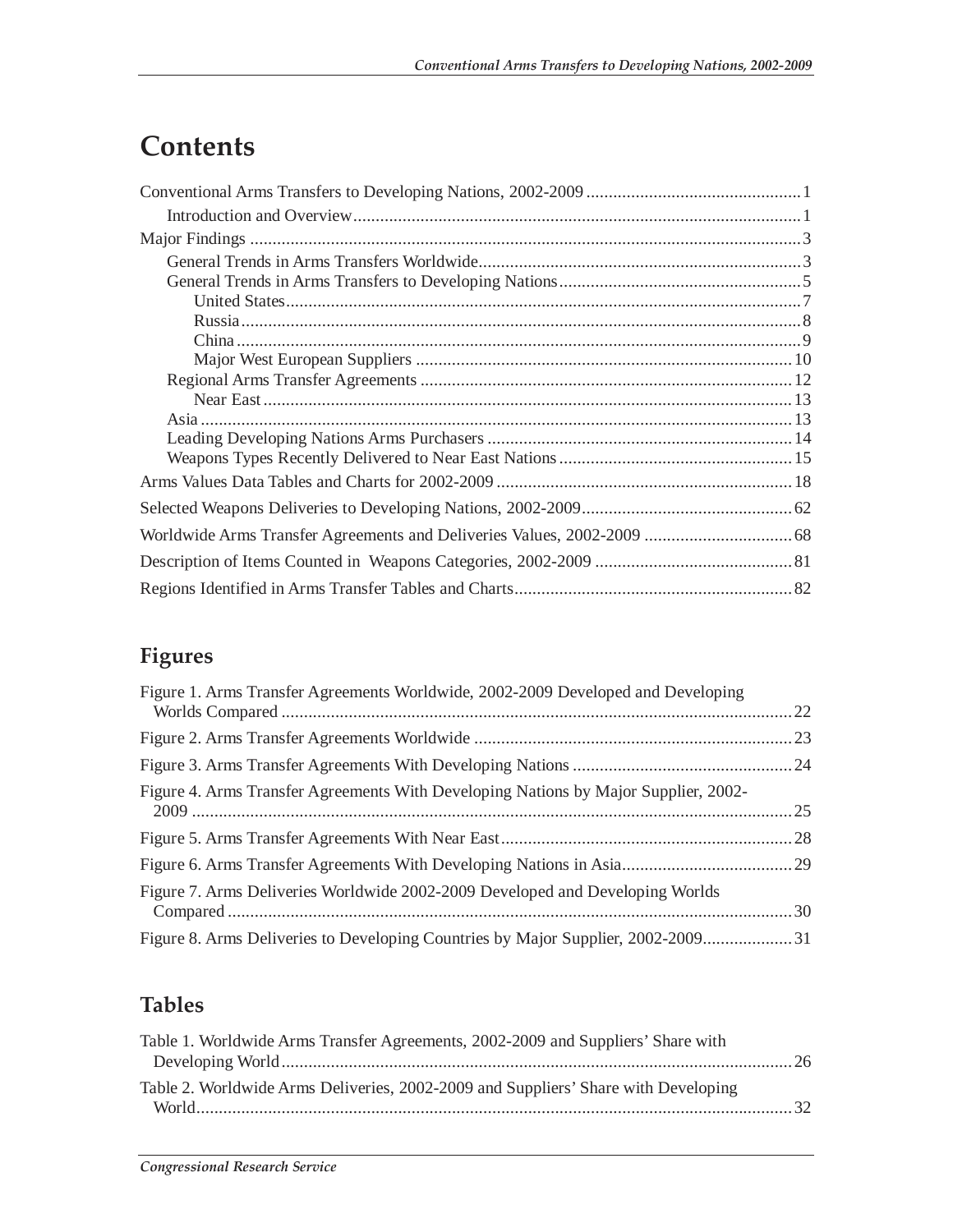| Table 3. Arms Transfer Agreements with Developing Nations, by Supplier, 2002-2009  34   |  |
|-----------------------------------------------------------------------------------------|--|
| Table 4. Arms Transfer Agreements with Developing Nations, by Supplier, 2002-2009  35   |  |
| Table 5. Arms Transfer Agreements with Developing Nations, by Supplier, 2002-2009  36   |  |
|                                                                                         |  |
| Table 7. Percentage of Each Supplier's Agreements Value by Region, 2002-2009 38         |  |
| Table 8. Percentage of Total Agreements Value by Supplier to Regions, 2002-200939       |  |
| Table 9. Arms Transfer Agreements with Developing Nations, 2002-2009:                   |  |
| Table 10. Arms Transfer Agreements with Developing Nations in 2009: Leading             |  |
|                                                                                         |  |
| Table 12. Arms Transfer Agreements with Developing Nations, 2002-2009: Agreements       |  |
| Table 13. Arms Transfer Agreements with Developing Nations in 2009: Agreements by       |  |
| Table 14. Arms Deliveries to Developing Nations, by Supplier, 2002-2009 48              |  |
| Table 15. Arms Deliveries to Developing Nations, by Supplier, 2002-2009 49              |  |
|                                                                                         |  |
|                                                                                         |  |
|                                                                                         |  |
| Table 19. Percentage of Total Deliveries Value by Supplier to Regions, 2002-200953      |  |
| Table 20. Arms Deliveries to Developing Nations, 2002-2009 Leading Suppliers            |  |
| Table 21. Arms Deliveries to Developing Nations in 2009: Leading Suppliers Compared  56 |  |
|                                                                                         |  |
| Table 23. Arms Deliveries to Developing Nations, 2002-2009: The Leading Recipients 59   |  |
| Table 24. Arms Deliveries to Developing Nations in 2009: The Leading Recipients 61      |  |
|                                                                                         |  |
|                                                                                         |  |
|                                                                                         |  |
|                                                                                         |  |
|                                                                                         |  |
|                                                                                         |  |
|                                                                                         |  |
|                                                                                         |  |
| Table 33. Arms Transfer Agreements with the World, 2002-2009: Leading Suppliers         |  |
|                                                                                         |  |
| Table 34. Arms Transfer Agreements with the World in 2009: Leading Suppliers            |  |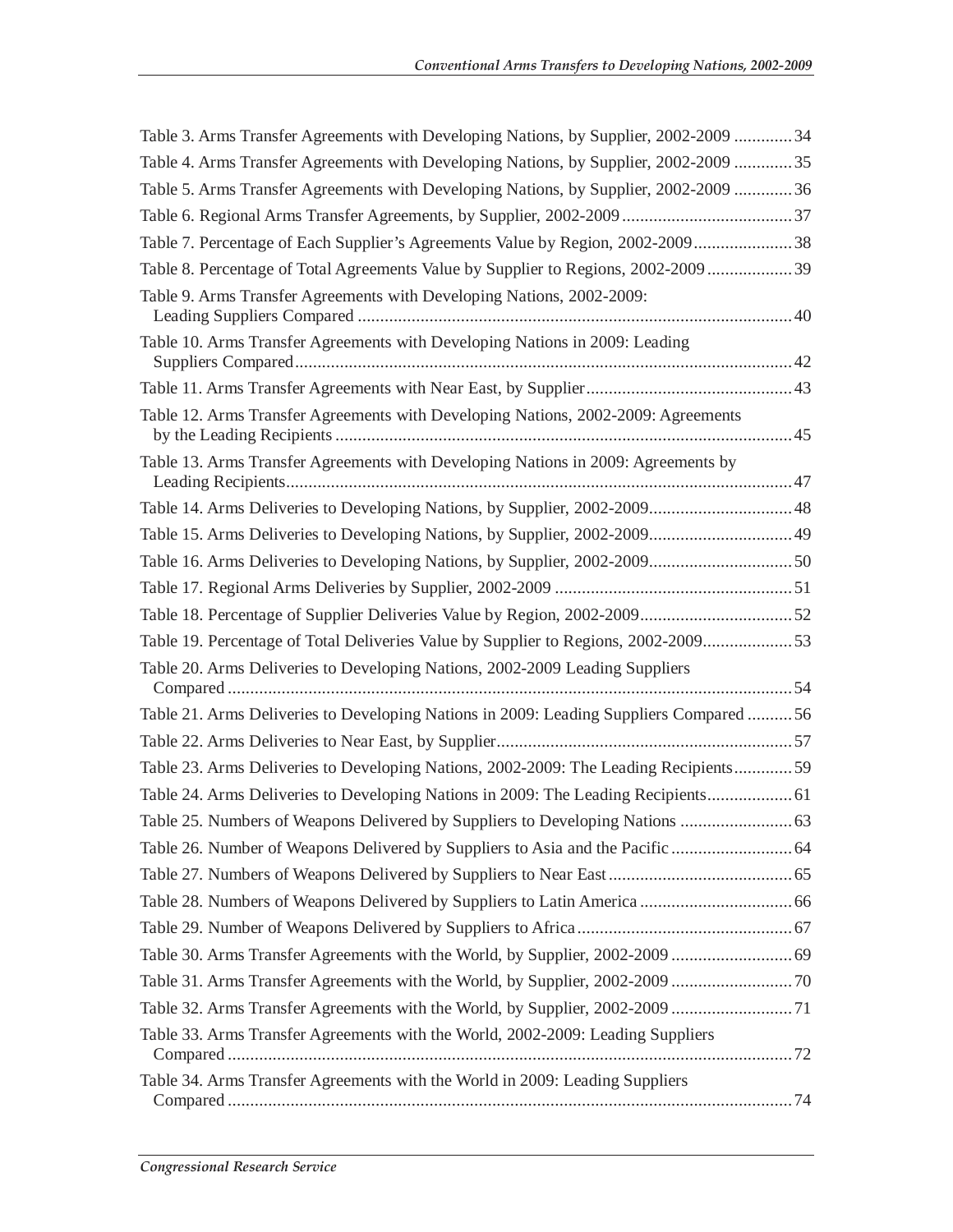| Table 38. Arms Deliveries to the World, 2002-2009: Leading Suppliers Compared |  |
|-------------------------------------------------------------------------------|--|
|                                                                               |  |

## **Contacts**

|--|--|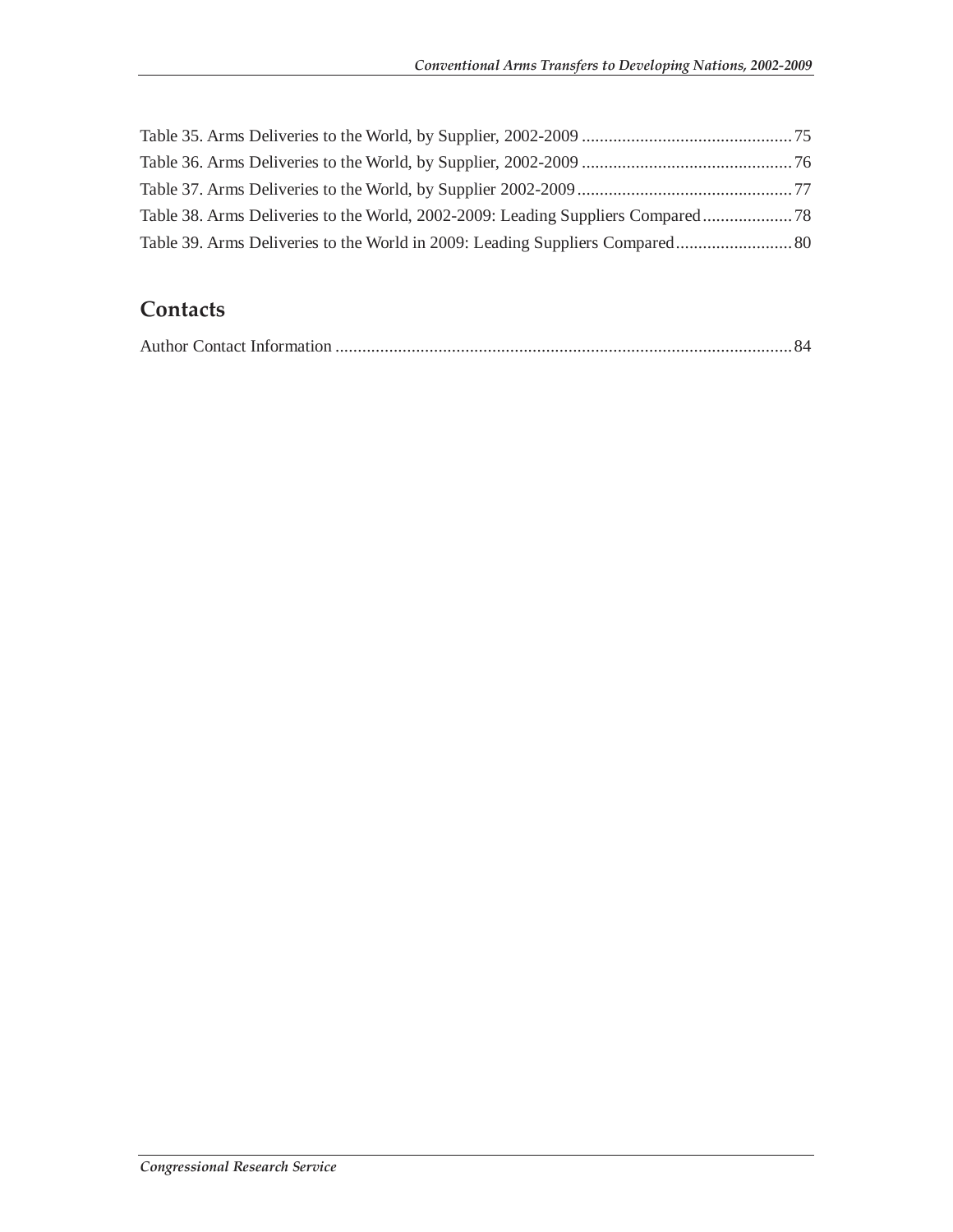# **Conventional Arms Transfers to Developing Nations, 2002-2009**

# **Introduction and Overview**

This report provides Congress with official, unclassified, background data from U.S. government sources on transfers of conventional arms to developing nations by major suppliers for the period 2002 through 2009. It also includes some data on worldwide supplier transactions. It updates and revises CRS Report R40796, *Conventional Arms Transfers to Developing Nations, 2001-200*8.

Data in this report provide a means for Congress to identify existing supplier-purchaser relationships in conventional weapons acquisitions. Use of these data can assist Congress in its oversight role of assessing whether the current nature of the international weapons trade affects U.S. national interests. For most of recent American history, maintaining regional stability, and ensuring the security of U.S. allies and friendly nations throughout the world have been important elements of U.S. foreign policy. Knowing the degree to which individual arms suppliers are making arms transfers to individual nations or regions provides Congress with a context for evaluating policy questions it may confront. Such policy questions may include, for example, whether or not to support specific U.S. arms sales to given countries or regions or to support or oppose such arms transfers by other nations. The data in this report may also assist Congress in evaluating whether multilateral arms control arrangements or other U.S. foreign policy initiatives are being supported or undermined by the actions of arms suppliers.

The principal focus of this report is the level of arms transfers by major weapons suppliers to nations in the developing world—where most of the potential for the outbreak of regional military conflicts currently exists, and where the greatest proportion of the conventional arms trade is conducted. For decades, during the height of the Cold War, providing conventional weapons to friendly states was an instrument of foreign policy utilized by the United States and its allies. This was equally true for the Soviet Union and its allies. The underlying rationale for U.S. arms transfer policy then was to help ensure that friendly states were not placed at risk through a military disadvantage created by arms transfers by the Soviet Union or its allies. Following the Cold War's end, U.S. arms transfer policy has been based on assisting friendly and allied nations in developing, and maintaining their ability to deal with regional security threats and concerns.

Data in this report illustrate how global patterns of conventional arms transfers have changed in the post-Cold War and post-Persian Gulf War years. Relationships between arms suppliers and recipients continue to evolve in the  $21<sup>st</sup>$  Century in response to changing political, military, and economic circumstances. Where before the principal motivation for arms sales by foreign suppliers might have been to support a foreign policy objective, today that motivation may be based as much on economic considerations as those of foreign or national security policy.

Nations in the developing world continue to be the primary focus of foreign arms sales activity by conventional weapons suppliers. During the period of this report, 2002-2009, conventional arms transfer agreements (which represent orders for future delivery) to developing nations comprised 68.3% of the value of all international arms transfer *agreements*. The portion of agreements with developing countries constituted 72.8% of all agreements globally from 2006-2009. In 2009 arms transfer agreements with developing countries accounted for 78.4% of the value of all such agreements globally. *Deliveries* of conventional arms to *developing* nations, from 2006-2009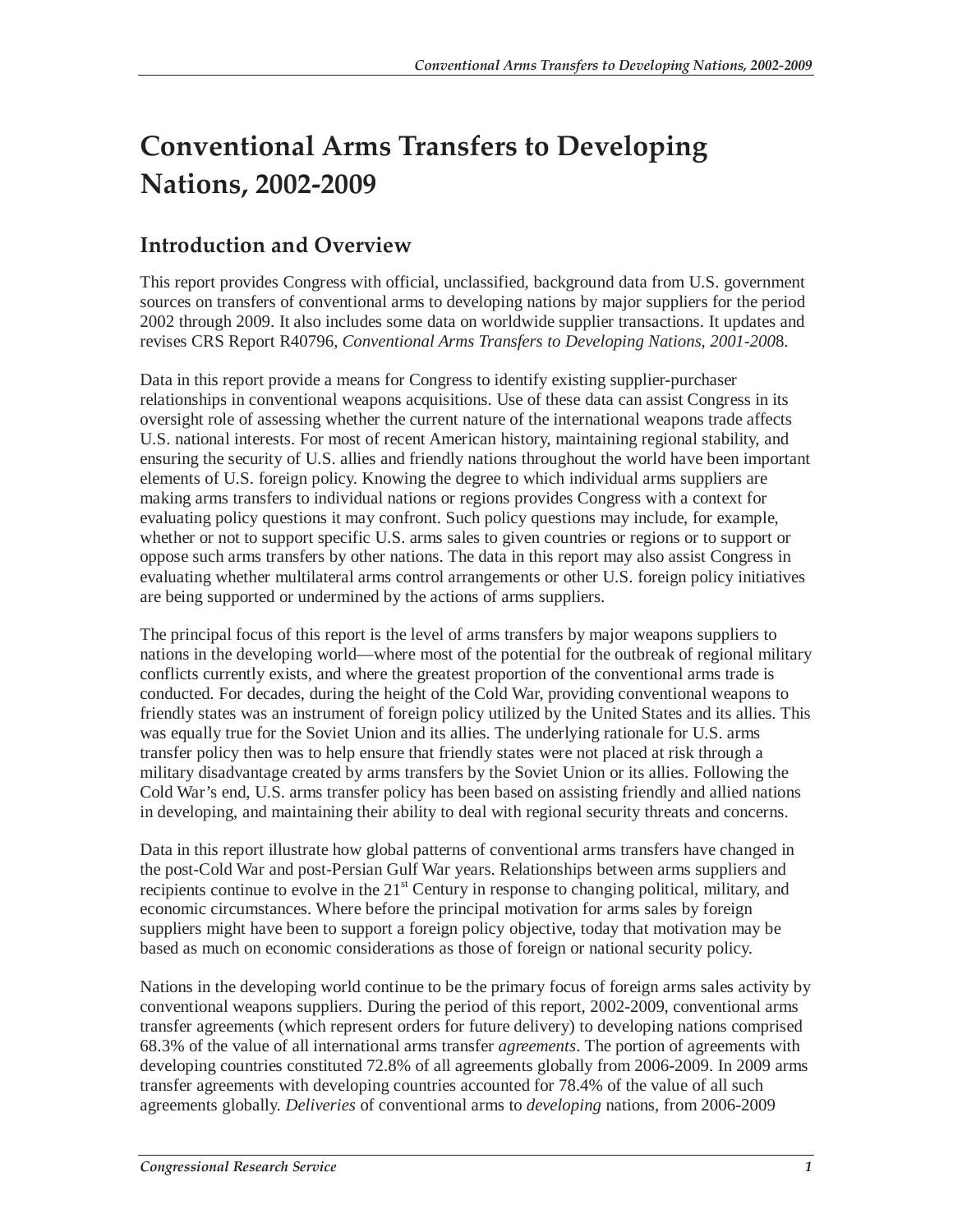constituted 55.5% of all international arms deliveries. In 2009, arms *deliveries* to *developing* nations constituted 48.5% of the value of all such arms deliveries worldwide.

The data in this new report supersede all data published in previous editions. Since these new data for 2002-2009 reflect potentially significant updates to and revisions in the underlying databases utilized for this report, only the data in this most recent edition should be used. The data are expressed in U.S. dollars for the calendar years indicated, and adjusted for inflation (see box note on page 3). U.S. commercially licensed arms export delivery values are excluded (see box note on page 18). Also excluded are arms transfers by any supplier to subnational groups. The definition of developing nations, as used in this report, and the specific classes of items included in its values totals are found in box notes below on page 2. The report's table of contents provides a detailed listing and description of the various data tables to guide the reader to specific items of interest.

#### **CALENDAR YEAR DATA USED**

All arms transfer and arms delivery data in this report are for the calendar year or calendar year period given. This applies to U.S. and foreign data alike. United States government departments and agencies publish data on U.S. arms transfers and deliveries but generally use the United States fiscal year as the computational time period for these data. As a consequence, there are likely to be distinct differences noted in those published totals using a fiscal year basis and those provided in this report which use a calendar year basis. Details on data used are outlined in notes at the bottom of Tables 3, 14, 30 and 35.

### **ARMS TRANSFER VALUES**

The values of arms transfer agreements (or deliveries) in this report refer to the total values of conventional arms orders (or deliveries as the case may be) which include all categories of weapons and ammunition, military spare parts, military construction, military assistance and training programs, and all associated services.

### **DEFINITION OF DEVELOPING NATIONS AND REGIONS**

As used in this report, the developing nations category includes all countries except the United States, Russia, European nations, Canada, Japan, Australia, and New Zealand. A listing of countries located in the regions defined for the purpose of this analysis—Asia, Near East, Latin America, and Africa—is provided at the end of the report.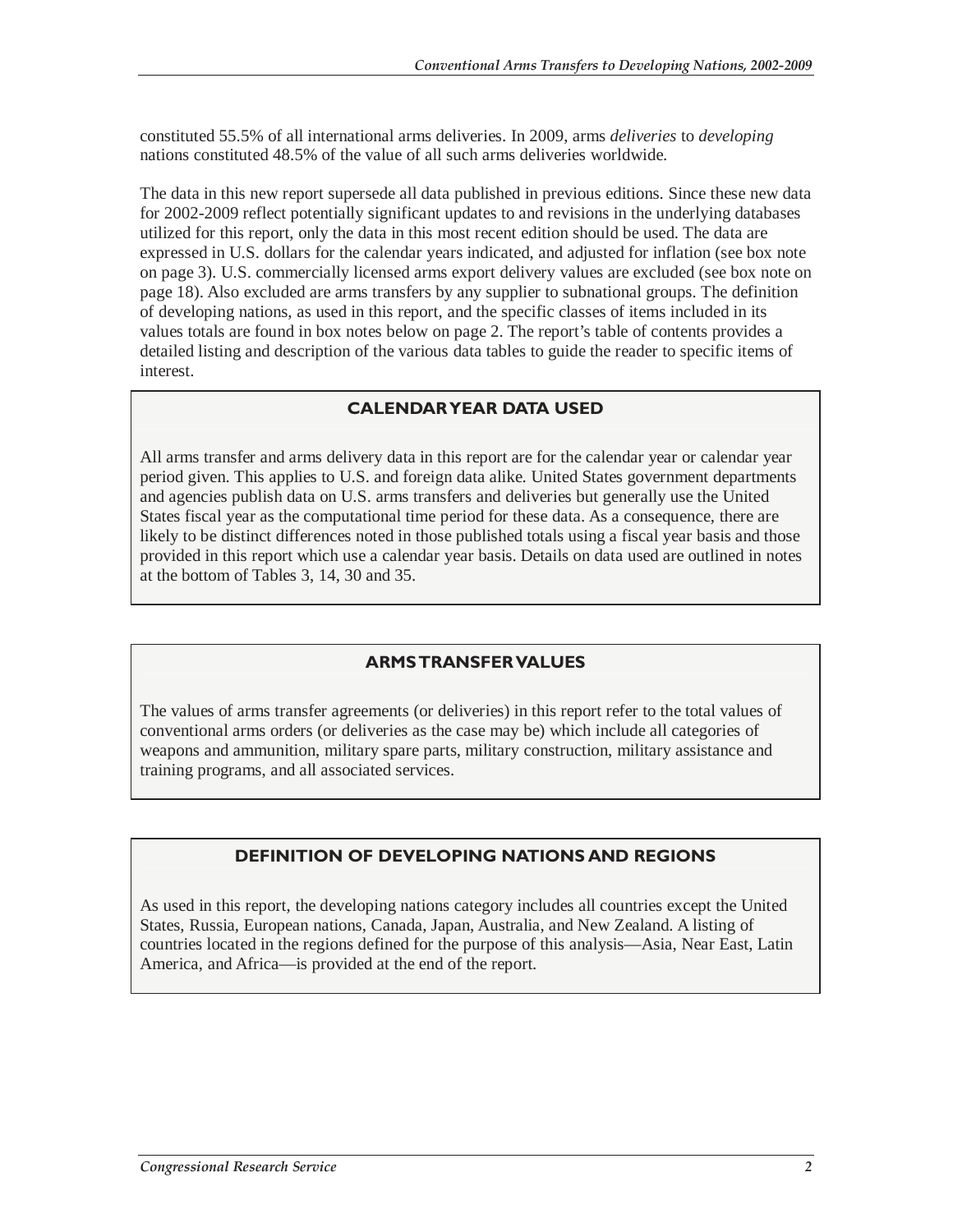### **CONSTANT 2009 DOLLARS**

Throughout this report values of arms transfer agreements and values of arms deliveries for all suppliers are expressed in U.S. dollars. Values for any given year generally reflect the exchange rates that prevailed during that specific year. The report converts these dollar amounts (current dollars) into constant 2009 dollars. Although this helps to eliminate the distorting effects of U.S. inflation to permit a more accurate comparison of various dollar levels over time, the effects of fluctuating exchange rates are not neutralized. The deflators used for the constant dollar calculations in this report are those provided by the U.S. Department of Defense and are set out at the bottom of Tables 4, 15, 31, and 36. *Unless otherwise noted in the report*, all dollar values are stated in *constant* terms. The exceptions to this rule are all regional data tables that are composed of four-year aggregate dollar totals (2002-2005 and 2006-2009). These tables are expressed in *current* dollar terms. And where tables rank leading arms suppliers to developing nations or leading developing nation recipients using four-year aggregate dollar totals, these values are expressed in *current* dollars.

# **Major Findings**

# **General Trends in Arms Transfers Worldwide**

The value of all arms transfer agreements worldwide (to both developed and developing nations) in 2009 was \$57.5 billion. This was a decrease in arms agreements values over 2008 of 8.5%, and the lowest worldwide arms agreements total since 2005 (**Figure 1**) (**Table 31**).

In 2009, the United States led in arms transfer agreements worldwide, making agreements valued at \$22.6 billion (39.3% of all such agreements), a decline from \$38.1 billion in 2008. Russia ranked second with \$10.4 billion in agreements (18.1% of these agreements globally), up from \$5.5 billion in 2008. France ranked third; its arms transfer agreements worldwide were \$7.4 billion in 2009, up from \$3.2 billion in 2008. The United States, Russia, and France collectively made agreements in 2009 valued at \$40.4 billion, 70.3% of all international arms transfer agreements made by all suppliers (**Figure 1**).(**Table 31**, **Table 32**, and **Table 34**).

For the period 2006-2009, the total value of all international arms transfer agreements (\$244.5 billion) was higher than the worldwide value during 2002-2005 (\$172.4 billion), an increase of 29.5%. During the period 2002-2005, developing world nations accounted for 61.8% of the value of all arms transfer agreements made worldwide. During 2006-2009, developing world nations accounted for 72.8% of all arms transfer agreements made globally. In 2009, developing nations accounted for 78.4% of all arms transfer agreements made worldwide (**Figure 1**).(**Table 31**).

In 2009, the United States ranked first in the value of all arms deliveries worldwide, making nearly \$14.4 billion in such deliveries or 41%. This is the eighth year in a row that the United States has led in global arms deliveries. Russia ranked second in worldwide arms deliveries in 2009, making \$3.7 billion in such deliveries. Germany ranked third in 2009, making \$2.8 billion in such deliveries. These top three suppliers of arms in 2009 collectively delivered \$20.9 billion, 59.5% of all arms delivered worldwide by all suppliers in that year (**Table 2**) (**Table 36**,**Table 37**, and **Table 39**).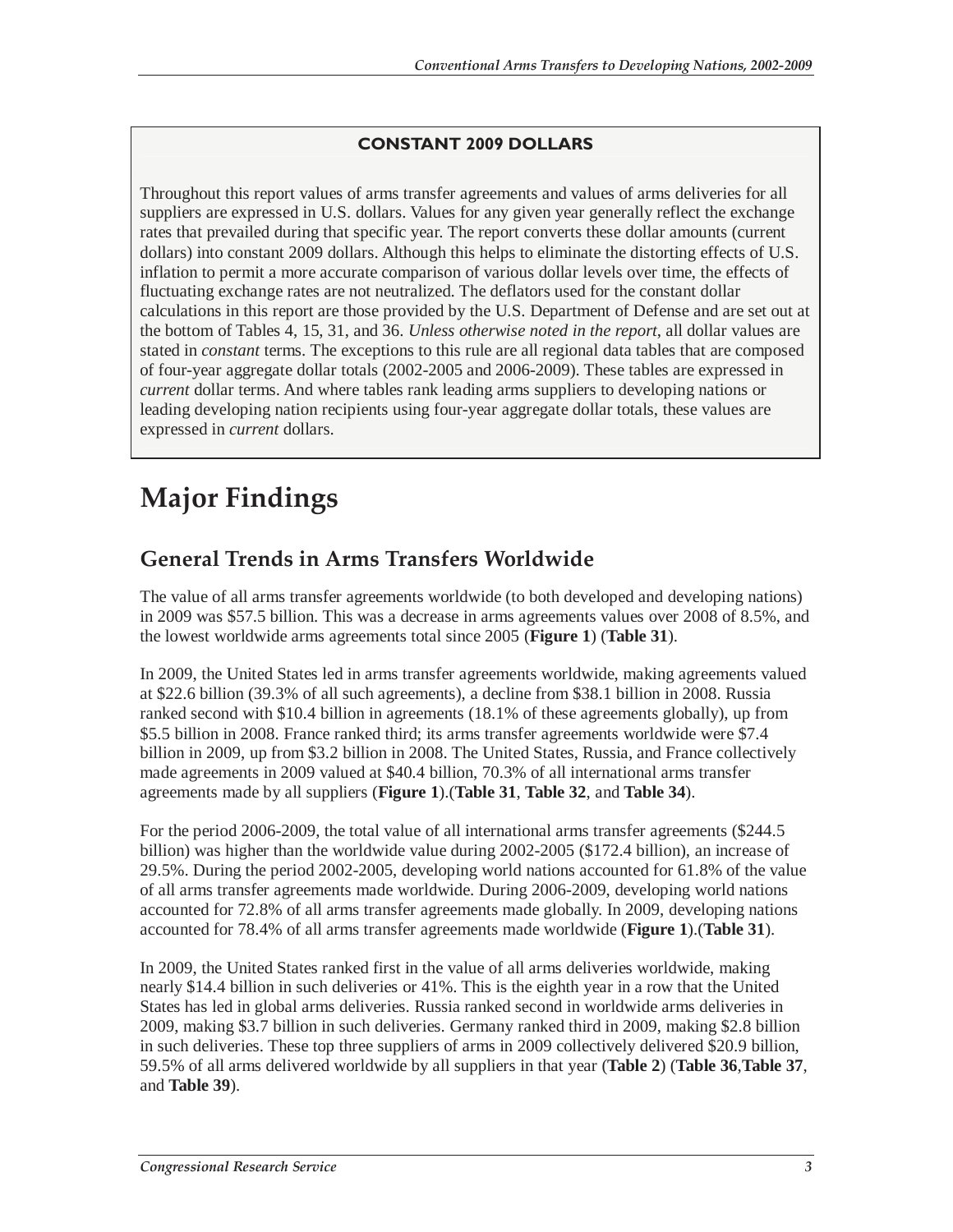The value of all international arms deliveries in 2009 was \$35.1 billion. This is a nominal decrease in the total value of arms deliveries from the previous year (a decline from \$35.9 billion). The total value of such arms deliveries worldwide in 2006-2009 (\$146.2 billion) was lower than the deliveries worldwide from 2002-2005 (about \$153 billion, a decline of \$6.8 billion) (**Table 2**).(**Table 36** and **Table 37**).(**Figure 7** and **Figure 8**).

Developing nations from 2006-2009 accounted for 55.5% of the value of all international arms deliveries. In the earlier period, 2002-2005, developing nations accounted for 66.7% of the value of all arms deliveries worldwide. In 2009, developing nations collectively accounted for 48.5% of the value of all international arms deliveries (**Table 2**) (**Table 15**, **Table 36**, and **Table 37**).

Worldwide weapons orders fell in 2009. The total of \$57.5 billion, was a decrease from \$62.8 billion in 2008, or 8.5%. Yet for the United States, the decline in its value and share of worldwide United States weapons agreements total in 2009 was (\$22.6 billion or 39.3%) falling from \$38.1 billion or 60.1% in 2008. These lower U.S. figures can be generally attributed to the number of high value arms transfer agreements signed in 2008; totals not usually duplicated two years in a row. Russia and France, meanwhile, made new high value sales in 2009, thereby increasing their respective shares of the arms market.

The general decline in new weapons sales world-wide in 2009 is partially explained by the decision of some purchasing nations to defer the purchase of major systems due to budgetary considerations given the severe international recession that accelerated from the summer of 2008 onward. Some nations chose to focus on completing the integration into their militaries of major weapons systems they had already purchased. Others limited their contracts to training and support services, as well as to selective upgrades of existing weapons systems. Orders like these can still be costly, and, in given instances, prove to be nearly as expensive as some new units of military equipment. Thus not every major supplier had to sell new weapons systems in 2008 to post arms agreement values in excess of a billion dollars. But the clear decline in all arms orders collectively in 2009 reflects, in part, the effect of the international recession.

Despite the impact of the international economic climate, the international arms market is still very competitive. While new sales have become more difficult to secure most recently, several weapons-producing countries continue to focus sales efforts on prospective clients in nations and regions where individual suppliers have historically held competitive advantages resulting from well-established military-support relationships. Yet, where feasible, several arms suppliers have also sought out new clients in regions of the world where they have not been traditional suppliers.

There are inherent obstacles to sales to developing nations with smaller defense budgets. Consequently, creative seller financing options, as well as the use of co-assembly, co-production, and counter-trade agreements to offset costs to the buyers, are instruments increasingly being utilized to facilitate securing new arms agreements. Given the limitations on significant growth of arms sales to less affluent developing nations, competition between the United States and European countries or consortia for prospective arms contracts within the European region is likely to be particularly strong in the foreseeable future. Such sales seem particularly important to European suppliers, as they may partially compensate for lost weapons deals elsewhere in the developing world resulting from reduced demand for new and expensive weapons systems.

Developed world nations continue their efforts to protect important elements of their national military industrial bases by limiting arms purchases from other developed nations. This has led several major arms suppliers to place emphasis on the joint production of various weapons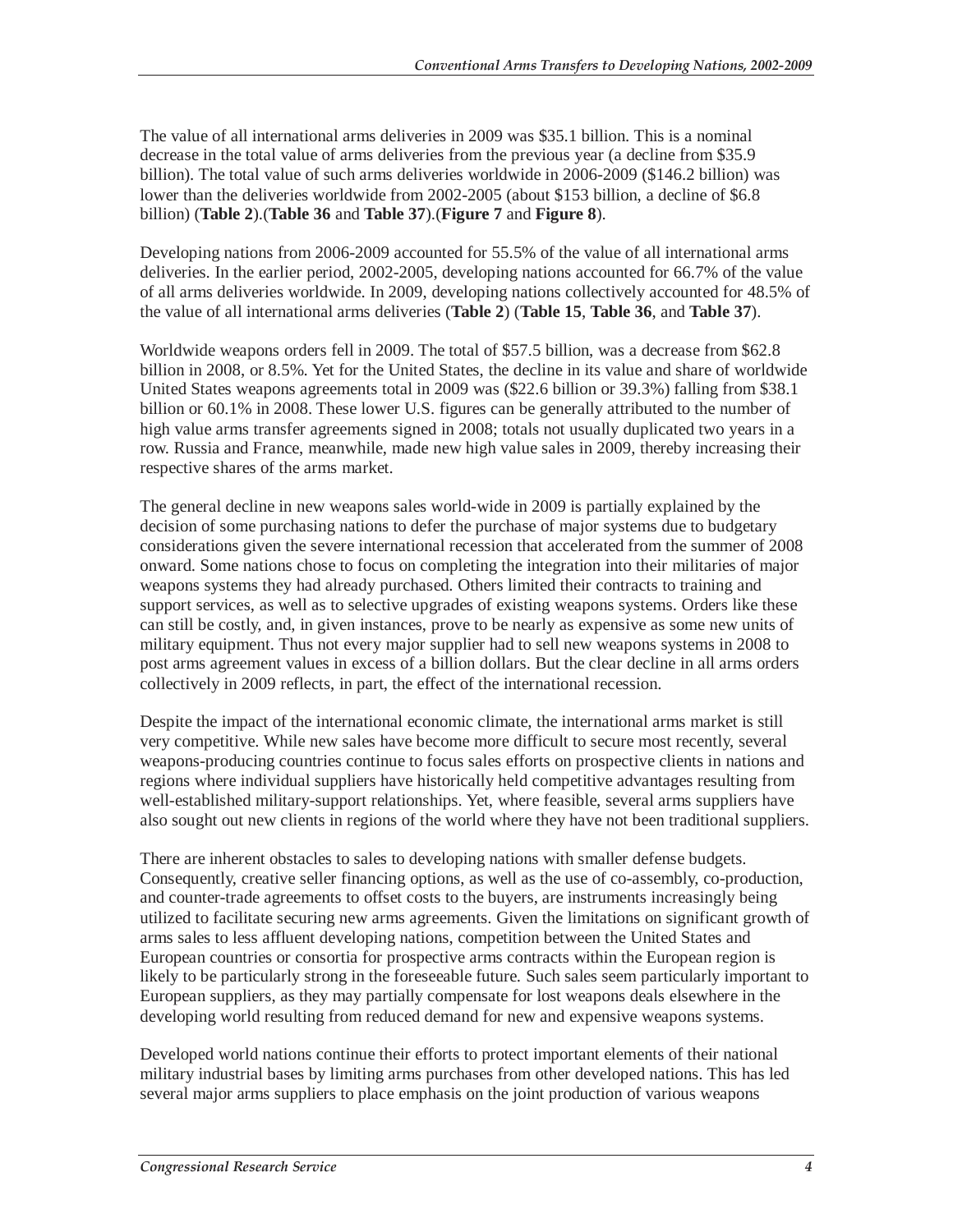systems with other developed nations as an effective way to preserve a domestic weapons production capability, while sharing the costs of development of new weapons. Some supplying nations have decided to manufacture items for niche weapons categories where their specialized production capabilities give them important advantages in the international arms marketplace. The strong competition for weapons contracts has also led to consolidation of certain sectors of the domestic defense industries of key weapons-producing nations to enhance, further, their competitiveness.

Occasionally, less-affluent nations in the developing world are compelled by financial considerations to limit their weapons purchases. Yet other prospective purchasers in the developing world with significant financial assets continue to launch new and costly weaponsprocurement programs. Increases in the price of oil has proven to be a major advantage for major oil producing states in funding their arms purchases. At the same time, such oil price increases have caused economic difficulties for many oil consuming states, and contributed to their decisions to curtail or defer new weapons acquisitions. In such circumstances, less affluent developing nations have sometimes chosen to upgrade existing weapons systems in their inventories, instead of purchasing new ones. This curtailment of sales of some new weapons systems does not necessarily leave arms suppliers with minimal options. The weapons upgrade market can be very lucrative for some arms producers, and in some instances help offset the effect of diminished opportunities for sales of major defense equipment items.

In spite of the volatility of the international economy in recent years, some nations in the Near East and Asia regions have resumed or continued large weapons purchases. These major orders have been made by a select few developing nations in these regions. They have primarily been made by India and, to a lesser extent, China in Asia, and Saudi Arabia and the United Arab Emirates in the Near East. For the larger group of developing nations in these regions, the strength of their individual economies appears to be the most significant factor in the timing of many of their arms acquisitions.

In the Latin American region, and, to a much lesser extent, Africa, some developing nations in these regions seek to modernize key sectors of their military forces. During the last decade, some nations in these regions have placed large arms orders, by regional standards, to advance that goal. Within these two regions, many countries are significantly constrained by their financial resources and thus limited to the weapons they can purchase. So long as nations in these regions face a limited availability of seller-supplied credit and financing for weapons purchases, their smaller national budgets will, in many cases, limit their military purchases. Few major weapons systems purchases are likely to be made, especially in the Africa region.

## **General Trends in Arms Transfers to Developing Nations**

The value of all arms transfer agreements with developing nations in 2009 was \$45.1 billion, a decrease from the \$48.8 billion total in 2008 (**Figure 1**) (**Table 1**) (**Table 3**) (**Table 4**). In 2009, the value of all arms deliveries to developing nations (\$17 billion) was lower than the value of 2008 deliveries (nearly \$20.5 billion), and the lowest total for the 2002-2009 period (**Figure 7** and **Figure 8**) (**Table 2**) (**Table 15**).

Recently, from 2006-2009, the United States and Russia have dominated the arms market in the developing world, with both nations either ranking first or second for all four years in terms of the value of arms transfer agreements. From 2006-2009, the United States made \$68.7 billion of these agreements, or 36.7% of them. During this same period, Russia made \$42.4 billion, 23.8%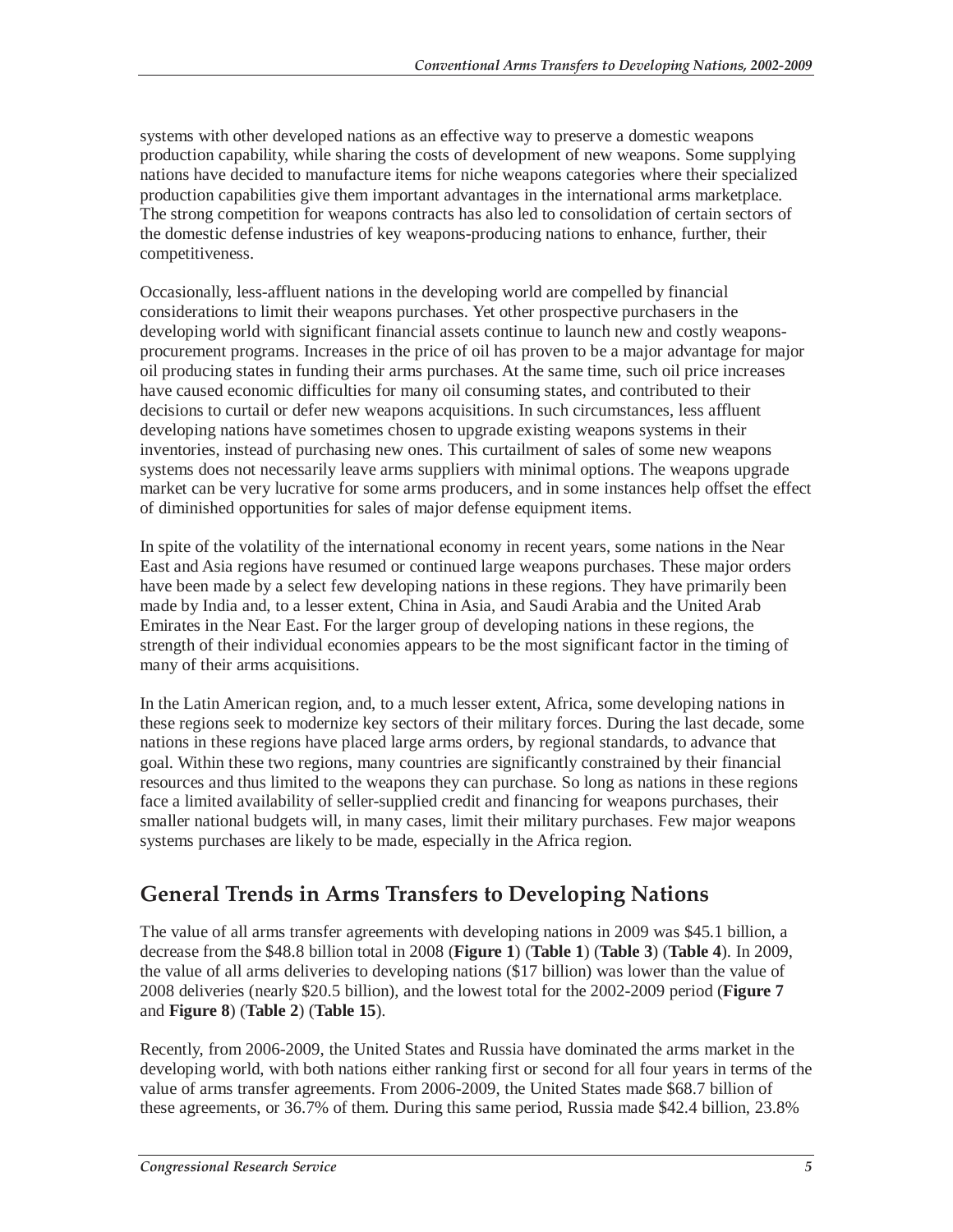of all such agreements, expressed in constant 2009 dollars. Collectively, the United States and Russia made 62.4% of all arms transfer agreements with developing nations during this four year period. The United Kingdom, the third leading supplier, from 2006-2009 made \$15.9 billion or 8.9% of all such agreements with developing nations during these years. In the earlier period (2002-2005) the United States ranked first with \$31.9 billion in arms transfer agreements with developing nations or 29.9%; Russia made \$29.9 billion in arms transfer agreements during this period or 28%. The United Kingdom made \$11.1 billion in agreements or 10.4% (**Table 4**).

From 2002-2009, most arms transfers to developing nations were made by two or three major suppliers in any given year. The United States ranked first among these suppliers for five of the eight years of this period, notably the last three. From 2004 through 2006, the United States ranked second each year. Russia has been a strong competitor for the lead in arms transfer agreements with developing nations, ranking first every year from 2004 through 2006, and second from 2007 through 2009. Russia has lacked the larger traditional client base for armaments held by the United States and the major West European suppliers. However, it has been a major source of weaponry for a few key purchasers in the developing world. Russia's most significant high value arms transfer agreements continue to be with India. Russia has also had some success in concluding arms agreements with clients in the Near East, and in Southeast Asia.

Russia has increased its sales efforts in Latin America where it was a major supplier to Cuba during the Cold War. Venezuela has become Russia's significant new arms client for in this region. Russia has adopted more flexible payment arrangements, including loans, for its prospective customers in the developing world generally, including a willingness in specific cases to forgive outstanding debts owed to it by a prospective client in order to secure new arms purchases. Russia continues efforts to enhance the quality of its follow-on support services to make Russian weaponry more attractive and competitive, attempting to assure potential clients that it will provide timely and effective service and spare parts for the weapons systems it exports.

Among the four major West European arms suppliers, France and the United Kingdom have been most successful in concluding significant orders with developing countries from 2002-2009, based on either long-term supply relationships or their having specialized weapons systems available for sale. Germany has shown particular success in selling naval systems customized for developing nations. Although the United States faces on-going competition from other major arms suppliers, the U.S. appears likely to hold its position as the principal supplier to key developing world nations, especially with those able to afford major new weapons. Beginning in the Cold War period, the United States developed an especially large and diverse base of arms equipment clients globally with whom it is able to conclude a continuing series of arms agreements annually. It has also for decades provided upgrades, spare parts, ordnance and support services for the wide variety of weapons systems it has previously sold to this large list of clients. This large customer base has given distinct competitive advantages to the United States. It makes the United States a logical supplier for new generation equipment to traditional clients. It also provides for a steady stream of orders from year to year, even when the U.S. does not conclude major new arms agreements for major weapons systems.

Major arms-supplying nations continue to focus their sales efforts on the wealthier developing countries, while arms transfers to the less affluent developing nations are constrained by the scarcity of funds in their defense budgets and the unsettled state of the international economy. Between the years 2002 and 2003, the level of arms agreements with developing nations was relatively flat. But from 2004 through 2008 arms transfer agreements with developing nations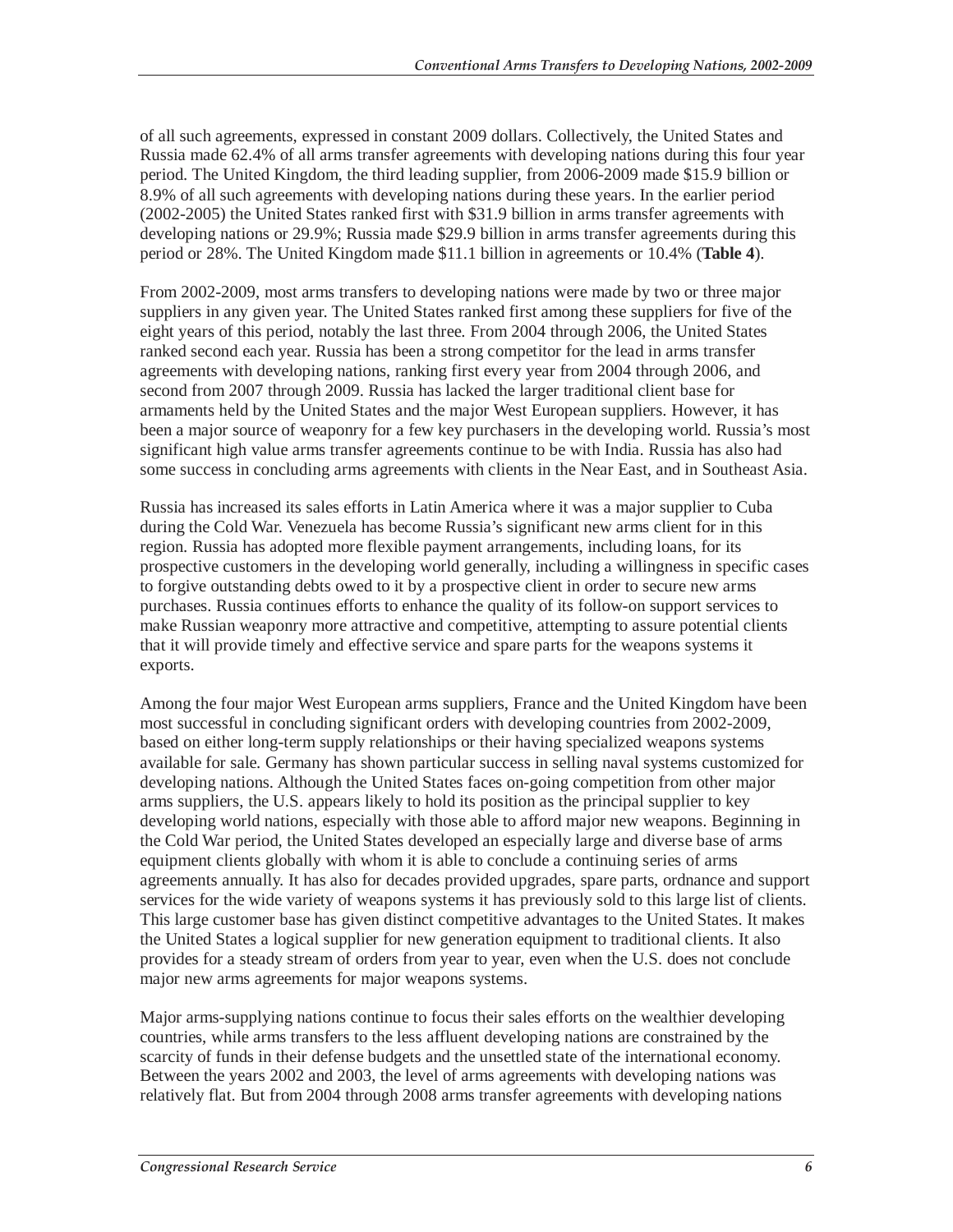have increased every year. These agreements reached a peak in 2008 at \$48.8 billion. The increase in agreements with developing nations from 2003 forward have been driven to an important degree by sales to the more affluent countries in this group, particularly key oil producing states, which have been especially active in seeking new weaponry during these years.

The less traditional European and non-European suppliers, including China, have been successful in securing some agreements with developing nations in recent years, although at lower levels, and with uneven results, compared to the major weapons suppliers. However, these non-major arms suppliers have occasionally made arms deals of significance. Although their agreement values appear larger when they are aggregated as a group, most of their annual arms transfer agreement values during 2002-2009 have been comparatively low when they are examined as individual suppliers. In various cases these suppliers have been successful in selling older generation or less advanced equipment. This group of arms suppliers is more likely to be the source of small arms and light weapons and associated ordnance, rather than routine sellers of major weapons systems. Most of these arms suppliers do not rank high in the value of their arms agreements and deliveries (**Table 4**, **Table 9**, **Table 10**, **Table 15**, **Table 20**, and **Table 21**).

## **United States**

The total value—in real terms—of United States arms transfer agreements with developing nations fell from \$29.5 billion in 2008 to \$17.4 billion in 2009. The U.S. share of the value of all such agreements was 38.5% in 2009, a extraordinary decline from a 60.4% share in 2008 (**Figure 1**, **Figure 7**, and **Figure 8**) (**Table 1**) (**Table 4** and **Table 5**).

In 2009, the total value of U.S. arms transfer agreements with developing nations was attributable to a couple of major new orders from clients in the Near East and in Asia, but more broadly to the continuation of significant equipment and support services contracts with a broad-based number of U.S. clients globally. The \$17.4 billion arms agreement total for the United States in 2009 illustrates dramatically the continuing U.S. advantage of having well-established defense support arrangements with many weapons purchasers worldwide, based upon the existing U.S. weapons systems the militaries of these clients utilize. U.S. agreements with all of its customers in 2009 include not only sales of very costly major weapons systems, but also the upgrading and the support of systems previously provided. It is important to emphasize that arms agreements involving a wide variety of items such as spare parts, ammunition, ordnance, training, and support services can have significant costs associated with them.

Among the larger valued arms transfer agreements the United States concluded in 2009 with developing nations were: with Egypt for 24 F-16 C/D Block 50/52 fighter aircraft for \$1.7 billion; with Taiwan for a Patriot air defense missile system for \$3.2 billion; with Kuwait for KC-130J aircraft and support for \$1.1 billion; with the United Arab Emirates for support of UH-60M Black Hawk helicopters for \$745 million and for support of AH-64D Apache helicopters for \$252 million; with Saudi Arabia for support of AH-64D Apache helicopters for \$540 million, and for support of various armored vehicles for \$400 million. Other U.S. arms transfer agreements in 2009 include contracts with South Korea for various missiles and support for \$214 million; with Iraq for 20 T-6A Texan aircraft for \$110 million; and several score of missile, ordnance, and weapons systems support cases worth tens of millions of dollars each for customers throughout the world.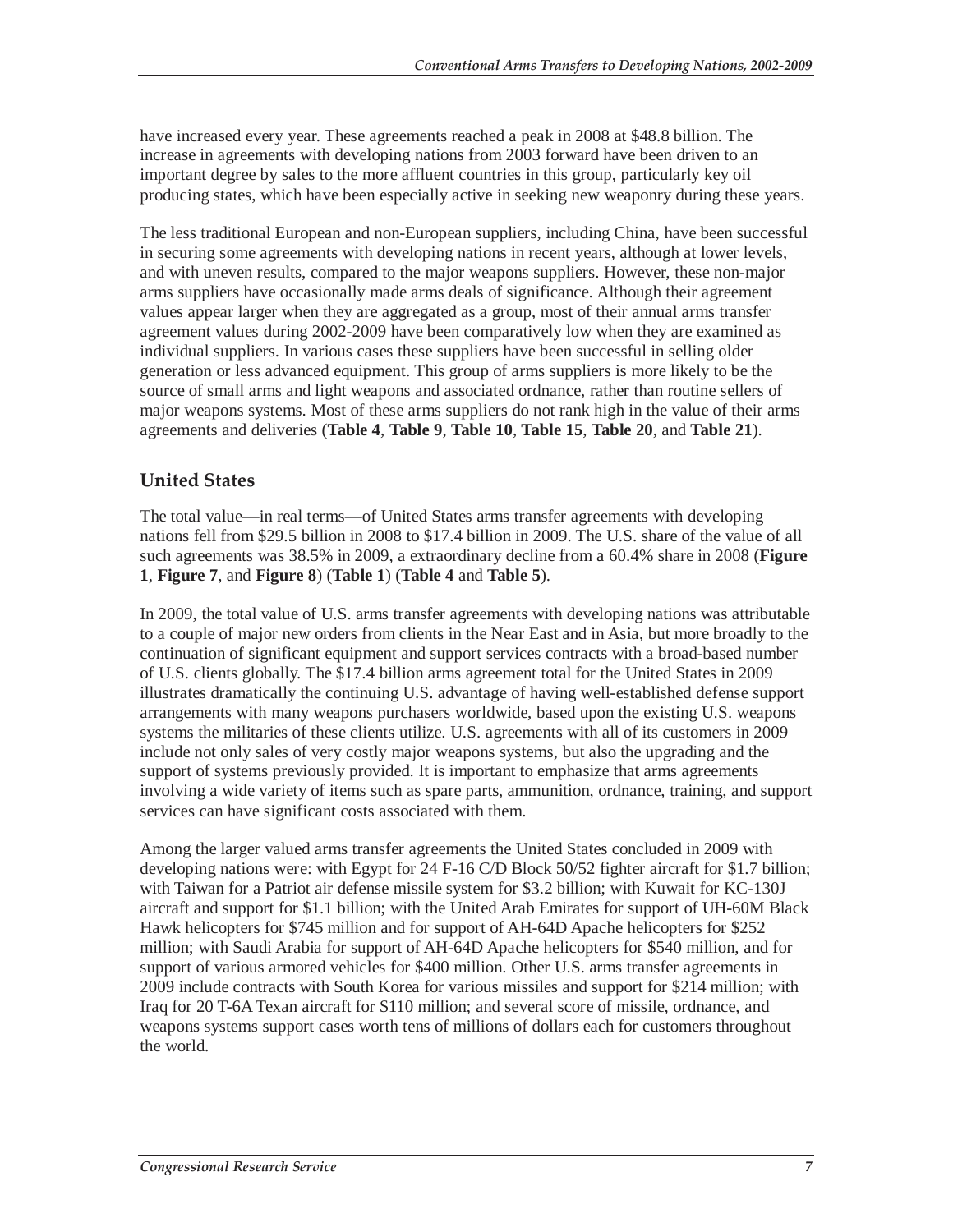### **Russia**

The total value of Russia's arms transfer agreements with developing nations in 2009 was \$10.4 billion, a substantial increase from \$5.4 billion in 2008, placing Russia second in such agreements with the developing world. Russia's share of all developing world arms transfer agreements also rose from 11.1% in 2008 to 23.1% in 2009 (**Figure 1**, **Figure 7**, and **Figure 8**) (**Table 1**, **Table 4**, **Table 5**, and **Table 10**).

Russia's arms transfer agreement totals with developing nations have been notable during the last four years. During the 2006-2009 period, Russia ranked second among all suppliers to developing countries, making \$40.5 billion in agreements (in current 2009 dollars) (**Table 9**). Russia's status as a leading supplier of arms to developing nations represents a successful effort to overcome the significant problems associated with the dissolution of the former Soviet Union. Traditional arms clients of the former Soviet Union were generally less wealthy developing countries. During the Soviet-era several client states received substantial military aid grants and significant discounts on their arms purchases. Faced with a limited client base, and stiff competition from Western arms suppliers in the post-Cold War period, Russia adapted its selling practices in an effort to regain and sustain an important share of the developing-world arms market.

In recent years, Russia has made significant efforts to provide more creative financing and payment options for prospective arms clients. Russia's leaders have agreed to engage in countertrade, offsets, debt-swapping, and, in key cases, to make significant licensed production agreements in order to sell Russia's weapons. Willingness to agree to licensed production has been a critical element in several cases involving important arms clients, particularly India and China. Russia's efforts to expand its arms customer base elsewhere have met with mixed results. Other successful Russian arms sales efforts have been focused on Southeast Asia. In this region Russia has secured arms agreements with Malaysia, Vietnam, Burma, and Indonesia. Russia has also concluded major arms deals with Venezuela and with Algeria. Elsewhere in the developing world Russian military equipment has been competitive because it ranges from the most basic to the highly advanced. For less affluent developing nations Russia's less expensive armaments have proven attractive.

Military aircraft and missiles continue to provide a significant portion of Russia's arms exports. Yet the absence of substantial funding for new research and development efforts in this and other military equipment areas has jeopardized Russia's longer-term foreign arms sales prospects. Military weapons research and development (R&D) programs exist in Russia, but other major arms suppliers have advanced much more rapidly in developing and producing weaponry than have existing Russian military R&D programs, a factor that may deter expansion of the Russian arms client base. One case in point is Russia's efforts to acquire French technology through the prospective purchase of the Mistral amphibious assault ship, rather than relying on Russian shipbuilding specialists to create a comparable ship for the Russian Navy.

Nevertheless, Russia has had important arms development and sales programs particularly involving India and, to a lesser extent, China, which should provide it with sustained business for a decade. During the mid-1990s, Russia sold major combat fighter aircraft, and main battle tanks to India, and has provided other major weapons systems through lease or licensed production. It continues to provide support services and items for these various weapons systems. Sales of advanced weaponry in South Asia by Russia have been a matter of ongoing concern to the United States because of long-standing tensions between India and Pakistan. A key U.S. policy objective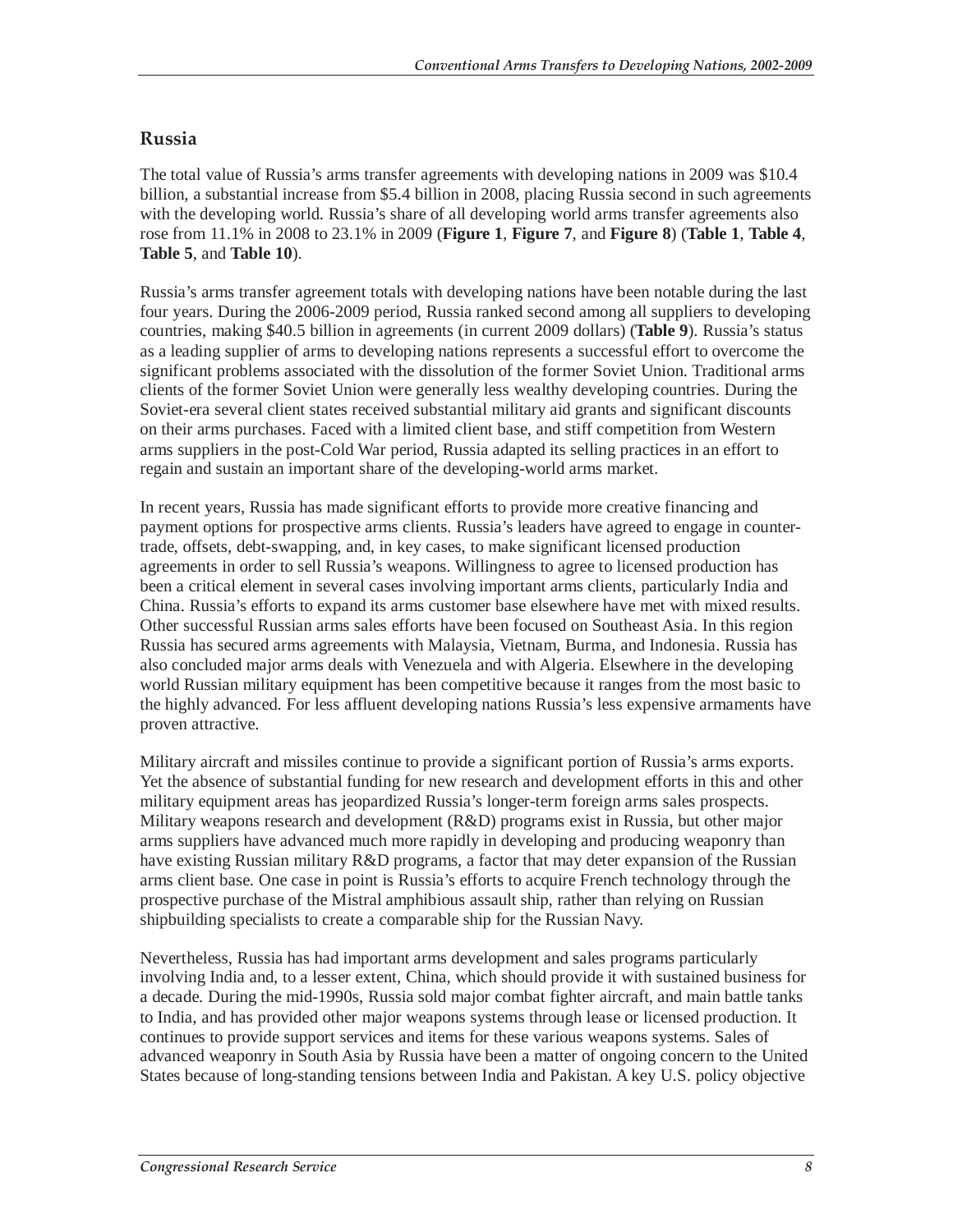is keeping a potentially destabilizing arms race in this region within check. In support of that end, the United States has recently expanded its military cooperation with India.<sup>1</sup>

Another of Russia's key arms clients in Asia has been China, which purchased advanced aircraft and naval systems. Since 1996, Russia has sold China Su-27 fighter aircraft and agreed to their licensed production. It has sold the Chinese quantities of Su-30 multi-role fighter aircraft, Sovremenny-class destroyers equipped with Sunburn anti-ship missiles, and Kilo-class Project 636 diesel submarines. Russia has also sold the Chinese a variety of other weapons systems and missiles. Chinese arms acquisitions are apparently aimed at enhancing its military projection capabilities in Asia, and its ability to influence events throughout the region. A U.S. policy concern is, among other things, ensuring that it provides appropriate military equipment to U.S. allies and friendly states in Asia to help offset any prospective threat China may pose to such nations.<sup>2</sup> In recent years there have been no especially large Russian arms agreements with China. The Chinese military is currently focused on absorbing and integrating into its force structure the significant weapons systems obtained from Russia. There has also been tension between Russia and China over efforts by China to reverse engineer and copy major combat systems obtained from Russia, in violation of their licensed production agreements.

The most significant arms transfer agreements Russia made in 2009 were with Vietnam for 6 Kilo-class Project 636 diesel submarines for \$1.8 billion and 8 Su-MK2 fighter aircraft for \$500 million. Russia sold Burma 20 MiG-29 fighter aircraft for \$570 million; and 122 jet engines for China's J-10 fighters for \$500 million. In 2009 Russian also concluded a major procurement agreement with Venezuela. Russia provided Venezuela with a \$2.2 billion loan which will be applied toward the purchase of 92 T-72 main battle tanks, over 300 BMP-3 armored cars, BUK-M12, and Pechora 2-M anti-aircraft missile systems.

#### **China**

China became an important supplier of less expensive weaponry during the Iran-Iraq war in the 1980s. During that conflict China demonstrated that it was willing to provide arms to both combatants in quantity and without conditions. In the years that followed, China's arms sales have been more regional and targeted in the developing world. From 2006-2009, the value of China's arms transfer agreements with developing nations averaged over \$1.9 billion annually. During the period of this report, the value of China's arms transfer agreements with developing nations were highest in 2005 at \$3.3 billion. A significant portion of China's totals can be attributed to a significant contract with Pakistan, a key client, associated with the production of the J-17 fighter aircraft. Generally, China's sales figures reflect several smaller valued weapons deals in Asia, Africa, and the Near East, rather than one or two especially large agreements for major weapons systems. In 2009, the most notable Chinese arms contract was the sale of 36 J-10 fighter aircraft to Pakistan for \$1.4 billion (**Table 4**, **Table 10**, and **Table 11**) (**Figure 7**).

 1 For detailed background see CRS Report RL33515, *Combat Aircraft Sales to South Asia: Potential Implications*, by Christopher Bolkcom, Richard F. Grimmett, and K. Alan Kronstadt; CRS Report RS22757, *U.S. Arms Sales to Pakistan*, by Richard F. Grimmett; CRS Report RL32115, *Missile Proliferation and the Strategic Balance in South Asia*, by Andrew Feickert and K. Alan Kronstadt; and CRS Report RL30427, *Missile Survey: Ballistic and Cruise Missiles of Selected Foreign Countries*, by Andrew Feickert.

<sup>2</sup> For detailed background see CRS Report RL30700, *China's Foreign Conventional Arms Acquisitions: Background and Analysis*, by Shirley A. Kan, Christopher Bolkcom, and Ronald O'Rourke; and CRS Report RL33153, *China Naval Modernization: Implications for U.S. Navy Capabilities—Background and Issues for Congress*, by Ronald O'Rourke.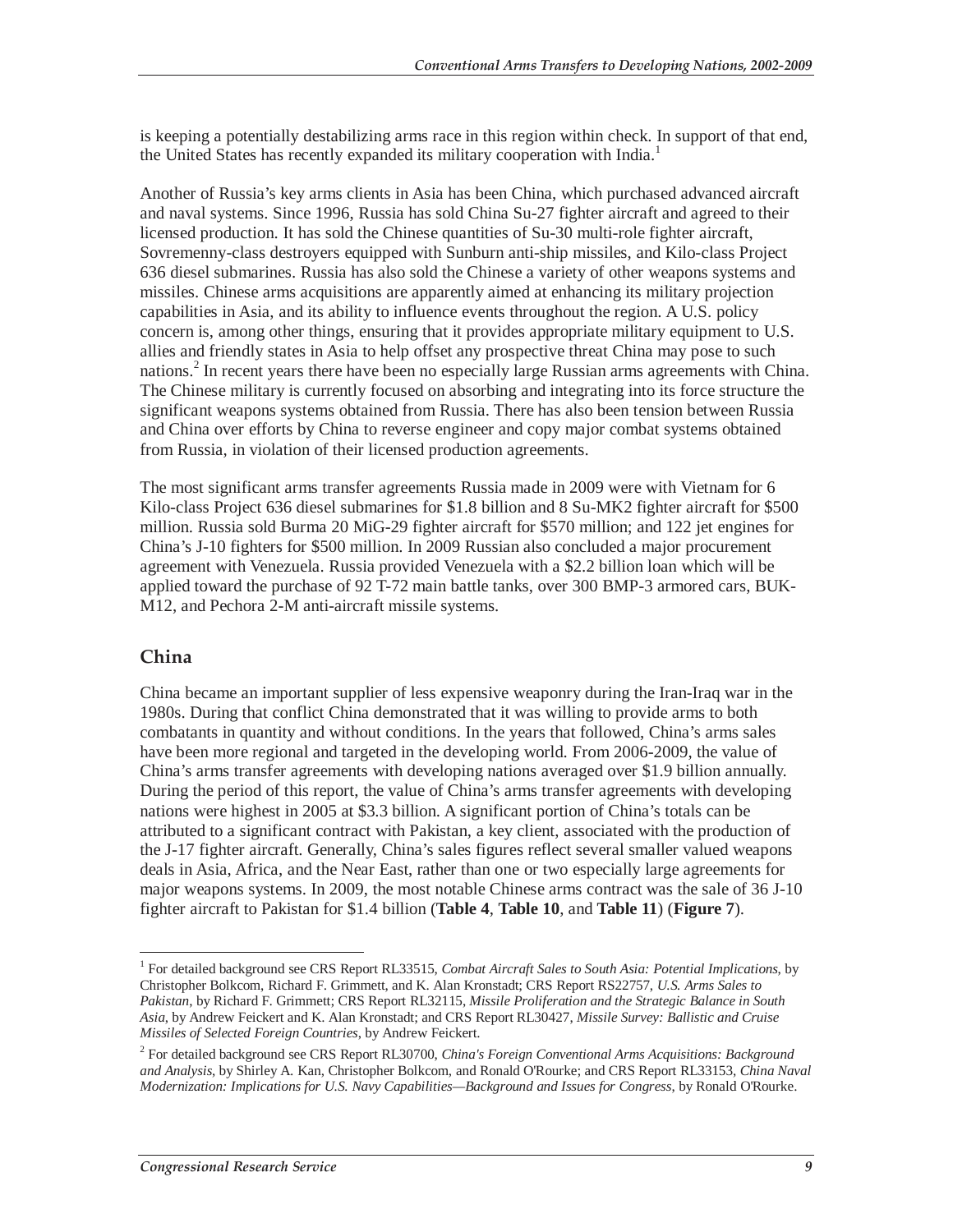Few developing nations with significant financial resources have purchased Chinese military equipment during the eight-year period of this report. Most Chinese weapons for export are less advanced and sophisticated than weaponry available from Western suppliers or Russia. China, consequently, does not appear likely to be a key supplier of major conventional weapons in the developing world arms market in the immediate future. Instead, China's likely client base will be states in Asia and Africa seeking quantities of small arms and light weapons, rather than major combat systems. Nonetheless, China appears to be making efforts to produce weapons systems for export based upon designs obtained from Russia through previous licensed production programs. China has been an important source of missiles in the developing world arms market. China supplied Silkworm anti-ship missiles to Iran. Credible reports persist in various publications that China has sold surface-to-surface missiles to Pakistan. North Korea and Iran have also reportedly received Chinese missile technology, which may have increased their capabilities to threaten other countries in their respective neighborhoods. Such activities reported by credible sources raise important questions about China's stated commitment to the restrictions on missile transfers set out in the Missile Technology Control Regime (MTCR), including its pledge not to assist others in building missiles that could deliver nuclear weapons. Yet because China has military products—particularly missiles—that some developing countries would like to acquire, it can present an obstacle to efforts to stem proliferation of advanced missile systems to some areas of the developing world where political and military tensions are significant, and where some nations are seeking to develop military capabilities of an asymmetric nature.<sup>3</sup>

Further, China has been a key source of a variety of small arms and light weapons transferred to African states. Since the prospects for significant revenue earnings from these arms sales are limited, China likely views such sales as one means of enhancing its status as an international political power, and increasing its ability to obtain access to significant natural resources, especially oil. Controlling the sales of small arms and light weapons to regions of conflict, in particular to some African nations, has been a matter of concern to the United States. The United Nations also has undertaken an examination of this issue in an effort to achieve consensus on a path to curtail this weapons trade comprehensively.<sup>4</sup>

## **Major West European Suppliers**

The four major West European arms suppliers—France, the United Kingdom, Germany, and Italy—can supply a wide variety of more highly sophisticated weapons to would-be purchasers. They provide alternative sources of armaments for nations that the United States chooses not to supply for policy reasons. For example, the United Kingdom sold major combat fighter aircraft to Saudi Arabia in the mid-1980s, when the U.S. chose not to sell a comparable aircraft for policy reasons. These four NATO allies of the United States have generally supported the U.S. position in restricting arms sales to certain nations during the Cold War era. However, in the post-Cold

<sup>&</sup>lt;sup>3</sup> For detailed background on the MTCR and proliferation control regimes and related policy issues see CRS Report RL31559, *Proliferation Control Regimes: Background and Status*, coordinated by Mary Beth Nikitin; and CRS Report RL31848, *Missile Technology Control Regime (MTCR) and International Code of Conduct Against Ballistic Missile Proliferation (ICOC): Background and Issues for Congress*, by Andrew Feickert.

<sup>&</sup>lt;sup>4</sup> For background on China's actions and motivations for increased activities in Africa see CRS Report RL33055, *China and Sub-Saharan Africa*, by Raymond W. Copson, Kerry Dumbaugh, and Michelle Weijing Lau. For background on U.S. Policy concerns regarding small arms and light weapons transfers see CRS Report RS20958, *International Small Arms and Light Weapons Transfers: U.S. Policy*, by Richard F. Grimmett.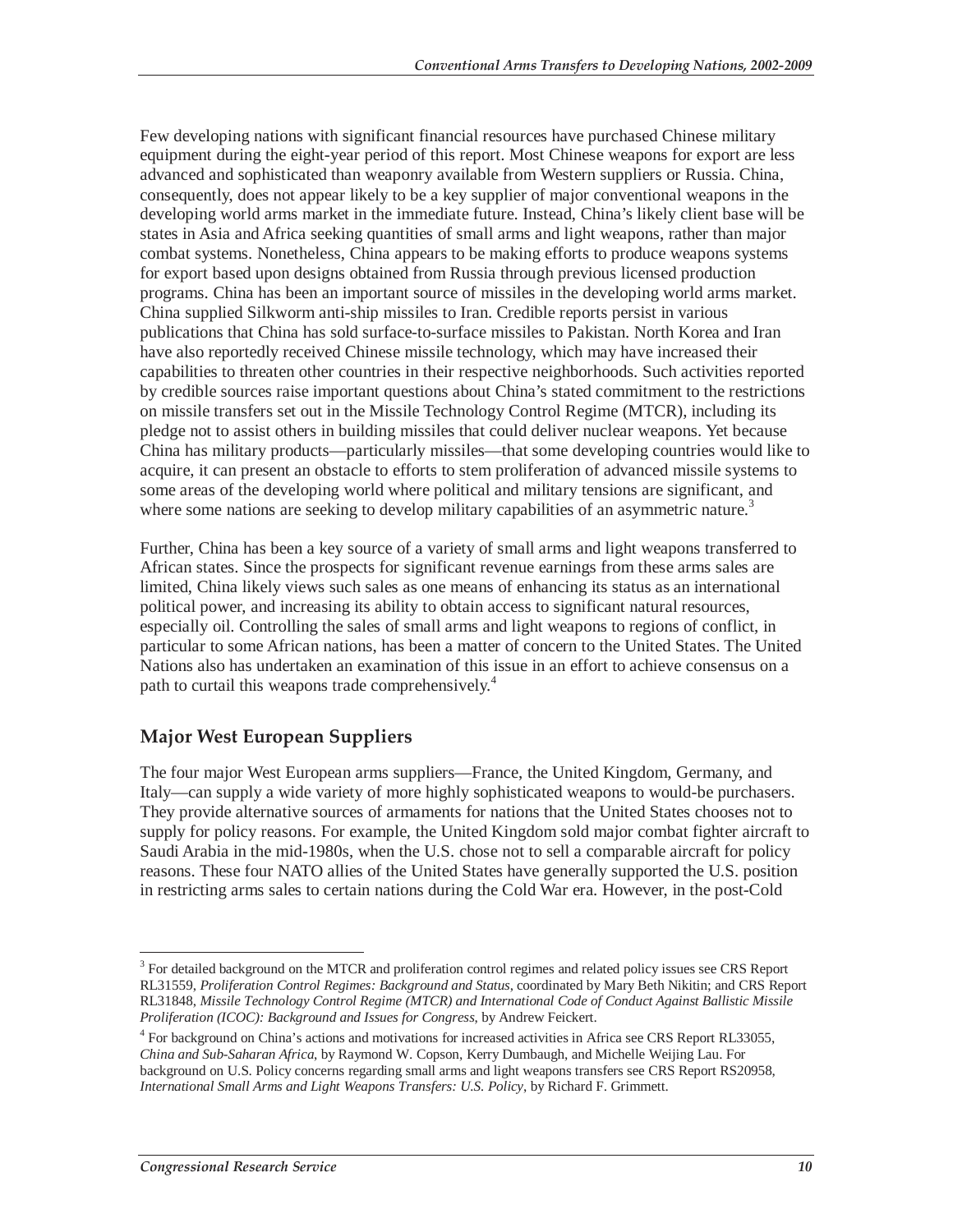War period, their national defense export policies have not been fully coordinated, as before, with the United States.

The leading European arms supplying states, especially France, view arms sales foremost as a matter for national decision. Economic considerations appear to be a greater driver in French arms sales decision-making than matters of foreign policy. France has also frequently used foreign military sales as an important means for underwriting development and procurement of new weapons systems for its own military forces. The potential for policy differences between the United States and major West European supplying states over conventional weapons transfers to specific countries has increased in recent years, because of a divergence of views over what is an appropriate arms sale. An example of such a conflict resulted from an effort led by France and Germany to lift the arms embargo on arms sales to China adhered to by members of the European Union. The United States viewed this as a misguided effort, and vigorously opposed it. Ultimately, the proposal to lift the embargo was not adopted. Yet it proved to be a source of significant tension between the U.S. and the European Union. The arms sales activities of major European suppliers, consequently, will continue to be of interest to U.S. policymakers, given their capability to make sales of advanced military equipment to countries of concern to U.S. national security policy.<sup>5</sup>

The four major West European suppliers (France, the United Kingdom, Germany, and Italy), as a group, registered a notable increase in their collective share of all arms transfer agreements with developing nations between 2008 and 2009. This group's share rose from 14.3% in 2008 to 23.5% in 2009. The collective value of this group's arms transfer agreements with developing nations in 2009 was \$10.6 billion compared to a total of nearly \$7 billion in 2008. Of these four nations, France was the leading supplier with \$7.1 billion in agreements in 2009, more than twice its agreements total of \$3.2 billion in 2008. Italy, meanwhile registered \$2.4 billion in arms agreements in 2009, up from \$1.3 billion in 2008 (**Figure 7** and **Figure 8**) (**Table 4** and **Table 5**).

Collectively, the four major West European suppliers held a 23.5% share of all arms transfer agreements with developing nations during 2009. In the period from 2006-2009 they have generally been important participants in the developing world arms market. Individual suppliers within the major West European group have had notable years for arms agreements during this period: France in 2009 (\$7.1 billion) and in 2008 (\$3.2 billion); the United Kingdom in 2007 (\$10.3 billion) and 2006 (\$4.3 billion); Germany (over \$2.2 billion) in 2008, and in 2007 (\$1.9 billion); Italy in 2009 (\$.2.4 billion). In the case of all of these West European nations, large agreement totals in one year have usually reflected the conclusion of large arms contracts with one or a small number of major purchasers in that particular year (**Table 4** and **Table 5**).

The major West European suppliers have enhanced their competitive position in weapons exports through strong government marketing support for their foreign arms sales. All of them can produce both advanced and basic air, ground, and naval weapons systems. The four major West European suppliers have competed successfully for arms sales contracts with developing nations against both the United States, which has tended to sell to several of the same clients. The

-

<sup>5</sup> For detailed background see CRS Report RL32870, *European Union's Arms Embargo on China: Implications and Options for U.S. Policy*, by Kristin Archick, Richard F. Grimmett, and Shirley A. Kan. It should be noted that members of the European Union, and others, have agreed to a common effort to attempt some degree of control on the transfer of certain weapons systems, but the principal vehicle for this cooperation—the Wassenaar Arrangement—lacks a mechanism to enforce its rules. For detailed background see CRS Report RS20517, *Military Technology and Conventional Weapons Export Controls: The Wassenaar Arrangement*, by Richard F. Grimmett.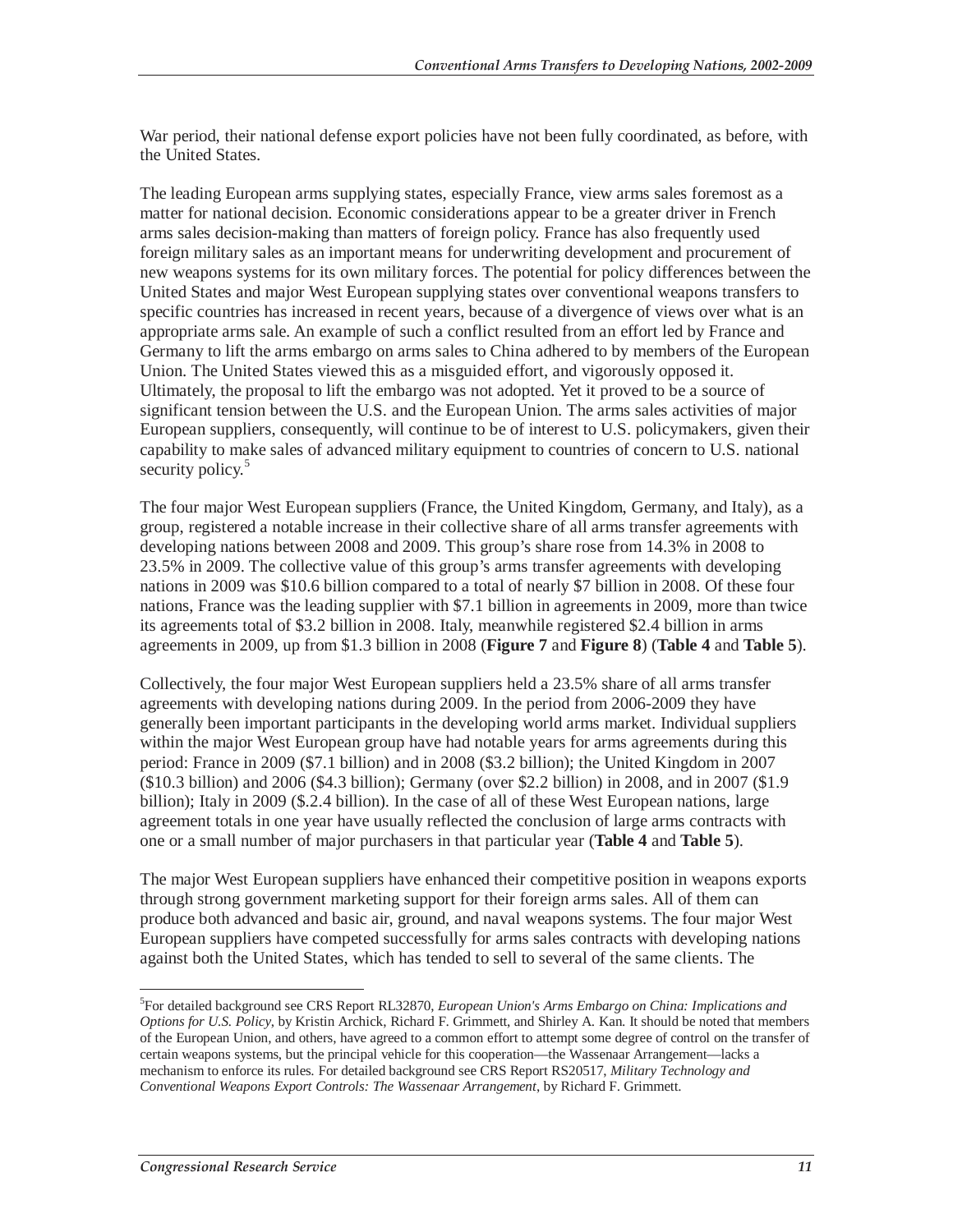continuing demand for U.S. weapons in the global arms marketplace, from a large established client base, has created a more difficult environment for individual West European suppliers to secure, on a sustained basis, large new contracts with developing nations. But, as the data indicate, the major West European suppliers continue to make significant arms transfer contracts from year to year.

Concern for maintaining their market share of the arms trade in the face of the strong demand for U.S. defense equipment, among other considerations, led European Union (EU) member states to adopt a new code of conduct for defense procurement practices. This code was agreed to on November 21, 2005 at the European Defense Agency's (EDA) steering board meeting. Currently voluntary, the EU hopes it will become mandatory, and through its mechanisms foster greater cooperation within the European defense equipment sector in the awarding of contracts for defense items. By fostering greater intra-European cooperation in defense program planning, and collaboration in defense contracting, the EU hopes that the defense industrial bases of individual EU states will be preserved, thereby enhancing the capability of European defense firms to compete for arms sales in the international arms marketplace.

Certain European arms suppliers have begun to phase out production of certain types of weapons systems. These suppliers have increasingly sought to engage in joint production ventures with other key European weapons suppliers or even client countries in an effort to sustain major sectors of their individual defense industrial bases—even if a substantial portion of the weapons produced are for their own armed forces. The Eurofighter and Eurocopter projects are examples. Other European suppliers have also adopted the strategy of cooperating in defense production ventures with the United States such as the Joint Strike Fighter (JSF), rather than attempting to compete directly, thus meeting their own requirements for advanced combat aircraft, while positioning themselves to share in profits resulting from future sales of this new fighter aircraft.<sup>6</sup>

## **Regional Arms Transfer Agreements**

The leading markets for arms in regions of the developing world historically have been predominately in the Near East and Asia. Nations in the Latin America and Africa regions, by contrast, have not been major purchasers of weapons, except on rare occasions. The regional arms agreement data tables in this report demonstrate this. United States policymakers have placed emphasis on helping to maintain stability throughout the regions of the developing world. Thus, the U.S. has made and supported arms sales and transfers it has believed would advance that goal, while discouraging significant sales by other suppliers to states and regions where military threats to nations in the area are minimal. Other arms suppliers do not necessarily share the U.S. perspective on what constitutes an appropriate arms sale, and in some instances the financial benefit of the sale to the supplier trumps other considerations. The regional and country specific arms-transfer data in this report provide an indication of where various arms suppliers are focusing their attention and who their principal clients are. By reviewing these data, policymakers can identify potential developments that may be of concern, and use this information to assist their review of options they may choose to consider given the circumstances. What follows below is a review of data on arms-transfer agreement activities in the two regions that lead in arms

-

<sup>6</sup> For detailed background on issues relating to the Joint Strike Fighter program see CRS Report RL30563, *F-35 Joint Strike Fighter (JSF) Program: Background and Issues for Congress*, by Jeremiah Gertler.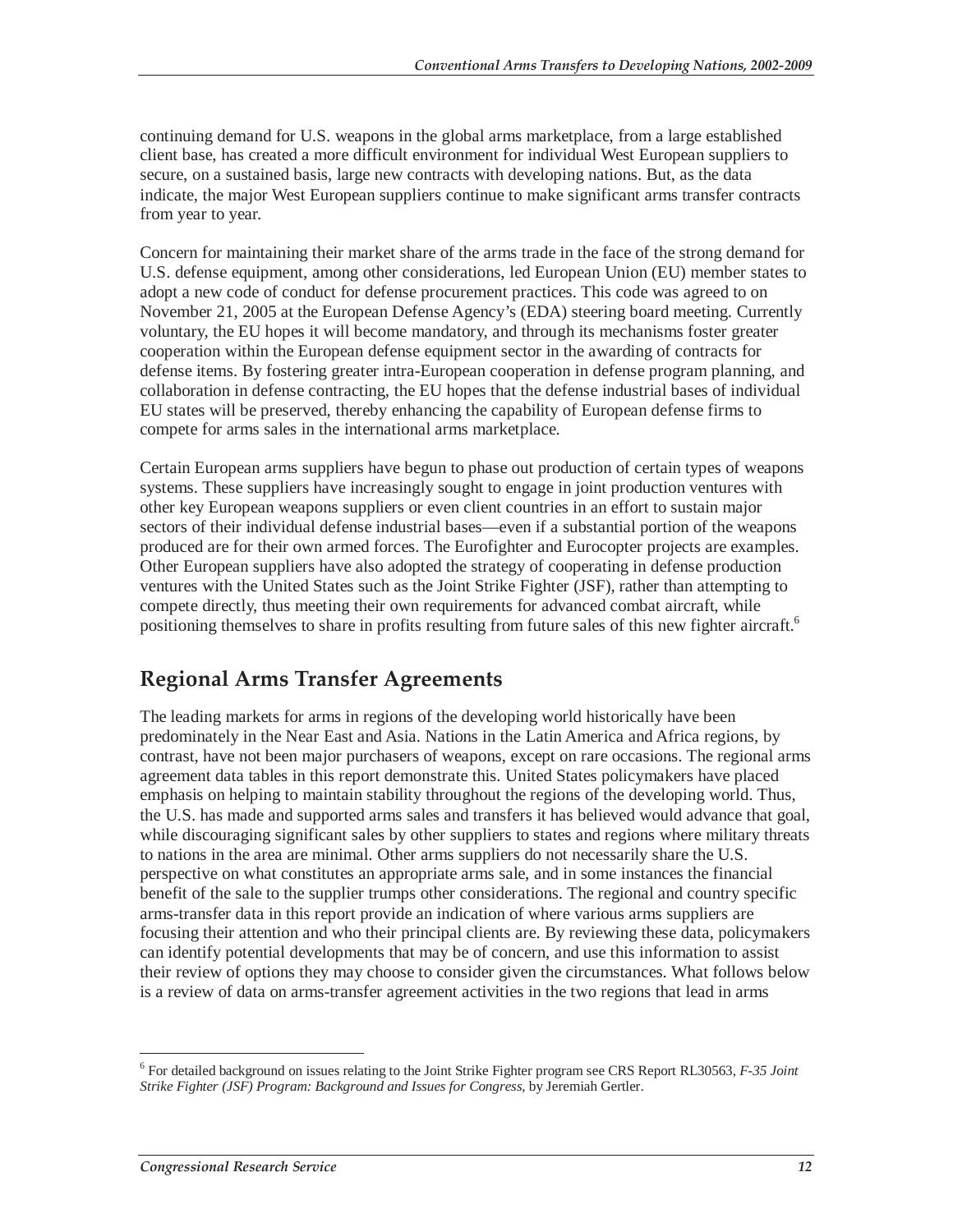acquisitions, the Near East and Asia. This is followed, in turn, by a review of data regarding the leading arms purchasers in the developing world more broadly.

### **Near East7**

The Persian Gulf crisis of August 1990-February 1991 provided the principal catalyst for major new weapons procurements in the Near East region from that time forward. This crisis, culminating in a U.S.-led war to expel Iraq from Kuwait, created new demands by key purchasers such as Saudi Arabia, Kuwait, the United Arab Emirates, and other members of the Gulf Cooperation Council (GCC) for a variety of advanced weapons systems. Subsequently, concerns over the growing strategic threat from Iran, which have continued in the  $21<sup>st</sup>$  century, have become the principal basis of GCC states' advanced arms purchases. Because GCC states do not share a land border with Iran, their weapons purchases have focused primarily on air, naval, and missile defense systems. Meanwhile, Egypt and Israel continue their military modernization programs, increasing their purchases of advanced weaponry, primarily from the United States.

Most recently, Saudi Arabia has been the principal arms purchaser in the Persian Gulf region. In the period from 2006-2009, Saudi Arabia's total arms agreements were valued at \$29.5 billion (in current dollars). Also placing substantial orders during this same period was the U.A.E., making \$14.2 billion in agreements (in current dollars) (**Table 11** and **Table 12**).

The Near East has generally been the largest arms market in the developing world. However, in 2001-2004, it ranked second with 41.4% of the total value of all developing nations arms transfer agreements (\$38.4 billion in current dollars).The Asia region ranked first in 2002-2005 with 48.7% of these agreements (\$45.2 billion in current dollars). But, during 2006-2009, the Near East region again placed first with 51.3% of all developing nations agreements (\$90.2 billion in current dollars). The Asia region ranked second in 2006-2009 with \$59.8 billion of these agreements or 34% (**Table 6** and **Table 7**).

The United States dominated arms transfer agreements with the Near East during the 2002-2005 period with 45.9% of their total value (\$17.6 billion in current dollars). The United Kingdom was second during these years with 15.6% (\$6.8 billion in current dollars). Recently, from 2006-2009, the United States accounted for 52.4% of arms agreements with this region (\$47.3 billion in current dollars), while the United Kingdom accounted for 15.7% of the region's agreements (\$14.2 billion in current dollars). Russia accounted for 12.8% of the region's agreements in the most recent period (\$11.5 billion in current dollars) (**Figure 5**) (**Table 6** and **Table 8**).

## **Asia**

Several developing nations in Asia have been engaged in upgrading and modernizing defense forces, and this has led to new conventional weapons sales in that region. Beginning in the mid-1990s, Russia became the principal supplier of advanced conventional weaponry to China for about a decade—selling it fighters, submarines, destroyers, and missiles—while establishing itself as the principal arms supplier to India. Russian arms sales to these two countries have been

<sup>-</sup> $^7$  In this report the Near East region includes the following nations: Algeria, Bahrain, Egypt, Iran, Iraq, Israel, Jordan, Kuwait, Lebanon, Libya, Morocco, Oman, Qatar, Saudi Arabia, Syria, Tunisia, United Arab Emirates, and Yemen. The countries included in the other geographic regions are listed at the end of the report.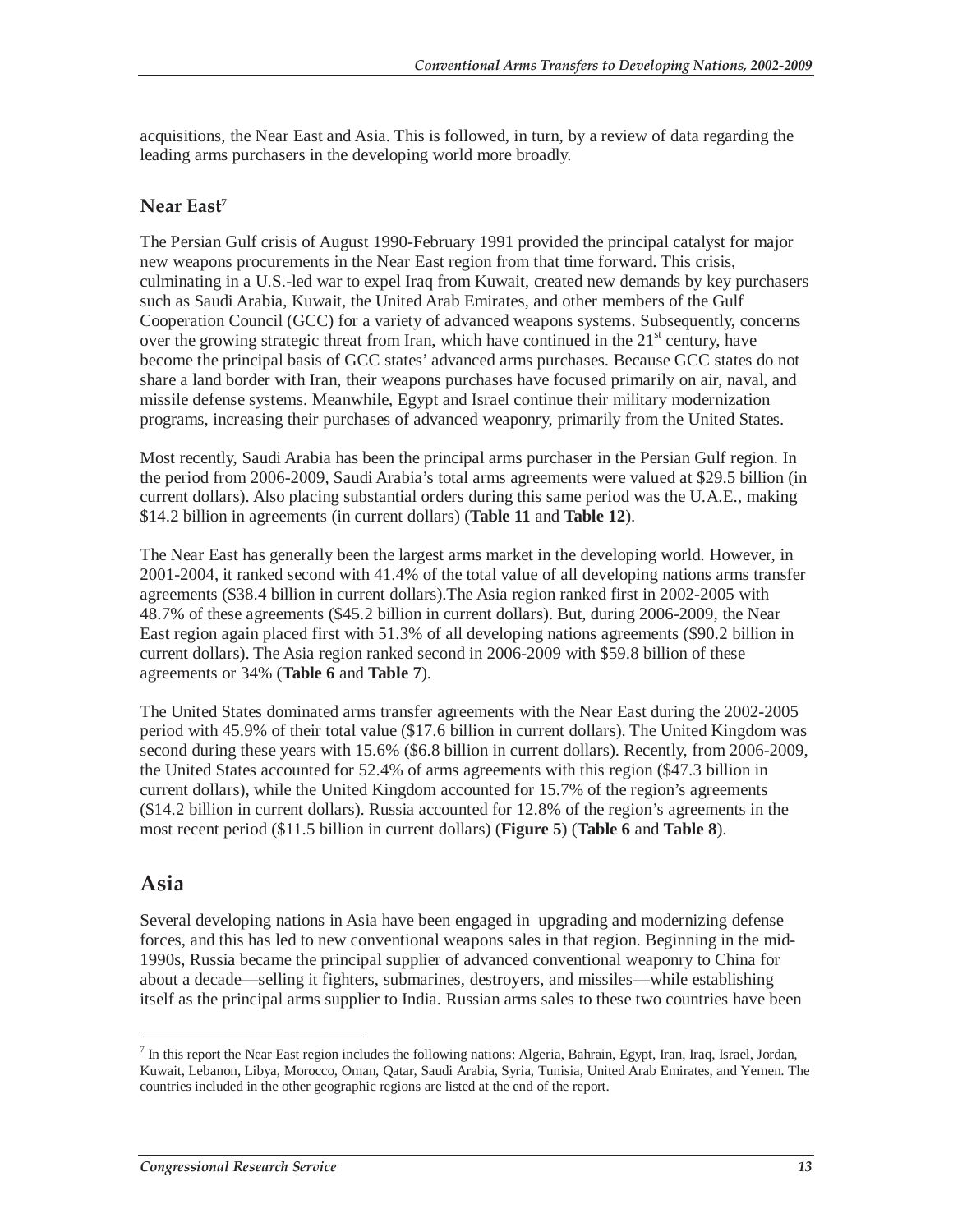primarily responsible for much of the increase in Asia's overall share of the arms market in the developing world during the period of this report. Russia has also expanded its client base in Asia, securing aircraft orders from Malaysia, Vietnam, Burma, and Indonesia. It is notable that India, while the principal Russian arms customer, has begun to diversify its weapons supplier base, purchasing the Phalcon early warning defense system aircraft in 2004 from Israel and numerous items from France in 2005, in particular 6 Scorpene diesel attack submarines. In 2008 India purchased 6 C130J cargo aircraft from the United States. This pattern of Indian arms purchases indicates that it is likely that Russian will face strong new competition from other major weapons suppliers for the India arms market. In other major arms agreements with Asia more recently, the United States concluded a multi-billion dollar sale to Pakistan in 2006 of new F-16 fighter aircraft, weapons, and aircraft upgrades, while Sweden sold it a SAAB-2000 based AWACS airborne radar system. In 2007, Pakistan contracted with China for production of J-17 fighter aircraft; in 2008 it purchased an AWACS aircraft from China. In 2009, Pakistan also purchased J-10 fighters from China. Meanwhile, in 2009 the United States sold a comprehensive Patriot air defense missile system to Taiwan. The data on regional arms-transfer agreements from 2002-2009 continue to reflect that Asia and the Near East are the regions of the developing world that are the primary sources of orders for conventional weaponry.

Asia has traditionally been the second largest developing-world arms market. In 2006-2009, Asia ranked second, accounting for 34% of the total value of all arms transfer agreements with developing nations (\$59.8 billion in current dollars). Yet in the earlier period, 2002-2005, the Asia region ranked first, accounting for 48.7.6% of all such agreements (\$45.2 billion in current dollars) (**Table 6** and **Table 7**).

In the earlier period (2002-2005), Russia ranked first in the value of arms transfer agreements with Asia with 39.8% (\$18 billion in current dollars). The United States ranked second with 16.9% (\$7.6 billion in current dollars). The major West European suppliers, as a group, made 21.7% of this region's agreements in 2002-2005. In the later period (2006-2009), Russia ranked first in Asian agreements with 29.6% (\$17.7 billion in current dollars), primarily due to major combat aircraft and naval system sales to India and China. The United States ranked second with 28.1% (\$16.8 billion in current dollars). The major West European suppliers, as a group, made 14.9% of this region's agreements in 2006-2009. (**Figure 6**) (**Table 8**).

# **Leading Developing Nations Arms Purchasers**

Saudi Arabia was the leading developing world arms purchaser from 2002-2009, making arms transfer agreements totaling \$39.9 billion during these years (in current dollars). In the 2002-2005 period, India ranked first in arms transfer agreements at \$15.3 billion (in current dollars). In 2006- 2009 Saudi Arabia ranked first in arms transfer agreements, with a substantial increase to \$29.5 billion from \$15.3 billion in the earlier 2002-2005 period (in current dollars). These increases reflect the military modernization efforts by both Saudi Arabia and India, underway since the 1990s. The total value of all arms transfer agreements with developing nations from 2002-2009 was \$262.3 billion (in current dollars). Thus Saudi Arabia alone accounted for 15.2% of all developing-world arms-transfer agreements during these eight years. In the most recent period, 2006-2009, Saudi Arabia made \$29.5 billion in arms transfer agreements (in current dollars). This total constituted 17.2% of all arms transfer agreements with developing nations during these four years (\$171.5 billion in current dollars). India ranked second in arms transfer agreements during 2006-2009 with \$17.1 billion (in current dollars), or about 10% of the value of all developingworld arms-transfer agreements (**Table 3**, **Table 6**, **Table 12**, and **Table 13**).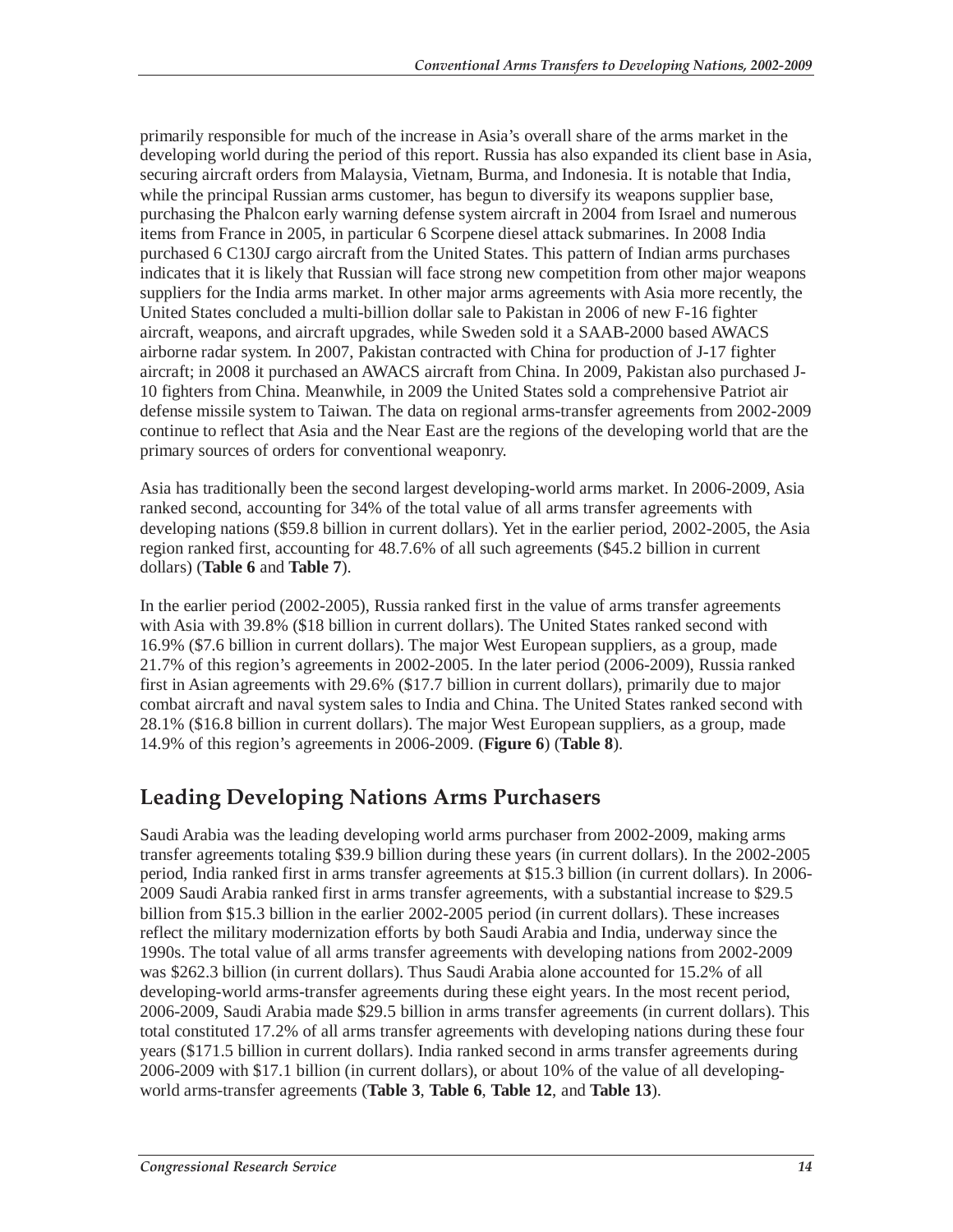During 2002-2005, the top ten recipients collectively accounted for 67.8% of all developing world arms transfer agreements. During 2006-2009, the top ten recipients collectively accounted for 68% of all such agreements. Arms transfer agreements with the top ten developing world recipients, as a group, totaled \$38 billion in 2009 or 84.3% of all arms transfer agreements with developing nations that year. These percentages reflect the continued concentration of major arms purchases by developing nations among a few countries (**Table 3**, **Table 12**, and **Table 13**).

Brazil ranked first among all developing world recipients in the value of arms transfer agreements in 2009, concluding \$7.2 billion in such agreements. Venezuela ranked second in agreements with \$6.4 billion. Saudi Arabia ranked third with \$4.3 billion in agreements. Five of the top ten recipients were in the Near East region; three were in the Asian region; two were in the Latin American region (**Table 13**).

Saudi Arabia was the leading recipient of arms *deliveries* among developing world recipients in 2009, receiving \$2.7 billion in such deliveries. China ranked second in arms deliveries in 2009 with \$1.5 billion. South Korea ranked third with \$1.4 billion (**Table 24**).

Arms *deliveries* to the top ten developing nation recipients, as a group, were valued at \$12.9 billion, or 75.9% of all arms deliveries to developing nations in 2009. Five of these top ten recipients were in the Near East; four were in Asia; one was in Latin America.(**Table 14** and **Table 24**).

# **Weapons Types Recently Delivered to Near East Nations**

Regional weapons delivery data reflect the diverse sources of supply and type of conventional weaponry actually transferred to developing nations. Even though the United States, Russia, and the four major West European suppliers dominate in the delivery of the fourteen classes of weapons examined, it is also evident that the other European suppliers and some non-European suppliers, including China, are capable of being leading suppliers of selected types of conventional armaments to developing nations (Tables 25-29) (pages 63-67).

Weapons deliveries to the Near East, historically the largest purchasing region in the developing world, reflect the quantities and types delivered by both major and lesser suppliers. The following is an illustrative summary of weapons deliveries to this region for the period 2006-2009 from **Table 27**:

#### **United States**

- 331 tanks and self-propelled guns
- 566 APCs and armored cars
- 6 minor surface combatants
- 62 supersonic combat aircraft
- 32 helicopters
- 339 surface-to-air missiles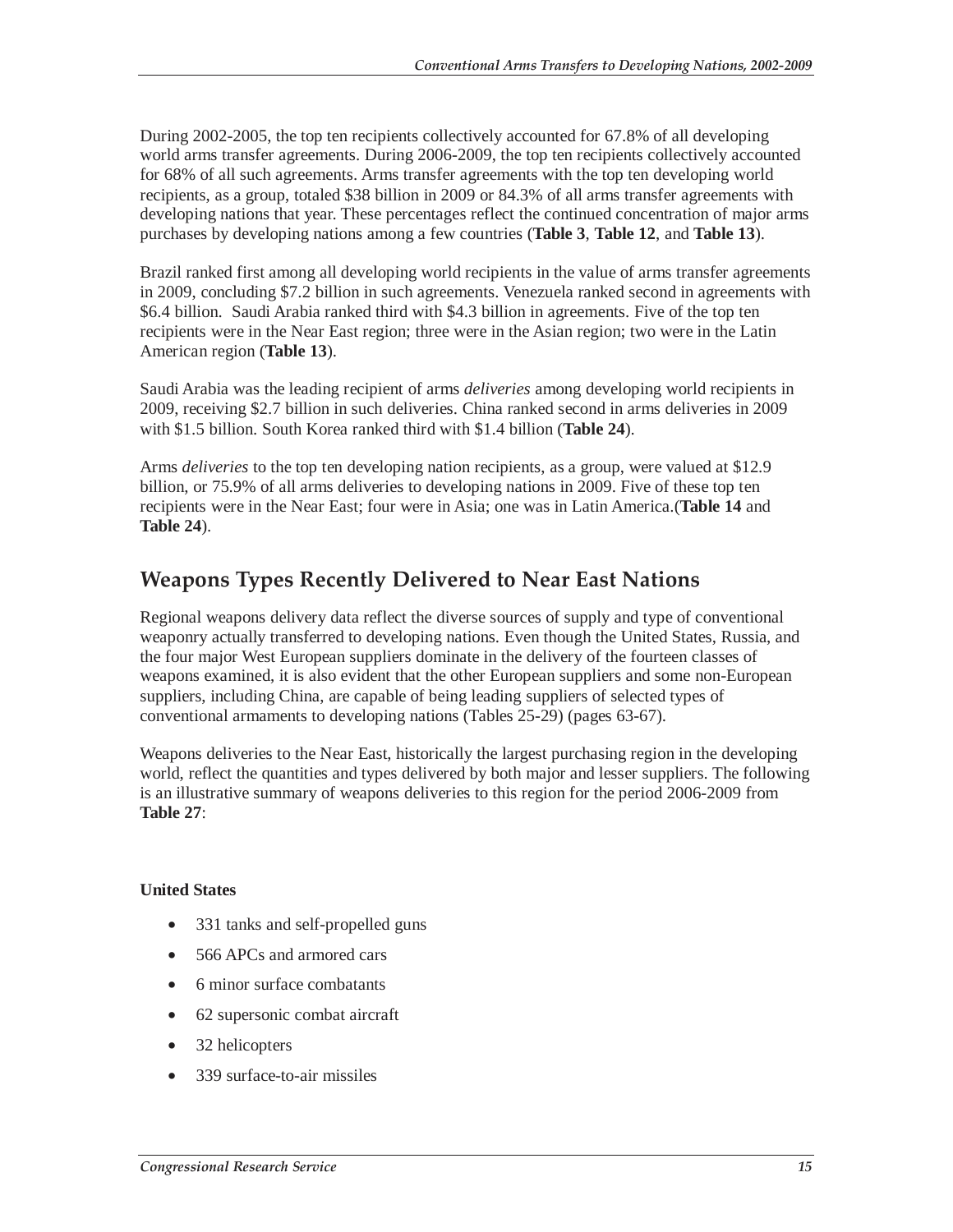#### **Russia**

- 270 tanks and self-propelled guns
- 160 APCs and armored cars
- 50 supersonic combat aircraft
- 10 helicopters
- 5,430 surface-to-air missiles
- 10 surface-to-surface missiles
- 20 anti-ship missiles

#### **China**

- 150 APCs and armored cars
- 30 anti-ship missiles

#### **Major West European Suppliers**

- 30 minor surface combatants
- 10 supersonic combat aircraft
- 10 helicopters
- 400 surface-to-air missiles
- 50 anti-ship missiles

#### **All Other European Suppliers**

- 30 tanks and self-propelled guns
- 1,360 APCs and armored cars
- 2 minor surface combatants
- 9 guided missile boats
- 40 supersonic combat aircraft
- 520 surface-to-air missiles
- 60 anti-ship missiles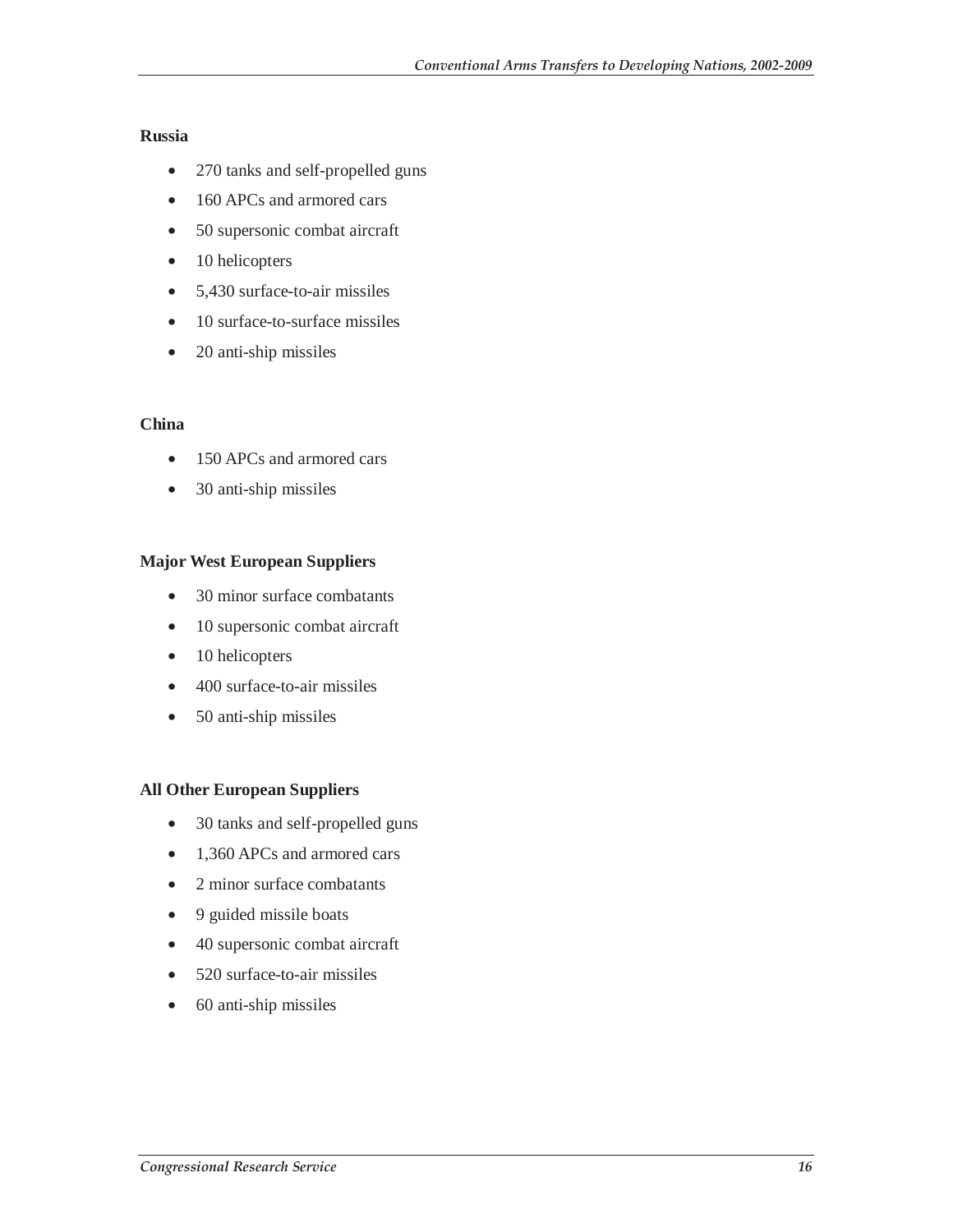#### **All Other Suppliers**

- 170 APCs and armored cars
- 20 minor surface combatants
- 20 helicopters
- 10 surface-to-surface missiles
- 50 anti-ship missiles

Significant quantities of major combat systems were delivered to the Near East region from 2006- 2009, specifically, tanks and self-propelled guns, armored vehicles, minor surface combatants, supersonic combat aircraft, helicopters, air defense and anti-ship missiles. The United States and Russia made deliveries of supersonic combat aircraft to the region. The United States, China, and the European suppliers delivered anti-ship missiles. The United States, Russia, and European suppliers in general were the principal suppliers of tanks and self-propelled guns, APCs and armored cars, surface-to-air missiles, as well as helicopters. Three of these weapons categories supersonic combat aircraft, helicopters, and tanks and self-propelled guns—are especially costly and are a large portion of the dollar values of arms deliveries by the United States, Russia, and European suppliers to the Near East region during the 2006-2009 period.

The cost of naval combatant vessels is generally high, and the suppliers of such systems during this period had their delivery value totals notably increased due to these transfers. Some of the less expensive weapons systems delivered to the Near East are nonetheless deadly and can create important security threats within the region. For example, from 2006-2009, the four major West European suppliers collectively delivered 50 anti-ship missiles to the Near East region, China delivered 30, and the other European suppliers delivered 60. Russia delivered 10 surface-tosurface missiles. The United States delivered six minor surface combatants to the Near East, while the four major West European suppliers collectively delivered 30 of them. The other European suppliers collectively delivered 30 tanks and armored cars, 1,360 APCs and armored cars, 40 supersonic combat aircraft, and 520 surface-to-air missiles. Other non-European suppliers collectively delivered 170 APCs and armored cars, 20 minor surface combatants, 40 anti-ship missiles, as well as 10 surface-to-surface missiles.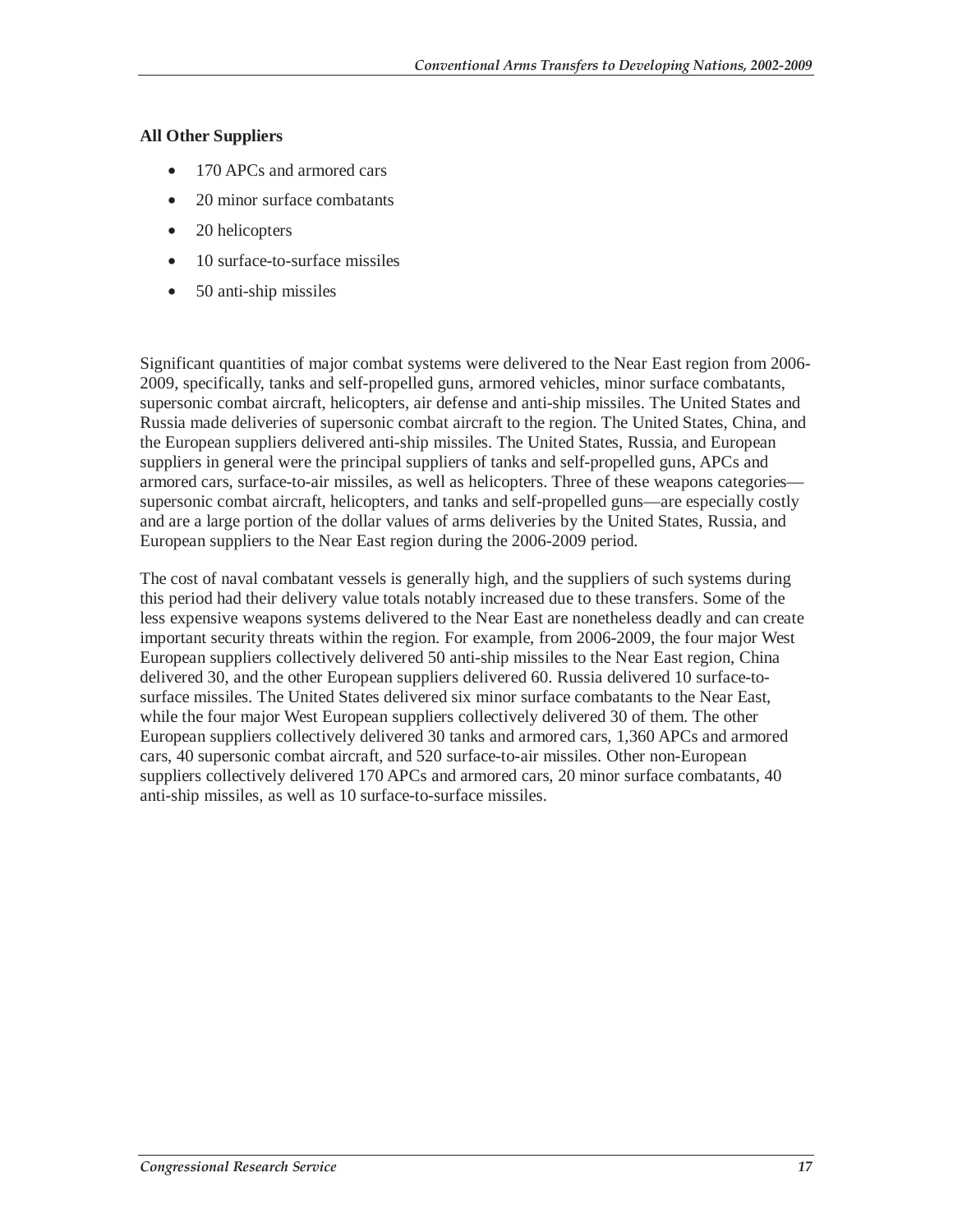### **UNITED STATES COMMERCIAL ARMS EXPORTS**

United States commercially licensed arms deliveries data are not included in this report. The United States is the only major arms supplier that has two distinct systems for the export of weapons: the government-to-government Foreign Military Sales (FMS) system, and the licensed commercial export system. It should be noted that data maintained on U.S. commercial sales agreements and deliveries are incomplete, and are not collected or revised on an on-going basis, making them significantly less precise than those for the U.S. FMS program—which accounts for the overwhelming portion of U.S. conventional arms transfer agreements and deliveries involving weapons systems. There are no official compilations of commercial agreement data comparable to that for the FMS program maintained on an annual basis. Once an exporter receives from the State Department a commercial license authorization to sell—valid for four years—there is no current requirement that the exporter provide to the State Department, on a systematic and ongoing basis, comprehensive details regarding any sales contract that results from the license authorization, including if any such contract is reduced in scope or cancelled. Nor is the exporter required to report that no contract with the prospective buyer resulted.

Annual commercially licensed arms deliveries data are obtained from shipper's export documents and completed licenses from ports of exit by the U.S. Customs and Border Protection Agency which are then provided to the U.S. Census Bureau. The Census Bureau takes these arms export data, and, following a minimal review of them, submits them to the Directorate of Defense Trade Controls in the Political-Military Bureau (PM/DDTC) of the State Department, which makes the final compilation of such data—details of which are not publicly available. Once compiled by the Directorate of Defense Trade Controls at the State Department, these commercially licensed arms deliveries data are not revised. By contrast, the U.S. Foreign Military Sales (FMS) program data, for both agreements and deliveries, maintained by the Defense Department, are systematically collected, reviewed for accuracy on an on-going basis, and are revised from year-to-year as needed to reflect any changes or to correct any errors in the information. This report includes all FMS deliveries data. By excluding U.S. commercial licensed arms deliveries data, the U.S. arms delivery totals will be understated.

Some have suggested that a systematic data collection and reporting system for commercial licensed exports, comparable to the one which exists now in the Department of Defense, should be established by the Department of State. Having current and comprehensive agreement and delivery data on commercially licensed exports would provide a more complete picture of the U.S. arms export trade, in this view, and thus facilitate Congressional oversight of this sector of U.S. exports.

# **Arms Values Data Tables and Charts for 2002-2009**

Tables 3 through 13 (pages 34-47) present data on arms transfer *agreements* with developing nations by major suppliers from 2002-2009. These data show the most recent trends in arms contract activity by major suppliers. *Delivery* data, which reflect implementation of sales previously concluded, are provided in Tables 14 through 24 (pages 48-61). **Table 30**, **Table 31**, **Table 32**, **Table 33**, and **Table 34** (pages 69-74) provide data on *worldwide* arms transfer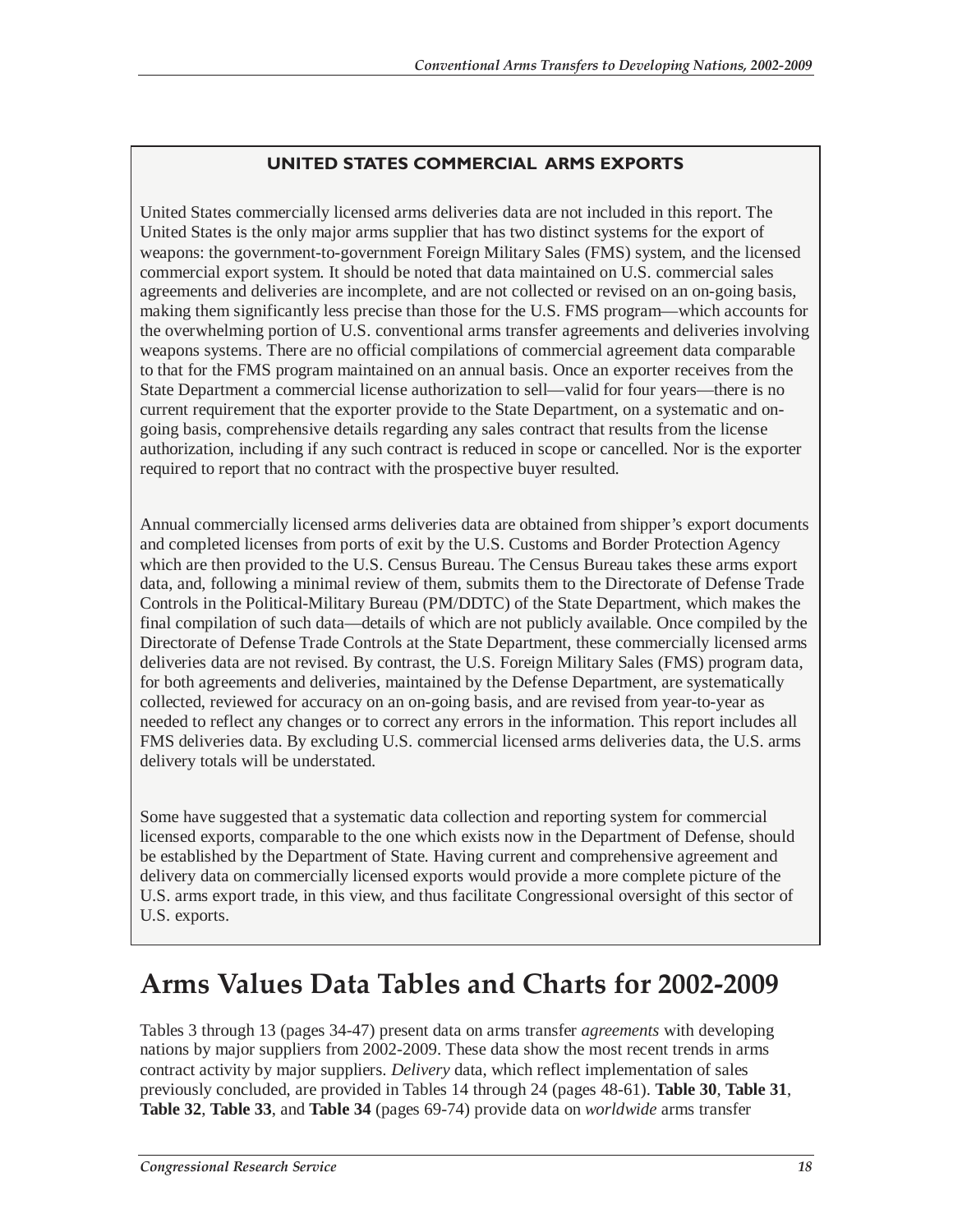*agreements* from 2002-2009, while **Table 35**, **Table 36**, **Table 37**, **Table 38**, and **Table 39** on (pages 75-80) provide data on *worldwide* arms *deliveries* during this period. To use these data regarding agreements for purposes other than assessing general trends in seller/buyer activity is to risk drawing conclusions that can be readily invalidated by future events—precise values and comparisons, for example, may change due to cancellations or modifications of major arms transfer agreements previously concluded.

These data sets reflect the comparative magnitude of arms transactions by arms suppliers with recipient nations expressed in *constant* dollar terms, unless otherwise noted. Illustrative pie and bar charts are provided in this section to give the relative market share of individual arms suppliers globally, to the developing world and to specific regions. **Table 1** (pages 26-27) provides the value of *worldwide* arms transfer *agreements* for 2002-2005. 2006-2009 and 2009, and the *suppliers' share of such agreements with the developing world*. **Table 2** (pages 32-33) provides the value of *worldwide* arms *deliveries* for 2002-2005, 2006-2009 and 2009, and the *suppliers' share of such deliveries with the developing world*. Specific content of other individual data tables is described below.

**Table 3** shows the annual current dollar values of arms transfer agreements to developing nations by major suppliers from 2002-2009. This table provides the data from which **Table 4** (constant dollars) and **Table 5** (supplier percentages) are derived.

### • **Regional Arms Transfer Agreements, 2002-2009**

**Table 6** gives the values of arms transfer agreements between suppliers and individual regions of the developing world for the periods 2002-2005 and 2006-2009. These values are expressed in current U.S. dollars. **Table 7**, derived from **Table 6**, gives the percentage distribution of each supplier's agreement values within the regions for the two time periods. **Table 8**, also derived from **Table 6**, illustrates what percentage share of each developing world region's total arms transfer agreements was held by specific suppliers during the years 2002-2005 and 2006-2009.

#### • **Arms Transfer Agreements With Developing Nations, 2002-2009: Leading Suppliers Compared**

**Table 9** gives the values of arms transfer agreements with the developing nations from 2002-2009 by the top eleven suppliers. The table ranks these suppliers on the basis of the total current dollar values of their respective agreements with the developing world for each of three periods—2002- 2005, 2006-2009 and 2002-2009.

#### • **Arms Transfer Agreements With Developing Nations in 2009: Leading Suppliers Compared**

**Table 10** ranks and gives for 2009 the values of arms transfer agreements with developing nations of the top eleven suppliers in current U.S. dollars.

#### • **Arms Transfer Agreements With Near East 2002-2009: Suppliers and Recipients**

**Table 11** gives the values of arms transfer agreements with the Near East nations by suppliers or categories of suppliers for the periods 2002-2005 and 2006-2009. These values are expressed in current U.S. dollars. They are a subset of the data contained in **Table 3** and **Table 6**.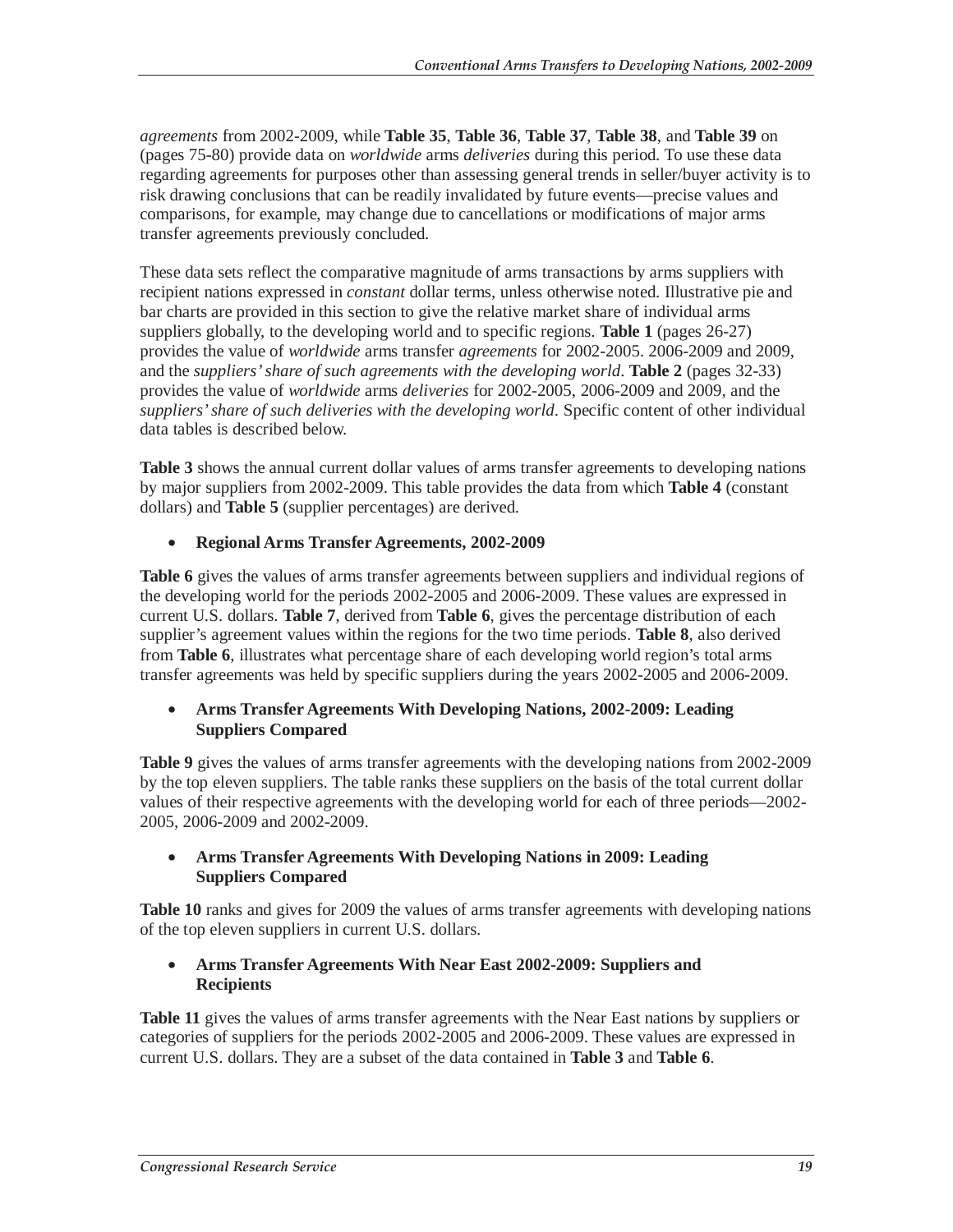#### • **Arms Transfers to Developing Nations, 2002-2009: Agreements With Leading Recipients**

**Table 12** gives the values of arms transfer agreements made by the top ten recipients of arms in the developing world from 2002-2009 with all suppliers collectively. The table ranks recipients on the basis of the total current dollar values of their respective agreements with all suppliers for each of three periods—2002-2005, 2006-2009 and 2002-2009.

#### • **Arms Transfers to Developing Nations in 2009: Agreements With Leading Recipients**

**Table 13** names the top ten developing world recipients of arms transfer agreements in 2009. The table ranks these recipients on the basis of the total current dollar values of their respective agreements with all suppliers in 2009.

### • **Developing Nations Arms Delivery Values**

**Table 14** shows the annual current dollar values of arms deliveries (items actually transferred) to developing nations by major suppliers from 2002-2009. The utility of these particular data is that they reflect transfers that have occurred. They provide the data from which **Table 15** (constant dollars) and **Table 16** (supplier percentages) are derived.

#### • **Regional Arms Delivery Values, 2002-2009**

Table 17 gives the values of arms deliveries by suppliers to individual regions of the developing world for the periods 2002-2005 and 2006-2009. These values are expressed in current U.S. dollars. **Table 18**, derived from **Table 17**, gives the percentage distribution of each supplier's deliveries values within the regions for the two time periods. **Table 19**, also derived from **Table 17**, illustrates what percentage share of each developing world region's total arms delivery values was held by specific suppliers during the years 2002-2005 and 2006-2009.

#### • **Arms Deliveries to Developing Nations, 2002-2009: Leading Suppliers Compared**

**Table 20** gives the values of arms deliveries to developing nations from 2002-2009 by the top eleven suppliers. The table ranks these suppliers on the basis of the total current dollar values of their respective deliveries to the developing world for each of three periods—2002-2005, 2006- 2009 and 2002-2009.

#### • **Arms Deliveries to Developing Nations in 2009: Leading Suppliers Compared**

**Table 21** ranks and gives for 2009 the values of arms deliveries to developing nations of the top ten suppliers in current U.S. dollars.

#### • **Arms Deliveries to Near East, 2002-2009: Suppliers and Recipients**

**Table 22** gives the values of arms delivered to Near East nations by suppliers or categories of suppliers for the periods 2002-2005 and 2006-2009. These values are expressed in current U.S. dollars. They are a subset of the data contained in **Table 14** and **Table 17**.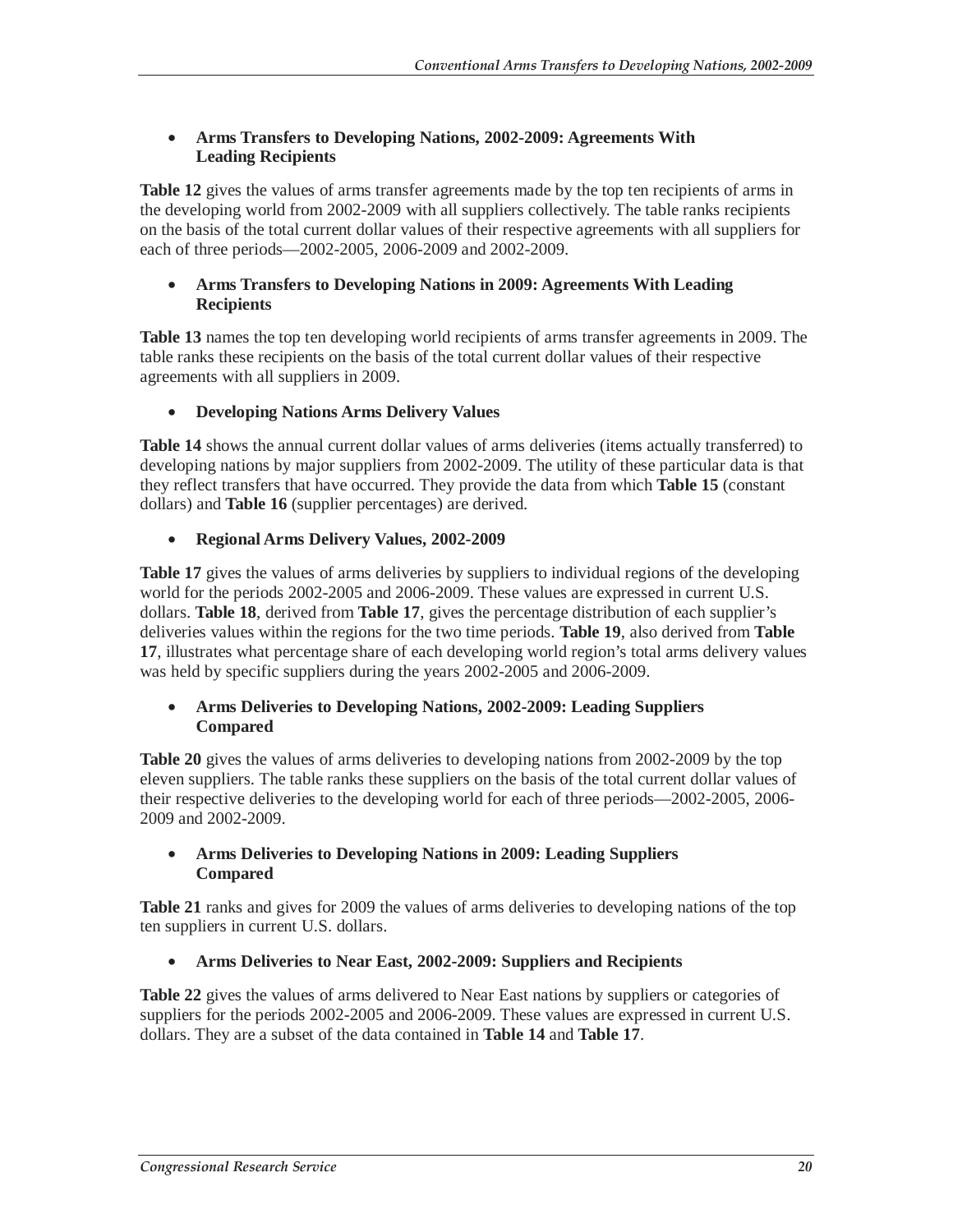#### • **Arms Deliveries to Developing Nations, 2002-2009: The Leading Recipients**

**Table 23** gives the values of arms deliveries made to the top ten recipients of arms in the developing world from 2002-2009 by all suppliers collectively. The table ranks recipients on the basis of the total current dollar values of their respective deliveries from all suppliers for each of three periods—2002-2005, 2006-2009 and 2002-2009.

#### • **Arms Transfers to Developing Nations in 2009: Agreements With Leading Recipients**

**Table 24** names the top ten developing world recipients of arms transfer agreements in 2009. The table ranks these recipients on the basis of the total current dollar values of their respective agreements with all suppliers in 2009.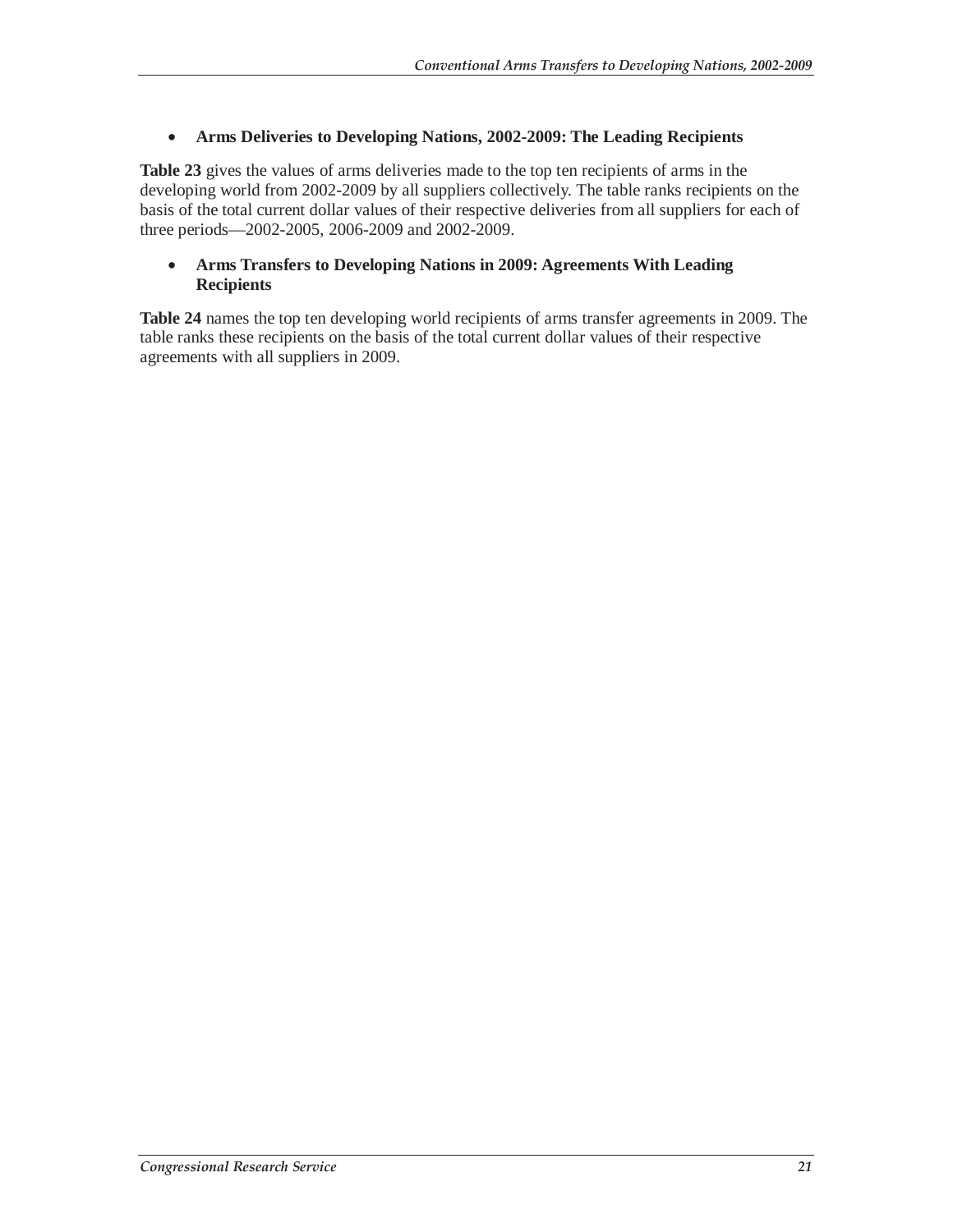

**Figure 1. Arms Transfer Agreements Worldwide, 2002-2009 Developed and Developing Worlds Compared** 

In billions of constant 2009 dollars

**Source:** U.S. Government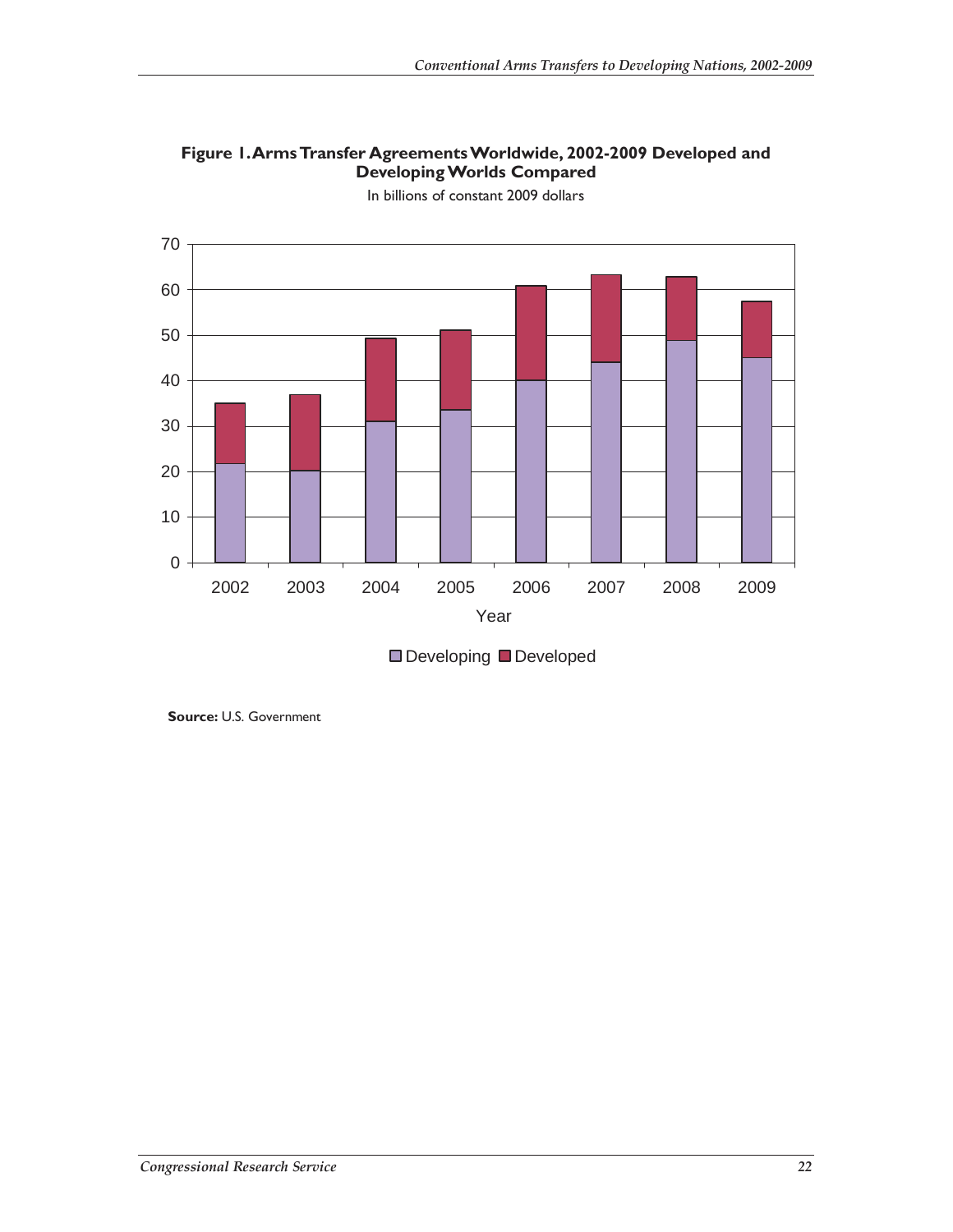

#### **Figure 2. Arms Transfer Agreements Worldwide**

(supplier percentage of value)

**Source:** U.S. Government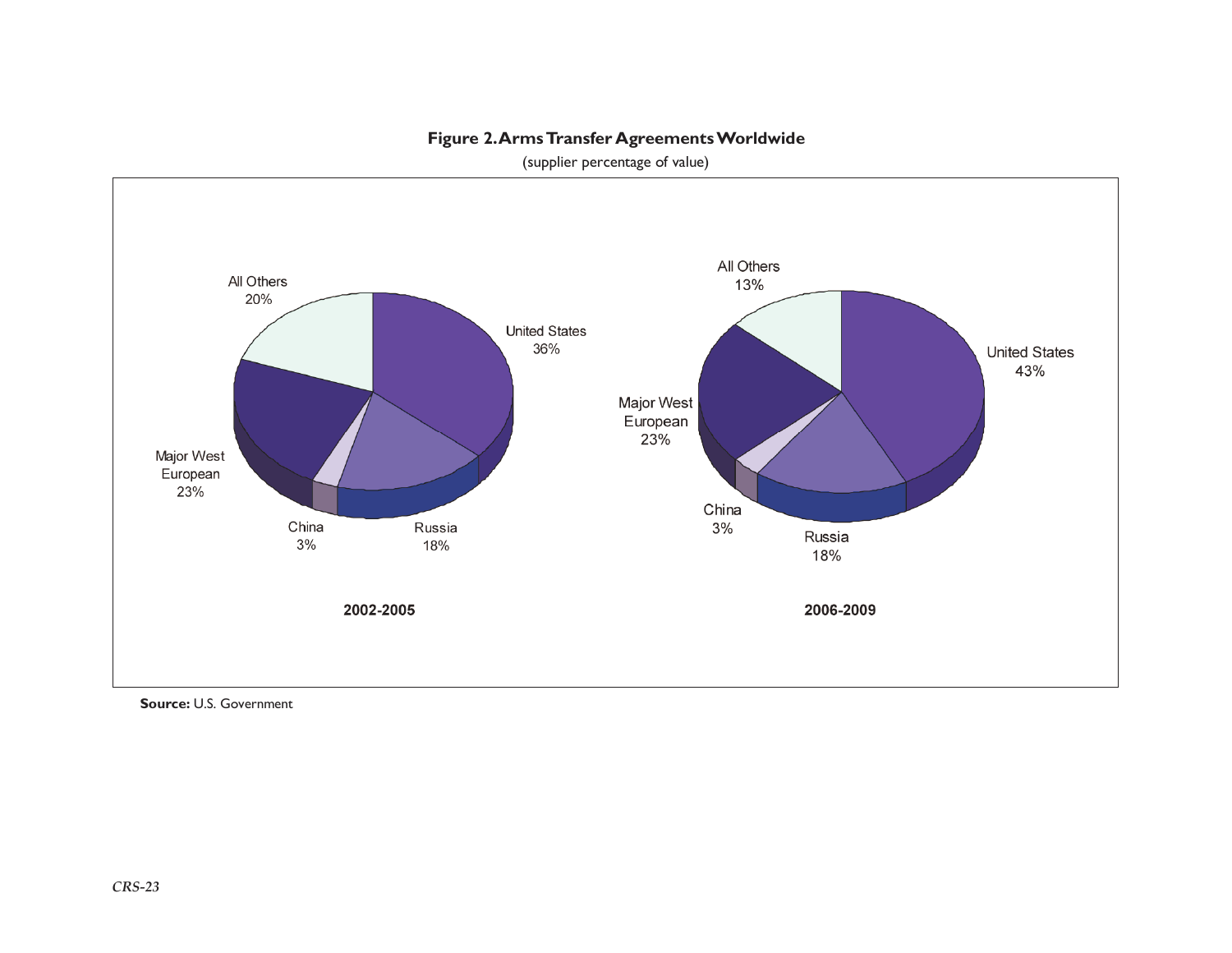

**Figure 3. Arms Transfer Agreements With Developing Nations**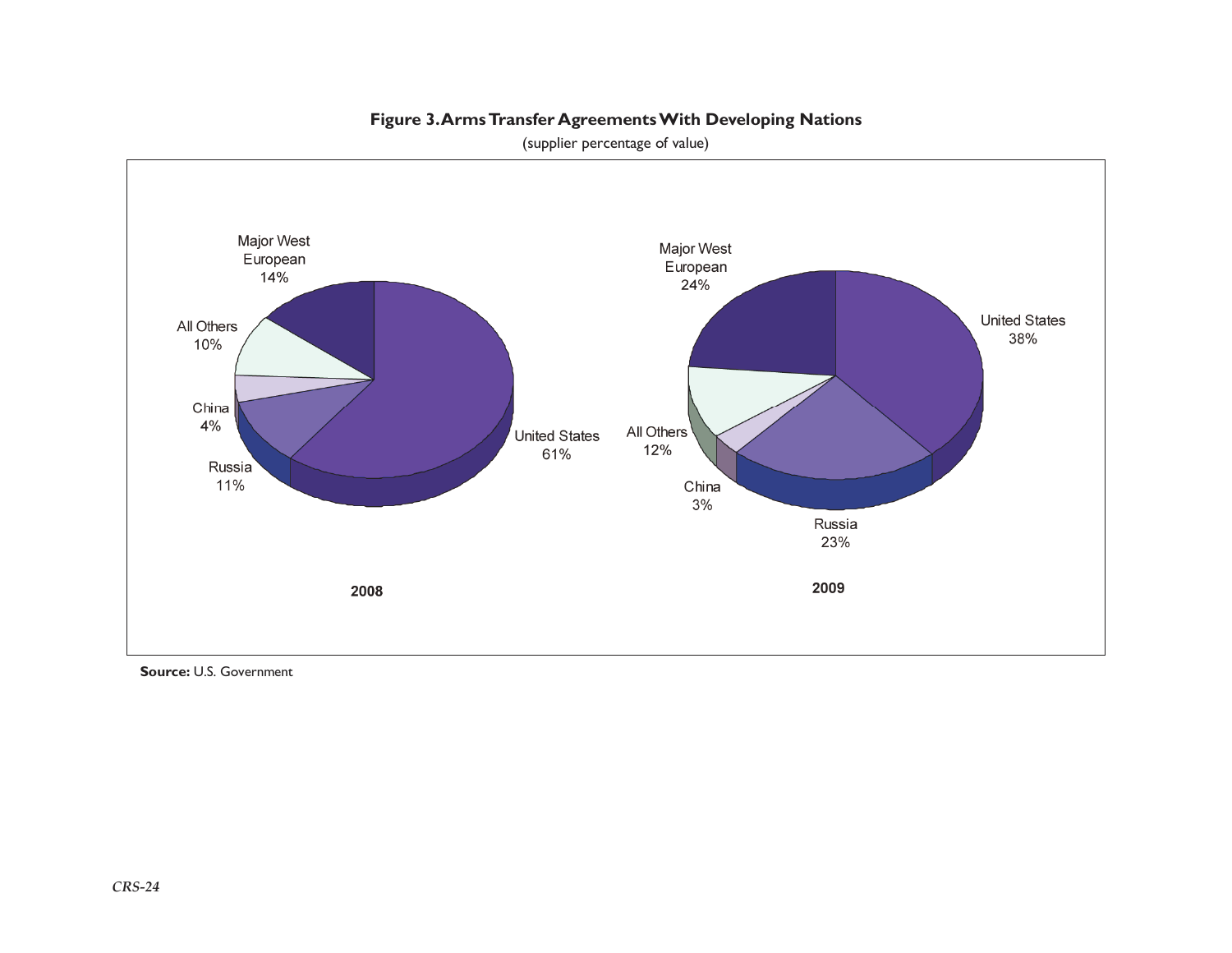



**United States**



**Russia**



**Major West European**





**Source:** U.S. Government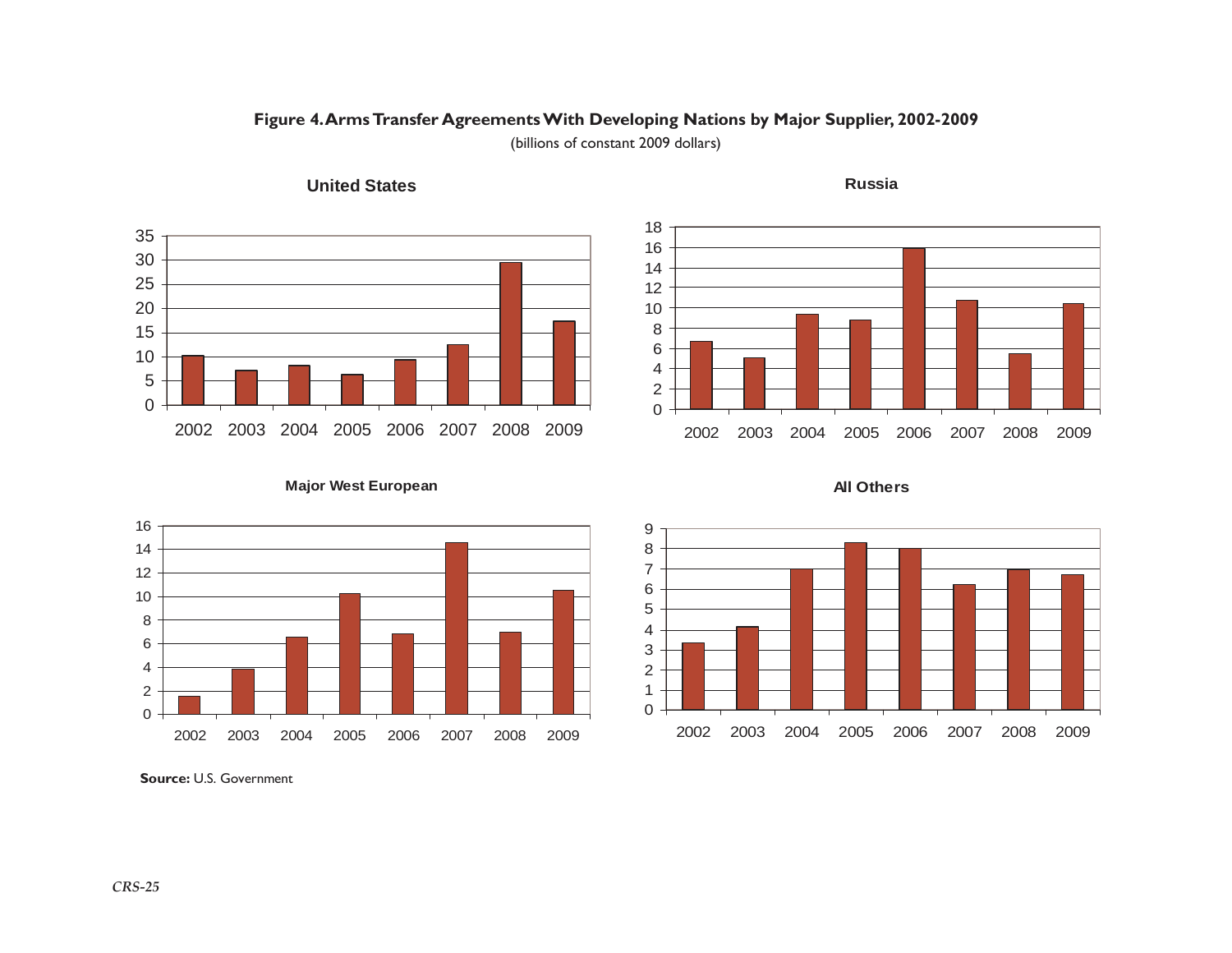| <b>Supplier</b>      | <b>Worldwide Agreements</b><br><b>Value 2002-2005</b> | <b>Percentage of Total with</b><br><b>Developing World</b> |
|----------------------|-------------------------------------------------------|------------------------------------------------------------|
| <b>United States</b> | 62,574                                                | 50.90%                                                     |
| Russia               | 30,912                                                | 96.60%                                                     |
| France               | 14, 141                                               | 60.00%                                                     |
| United Kingdom       | 12,782                                                | 86.80%                                                     |
| China                | 5,644                                                 | 100.00%                                                    |
| Germany              | 9,129                                                 | 12.60%                                                     |
| <b>Italy</b>         | 3,371                                                 | 41.10%                                                     |
| All Other European   | 23,065                                                | 43.50%                                                     |
| All Others           | 10,772                                                | 65.80%                                                     |
| <b>TOTAL</b>         | 172,389                                               | 61.80%                                                     |
| <b>Supplier</b>      | <b>Worldwide Agreements</b><br><b>Value 2006-2009</b> | <b>Percentage of Total with</b><br><b>Developing World</b> |
| <b>United States</b> | 103,704                                               | 66.30%                                                     |
| Russia               | 43,053                                                | 98.50%                                                     |
| France               | 21,034                                                | 57.40%                                                     |
| United Kingdom       | 16,597                                                | 95.70%                                                     |
| China                | 8,008                                                 | 97.50%                                                     |
| Germany              | 10,613                                                | 52.30%                                                     |
| Italy                | 9,160                                                 | 59.30%                                                     |
| All Other European   | 20,687                                                | 55.30%                                                     |
|                      |                                                       |                                                            |
| All Others           | 11,687                                                | 74.20%                                                     |

### **Table 1. Worldwide Arms Transfer Agreements, 2002-2009 and Suppliers' Share with Developing World**

(in millions of **constant 2009** U.S. dollars)

**Source:** U.S. Government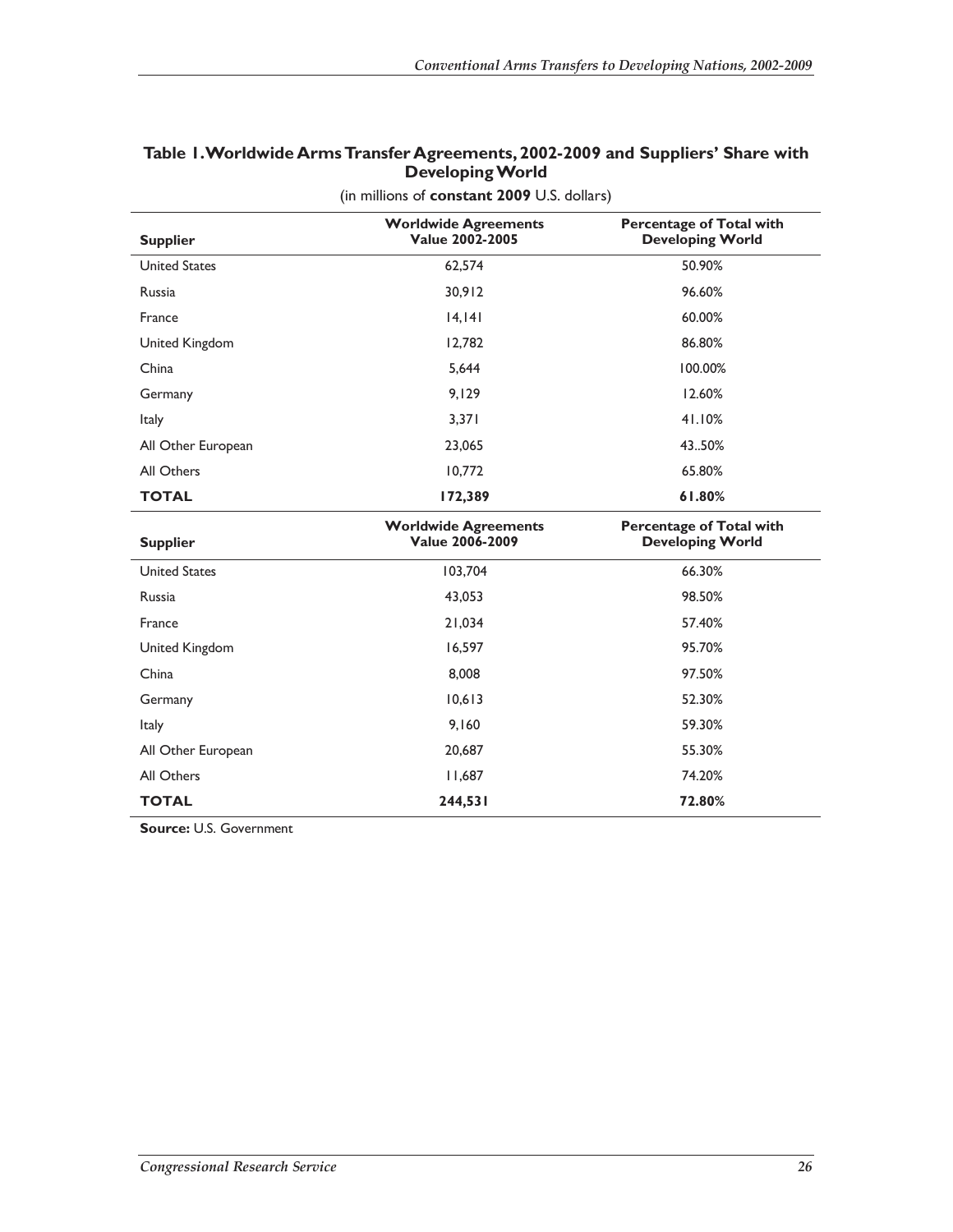| Worldwide Arms Transfer Agreements, 2002-2009 and Suppliers' Share with |  |  |
|-------------------------------------------------------------------------|--|--|
| <b>Developing World (Continued)</b>                                     |  |  |

| <b>Supplier</b>      | <b>Worldwide Agreements</b><br><b>Value 2009</b> | <b>Percentage of Total with</b><br><b>Developing World</b> |
|----------------------|--------------------------------------------------|------------------------------------------------------------|
| <b>United States</b> | 22,610                                           | 76.80%                                                     |
| <b>Russia</b>        | 10,400                                           | 100.00%                                                    |
| France               | 7,400                                            | 96.00%                                                     |
| United Kingdom       | 1,500                                            | 66.70%                                                     |
| China                | 1,700                                            | 88.20%                                                     |
| Germany              | 3,700                                            | 2.7%                                                       |
| <b>Italy</b>         | 2,700                                            | 88.90%                                                     |
| All Other European   | 4,500                                            | 62.20%                                                     |
| All Others           | 3,000                                            | 80.00%                                                     |
| <b>TOTAL</b>         | 57,510                                           | 78.40%                                                     |

(in millions of **constant 2009** U.S. dollars)

**Source:** U.S. Government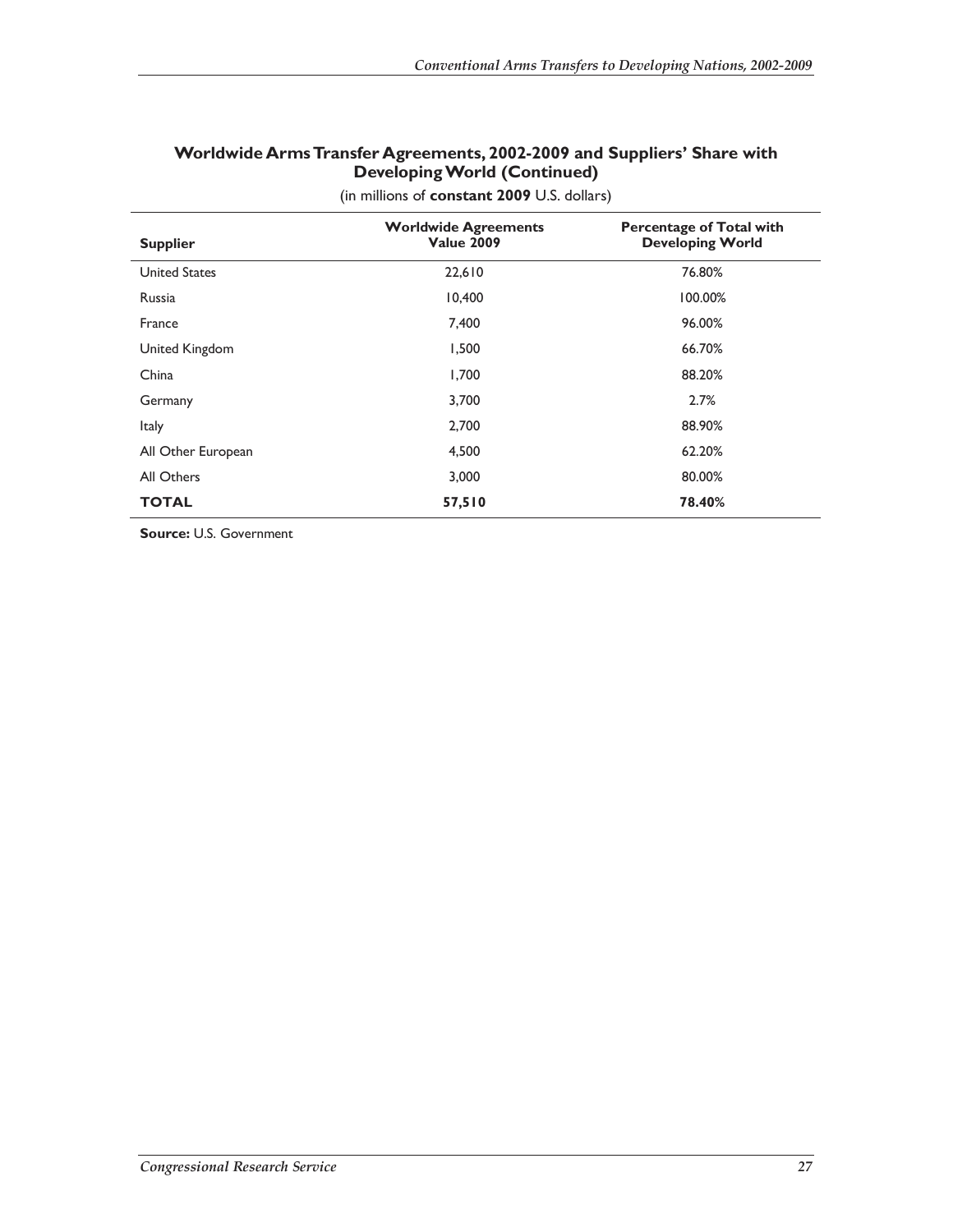

#### **Figure 5. Arms Transfer Agreements With Near East**

(supplier percentage of value)

**Source:** U.S. Government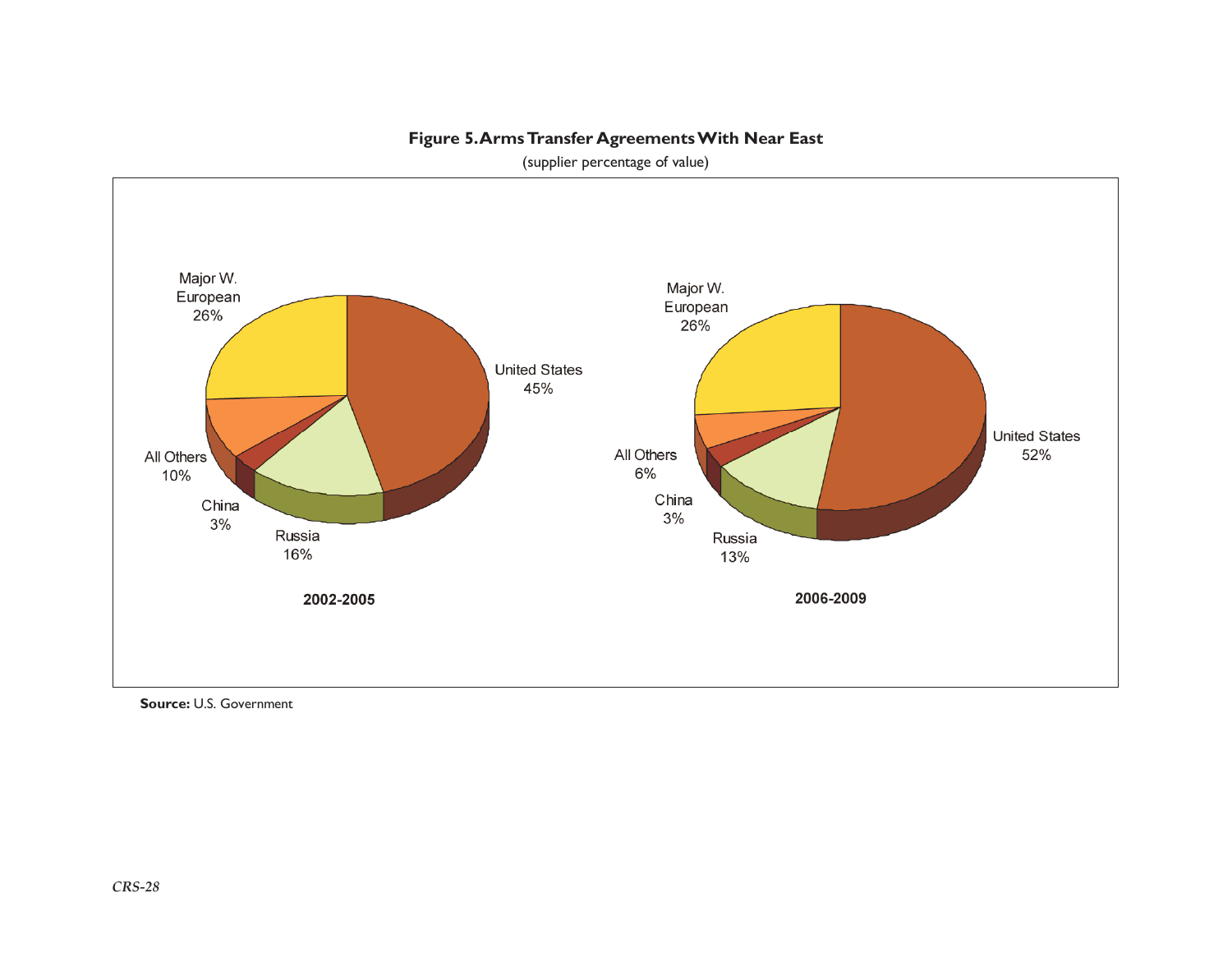### **Figure 6. Arms Transfer Agreements With Developing Nations in Asia**

(supplier percentage of value) (excludes Japan, Australia, and New Zealand)



**Source:** U.S. Government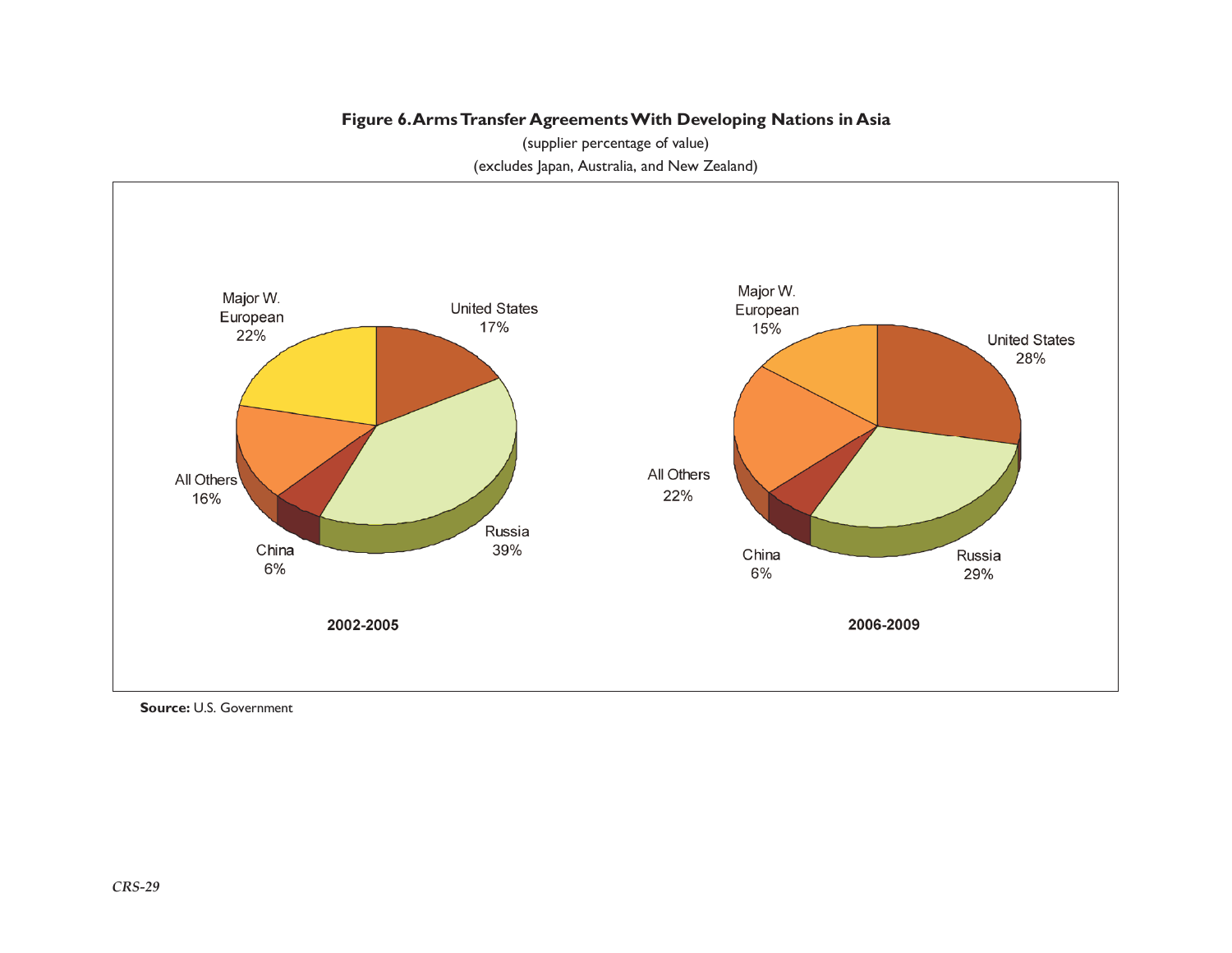



(in billions of **constant 2009** dollars)

**Source:** U.S. Government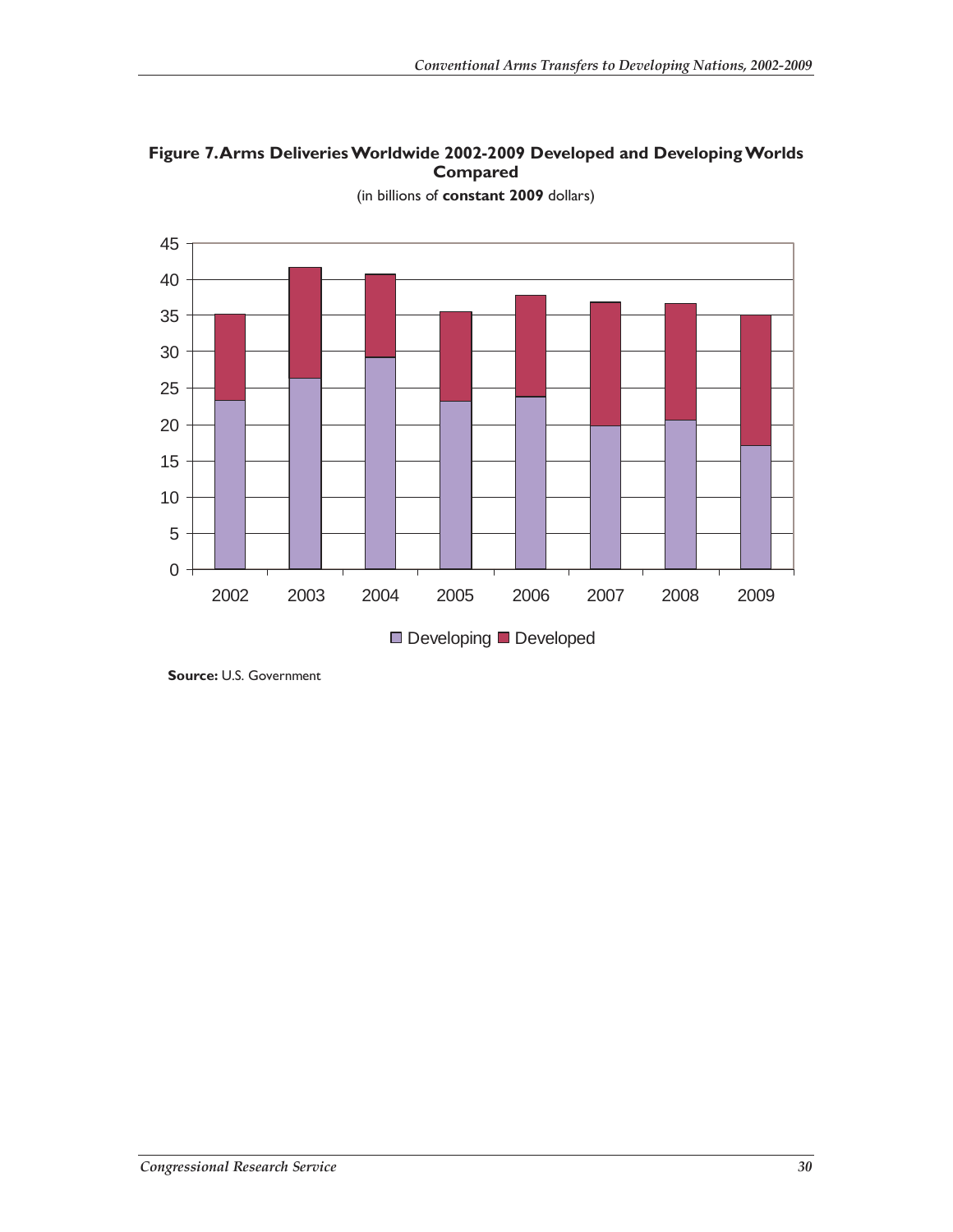

# **Figure 8. Arms Deliveries to Developing Countries by Major Supplier, 2002-2009**



(in billions of constant 2009 dollars)







**Source:** U.S. Government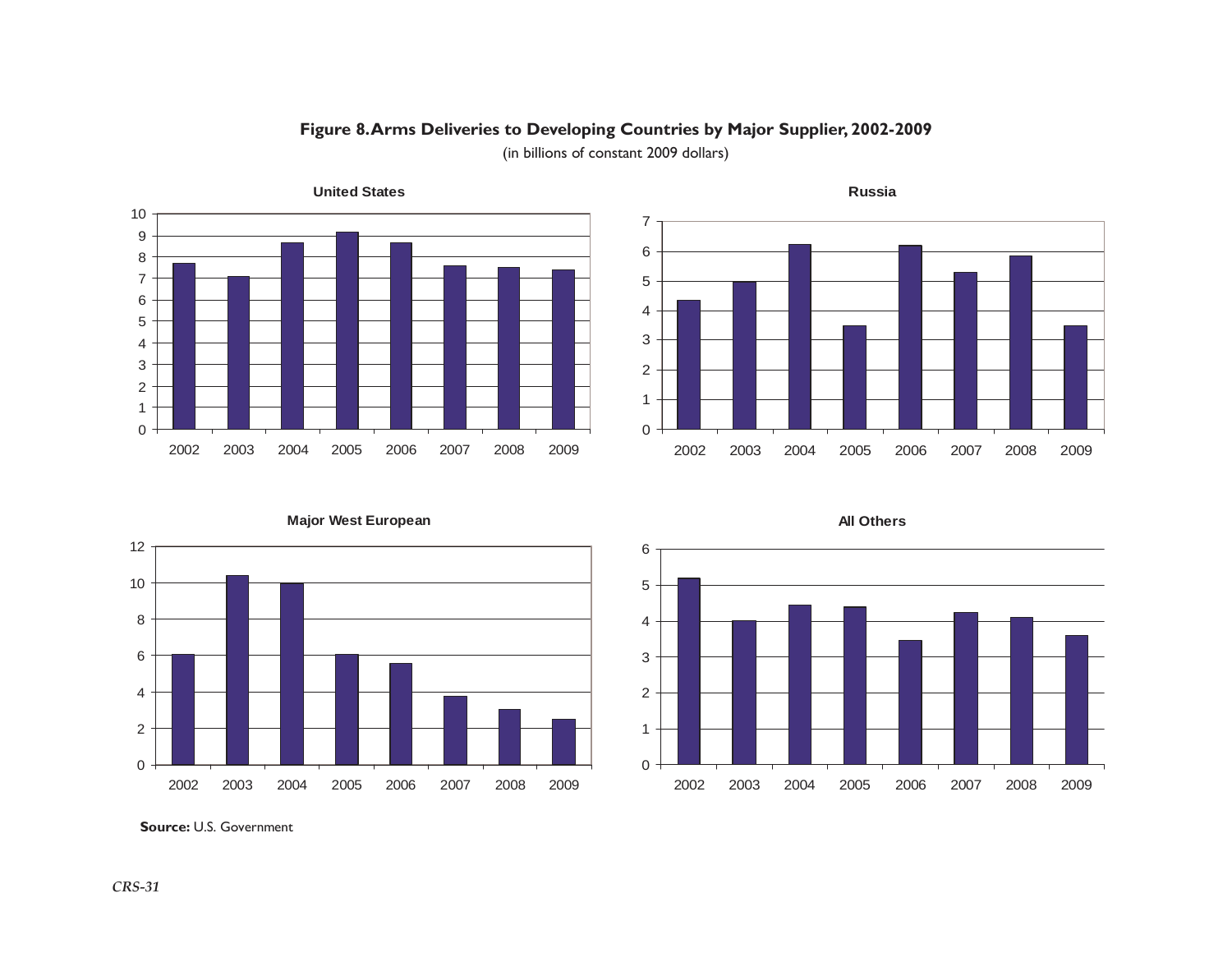| <b>Supplier</b>      | <b>Worldwide Deliveries</b><br><b>Value 2002-2005</b> | Percentage of Total to<br><b>Developing World</b>        |
|----------------------|-------------------------------------------------------|----------------------------------------------------------|
| <b>United States</b> | 51,959                                                | 62.70%                                                   |
| Russia               | 19,662                                                | 96.40%                                                   |
| France               | 14,335                                                | 81.90%                                                   |
| United Kingdom       | 22,294                                                | 78.50%                                                   |
| China                | 4,367                                                 | 91.80%                                                   |
| Germany              | 8,976                                                 | 29.10%                                                   |
| <b>Italy</b>         | 2,581                                                 | 23.10%                                                   |
| All Other European   | 15,190                                                | 46.30%                                                   |
| All Others           | 13,594                                                | 51.20%                                                   |
| <b>TOTAL</b>         | 152,955                                               | 66.70%                                                   |
|                      |                                                       |                                                          |
| <b>Supplier</b>      | <b>Worldwide Deliveries</b><br><b>Value 2006-2009</b> | <b>Percentage of Total to</b><br><b>Developing World</b> |
| <b>United States</b> | 53,021                                                | 58.80%                                                   |
| <b>Russia</b>        | 21,627                                                | 96.10%                                                   |
| France               | 7,108                                                 | 32.20%                                                   |
| United Kingdom       | 11,768                                                | 56.70%                                                   |
| China                | 7,575                                                 | 98.60%                                                   |
| Germany              | 12,352                                                | 31.90%                                                   |
| Italy                | 2,383                                                 | 39.20%                                                   |
| All Other European   | 17,954                                                | 29.00%                                                   |
| All Others           | 12,427                                                | 21.70%                                                   |

#### **Table 2. Worldwide Arms Deliveries, 2002-2009 and Suppliers' Share with Developing World**  (in millions of **constant 2009** U.S. dollars)

**Source:** U.S. Government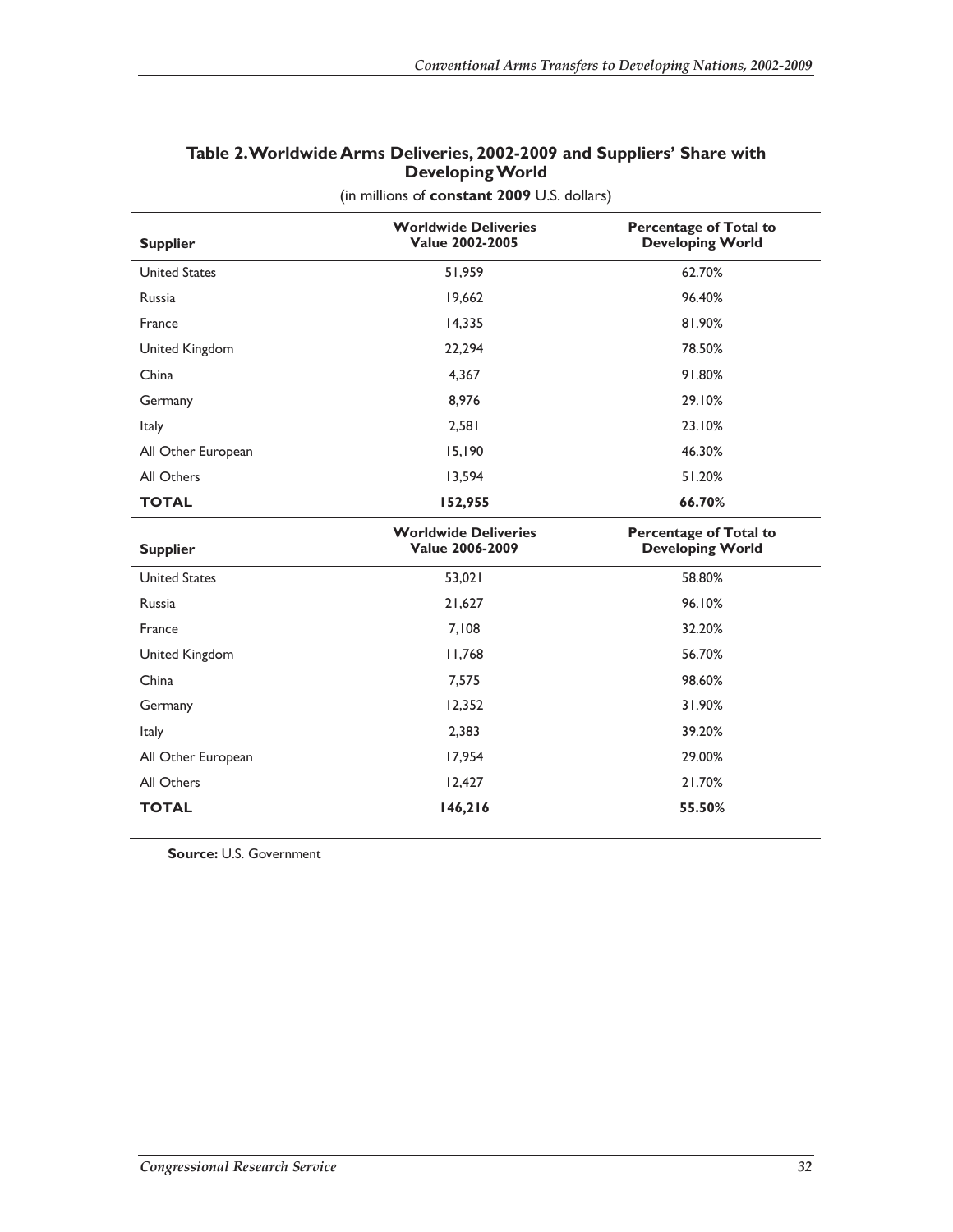#### **Worldwide Arms Deliveries, 2002-2009 and Suppliers' Share with Developing World (Continued)**

| <b>Supplier</b>      | <b>Worldwide Deliveries</b><br><b>Value 2009</b> | <b>Percentage of Total to</b><br><b>Developing World</b> |
|----------------------|--------------------------------------------------|----------------------------------------------------------|
| <b>United States</b> | 14,383                                           | 51.50%                                                   |
| <b>Russia</b>        | 3,700                                            | 94.60%                                                   |
| France               | 1,200                                            | 33.30%                                                   |
| United Kingdom       | 2,200                                            | 36.40%                                                   |
| China                | 1,800                                            | 100.00%                                                  |
| Germany              | 2,800                                            | 35.70%                                                   |
| Italy                | 600                                              | 50.00%                                                   |
| All Other European   | 4,700                                            | 19.10%                                                   |
| All Others           | 3,700                                            | 24.30%                                                   |
| <b>TOTAL</b>         | 35,083                                           | 48.50%                                                   |

(in millions of constant 2009 U.S. dollars)

**Source:** U.S. Government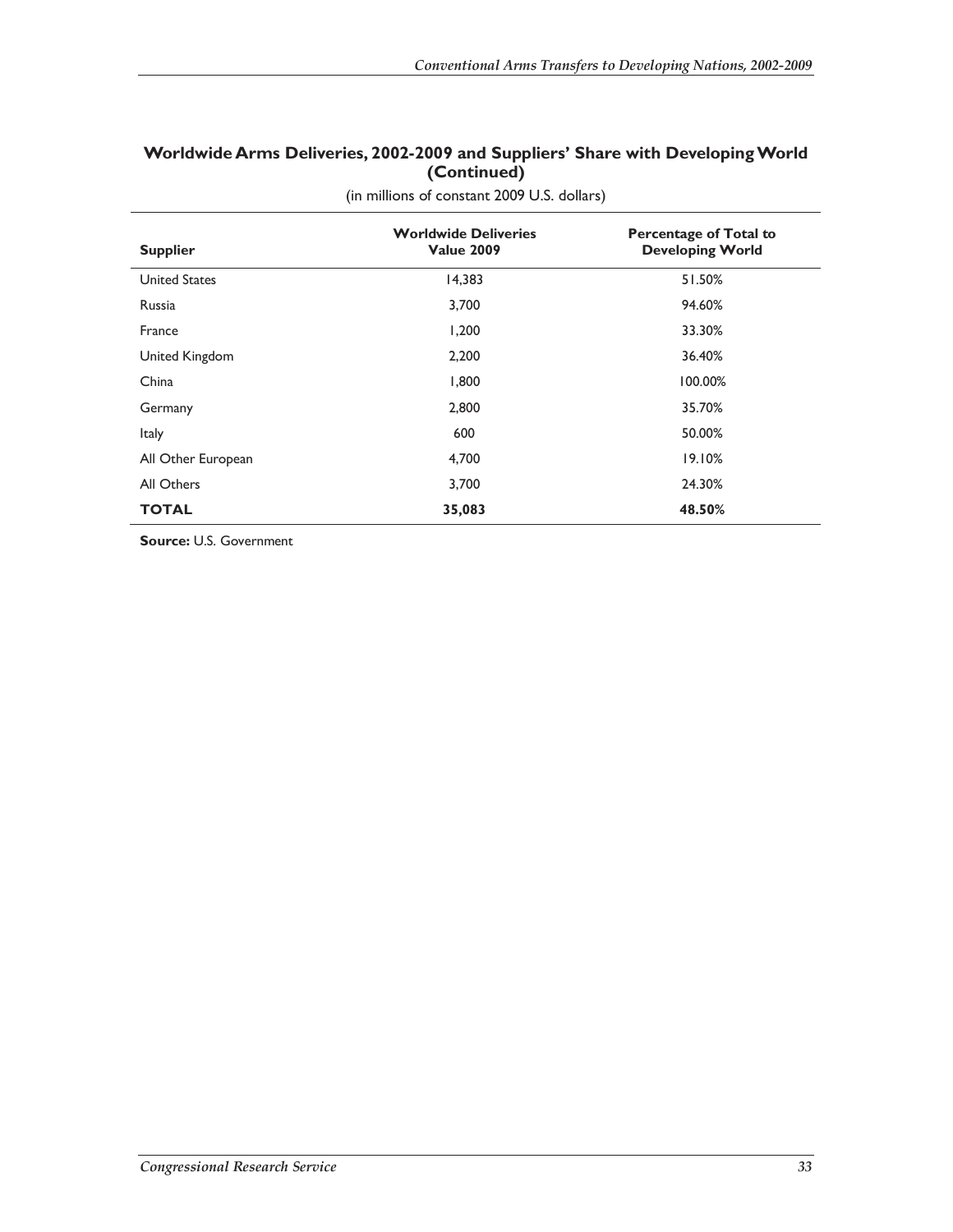|                      | 2002   | 2003   | 2004   | 2005   | 2006   | 2007   | 2008   | 2009   | 2002-<br>2009 |
|----------------------|--------|--------|--------|--------|--------|--------|--------|--------|---------------|
| <b>United States</b> | 8,322  | 5,872  | 6,985  | 5,614  | 8,690  | 11.839 | 28,775 | 17,371 | 93,468        |
| Russia               | 5,400  | 4,200  | 8,000  | 7,800  | 14,600 | 10,200 | 5,300  | 10,400 | 65,900        |
| France               | 400    | 900    | 1,100  | 5,000  | 500    | 1,200  | 3,100  | 7,100  | 19,300        |
| United Kingdom       | 700    | 1,900  | 4,100  | 2,800  | 4,000  | 9,800  | 200    | 1,000  | 24,500        |
| China                | 400    | 600    | 1,000  | 2,900  | 1,500  | 2,400  | 2,100  | 1,500  | 12,400        |
| Germany              | 100    | 100    | 100    | 700    | 1,200  | 1,800  | 2,200  | 100    | 6,300         |
| Italy                | 0      | 300    | 300    | 600    | 600    | 1.000  | 1,300  | 2,400  | 6,500         |
| All Other European   | 1,300  | 1,400  | 2,400  | 3,500  | 3,000  | 2,000  | 3,200  | 2,800  | 19,600        |
| All Others           | 1.000  | 1,400  | 2,600  | 1,000  | 2,900  | 1,500  | 1,500  | 2,400  | 14,300        |
| <b>TOTAL</b>         | 17,622 | 16,672 | 26,585 | 29,914 | 36,990 | 41,739 | 47,675 | 45,071 | 262,268       |

**Table 3. Arms Transfer Agreements with Developing Nations, by Supplier, 2002-2009**  (in millions of **current** U.S. dollars)

**Notes:** Developing nations category excludes the U.S., Europe, Canada, Japan, Australia, and New Zealand. All data are for the calendar year given except for U.S. MAP (Military Assistance Program), IMET (International Military Education, and Training), and Excess Defense Article data, which are included for the particular fiscal year. All amounts given include the values of all categories of weapons, spare parts, construction, all associated services, military assistance, excess defense articles, and training programs. Statistics for foreign countries are based upon estimated selling prices. All foreign data are rounded to the nearest \$100 million.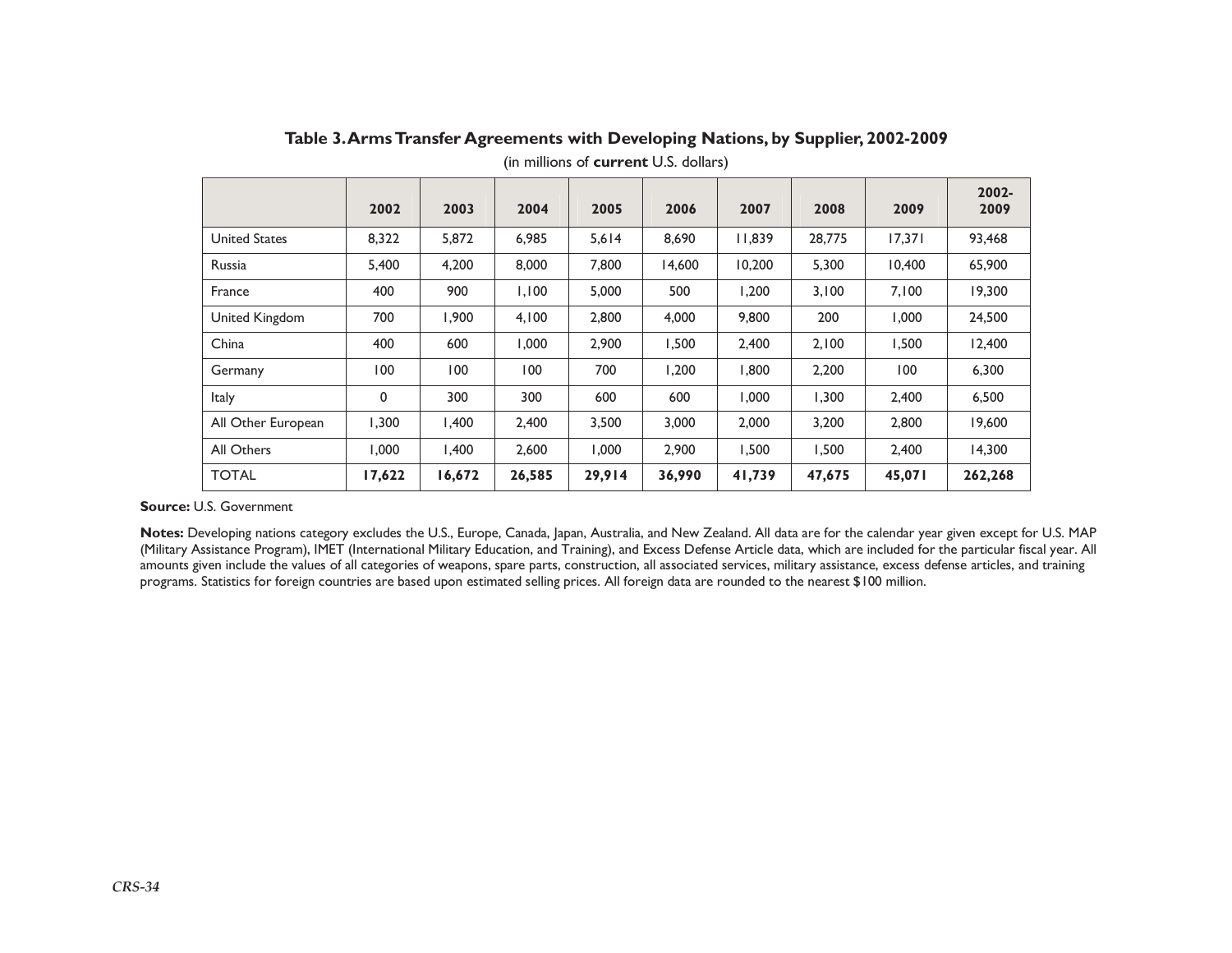|                                         | 2002   | 2003   | 2004   | 2005   | 2006   | 2007   | 2008   | 2009   | <b>TOTAL</b><br>2002-2009 |
|-----------------------------------------|--------|--------|--------|--------|--------|--------|--------|--------|---------------------------|
| <b>United States</b>                    | 10,280 | 7,098  | 8,172  | 6,301  | 9,426  | 12,487 | 29,455 | 17,371 | 100,590                   |
| Russia                                  | 6,671  | 5,077  | 9,359  | 8,754  | 15,837 | 10,758 | 5,425  | 10,400 | 72,281                    |
| France                                  | 494    | 880,1  | 1,287  | 5,612  | 542    | 1,266  | 3,173  | 7,100  | 20,562                    |
| United Kingdom                          | 865    | 2,297  | 4,796  | 3,143  | 4,339  | 10,336 | 205    | 1,000  | 26,980                    |
| China                                   | 494    | 725    | 1,170  | 3,255  | 1,627  | 2,531  | 2,150  | 1,500  | 13,452                    |
| Germany                                 | 124    | 2      | 117    | 786    | 1,302  | 1,899  | 2,252  | 100    | 6,699                     |
| <b>Italy</b>                            | 0      | 363    | 351    | 673    | 651    | 1,055  | 1,331  | 2,400  | 6,823                     |
| All Other European                      | 1,606  | 1,692  | 2,808  | 3,928  | 3,254  | 2,109  | 3,276  | 2,800  | 21,473                    |
| All Others                              | 1,235  | 1,692  | 3,042  | 1,122  | 3,146  | 1,582  | 1,535  | 2,400  | 15,755                    |
| <b>TOTAL</b>                            | 21,769 | 20,152 | 31,101 | 33,574 | 40,124 | 44,024 | 48,802 | 45,071 | 284,616                   |
| Dollar inflation<br>Index:: $(2009=1)*$ | 0.8095 | 0.8273 | 0.8548 | 0.8910 | 0.9219 | 0.9481 | 0.9769 |        |                           |

**Table 4. Arms Transfer Agreements with Developing Nations, by Supplier, 2002-2009**  (in millions of **constant 2009** U.S. dollars)

\* Based on Department of Defense Price Deflator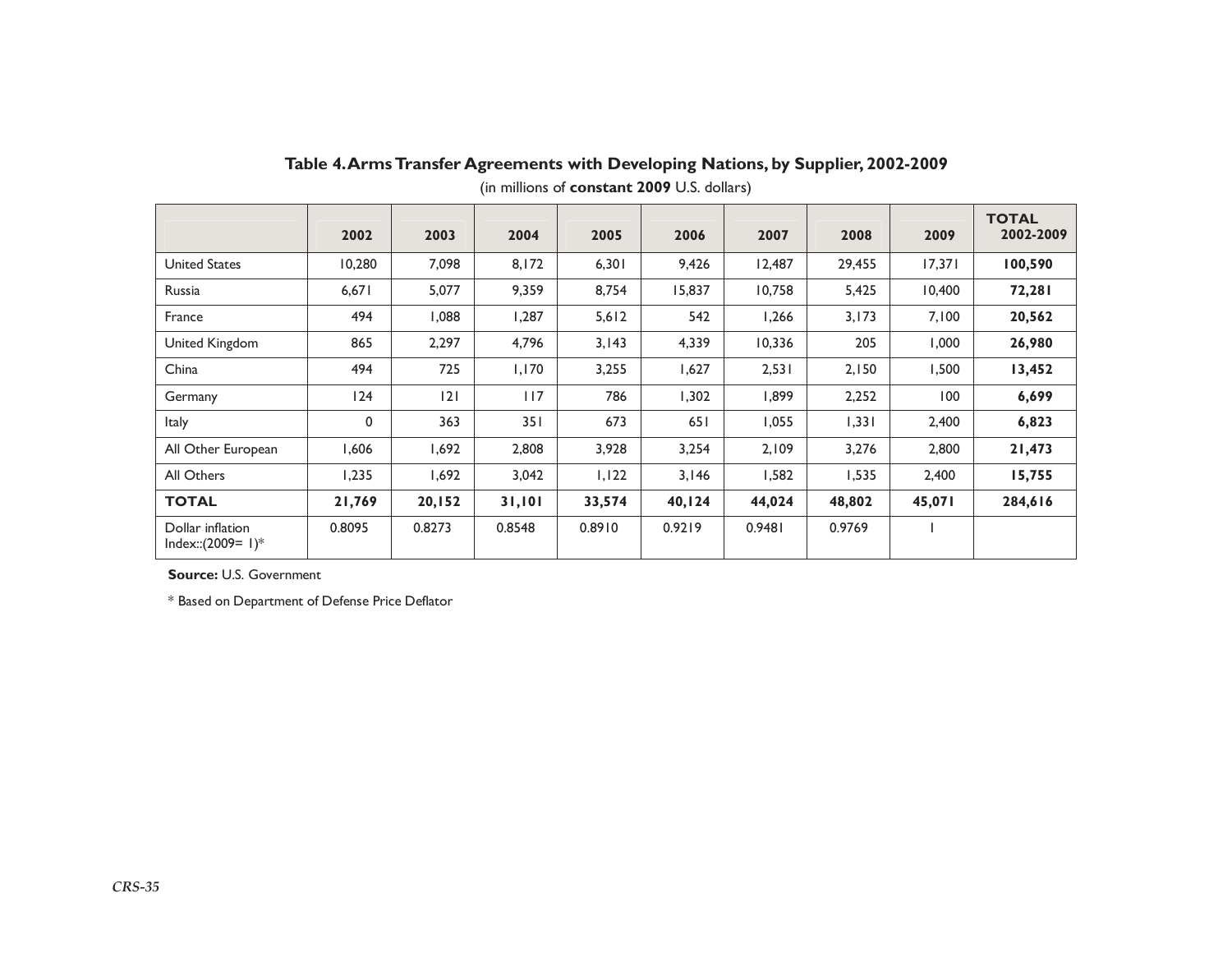|                       | 2002    | 2003    | 2004    | 2005    | 2006    | 2007    | 2008    | 2009    |
|-----------------------|---------|---------|---------|---------|---------|---------|---------|---------|
| United States         | 47.23%  | 35.22%  | 26.27%  | 18.77%  | 23.49%  | 28.36%  | 60.36%  | 38.54%  |
| Russia                | 30.64%  | 25.19%  | 30.09%  | 26.07%  | 39.47%  | 24.44%  | 11.12%  | 23.07%  |
| France                | 2.27%   | 5.40%   | 4.14%   | 16.71%  | I.35%   | 2.88%   | 6.50%   | 15.75%  |
| United Kingdom        | 3.97%   | 11.40%  | 15.42%  | 9.36%   | 10.81%  | 23.48%  | 0.42%   | 2.22%   |
| China                 | 2.27%   | 3.60%   | 3.76%   | 9.69%   | 4.06%   | 5.75%   | 4.40%   | 3.33%   |
| Germany               | 0.57%   | 0.60%   | 0.38%   | 2.34%   | 3.24%   | 4.31%   | 4.61%   | 0.22%   |
| Italy                 | 0.00%   | .80%    | 1.13%   | 2.01%   | 1.62%   | 2.40%   | 2.73%   | 5.32%   |
| All Other European    | 7.38%   | 8.40%   | 9.03%   | 11.70%  | 8.11%   | 4.79%   | 6.71%   | 6.21%   |
| All Others            | 5.67%   | 8.40%   | 9.78%   | 3.34%   | 7.84%   | 3.59%   | 3.15%   | 5.32%   |
| [Major West European* | 6.81%   | 19.19%  | 21.06%  | 30.42%  | 17.03%  | 33.06%  | 14.26%  | 23.52%] |
| <b>TOTAL</b>          | 100.00% | 100.00% | 100.00% | 100.00% | 100.00% | 100.00% | 100.00% | 100.00% |

### **Table 5. Arms Transfer Agreements with Developing Nations, by Supplier, 2002-2009**

(expressed as a **percent of total**, by year)

**Source:** U.S. Government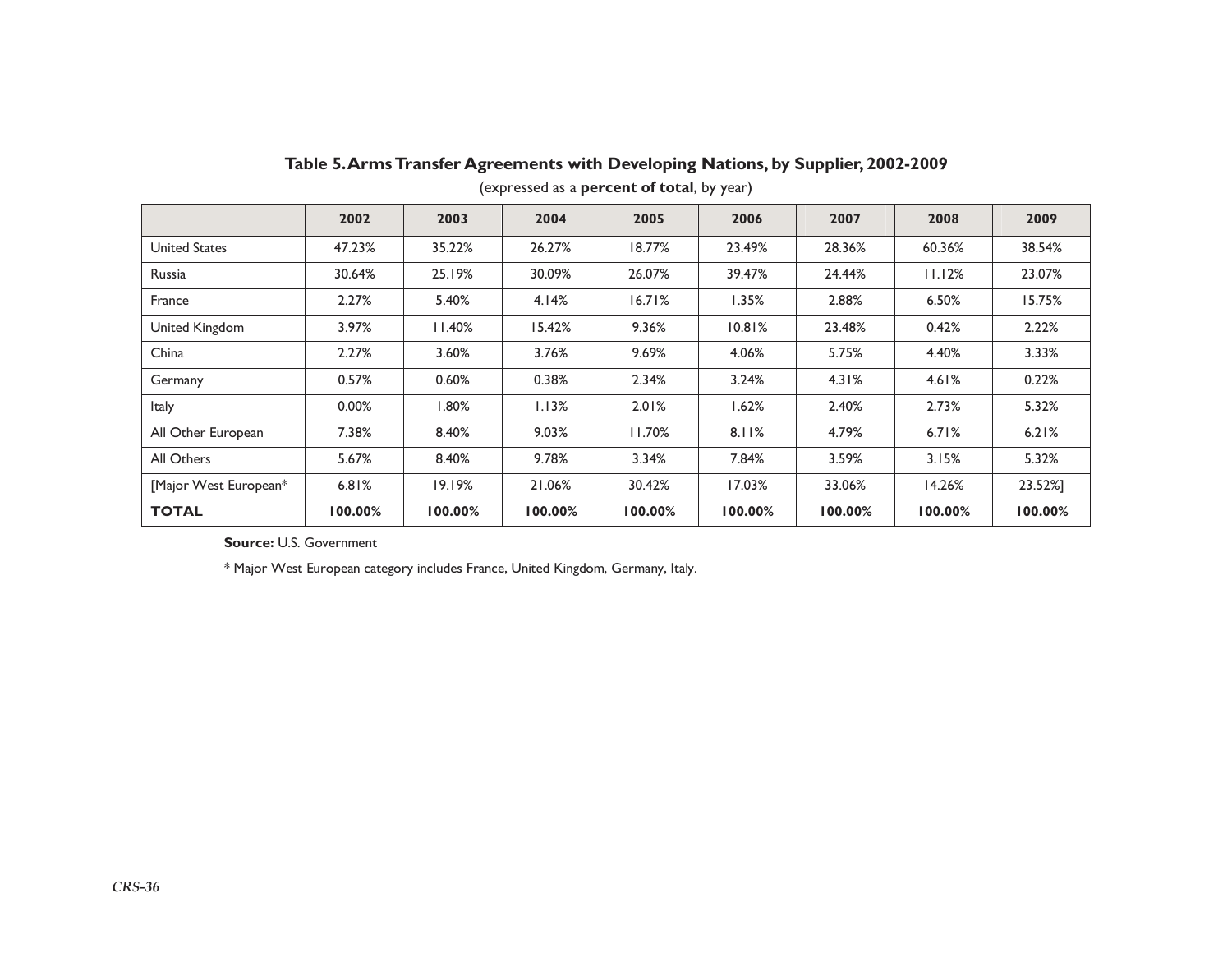|                       |           | Asia      |           | <b>Near East</b> |           | <b>Latin America</b> |           | <b>Africa</b> |  |
|-----------------------|-----------|-----------|-----------|------------------|-----------|----------------------|-----------|---------------|--|
|                       | 2002-2005 | 2006-2009 | 2002-2005 | 2006-2009        | 2002-2005 | 2006-2009            | 2002-2005 | 2006-2009     |  |
| <b>United States</b>  | 7,634     | 16,782    | 17,622    | 47,301           | 1,363     | 2,426                | 173       | 166           |  |
| Russia                | 18,000    | 17,700    | 6,000     | 11,500           | 600       | 11,100               | 800       | 200           |  |
| France                | 6,300     | 3,200     | 2,000     | 4,800            | 300       | 6,300                | 100       | 0             |  |
| United Kingdom        | 2,700     | 400       | 6,800     | 14,200           | 400       | 300                  | 0         | $\mathbf{0}$  |  |
| China                 | 2,700     | 3,500     | 1,100     | 2,800            | 100       | 600                  | 800       | 600           |  |
| Germany               | 500       | 4,000     | 500       | 900              | 0         | 300                  | 0         | 0             |  |
| Italy                 | 300       | 1,300     | 500       | 3,700            | 100       | 0                    | 300       | 200           |  |
| All Other European    | 3,400     | 7,000     | 2,400     | 4,200            | 2,300     | 1,400                | 800       | 600           |  |
| All Others            | 3,700     | 5,900     | 1,500     | 800              | 600       | 1,300                | 500       | 300           |  |
| [Major West European* | 9,800     | 8,900     | 9,800     | 23,600           | 800       | 6,900                | 400       | 200]          |  |
| <b>TOTAL</b>          | 45,234    | 59,782    | 38,422    | 90,201           | 5,763     | 23,726               | 3,473     | 2,066         |  |

#### **Table 6. Regional Arms Transfer Agreements, by Supplier, 2002-2009**

(in millions of **current** U.S. dollars)

**Source:** U.S. Government

**Notes:** All foreign data rounded to the nearest \$100 million.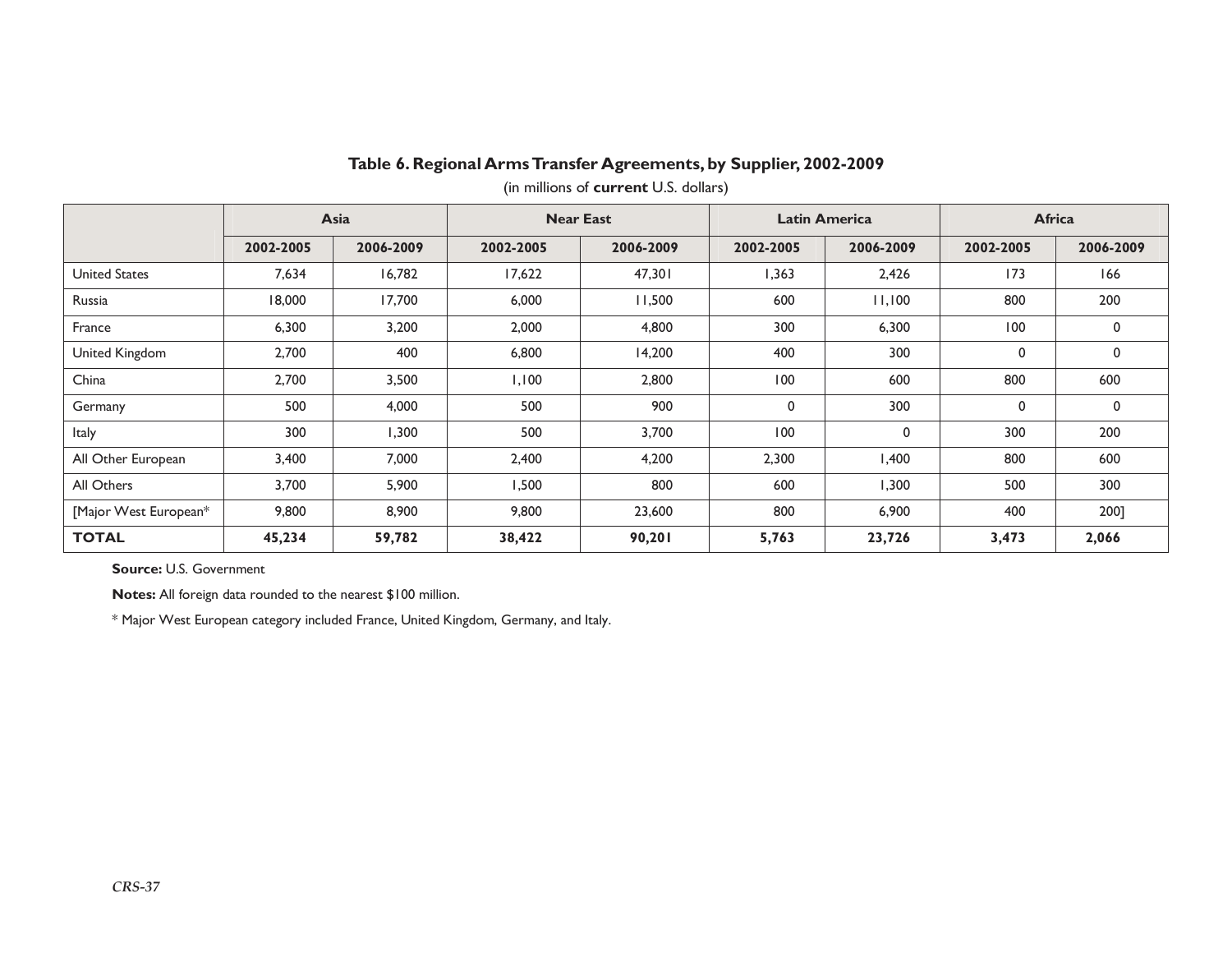|                       |           | Asia      |           | <b>Near East</b> |           | <b>Latin America</b> | <b>Africa</b> |           | <b>TOTAL</b> |           |
|-----------------------|-----------|-----------|-----------|------------------|-----------|----------------------|---------------|-----------|--------------|-----------|
|                       | 2002-2005 | 2006-2009 | 2002-2005 | 2006-2009        | 2002-2005 | 2006-2009            | 2002-2005     | 2006-2009 | 2002-2005    | 2006-2009 |
| <b>United States</b>  | 28.49%    | 25.17%    | 65.77%    | 70.94%           | 5.09%     | 3.64%                | 0.65%         | 0.25%     | 100%         | 100%      |
| Russia                | 70.87%    | 43.70%    | 23.62%    | 28.40%           | 2.36%     | 27.41%               | 3.15%         | 0.49%     | 100%         | 100%      |
| France                | 72.41%    | 22.38%    | 22.99%    | 33.57%           | 3.45%     | 44.06%               | 1.15%         | 0.00%     | 100%         | 100%      |
| United Kingdom        | 27.27%    | 2.68%     | 68.69%    | 95.30%           | 4.04%     | 2.01%                | 0.00%         | 0.00%     | 100%         | 100%      |
| China                 | 57.45%    | 46.67%    | 23.40%    | 37.33%           | 2.13%     | 8.00%                | 17.02%        | 8.00%     | 100%         | 100%      |
| Germany               | 50.00%    | 76.92%    | 50.00%    | 17.31%           | $0.00\%$  | 5.77%                | 0.00%         | 0.00%     | 100%         | 100%      |
| <b>Italy</b>          | 25.00%    | 25.00%    | 41.67%    | 71.15%           | 8.33%     | 0.00%                | 25.00%        | 3.85%     | 100%         | 100%      |
| All Other European    | 38.20%    | 53.03%    | 26.97%    | 31.82%           | 25.84%    | 10.61%               | 8.99%         | 4.55%     | 100%         | 100%      |
| All Others            | 58.73%    | 71.08%    | 23.81%    | 9.64%            | 9.52%     | 15.66%               | 7.94%         | 3.61%     | 100%         | $100\%$   |
| [Major West European* | 47.12%    | 22.47%    | 47.12%    | 59.60%           | 3.85%     | 17.42%               | 1.92%         | 0.51%     | 100%         | 100%1     |
| <b>TOTAL</b>          | 48.70%    | 34.01%    | 41.36%    | 51.32%           | 6.20%     | 13.50%               | 3.74%         | 1.18%     | 100%         | 100%      |

**Table 7. Percentage of Each Supplier's Agreements Value by Region, 2002-2009**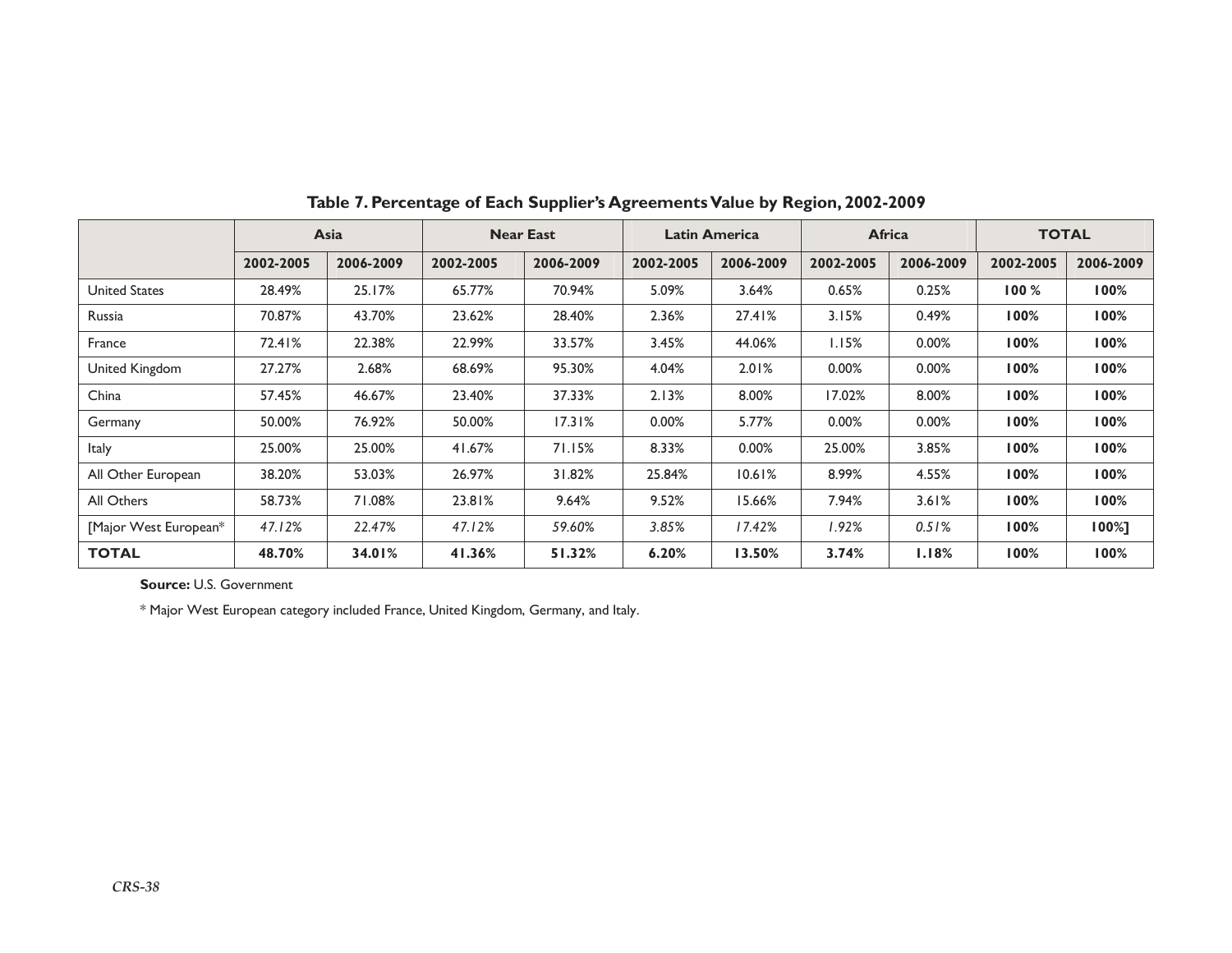|                       |           | Asia      |           | <b>Near East</b> |           | <b>Latin America</b> |           | <b>Africa</b> |  |
|-----------------------|-----------|-----------|-----------|------------------|-----------|----------------------|-----------|---------------|--|
|                       | 2002-2005 | 2006-2009 | 2002-2005 | 2006-2009        | 2002-2005 | 2006-2009            | 2002-2005 | 2006-2009     |  |
| United States         | 16.88%    | 28.07%    | 45.86%    | 52.44%           | 23.65%    | 10.23%               | 4.98%     | 8.03%         |  |
| Russia                | 39.79%    | 29.61%    | 15.62%    | 12.75%           | 10.41%    | 46.78%               | 23.03%    | 9.68%         |  |
| France                | 13.93%    | 5.35%     | 5.21%     | 5.32%            | 5.21%     | 26.55%               | 2.88%     | 0.00%         |  |
| United Kingdom        | 5.97%     | 0.67%     | 17.70%    | 15.74%           | 6.94%     | 1.26%                | $0.00\%$  | 0.00%         |  |
| China                 | 5.97%     | 5.85%     | 2.86%     | 3.10%            | 1.74%     | 2.53%                | 23.03%    | 29.04%        |  |
| Germany               | 1.11%     | 6.69%     | 1.30%     | $1.00\%$         | 0.00%     | 1.26%                | 0.00%     | 0.00%         |  |
| Italy                 | 0.66%     | 2.17%     | l.30%     | 4.10%            | 1.74%     | 0.00%                | 8.64%     | 9.68%         |  |
| All Other European    | 7.52%     | 11.71%    | 6.25%     | 4.66%            | 39.91%    | 5.90%                | 23.03%    | 29.04%        |  |
| All Others            | 8.18%     | 9.87%     | 3.90%     | 0.89%            | 10.41%    | 5.48%                | 14.40%    | 14.52%        |  |
| [Major West European* | 21.67%    | 14.89%    | 25.51%    | 26.16%           | 13.88%    | 29.08%               | 11.52%    | 9.68%         |  |
| <b>TOTAL</b>          | 100.00%   | 100.00%   | 100.00%   | 100.00%          | 100.00%   | 100.00%              | 100.00%   | 100.00%       |  |

 **Table 8. Percentage of Total Agreements Value by Supplier to Regions, 2002-2009**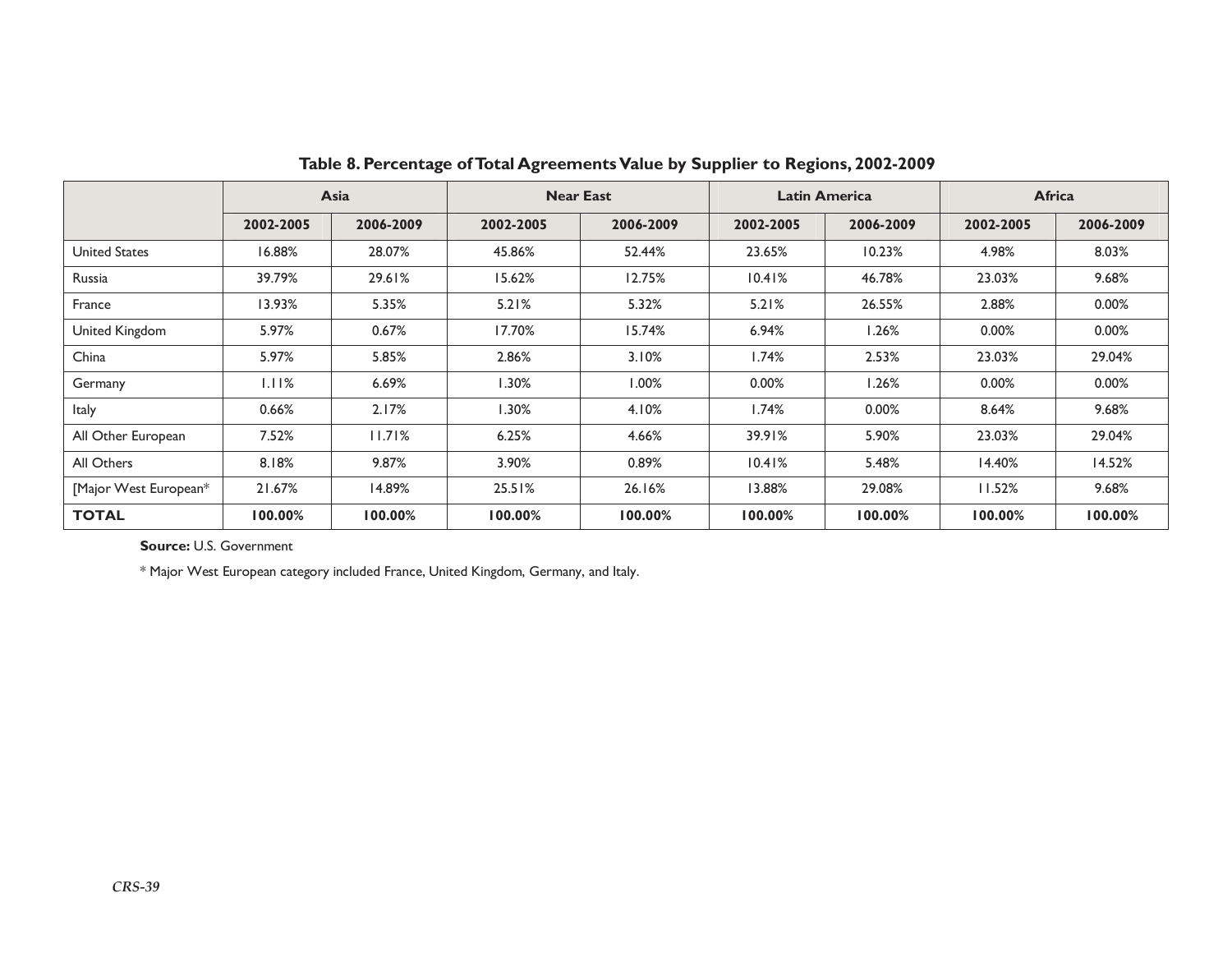| Rank            | <b>Supplier</b>      | Agreement Value 2002-2005 |
|-----------------|----------------------|---------------------------|
|                 | <b>United States</b> | 26,793                    |
| $\overline{2}$  | Russia               | 25,400                    |
| 3               | United Kingdom       | 9.500                     |
| 4               | France               | 7,400                     |
| 5               | China                | 4,900                     |
| 6               | Israel               | 2,600                     |
| 7               | Ukraine              | 1,900                     |
| 8               | Spain                | 1,700                     |
| 9               | Netherlands          | 1,500                     |
| $\overline{10}$ | Italy                | 1,200                     |
| $\mathsf{H}$    | Poland               | 1,000                     |

#### **Table 9. Arms Transfer Agreements with Developing Nations, 2002-2009: Leading Suppliers Compared**

(in millions of **current** U.S. dollars)

| Rank            | <b>Supplier</b>      | Agreement Value 2006-2009 |
|-----------------|----------------------|---------------------------|
|                 | <b>United States</b> | 66,675                    |
| $\overline{2}$  | Russia               | 40,500                    |
| 3               | United Kingdom       | 15,000                    |
| 4               | France               | 11,900                    |
| 5               | China                | 7,500                     |
| 6               | Germany              | 5,300                     |
| $\overline{7}$  | Italy                | 5,300                     |
| 8               | Israel               | 4,800                     |
| 9               | Ukraine              | 3,200                     |
| $\overline{10}$ | Sweden               | 1,700                     |
| $\mathbf{1}$    | Spain                | 1,300                     |

**Source:** U. S. Government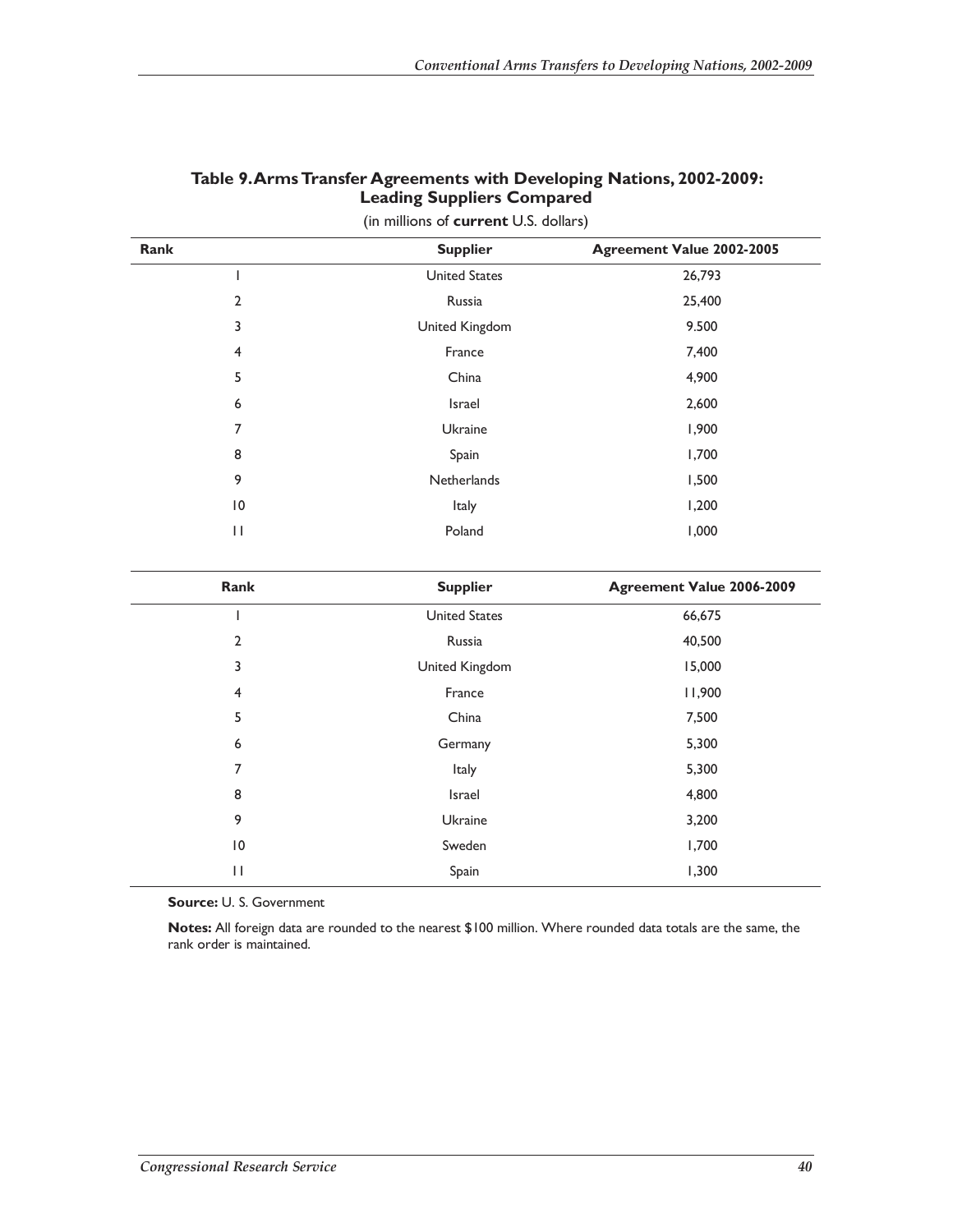| Rank            | <b>Supplier</b>      | Agreement Value 2002-2009 |
|-----------------|----------------------|---------------------------|
|                 | <b>United States</b> | 93,468                    |
| $\overline{2}$  | Russia               | 65,900                    |
| 3               | United Kingdom       | 24,500                    |
| 4               | France               | 19,300                    |
| 5               | China                | 12,400                    |
| 6               | Israel               | 7,400                     |
| 7               | Italy                | 6,500                     |
| 8               | Germany              | 6,300                     |
| 9               | Ukraine              | 5,100                     |
| $\overline{10}$ | Spain                | 3,000                     |
| $\mathbf{H}$    | Netherlands          | 2,400                     |

#### **Arms Transfer Agreements with Developing Nations, 2002-2009: Leading Suppliers Compared (Continued)**

(in millions of **current** U.S. dollars)

**Source:** U. S. Government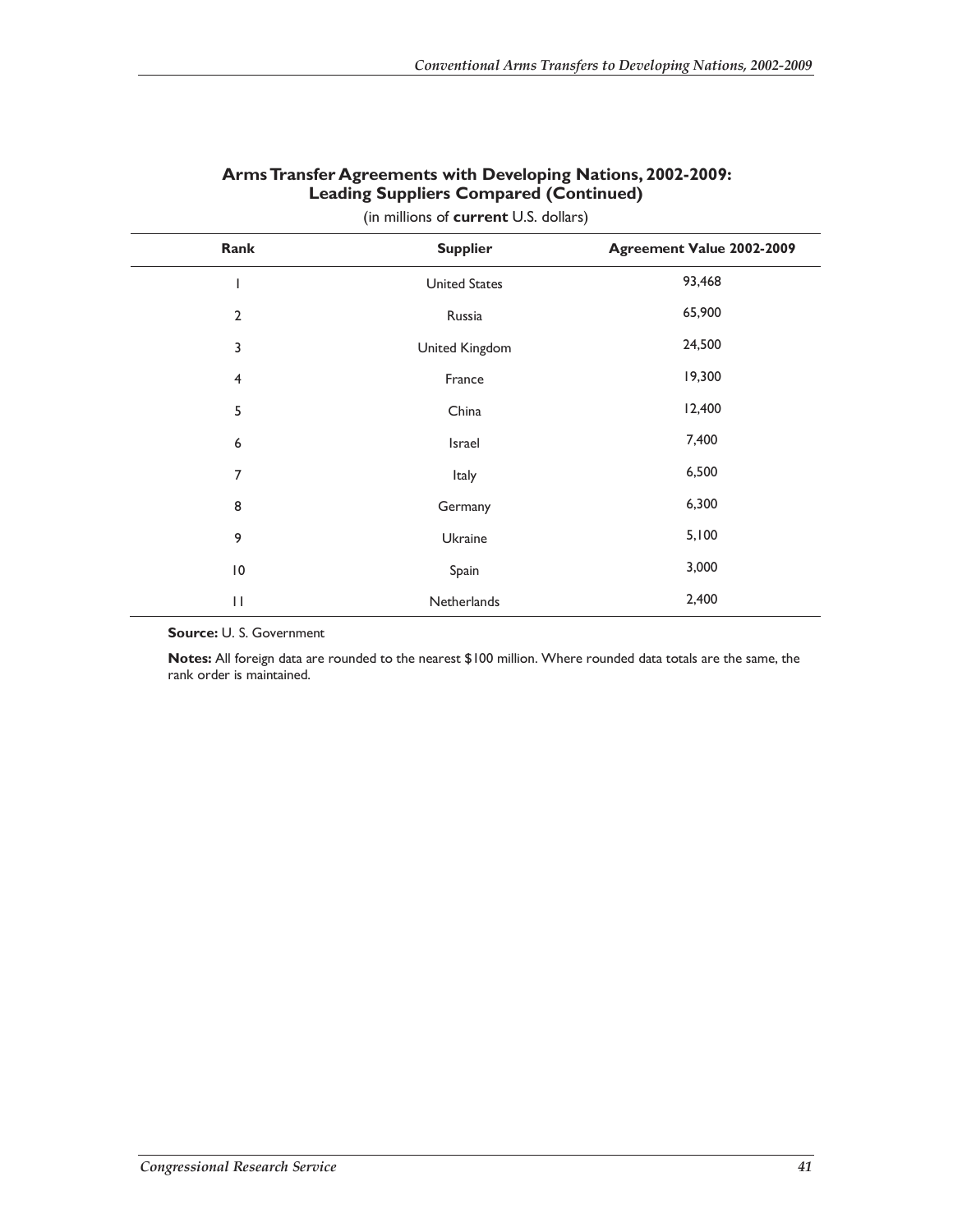#### **Table 10. Arms Transfer Agreements with Developing Nations in 2009: Leading Suppliers Compared**

| Rank            | <b>Supplier</b>      | <b>Agreements Value 2009</b> |
|-----------------|----------------------|------------------------------|
|                 | <b>United States</b> | 17,371                       |
| $\overline{2}$  | Russia               | 10,400                       |
| 3               | France               | 7,100                        |
| 4               | Italy                | 2,400                        |
| 5               | Israel               | 1,600                        |
| 6               | China                | 1,500                        |
| 7               | Ukraine              | 1,200                        |
| 8               | United Kingdom       | 1,000                        |
| 9               | Spain                | 800                          |
| $\overline{10}$ | <b>Brazil</b>        | 400                          |
| $\mathbf{H}$    | Turkey               | 300                          |

(in millions of **current** U.S. dollars)

**Source:** U.S. Government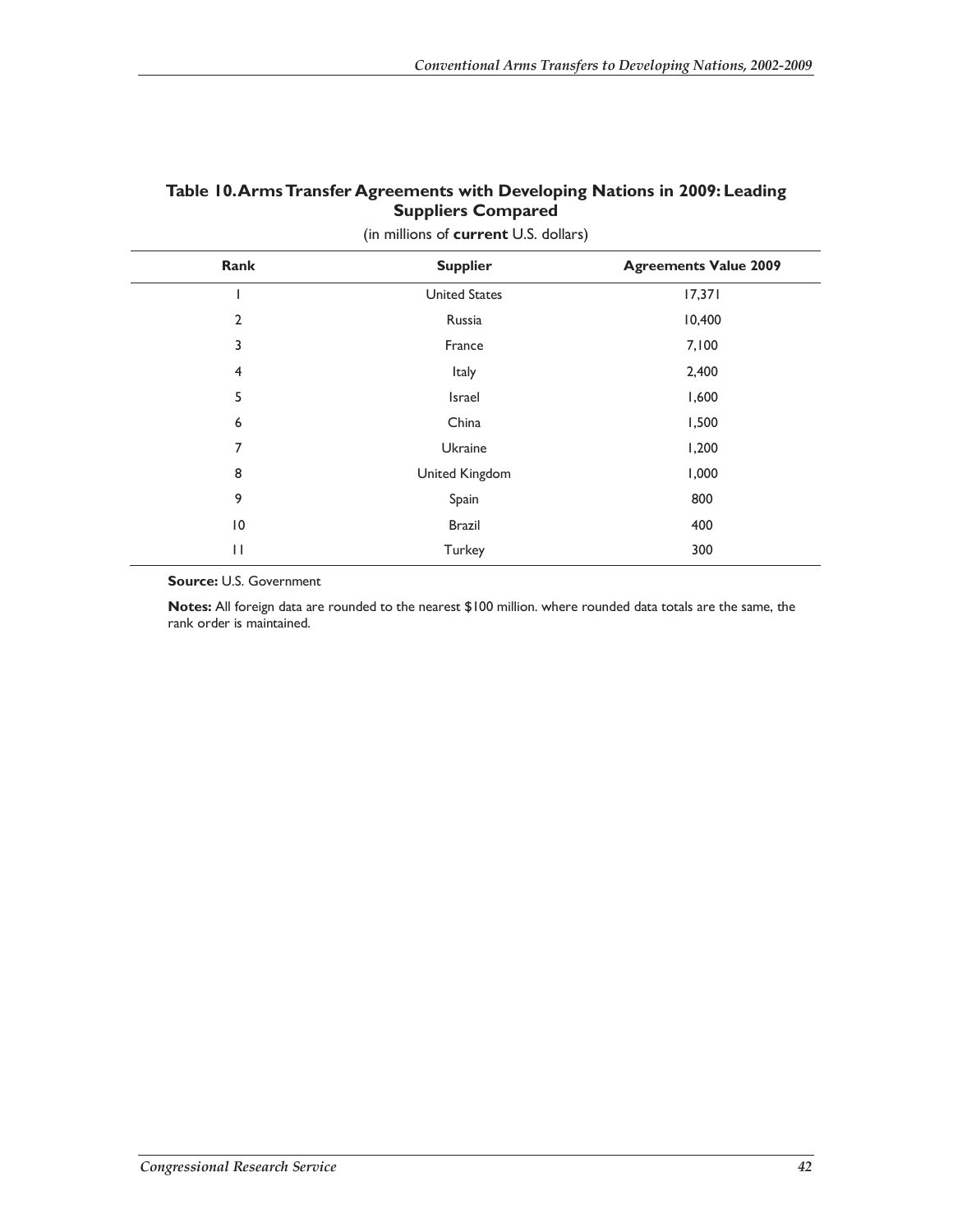| <b>Recipient</b><br><b>Country</b> | U.S.        | <b>Russia</b> | China       | <b>Major West</b><br>European* | <b>All Other</b><br><b>European</b> | All<br><b>Others</b> | <b>Total</b> |
|------------------------------------|-------------|---------------|-------------|--------------------------------|-------------------------------------|----------------------|--------------|
| 2002-2005                          |             |               |             |                                |                                     |                      |              |
| Algeria                            | $\mathbf 0$ | 500           | 100         | $\pmb{0}$                      | $\mathbf 0$                         | $\mathbf 0$          | 600          |
| <b>Bahrain</b>                     | 300         | $\mathbf 0$   | $\mathbf 0$ | 100                            | $\mathbf 0$                         | $\mathbf 0$          | 400          |
| Egypt                              | 5,900       | 400           | 400         | 100                            | 500                                 | $\mathbf 0$          | 7,300        |
| Iran                               | $\mathbf 0$ | 2.000         | 300         | $\pmb{0}$                      | 100                                 | 300                  | 2,700        |
| Iraq                               | 100         | 100           | 0           | $\mathbf 0$                    | 500                                 | 200                  | 900          |
| <b>Israel</b>                      | 3,100       | 300           | 0           | $\pmb{0}$                      | 100                                 | $\mathbf 0$          | 3,500        |
| Jordan                             | 800         | 200           | 0           | 0                              | 300                                 | 100                  | 1,400        |
| Kuwait                             | 1,900       | $\mathbf 0$   | 0           | 0                              | $\pmb{0}$                           | $\mathbf 0$          | 1,900        |
| Lebanon                            | $\mathbf 0$ | $\mathbf 0$   | 0           | $\mathbf 0$                    | $\mathbf 0$                         | $\mathbf{0}$         | $\bf{0}$     |
| Libya                              | $\mathbf 0$ | 300           | 0           | 100                            | 300                                 | 200                  | 900          |
| Morocco                            | $\mathbf 0$ | 200           | $\mathbf 0$ | 400                            | $\mathbf 0$                         | 100                  | 700          |
| Oman                               | 900         | 0             | 0           | 1,200                          | $\mathbf{0}$                        | $\mathbf 0$          | 2,100        |
| Qatar                              | $\mathbf 0$ | $\mathbf 0$   | $\mathbf 0$ | 0                              | $\mathbf 0$                         | $\mathbf{0}$         | $\mathbf 0$  |
| Saudi Arabia                       | 4,000       | $\mathbf 0$   | 0           | 6,300                          | $\mathbf 0$                         | 100                  | 10,400       |
| Syria                              | $\mathbf 0$ | 1,400         | 200         | 0                              | $\mathbf 0$                         | 400                  | 2,000        |
| Tunisia                            | $\mathbf 0$ | $\mathbf 0$   | 0           | 0                              | $\mathbf 0$                         | $\mathbf 0$          | $\mathbf 0$  |
| U.A.E.                             | 1,400       | 100           | 0           | 1,300                          | 200                                 | 100                  | 3,100        |
| Yemen                              | $\mathbf 0$ | 500           | 0           | $\mathbf 0$                    | 300                                 | 100                  | 900          |

## **Table 11. Arms Transfer Agreements with Near East, by Supplier**

(in millions of **current** U.S. dollars)

#### **Source:** U.S. Government

**Notes:** 0=data less than \$50 million or nil. All data are rounded to the nearest \$100 million.

\* Major West European category included France, United Kingdom, Germany, and Italy totals as an aggregate figure.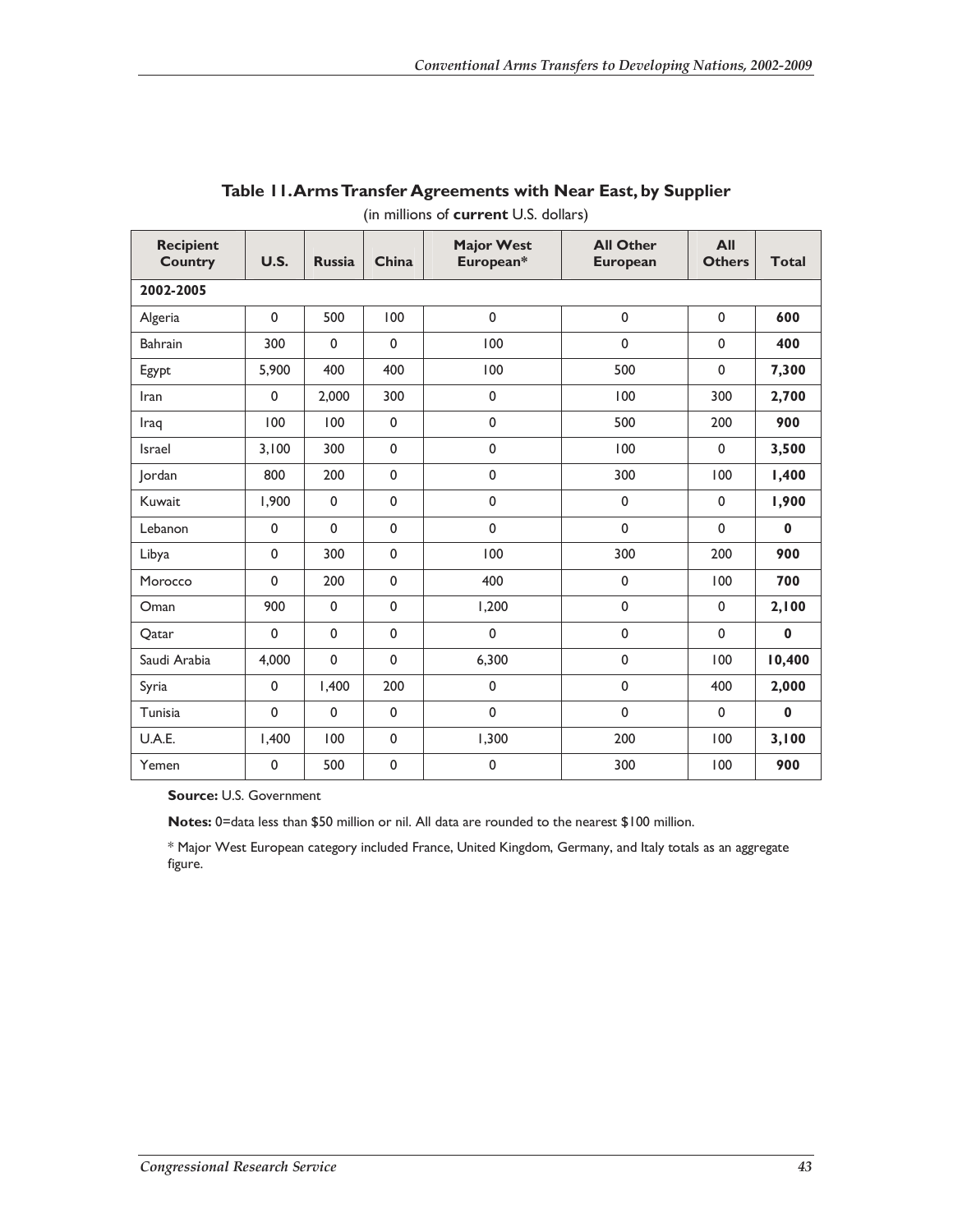| <b>Recipient</b><br><b>Country</b> | <b>U.S.</b>  | <b>Russia</b> | China        | <b>Major West</b><br>European* | <b>All Other</b><br><b>European</b> | All<br><b>Others</b> | Total       |
|------------------------------------|--------------|---------------|--------------|--------------------------------|-------------------------------------|----------------------|-------------|
| 2006-2009                          |              |               |              |                                |                                     |                      |             |
| Algeria                            | $\mathbf 0$  | 5,700         | 500          | 600                            | $\mathbf 0$                         | $\mathbf{0}$         | 6,800       |
| <b>Bahrain</b>                     | 400          | $\mathbf 0$   | $\mathbf 0$  | $\mathbf 0$                    | $\pmb{0}$                           | $\mathbf 0$          | 400         |
| Egypt                              | 6,500        | $\mathbf 0$   | 100          | $\mathbf{0}$                   | $\mathbf 0$                         | $\mathbf{0}$         | 6,600       |
| Iran                               | $\mathbf{0}$ | 400           | 100          | $\mathbf 0$                    | 300                                 | 100                  | 900         |
| Iraq                               | 5,100        | 200           | 100          | 600                            | 1,100                               | 100                  | 7,200       |
| <b>Israel</b>                      | 2,700        | $\mathbf 0$   | $\mathbf{0}$ | 800                            | $\mathbf 0$                         | $\mathbf{0}$         | 3,500       |
| Jordan                             | 1,100        | $\mathbf 0$   | 100          | $\mathbf 0$                    | 200                                 | $\mathbf 0$          | 1,400       |
| Kuwait                             | 2,600        | $\mathbf 0$   | 0            | $\mathbf 0$                    | $\pmb{0}$                           | $\mathbf 0$          | 2,600       |
| Lebanon                            | 200          | $\mathbf 0$   | 0            | $\mathbf 0$                    | $\mathbf 0$                         | 300                  | 500         |
| Libya                              | $\mathbf 0$  | 200           | $\mathbf 0$  | 1,200                          | 200                                 | $\mathbf{0}$         | 1,600       |
| Morocco                            | 2,500        | $\mathbf 0$   | 300          | 1,000                          | 900                                 | $\mathbf{0}$         | 4,700       |
| Oman                               | 100          | $\mathbf 0$   | 0            | 1,300                          | $\mathbf 0$                         | $\mathbf 0$          | 1,400       |
| Qatar                              | 200          | $\mathbf 0$   | 100          | 500                            | $\mathbf 0$                         | 100                  | 900         |
| Saudi Arabia                       | 13,100       | $\mathbf 0$   | 900          | 14,600                         | 800                                 | 100                  | 29,500      |
| Syria                              | $\mathbf 0$  | 4,400         | 600          | $\mathbf 0$                    | 100                                 | 300                  | 5,400       |
| Tunisia                            | $\Omega$     | $\Omega$      | 0            | $\mathbf 0$                    | $\mathbf 0$                         | $\mathbf{0}$         | $\mathbf 0$ |
| U.A.E.                             | 10,600       | 300           | 100          | 2,800                          | 400                                 | 0                    | 14,200      |
| Yemen                              | $\mathbf 0$  | 200           | $\mathbf 0$  | 100                            | 100                                 | $\mathbf 0$          | 400         |

#### **Arms Transfer Agreements with Near East, by Supplier (Continued)**

(in millions of **current** U.S. dollars)

**Source:** U.S. Government

**Notes:** 0=data less than \$50 million or nil. All data are rounded to the nearest \$100 million.

\* Major West European category included France, United Kingdom, Germany, and Italy totals as an aggregate figure.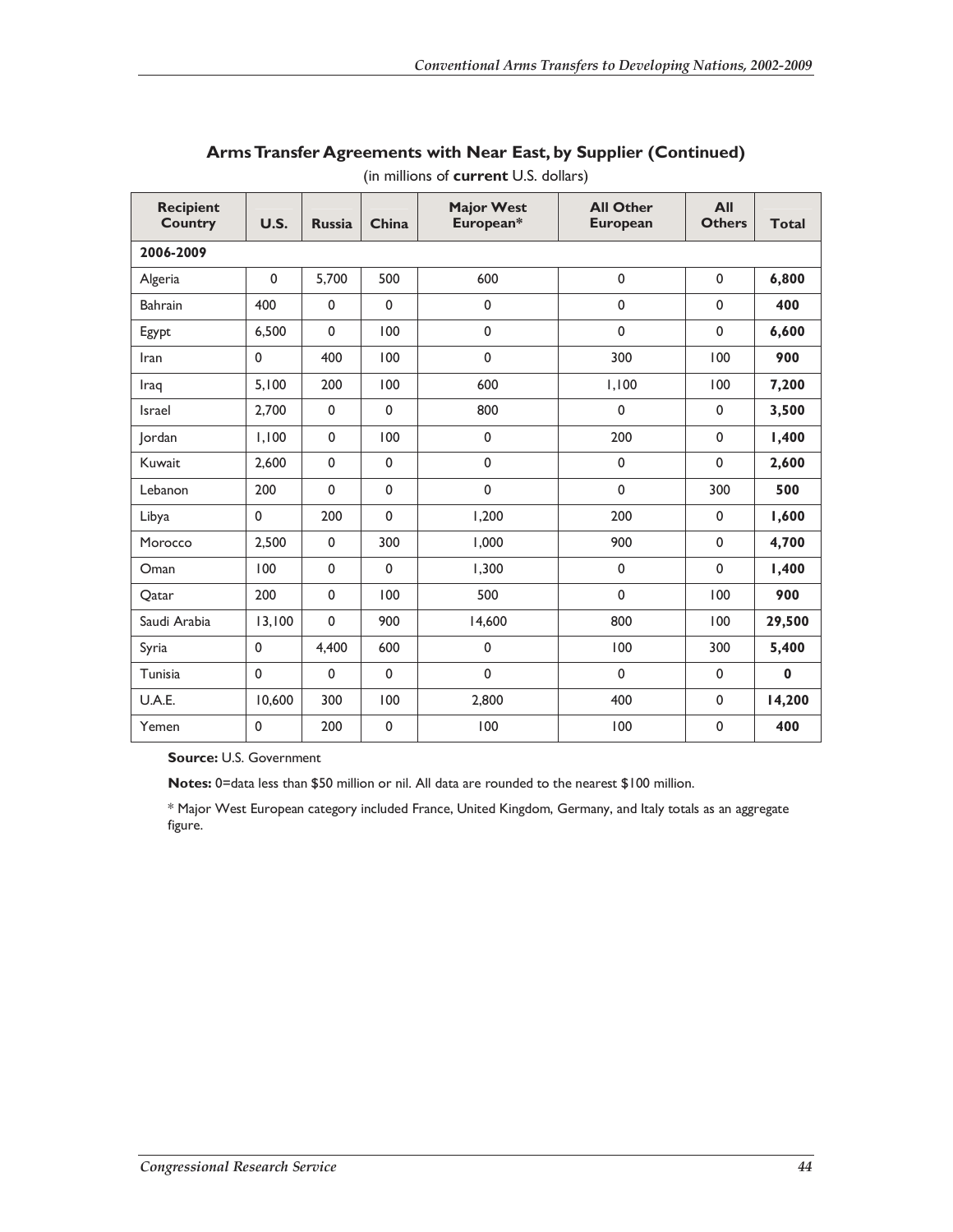| Rank            | <b>Recipient</b> | <b>Agreements Value 2002-2005</b> |
|-----------------|------------------|-----------------------------------|
|                 | India            | 15,300                            |
| $\overline{2}$  | Saudi Arabia     | 10,400                            |
| 3               | China            | 9,800                             |
| 4               | Egypt            | 7,300                             |
| 5               | Pakistan         | 3,600                             |
| 6               | Israel           | 3,500                             |
| 7               | U.A.E.           | 3,100                             |
| 8               | South Korea      | 3,000                             |
| 9               | Malaysia         | 2,900                             |
| $\overline{10}$ | Iran             | 2,700                             |

#### **Table 12. Arms Transfer Agreements with Developing Nations, 2002-2009: Agreements by the Leading Recipients**

| Rank           | <b>Recipient</b> | <b>Agreements Value 2006-2009</b> |
|----------------|------------------|-----------------------------------|
|                | Saudi Arabia     | 29,500                            |
| $\overline{2}$ | India            | 17,100                            |
| 3              | U.A.E.           | 14,200                            |
| 4              | Venezuela        | 11,300                            |
| 5              | Pakistan         | 8,900                             |
| 6              | <b>Brazil</b>    | 8,200                             |
| 7              | Iraq             | 7,200                             |
| 8              | South Korea      | 6,800                             |
| 9              | Algeria          | 6,800                             |
| 10             | Egypt            | 6,600                             |

(in millions of **current** U.S. dollars)

**Source:** U.S. Government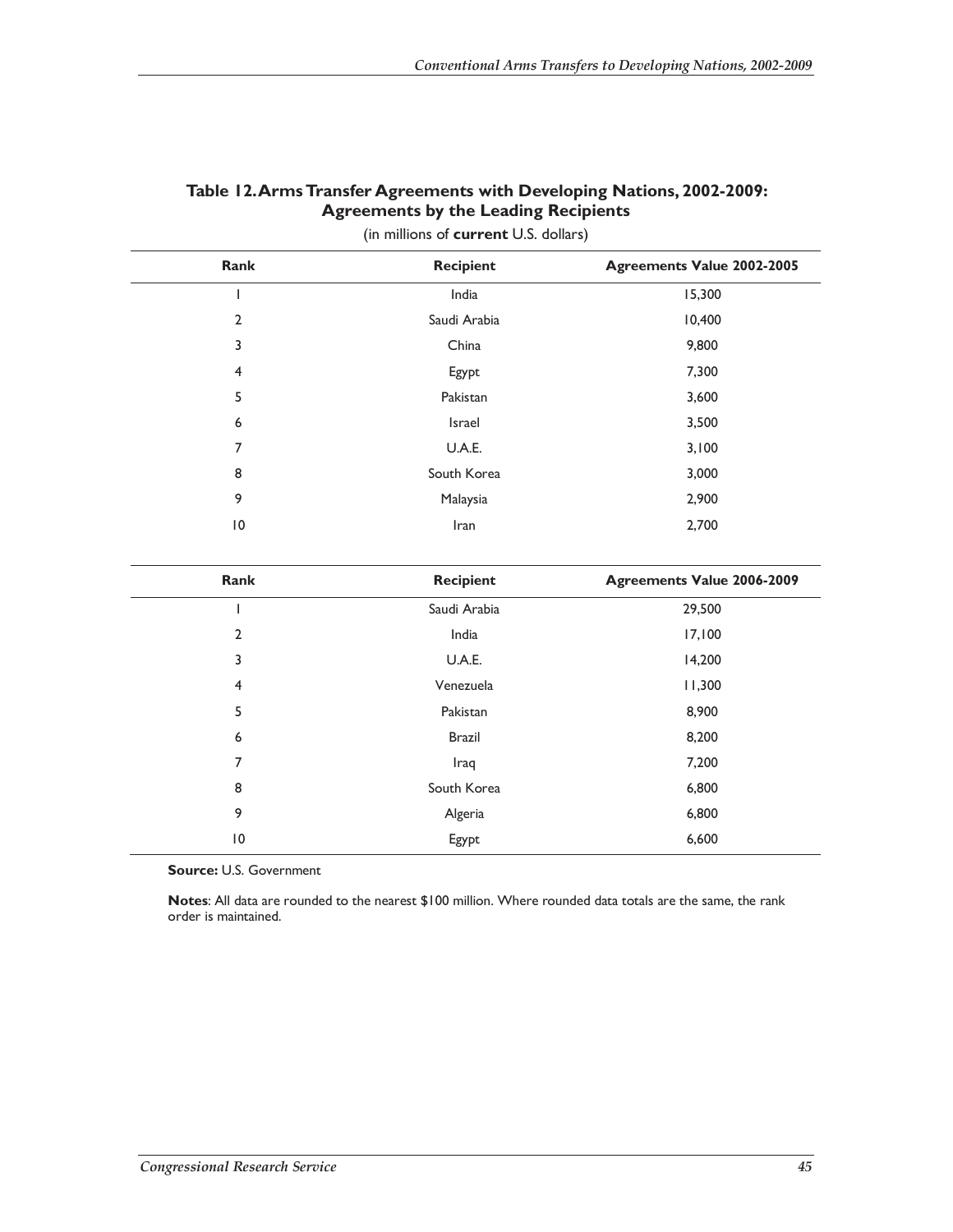#### **Arms Transfer Agreements with Developing Nations, 2002-2009: Agreements by the Leading Recipients (Continued)**

| Rank            | <b>Recipient</b> | <b>Agreements Value 2002-2009</b> |
|-----------------|------------------|-----------------------------------|
|                 | Saudi Arabia     | 39,900                            |
| $\overline{2}$  | India            | 32,400                            |
| 3               | U.A.E.           | 17,300                            |
| $\overline{4}$  | Egypt            | 13,900                            |
| 5               | Venezuela        | 12,700                            |
| 6               | Pakistan         | 12,500                            |
| 7               | China            | 11,700                            |
| 8               | South Korea      | 9,800                             |
| 9               | <b>Brazil</b>    | 8,600                             |
| $\overline{10}$ | Iraq             | 8,100                             |

(in millions of current U.S. dollars)

**Source:** U.S. Government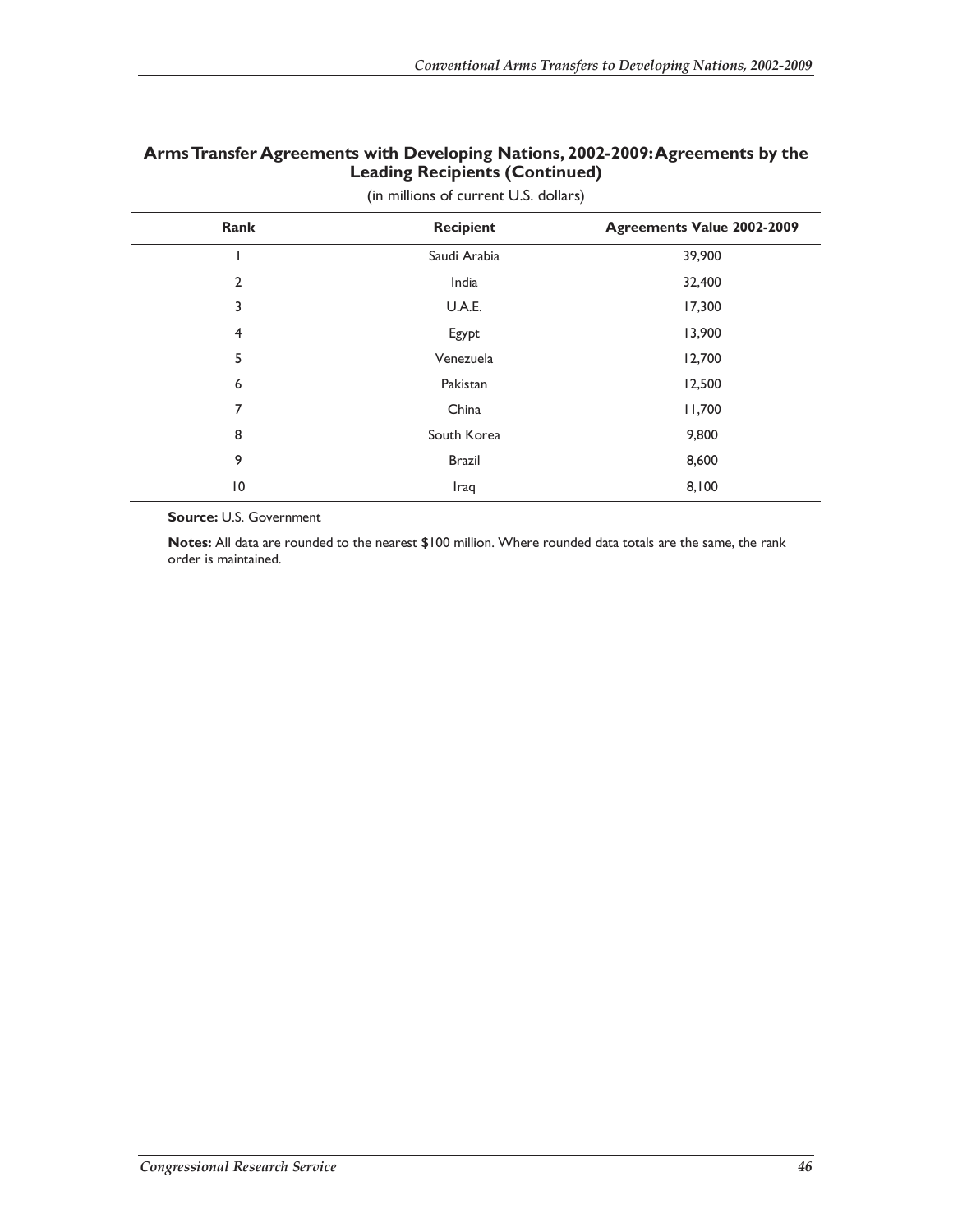#### **Table 13. Arms Transfer Agreements with Developing Nations in 2009: Agreements by Leading Recipients**

|                 | $\lambda$     |                             |
|-----------------|---------------|-----------------------------|
| Rank            | Recipient     | <b>Agreement Value 2009</b> |
|                 | <b>Brazil</b> | 7,200                       |
| $\overline{2}$  | Venezuela     | 6,400                       |
| 3               | Saudi Arabia  | 4,300                       |
| 4               | Taiwan        | 3,800                       |
| 5               | U.A.E.        | 3,600                       |
| 6               | Iraq          | 3,300                       |
| 7               | Egypt         | 3,000                       |
| 8               | Vietnam       | 2,400                       |
| 9               | India         | 2,400                       |
| $\overline{10}$ | Kuwait        | 1,600                       |

(in millions of **current** U.S. dollars

**Source:** U.S. Government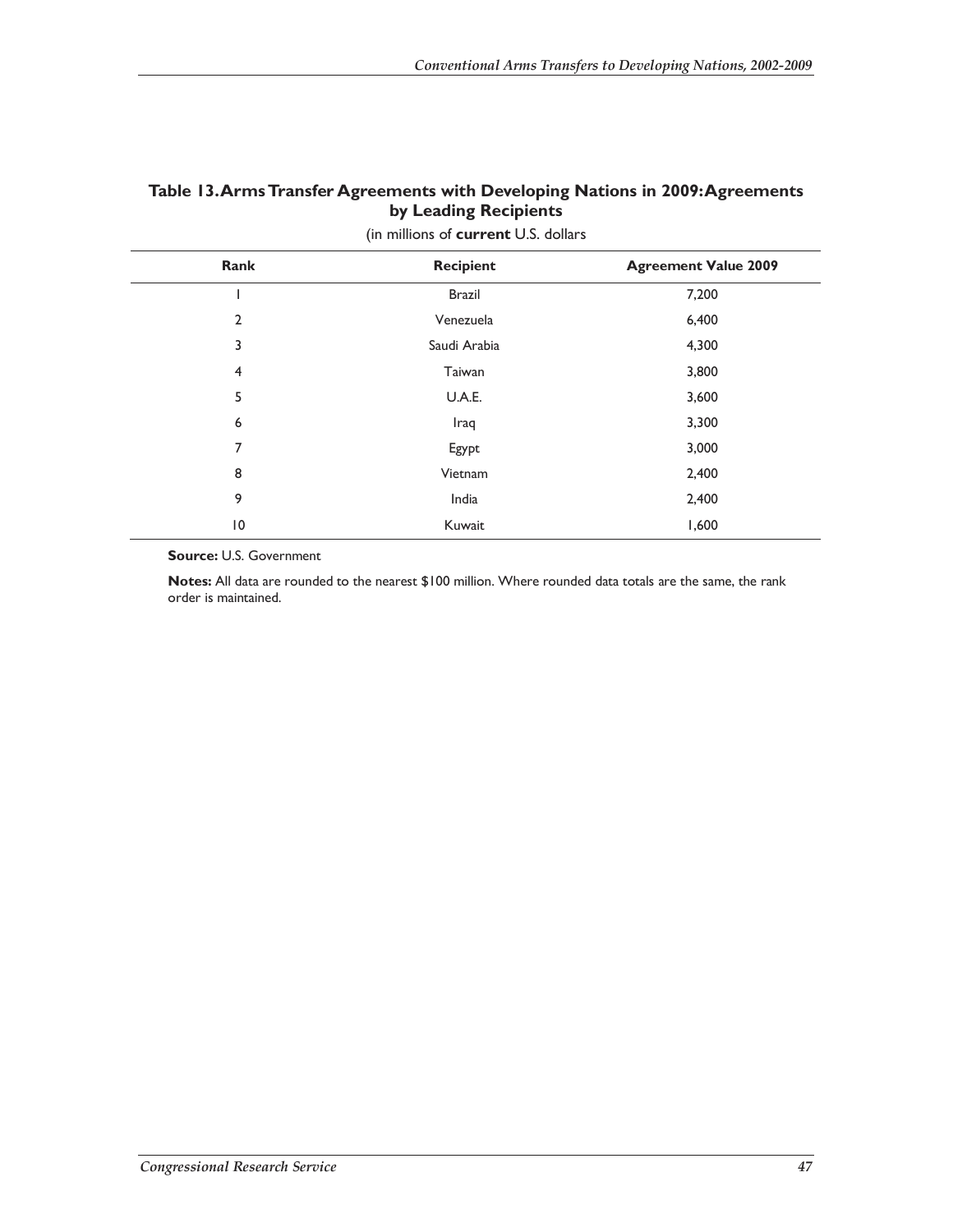|                      | 2002   | 2003        | 2004   | 2005   | 2006   | 2007   | 2008   | 2009   | 2002-2009 |
|----------------------|--------|-------------|--------|--------|--------|--------|--------|--------|-----------|
| <b>United States</b> | 6,230  | 5,865       | 7,390  | 8,168  | 7,969  | 7.214  | 7,321  | 7,405  | 57,562    |
| Russia               | 3,500  | 4,100       | 5,300  | 3,100  | 5,700  | 5,000  | 5,700  | 3,500  | 35,900    |
| France               | 900    | 1,900       | 5,200  | 2,000  | 400    | 800    | 600    | 400    | 12,200    |
| United Kingdom       | 3,500  | 5,800       | 2,400  | 3,000  | 3,600  | 900    | 1,000  | 800    | 21,000    |
| China                | 800    | 700         | 900    | 000,1  | 1,300  | 2,000  | 2,100  | 1,800  | 10,600    |
| Germany              | 300    | 800         | 800    | 300    | 900    | 600    | 1,300  | 1,000  | 6,000     |
| <b>Italy</b>         | 200    | 100         | 100    | 100    | 200    | 300    | 100    | 300    | 1,400     |
| All Other European   | 900,١  | <b>006.</b> | 1,100  | 1,300  | 1,200  | 1,400  | 1,500  | 900    | 10.900    |
| All Others           | 1,500  | 000, 1      | 1,800  | 1,600  | 700    | 600    | 400    | 900    | 8,500     |
| <b>TOTAL</b>         | 18,830 | 21,865      | 24,990 | 20,568 | 21,969 | 18,814 | 20,021 | 17,005 | 164,062   |

#### **Table 14. Arms Deliveries to Developing Nations, by Supplier, 2002-2009**

(in millions of **current** U.S. dollars)

#### **Source:** U.S. Government

**Note:** Developing nations category excludes the U.S., Europe, Canada, Japan, Australia, and New Zealand. All data are for the calendar year given except for U.S. MAP (Military Assistance Program), IMET (International Military Education, and Training), and Excess Defense Article data, which are included for the particular fiscal year. All amounts given include the values of all categories of weapons, spare parts, construction, all associated services, military assistance, excess defense articles, and training programs. Statistics for foreign countries are based upon estimated selling prices. All foreign data are rounded to the nearest \$100 million.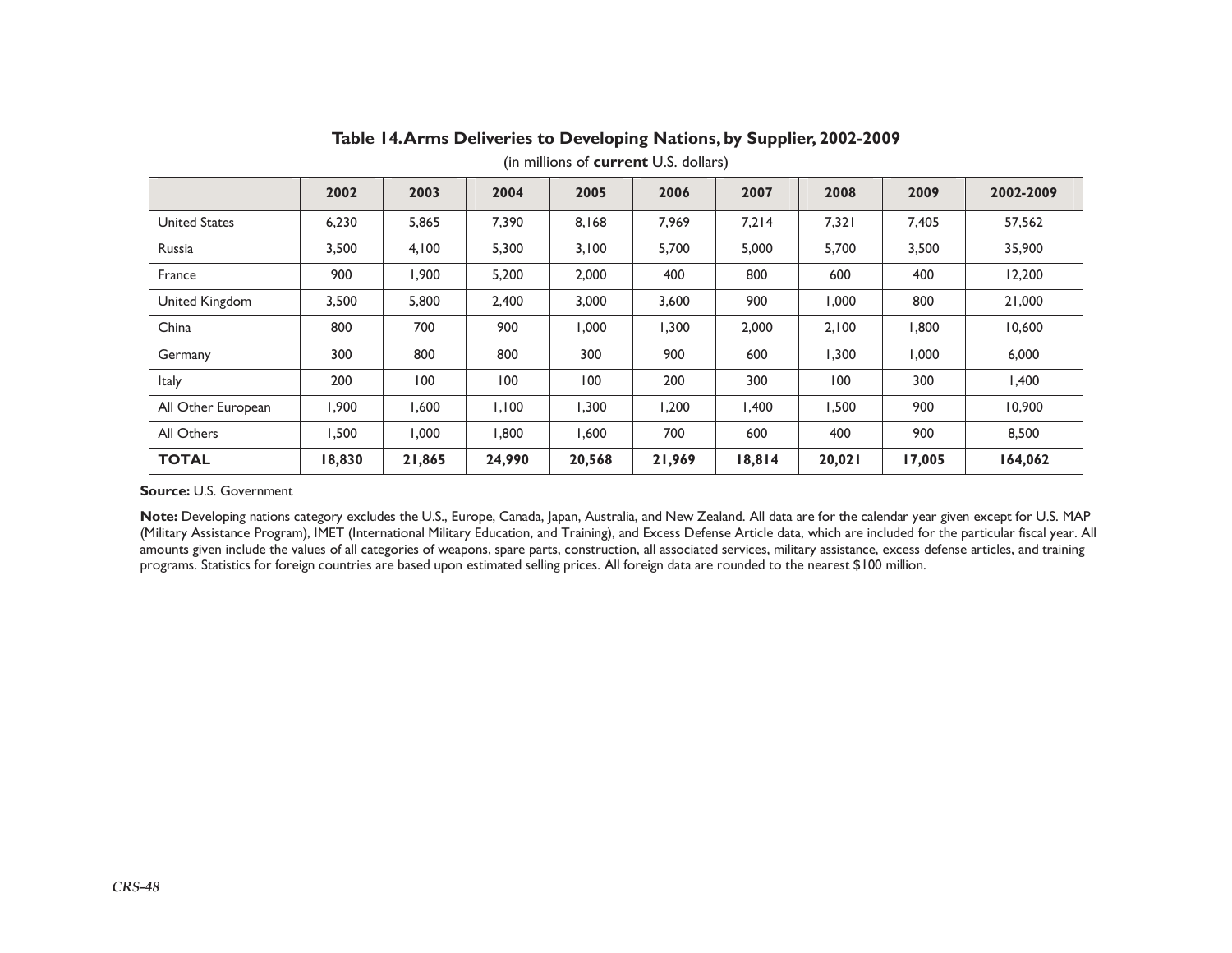|                                        | 2002   | 2003   | 2004   | 2005   | 2006   | 2007   | 2008   | 2009   | 2002-2009 |
|----------------------------------------|--------|--------|--------|--------|--------|--------|--------|--------|-----------|
| <b>United States</b>                   | 7,696  | 7,089  | 8,645  | 9,167  | 8,644  | 7,609  | 7,494  | 7,405  | 63,750    |
| Russia                                 | 4,324  | 4,956  | 6,200  | 3,479  | 6,183  | 5,274  | 5,835  | 3,500  | 39,750    |
| France                                 | 1,112  | 2,297  | 6,083  | 2,245  | 434    | 844    | 614    | 400    | 14,028    |
| United Kingdom                         | 4,324  | 7,011  | 2,808  | 3,367  | 3,905  | 949    | 1,024  | 800    | 24,187    |
| China                                  | 988    | 846    | 1,053  | 1,122  | 1,410  | 2,109  | 2,150  | 1,800  | 11,479    |
| Germany                                | 371    | 967    | 936    | 337    | 976    | 633    | 1,331  | 1,000  | 6,550     |
| Italy                                  | 247    | 2      | 117    | 112    | 217    | 316    | 102    | 300    | 1,533     |
| All Other European                     | 2,347  | 1,934  | 1,287  | 1,459  | 1,302  | 1,477  | 1,535  | 900    | 12,241    |
| All Others                             | 1,853  | 1,209  | 2,106  | 1.796  | 759    | 633    | 409    | 900    | 9,665     |
| <b>TOTAL</b>                           | 23,261 | 26,429 | 29,235 | 23,084 | 23,830 | 19,844 | 20,494 | 17,005 | 183,183   |
| Dollar Inflation index:<br>$(2009=1)*$ | 0.8095 | 0.8273 | 0.8548 | 0.891  | 0.9219 | 0.9481 | 0.9769 |        |           |

**Table 15. Arms Deliveries to Developing Nations, by Supplier, 2002-2009** 

(in millions of **constant 2009** U.S. dollars)

**Source:** U.S. Government

\*Based on Department of Defense Price Deflator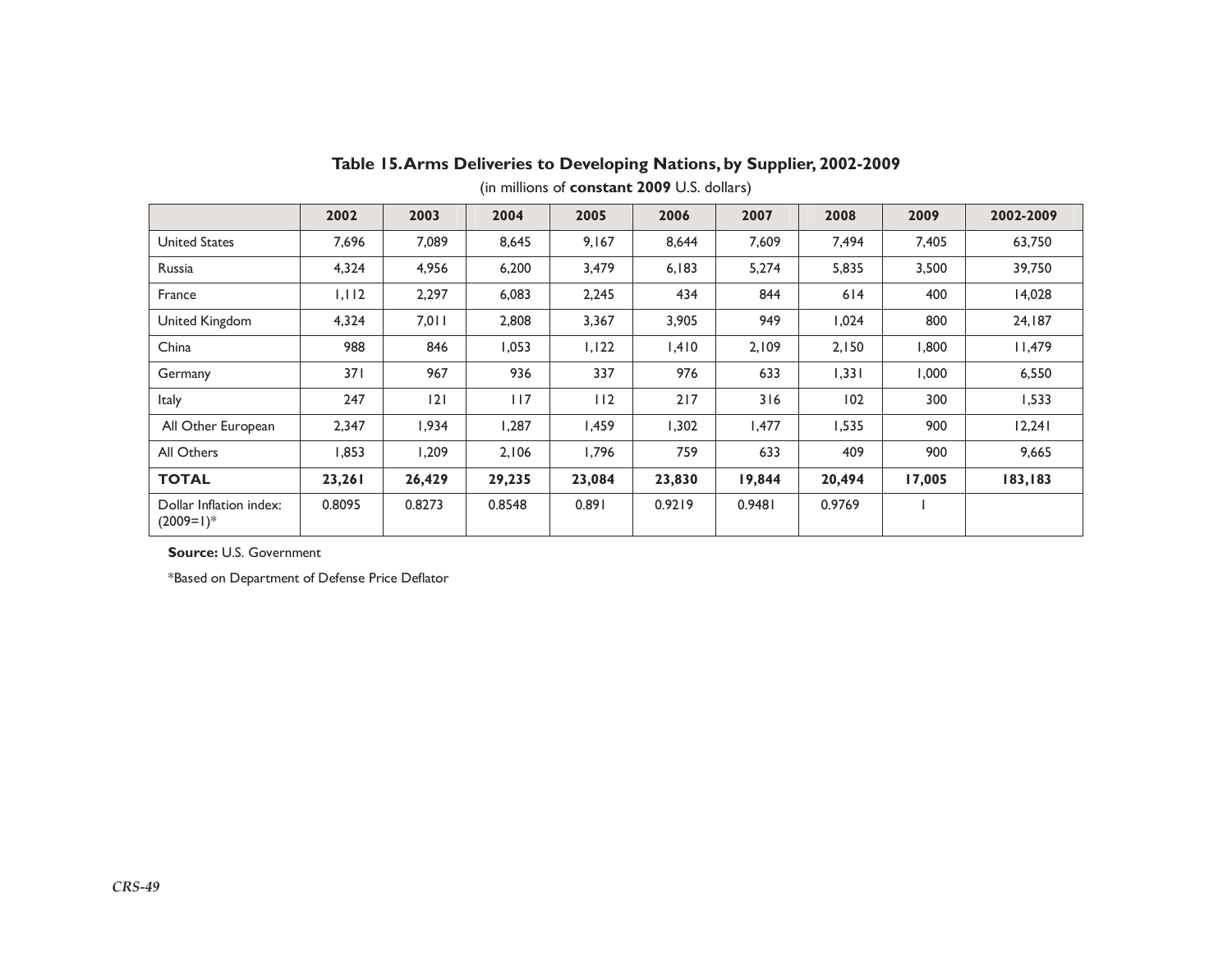|                       | 2002     | 2003    | 2004    | 2005    | 2006    | 2007    | 2008    | 2009    |
|-----------------------|----------|---------|---------|---------|---------|---------|---------|---------|
| <b>United States</b>  | 33.09%   | 26.82%  | 29.57%  | 39.71%  | 36.27%  | 38.34%  | 36.57%  | 43.55%  |
| Russia                | 18.59%   | 18.75%  | 21.21%  | 15.07%  | 25.95%  | 26.58%  | 28.47%  | 20.58%  |
| France                | 4.78%    | 8.69%   | 20.81%  | 9.72%   | 1.82%   | 4.25%   | 3.00%   | 2.35%   |
| United Kingdom        | 18.59%   | 26.53%  | 9.60%   | 14.59%  | 16.39%  | 4.78%   | 4.99%   | 4.70%   |
| China                 | 4.25%    | 3.20%   | 3.60%   | 4.86%   | 5.92%   | 10.63%  | 10.49%  | 10.59%  |
| Germany               | I.59%    | 3.66%   | 3.20%   | l.46%   | 4.10%   | 3.19%   | 6.49%   | 5.88%   |
| Italy                 | $1.06\%$ | 0.46%   | 0.40%   | 0.49%   | 0.91%   | 1.59%   | 0.50%   | 1.76%   |
| All Other European    | 10.09%   | 7.32%   | 4.40%   | 6.32%   | 5.46%   | 7.44%   | 7.49%   | 5.29%   |
| All Others            | 7.97%    | 4.57%   | 7.20%   | 7.78%   | 3.19%   | 3.19%   | 2.00%   | 5.29%   |
| [Major West European* | 26.02%   | 39.33%  | 34.01%  | 26.25%  | 23.21%  | 13.82%  | 14.98%  | 14.70%1 |
| <b>TOTAL</b>          | 100.00%  | 100.00% | 100.00% | 100.00% | 100.00% | 100.00% | 100.00% | 100.00% |

**Table 16. Arms Deliveries to Developing Nations, by Supplier, 2002-2009**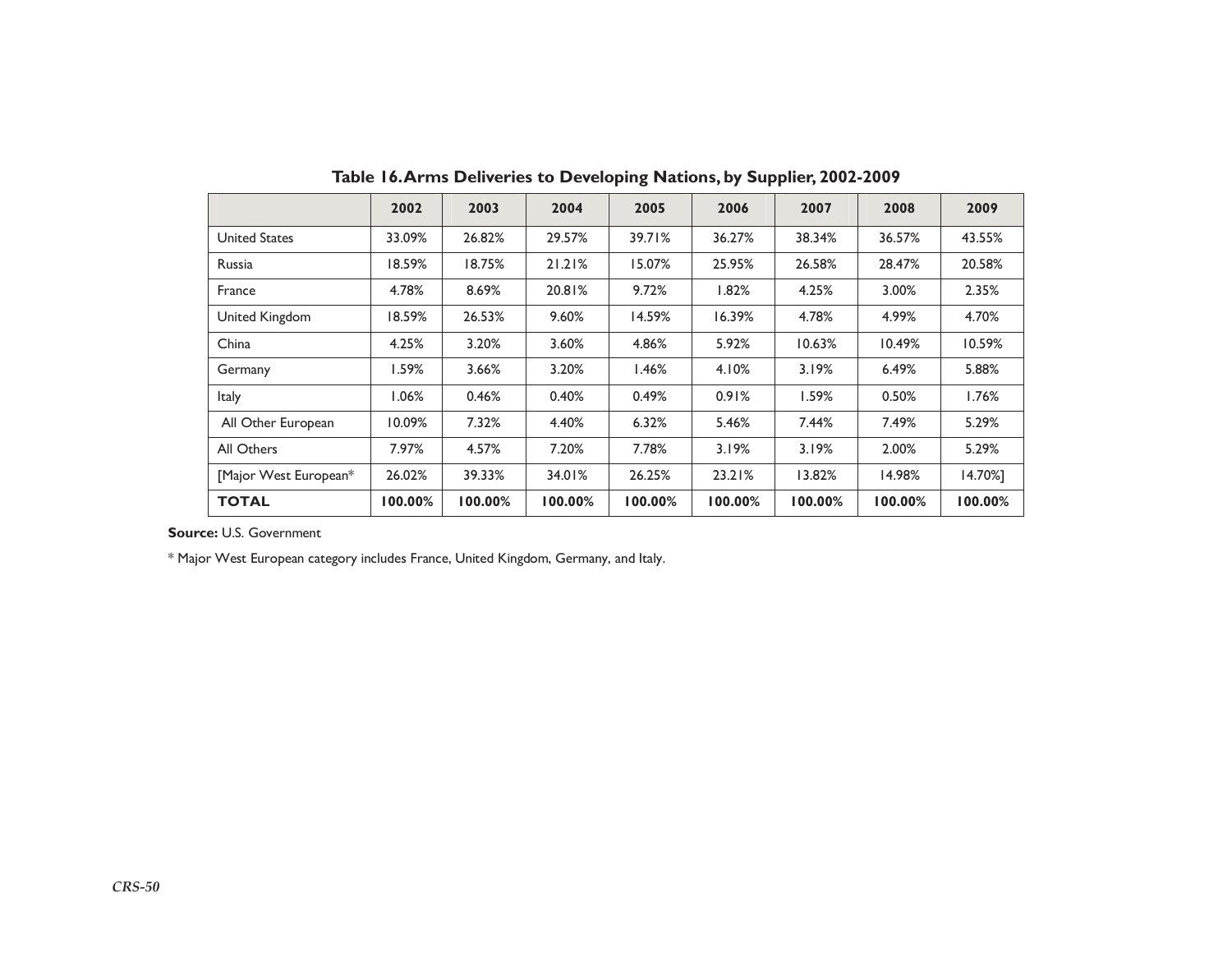#### **Table 17. Regional Arms Deliveries by Supplier, 2002-2009**

|                       | Asia      |           | <b>Near East</b> |           | <b>Latin America</b> |           | <b>Africa</b> |           |  |
|-----------------------|-----------|-----------|------------------|-----------|----------------------|-----------|---------------|-----------|--|
|                       | 2002-2005 | 2006-2009 | 2002-2005        | 2006-2009 | 2002-2005            | 2006-2009 | 2002-2005     | 2006-2009 |  |
| <b>United States</b>  | 9,319     | 8,565     | 17,649           | 19,976    | 609                  | 1,290     | 75            | 78        |  |
| Russia                | 13,400    | 11,400    | 800, ا           | 5,100     | 100                  | 3,300     | 700           | 100       |  |
| France                | 1,500     | 2,200     | 8,400            | 400       | 400                  | 200       | 100           | 0         |  |
| United Kingdom        | 600, ا    | 1,200     | 13,600           | 4,500     | 100                  | 300       | 300           | 400       |  |
| China                 | 2,000     | 3,100     | 900              | 2,900     | 0                    | 400       | 500           | 900       |  |
| Germany               | 2,800     | 2,600     | 300              | 300       | 0                    | 200       | 600           | 900       |  |
| <b>Italy</b>          | 100       | 200       | $\mathbf 0$      | 100       | 200                  | 100       | 100           | 500       |  |
| All Other European    | 2,400     | 2,500     | 3,000            | 1,200     | 700                  | 800       | 600           | 700       |  |
| All Others            | 3,300     | 1.700     | 1,500            | 500       | 800                  | 400       | 400           | 200       |  |
| [Major West European* | 6,000     | 6,200     | 22,300           | 5,300     | 700                  | 800       | 1,100         | 1,800]    |  |
| <b>TOTAL</b>          | 36,419    | 33,465    | 47,149           | 34,976    | 2,909                | 6,990     | 3,375         | 3,778     |  |

(in millions of **current** U.S. dollars)

**Source:** U.S. Government

**Note:** All foreign data are rounded to the nearest \$100 million.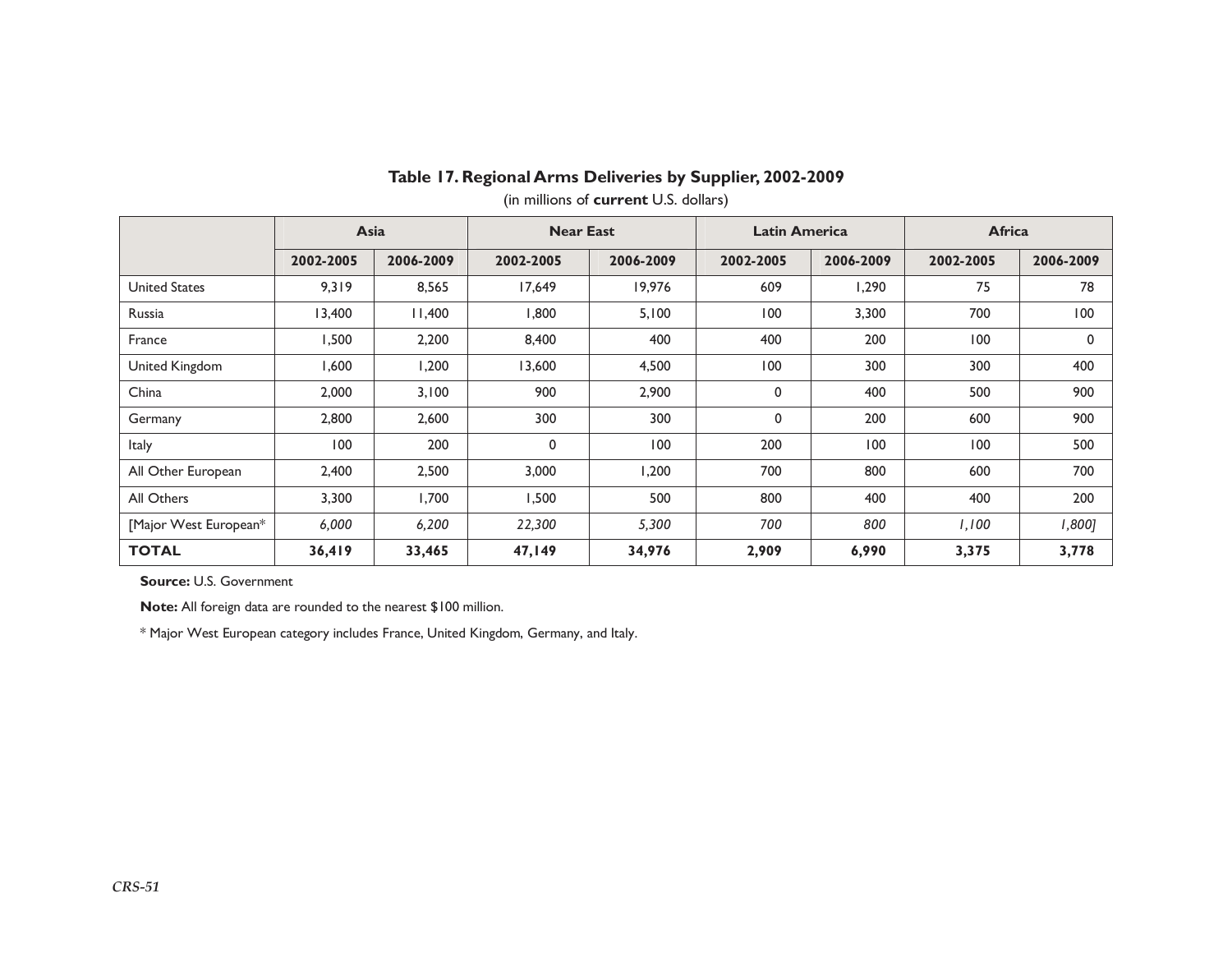|                       | Asia      |           | <b>Near East</b> |           | <b>Latin America</b> |           | <b>Africa</b> |            | <b>TOTAL</b><br>2002- | <b>TOTAL</b><br>2006- |
|-----------------------|-----------|-----------|------------------|-----------|----------------------|-----------|---------------|------------|-----------------------|-----------------------|
|                       | 2002-2005 | 2006-2009 | 2002-2005        | 2006-2009 | 2002-2005            | 2006-2009 | 2002-2005     | 2006-2009  | 2005                  | 2009                  |
| <b>United States</b>  | 33.70%    | 28.64%    | 63.83%           | 66.79%    | 2.20%                | 4.31%     | 0.27%         | 0.26%      | 100.00%               | 100.00%               |
| Russia                | 83.75%    | 57.29%    | 11.25%           | 25.63%    | 0.63%                | 16.58%    | 4.38%         | 0.50%      | 100.00%               | 100.00%               |
| France                | 14.42%    | 78.57%    | 80.77%           | 14.29%    | 3.85%                | 7.14%     | 0.96%         | 0.00%      | 100.00%               | 100.00%               |
| United Kingdom        | 10.26%    | 18.75%    | 87.18%           | 70.31%    | 0.64%                | 4.69%     | l.92%         | 6.25%      | 100.00%               | 100.00%               |
| China                 | 58.82%    | 42.47%    | 26.47%           | 39.73%    | 0.00%                | 5.48%     | 14.71%        | 12.33%     | 100.00%               | 100.00%               |
| Germany               | 75.68%    | 65.00%    | 8.11%            | 7.50%     | 0.00%                | 5.00%     | 16.22%        | 22.50%     | 100.00%               | 100.00%               |
| <b>Italy</b>          | 25.00%    | 22.22%    | 0.00%            | 11.11%    | 50.00%               | 11.11%    | 25.00%        | 55.56%     | 100.00%               | 100.00%               |
| All Other European    | 35.82%    | 48.08%    | 44.78%           | 23.08%    | 10.45%               | 15.38%    | 8.96%         | 13.46%     | 100.00%               | 100.00%               |
| All Others            | 55.00%    | 60.71%    | 25.00%           | 17.86%    | 13.33%               | 14.29%    | 6.67%         | 7.14%      | 100.00%               | 100.00%               |
| [Major West European* | 19.93%    | 43.97%    | 74.09%           | 37.59%    | 2.33%                | 5.67%     | 3.65%         | $12.77%$ ] | 100.00%               | 100.00%1              |
| <b>TOTAL</b>          | 40.53%    | 42.25%    | 52.47%           | 44.16%    | 3.24%                | 8.82%     | 3.76%         | 4.77%      | 100.00%               | 100.00%               |

**Table 18. Percentage of Supplier Deliveries Value by Region, 2002-2009**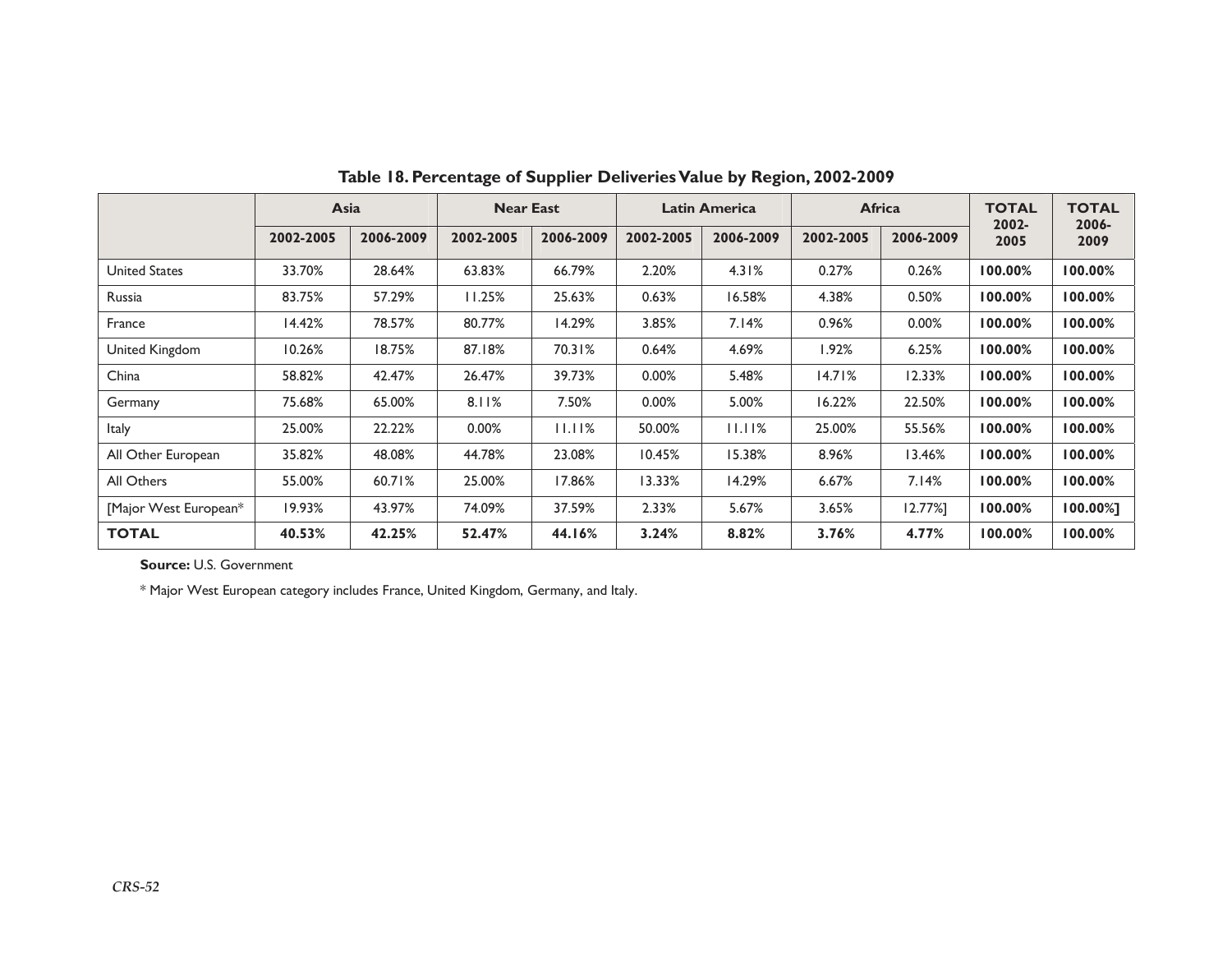|                       | Asia      |           |           | <b>Near East</b> |           | <b>Latin America</b> | Africa    |           |
|-----------------------|-----------|-----------|-----------|------------------|-----------|----------------------|-----------|-----------|
|                       | 2002-2005 | 2006-2009 | 2002-2005 | 2006-2009        | 2002-2005 | 2006-2009            | 2002-2005 | 2006-2009 |
| <b>United States</b>  | 25.59%    | 25.59%    | 37.43%    | 57.11%           | 20.94%    | 18.45%               | 2.22%     | 2.06%     |
| Russia                | 36.79%    | 34.07%    | 3.82%     | 14.58%           | 3.44%     | 47.21%               | 20.74%    | 2.65%     |
| France                | 4.12%     | 6.57%     | 17.82%    | 1.14%            | 13.75%    | 2.86%                | 2.96%     | 0.00%     |
| United Kingdom        | 4.39%     | 3.59%     | 28.84%    | 12.87%           | 3.44%     | 4.29%                | 8.89%     | 10.59%    |
| China                 | 5.49%     | 9.26%     | $1.91\%$  | 8.29%            | 0.00%     | 5.72%                | 14.81%    | 23.82%    |
| Germany               | 7.69%     | 7.77%     | 0.64%     | 0.86%            | 0.00%     | 2.86%                | 17.78%    | 23.82%    |
| <b>Italy</b>          | 0.27%     | 0.60%     | 0.00%     | 0.29%            | 6.88%     | 1.43%                | 2.96%     | 13.23%    |
| All Other European    | 6.59%     | 7.47%     | 6.36%     | 3.43%            | 24.06%    | 11.44%               | 17.78%    | 18.53%    |
| All Others            | 9.06%     | 5.08%     | 3.18%     | 1.43%            | 27.50%    | 5.72%                | 11.85%    | 5.29%     |
| [Major West European* | 16.47%    | 18.53%    | 47.30%    | 15.15%           | 24.06%    | 11.44%               | 32.59%    | 47.64%]   |
| <b>TOTAL</b>          | 100.00%   | 100.00%   | 100.00%   | 100.00%          | 100.00%   | 100.00%              | 100.00%   | 100.00%   |

**Table 19. Percentage of Total Deliveries Value by Supplier to Regions, 2002-2009**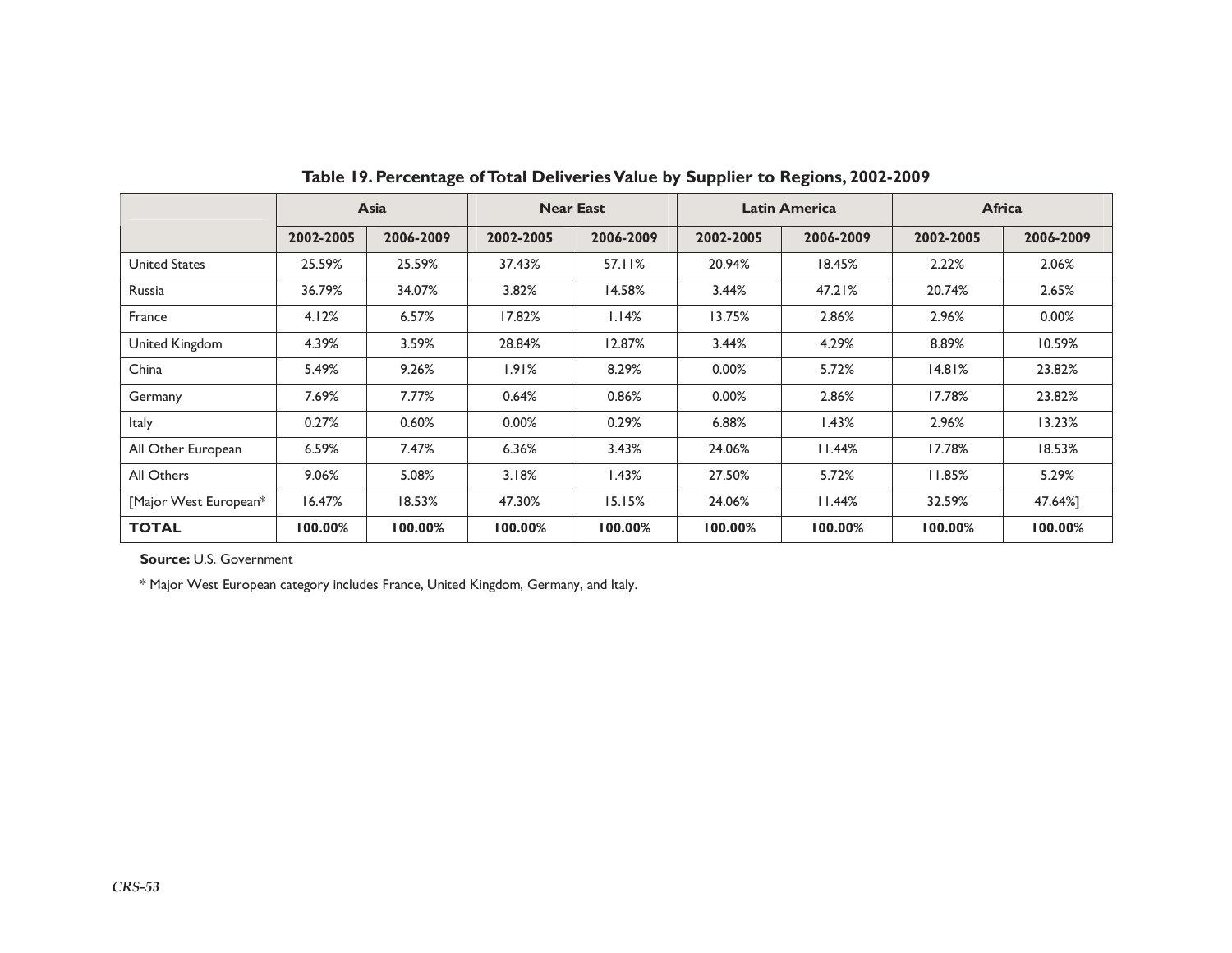| Table 20. Arms Deliveries to Developing Nations, 2002-2009 Leading Suppliers |  |  |  |  |
|------------------------------------------------------------------------------|--|--|--|--|
| <b>Compared</b>                                                              |  |  |  |  |
| (in millions of <b>current</b> U.S. dollars)                                 |  |  |  |  |

| Rank           | <b>Supplier</b>      | Deliveries Value 2002-2005 |
|----------------|----------------------|----------------------------|
|                | <b>United States</b> | 27,653                     |
| $\overline{2}$ | Russia               | 16,000                     |
| 3              | United Kingdom       | 14,700                     |
| 4              | France               | 10,000                     |
| 5              | China                | 3,400                      |
| 6              | Germany              | 2,200                      |
| 7              | Israel               | 1,900                      |
| 8              | Sweden               | 1,400                      |
| 9              | Ukraine              | 1,200                      |
| 10             | <b>Brazil</b>        | 700                        |
| П              | Italy                | 500                        |

| Rank           | <b>Supplier</b>      | Deliveries Value 2006-2009 |
|----------------|----------------------|----------------------------|
|                | <b>United States</b> | 29,909                     |
| 2              | Russia               | 19,900                     |
| 3              | China                | 7,200                      |
| $\overline{4}$ | United Kingdom       | 6,300                      |
| 5              | Germany              | 3,800                      |
| 6              | France               | 2,200                      |
| 7              | Israel               | 1,200                      |
| 8              | Netherlands          | 1,000                      |
| 9              | Italy                | 900                        |
| 10             | Ukraine              | 700                        |
| $\mathsf{H}$   | Poland               | 600                        |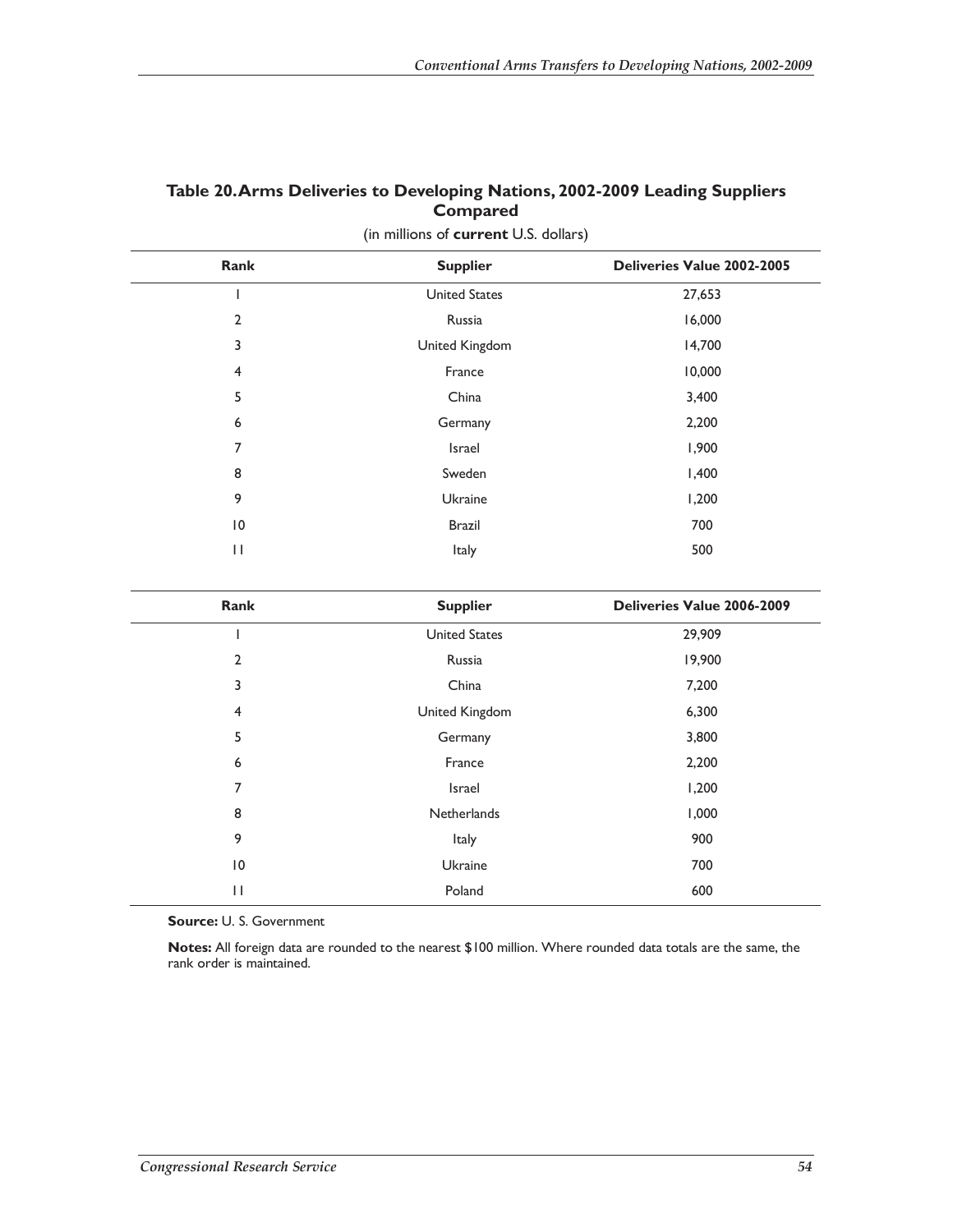#### **Arms Deliveries to Developing Nations, 2002-2009 Leading Suppliers Compared (Continued)**

| Rank                    | <b>Supplier</b>      | Deliveries Value 2002-2009 |
|-------------------------|----------------------|----------------------------|
|                         | <b>United States</b> | 57,562                     |
| $\overline{2}$          | Russia               | 35,900                     |
| 3                       | United Kingdom       | 21,000                     |
| $\overline{\mathbf{4}}$ | France               | 12.200                     |
| 5                       | China                | 10,600                     |
| 6                       | Germany              | 6,000                      |
| 7                       | Israel               | 3,100                      |
| 8                       | Sweden               | 1,900                      |
| 9                       | Ukraine              | 1,900                      |
| 10                      | Italy                | 1,400                      |
| $\mathsf{I}$            | Netherlands          | 1,300                      |

(in millions of **current** U.S. dollars)

**Source:** U. S. Government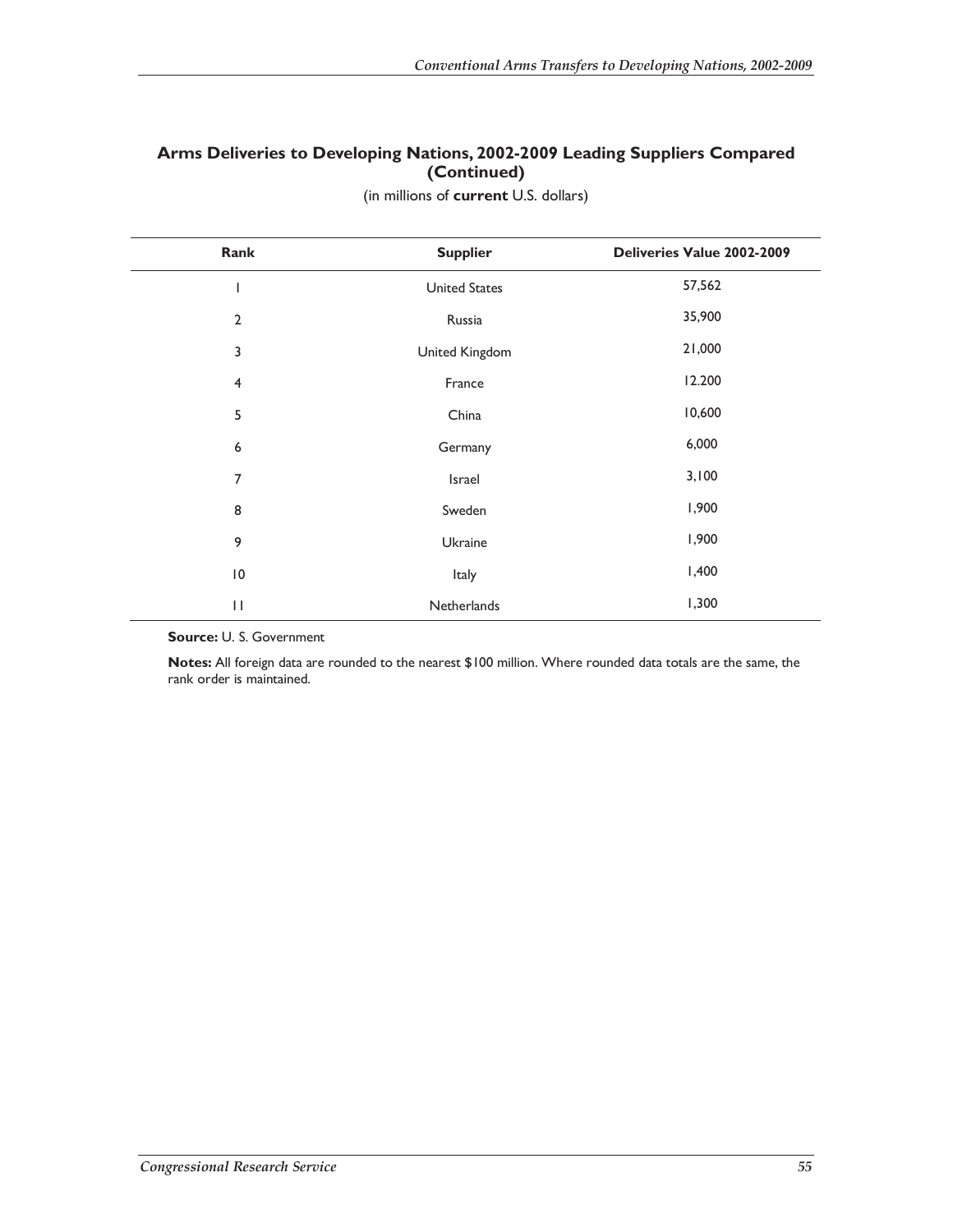| Table 21. Arms Deliveries to Developing Nations in 2009: Leading Suppliers |
|----------------------------------------------------------------------------|
| <b>Compared</b>                                                            |

| Rank            | <b>Recipient</b>     | <b>Deliveries Value 2009</b> |
|-----------------|----------------------|------------------------------|
|                 | <b>United States</b> | 7,405                        |
| 2               | Russia               | 3,500                        |
| 3               | China                | 1,800                        |
| 4               | Germany              | 1,000                        |
| 5               | United Kingdom       | 800                          |
| 6               | Israel               | 700                          |
| 7               | France               | 400                          |
| 8               | Italy                | 300                          |
| 9               | Ukraine              | 200                          |
| $\overline{10}$ | Sweden               | 200                          |
| $\mathsf{H}$    | Poland               | 200                          |

(in millions of **current** U.S. dollars)

**Source:** U.S. Government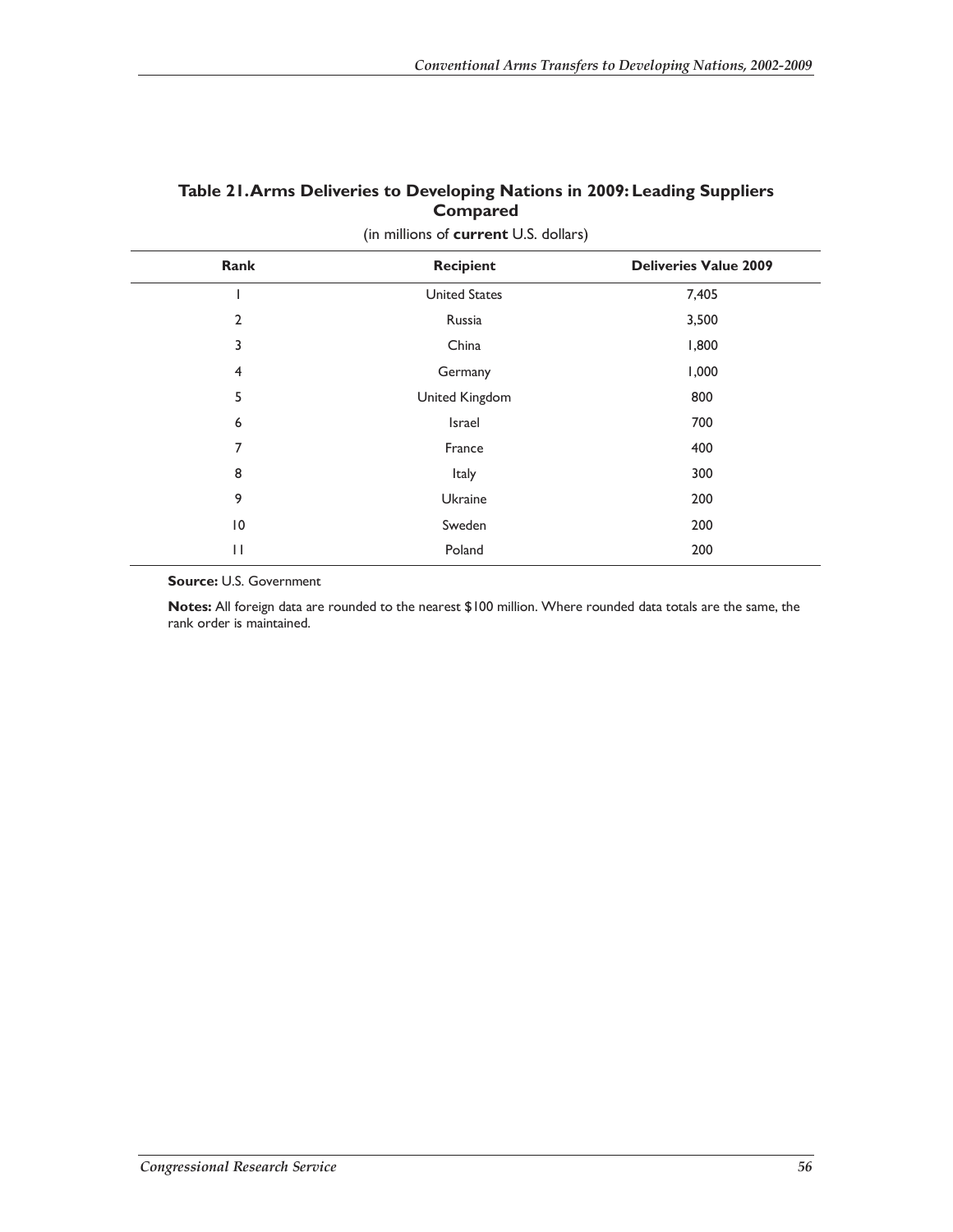| <b>Recipient</b><br><b>Country</b> | <b>U.S.</b> | <b>Russia</b> | China       | <b>Major West</b><br>European* | <b>All Other</b><br><b>European</b> | <b>All Others</b> | <b>Total</b> |
|------------------------------------|-------------|---------------|-------------|--------------------------------|-------------------------------------|-------------------|--------------|
| 2002-2005                          |             |               |             |                                |                                     |                   |              |
| Algeria                            | $\mathbf 0$ | 200           | 100         | $\mathbf 0$                    | $\mathbf 0$                         | 100               | 400          |
| Bahrain                            | 300         | $\mathbf 0$   | $\Omega$    | 0                              | $\mathbf 0$                         | $\mathbf 0$       | 300          |
| Egypt                              | 6,100       | 100           | 400         | 100                            | 200                                 | $\mathbf 0$       | 6,900        |
| Iran                               | $\mathbf 0$ | 100           | 100         | $\mathbf 0$                    | 100                                 | 300               | 600          |
| Iraq                               | $\pmb{0}$   | 0             | $\mathbf 0$ | 0                              | 200                                 | 100               | 300          |
| <b>Israel</b>                      | 4.600       | 0             | $\mathbf 0$ | 0                              | 100                                 | $\mathbf 0$       | 4,700        |
| lordan                             | 400         | 0             | $\mathbf 0$ | 0                              | 100                                 | 100               | 600          |
| Kuwait                             | 800         | 0             | 200         | 100                            | $\pmb{0}$                           | 200               | 1,300        |
| Lebanon                            | 0           | $\mathbf 0$   | $\mathbf 0$ | 0                              | $\mathbf 0$                         | $\mathbf 0$       | $\bf{0}$     |
| Libya                              | $\pmb{0}$   | 100           | $\mathbf 0$ | 0                              | 100                                 | 100               | 300          |
| Morocco                            | 0           | 0             | $\mathbf 0$ | 200                            | $\pmb{0}$                           | 100               | 300          |
| Oman                               | 300         | $\mathbf 0$   | $\mathbf 0$ | 300                            | $\mathbf 0$                         | $\mathbf 0$       | 600          |
| Qatar                              | $\mathbf 0$ | 0             | $\mathbf 0$ | $\mathbf 0$                    | $\pmb{0}$                           | $\mathbf 0$       | $\bf{0}$     |
| Saudi Arabia                       | 4,400       | $\mathbf 0$   | $\pmb{0}$   | 15,700                         | 1.600                               | 100               | 21,800       |
| Syria                              | $\mathbf 0$ | 300           | $\pmb{0}$   | 0                              | 100                                 | 200               | 600          |
| Tunisia                            | $\mathbf 0$ | $\mathbf 0$   | $\mathbf 0$ | 100                            | $\mathbf 0$                         | $\mathbf 0$       | 100          |
| U.A.E.                             | 500         | 400           | $\pmb{0}$   | 5,900                          | 400                                 | 100               | 7,300        |
| Yemen                              | $\pmb{0}$   | 600           | $\pmb{0}$   | 0                              | 200                                 | 100               | 900          |

#### **Table 22. Arms Deliveries to Near East, by Supplier**

(in millions of **current** U.S. dollars)

**Source:** U.S. Government

**Notes:** 0=data less than \$50 million or nil. All data are rounded to the nearest \$100 million.

\* Major West European category included France, United Kingdom, Germany, and Italy totals as an aggregate figure.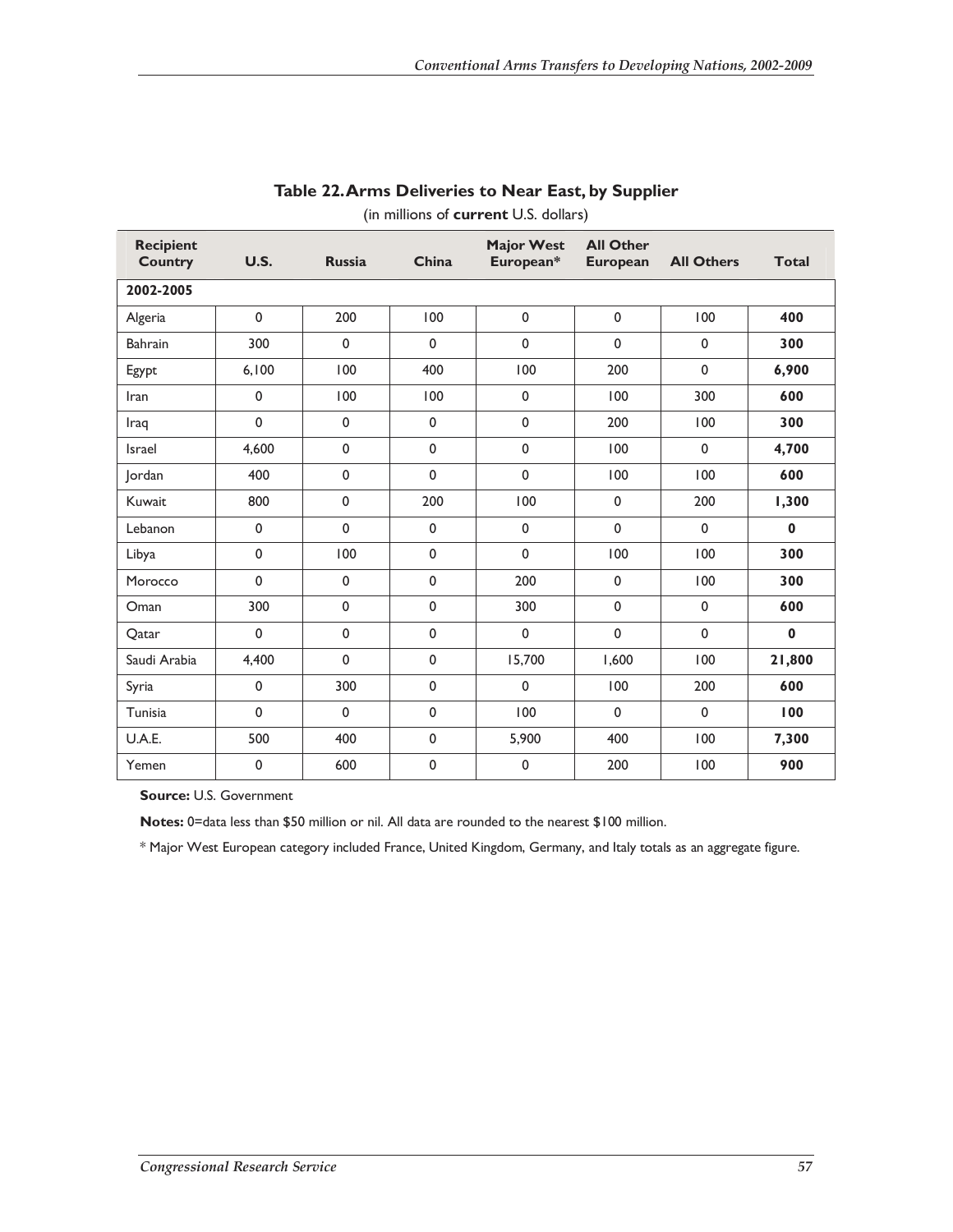| <b>Recipient</b><br><b>Country</b> | U.S.        | <b>Russia</b> | China       | <b>Major West</b><br>European* | <b>All Other</b><br><b>European</b> | <b>All Others</b> | <b>Total</b> |
|------------------------------------|-------------|---------------|-------------|--------------------------------|-------------------------------------|-------------------|--------------|
| 2006-2009                          |             |               |             |                                |                                     |                   |              |
| Algeria                            | $\pmb{0}$   | 2,800         | 500         | 100                            | $\pmb{0}$                           | $\pmb{0}$         | 3,400        |
| Bahrain                            | 300         | $\mathbf 0$   | $\mathbf 0$ | 100                            | $\pmb{0}$                           | $\mathbf 0$       | 400          |
| Egypt                              | 4,400       | 200           | 400         | $\pmb{0}$                      | 300                                 | $\mathbf 0$       | 5,300        |
| Iran                               | $\mathbf 0$ | 400           | 100         | $\mathbf 0$                    | $\mathbf 0$                         | $\mathbf 0$       | 500          |
| Iraq                               | 1,700       | 100           | $\pmb{0}$   | 100                            | 200                                 | 0                 | 2,100        |
| <b>Israel</b>                      | 5,200       | 200           | $\mathbf 0$ | 0                              | $\pmb{0}$                           | $\mathbf 0$       | 5,400        |
| Jordan                             | 800         | 100           | 100         | $\mathbf 0$                    | 100                                 | $\mathbf 0$       | 1,100        |
| Kuwait                             | 1,500       | $\mathbf 0$   | 0           | 0                              | $\mathbf 0$                         | 0                 | 1,500        |
| Lebanon                            | 100         | $\mathbf 0$   | $\mathbf 0$ | $\mathbf 0$                    | $\mathbf 0$                         | $\mathbf 0$       | 100          |
| Libya                              | $\pmb{0}$   | 100           | $\pmb{0}$   | $\pmb{0}$                      | 100                                 | 0                 | 200          |
| Morocco                            | 100         | 100           | $\mathbf 0$ | $\mathbf 0$                    | 100                                 | $\mathbf 0$       | 300          |
| Oman                               | 500         | $\mathbf 0$   | $\mathbf 0$ | 300                            | $\pmb{0}$                           | $\mathbf 0$       | 800          |
| Qatar                              | $\mathbf 0$ | 0             | 0           | $\mathbf 0$                    | $\mathbf 0$                         | $\mathbf 0$       | $\bf{0}$     |
| Saudi Arabia                       | 5,000       | $\mathbf 0$   | 800         | 4,300                          | $\mathbf 0$                         | $\mathbf 0$       | 10,100       |
| Syria                              | 0           | 800           | 1,000       | $\pmb{0}$                      | 100                                 | 300               | 2,200        |
| Tunisia                            | $\mathbf 0$ | $\mathbf{0}$  | $\pmb{0}$   | $\mathbf 0$                    | $\mathbf 0$                         | $\mathbf 0$       | $\bf{0}$     |
| U.A.E.                             | 600         | 100           | 0           | 400                            | 200                                 | $\mathbf 0$       | 1,300        |
| Yemen                              | $\mathbf 0$ | 100           | $\mathbf 0$ | $\mathbf 0$                    | $\pmb{0}$                           | $\mathbf 0$       | 100          |

#### **Arms Deliveries to Near East, by Supplier (Continued)**

(in millions of **current** U.S. dollars)

**Source:** U.S. Government

**Notes:** 0=data less than \$50 million or nil. All data are rounded to the nearest \$100 million.

\* Major West European category included France, United Kingdom, Germany, and Italy totals as an aggregate figure.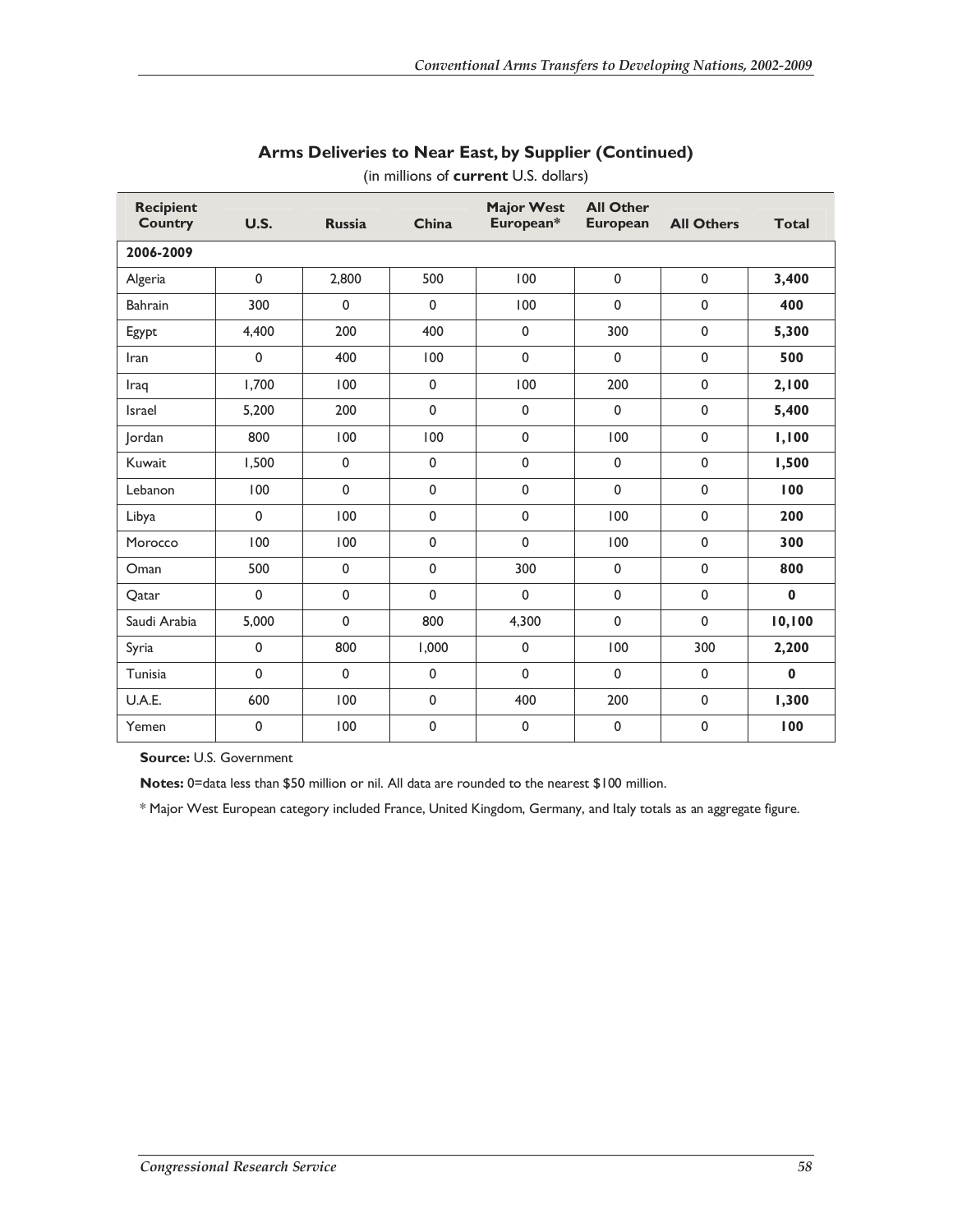| Rank            | <b>Recipient</b> | <b>Deliveries Value 2002-2005</b> |
|-----------------|------------------|-----------------------------------|
|                 | Saudi Arabia     | 21,400                            |
| 2               | India            | 8,100                             |
| 3               | China            | 7,700                             |
| $\overline{4}$  | U.A.E.           | 7,300                             |
| 5               | Egypt            | 6,900                             |
| 6               | Israel           | 4,700                             |
| 7               | Taiwan           | 4,000                             |
| 8               | South Korea      | 3,000                             |
| 9               | Pakistan         | 2,600                             |
| $\overline{10}$ | Malaysia         | 1,500                             |
| Rank            | <b>Recipient</b> | Deliveries Value 2006-2009        |
|                 | Saudi Arabia     | 10.100                            |

2 China 6,700 3 India 6,100 4 Israel 5,400 5 **Egypt** 5,300 6 South Korea 4,200 7 Taiwan 3,500 8 Venezuela 3,400 9 Algeria 3,400 10 Pakistan 2,400

#### **Table 23. Arms Deliveries to Developing Nations, 2002-2009: The Leading Recipients**  (in millions of **current** U.S. dollars)

**Source:** U.S. Government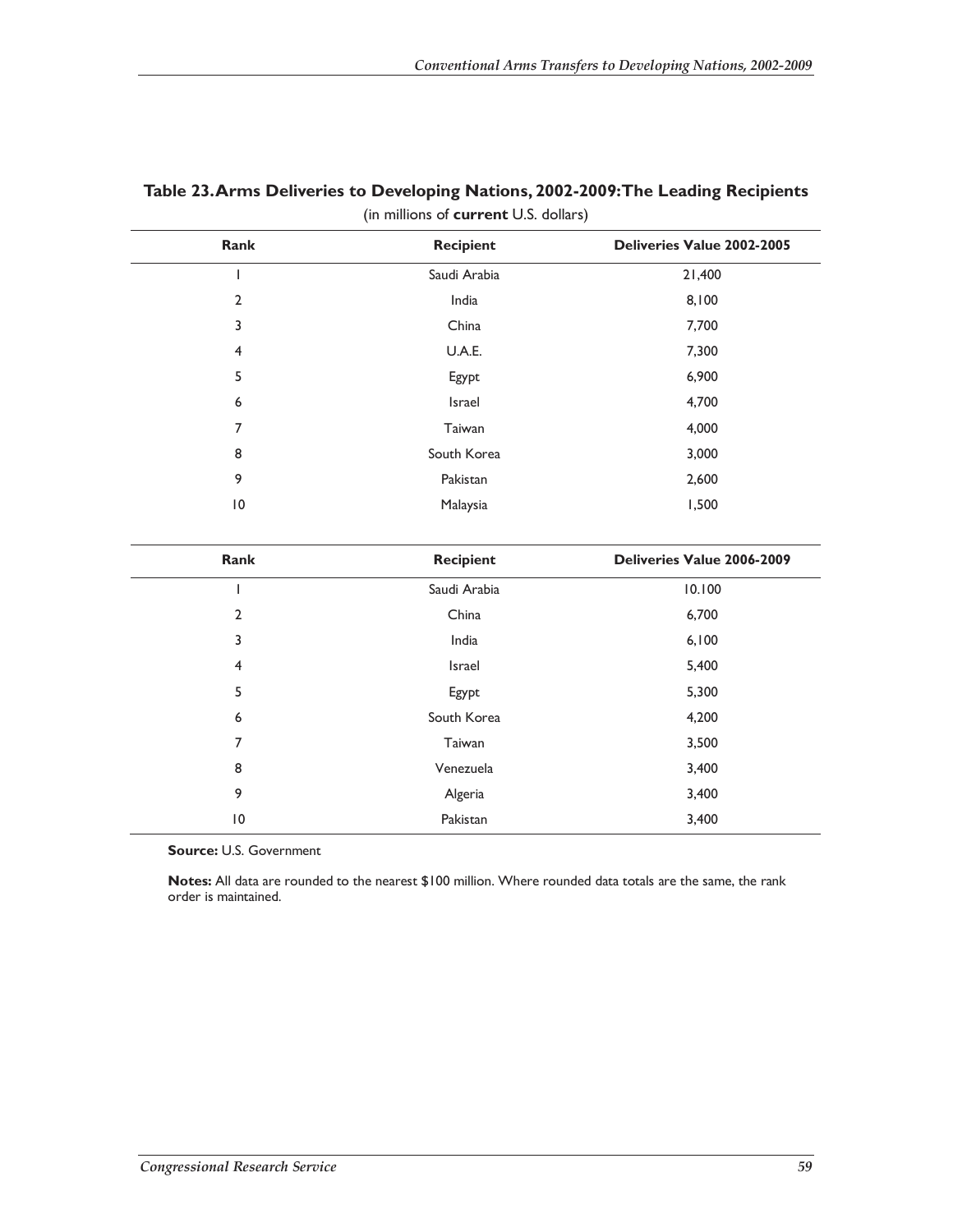#### **Arms Deliveries to Developing Nations, 2002-2009: The Leading Recipients (Continued)**

| Rank            | <b>Recipient</b> | Deliveries Value 2002-2009 |
|-----------------|------------------|----------------------------|
|                 | Saudi Arabia     | 31,500                     |
| $\overline{2}$  | China            | 14,400                     |
| 3               | India            | 14,200                     |
| 4               | Egypt            | 12,200                     |
| 5               | Israel           | 10,100                     |
| 6               | U.A.E.           | 8,600                      |
| 7               | Taiwan           | 7,500                      |
| 8               | South Korea      | 7,200                      |
| 9               | Pakistan         | 6,000                      |
| $\overline{10}$ | Singapore        | 3,700                      |

#### (in millions of **current** U.S. dollars)

**Source:** U.S. Government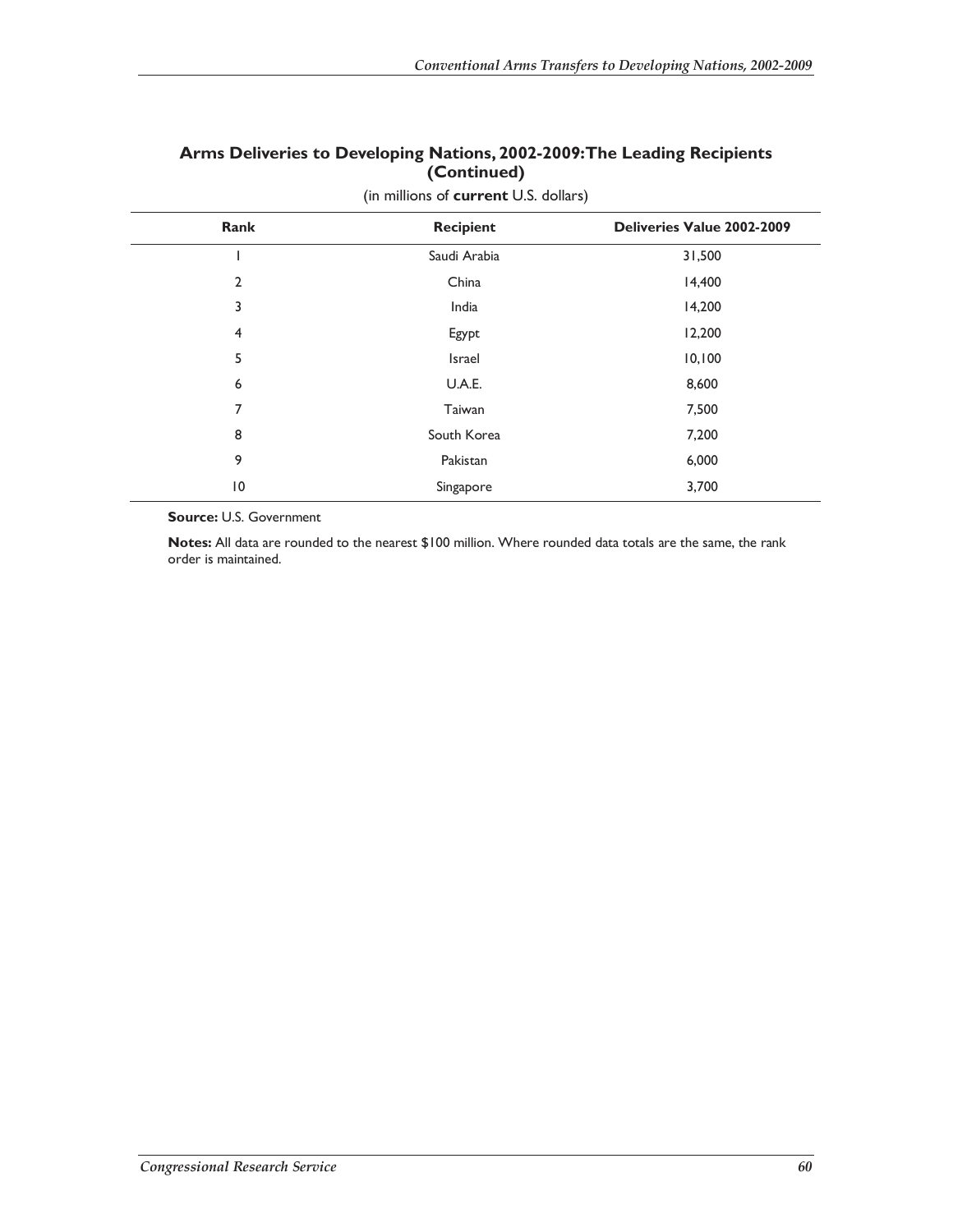|                 | $\sum_{i=1}^{n}$ |                              |
|-----------------|------------------|------------------------------|
| Rank            | <b>Recipient</b> | <b>Deliveries Value 2009</b> |
|                 | Saudi Arabia     | 2,700                        |
| $\overline{2}$  | China            | 1,500                        |
| 3               | South Korea      | 1,400                        |
| 4               | Egypt            | 1,300                        |
| 5               | India            | 1,200                        |
| 6               | Israel           | 1,200                        |
| 7               | Pakistan         | 1,000                        |
| 8               | Venezuela        | 900                          |
| 9               | Algeria          | 900                          |
| $\overline{10}$ | Iraq             | 800                          |
|                 |                  |                              |

#### **Table 24. Arms Deliveries to Developing Nations in 2009: The Leading Recipients**  (in millions of **current** U.S. dollars)

**Source:** U.S. Government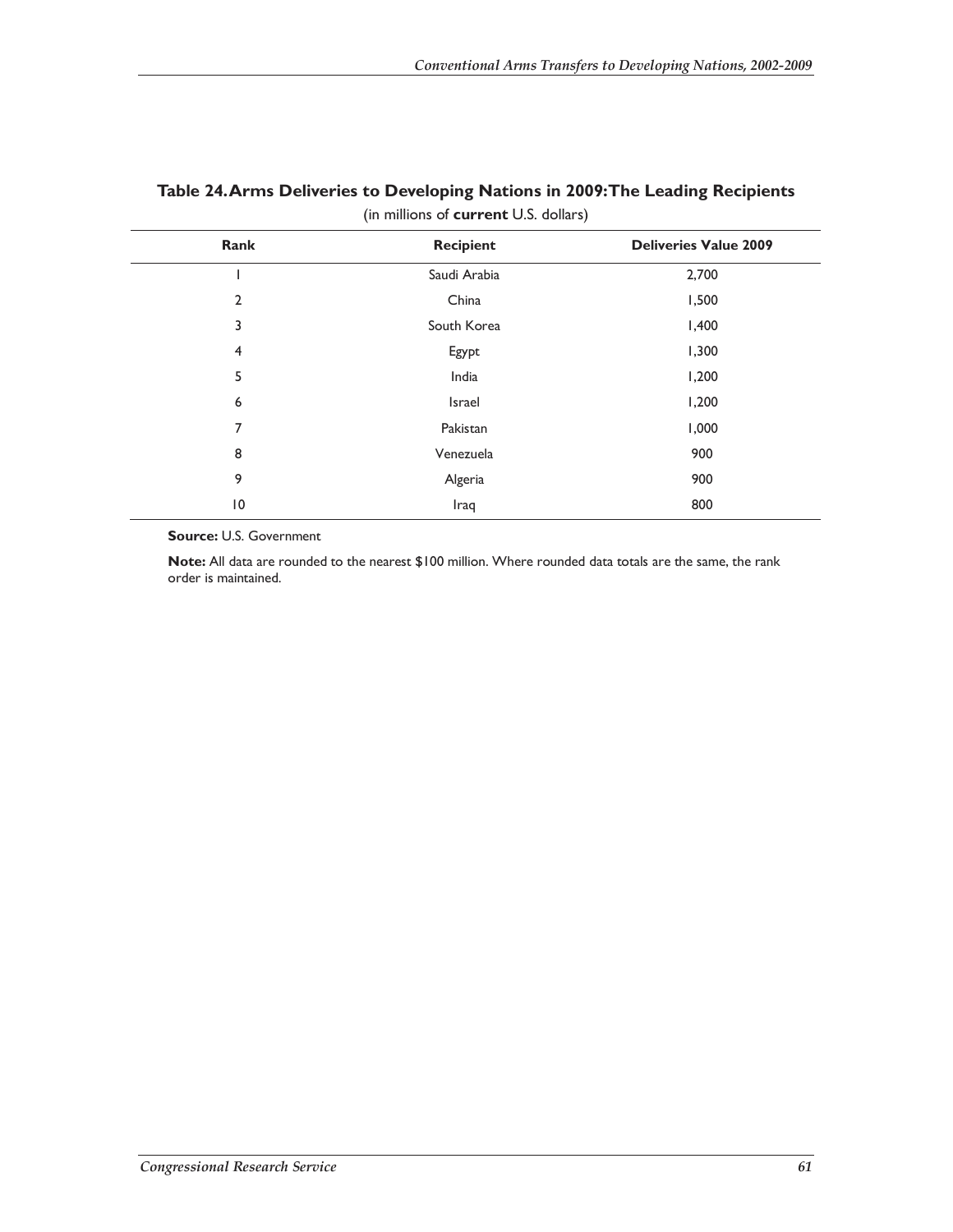# **Selected Weapons Deliveries to Developing Nations, 2002-2009**

Other useful data for assessing arms transfers are those that indicate who has actually delivered specific numbers of specific classes of military items to a region. These data are relatively "hard" in that they reflect actual transfers of military equipment. They have the limitation of not giving detailed information regarding either the sophistication or the specific name of the equipment delivered. However, these data show relative trends in the delivery of important classes of military equipment and indicate who the leading suppliers are from region to region over time. Data in the following tables set out actual deliveries of fourteen categories of weaponry to developing nations from 2002-2009 by the United States, Russia, China, the four major West European suppliers as a group, all other European suppliers as a group, and all other suppliers as a group. The tables show these deliveries data for all of the developing nations collectively, for Asia, for the Near East, for Latin America, and for Africa.

Care should be taken in using the quantitative data within these specific tables. Aggregate data on weapons categories delivered by suppliers do not provide precise indices of the quality and/or quantity of the weaponry delivered. The history of recent conventional conflicts suggests that quality and/or sophistication of weapons can offset quantitative advantage. Further, these data do not provide an indication of the relative capabilities of the recipient nations to use effectively the weapons delivered to them. Superior training—coupled with good equipment, tactical and operational proficiency, and sound logistics—may, in the last analysis, be a more important factor in a nation's ability to engage successfully in conventional warfare than the size of its weapons inventory.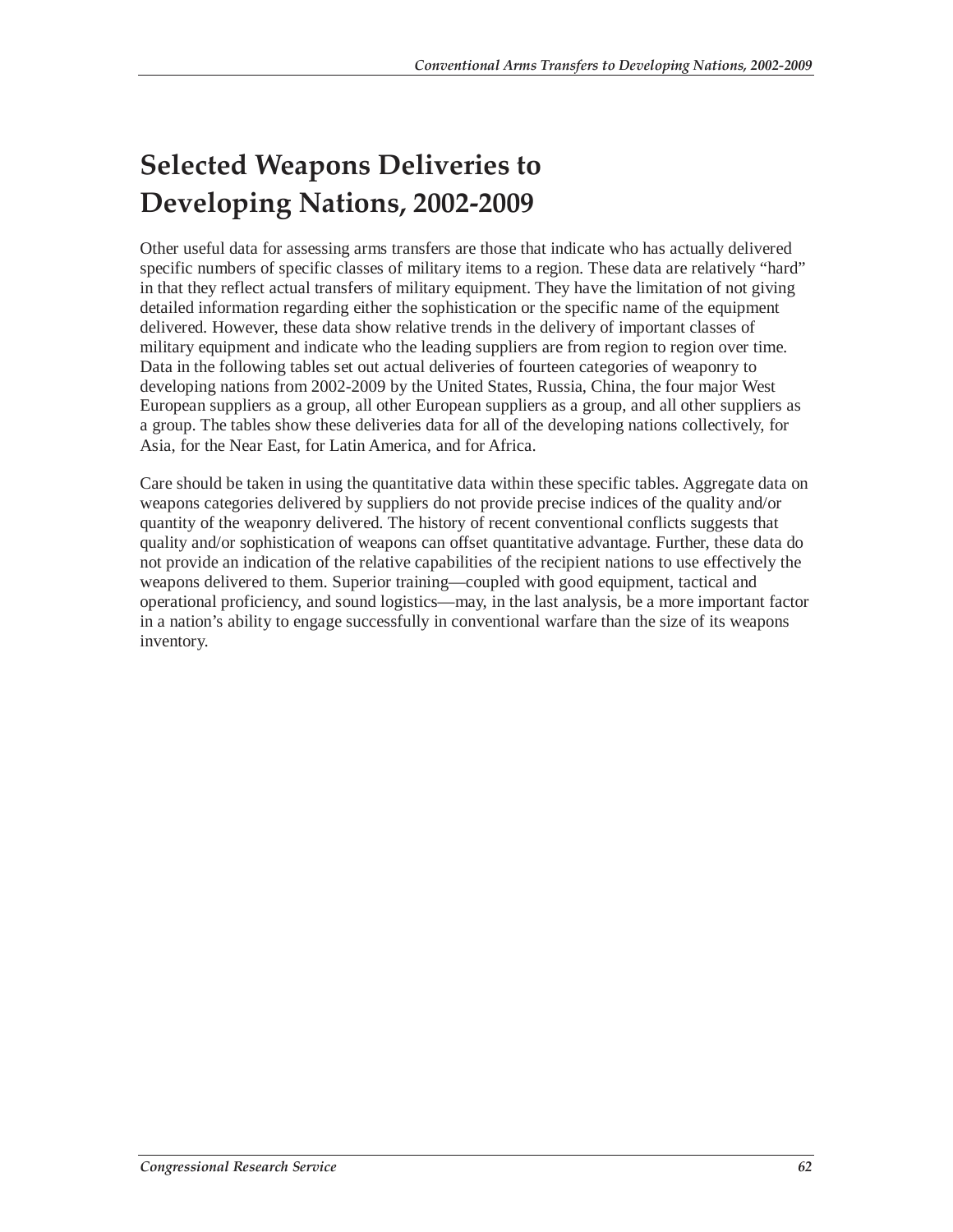| <b>Weapons Category</b>       | U.S.            | <b>Russia</b>   | China                    | Major West European* | <b>All Other European</b> | <b>All Others</b> |  |
|-------------------------------|-----------------|-----------------|--------------------------|----------------------|---------------------------|-------------------|--|
| 2002-2005                     |                 |                 |                          |                      |                           |                   |  |
| Tanks and Self-Propelled Guns | 523             | 300             | 220                      | 140                  | 620                       | 60                |  |
| Artillery                     | 177             | 20              | 460                      | 80                   | 1,570                     | 190               |  |
| APCs and Armored Cars         | 102             | 350             | 70                       | 120                  | 1,990                     | 780               |  |
| Major Surface Combatants      | $\overline{10}$ | 3               | 0                        | 15                   | 3                         | $\mathbf{2}$      |  |
| Minor Surface Combatants      | 9               | 6               | 51                       | 61                   | 66                        | 136               |  |
| <b>Guided Missile Boats</b>   | 0               | 0               | $\mathbf 0$              | 12                   | 0                         | 0                 |  |
| <b>Submarines</b>             | 0               | 5               | $\mathbf 0$              | 3                    | 4                         | 0                 |  |
| Supersonic Combat Aircraft    | 91              | 240             | 50                       | 70                   | 50                        | 40                |  |
| Subsonic Combat Aircraft      | 17              | 0               | 0                        | $\overline{10}$      | 0                         | 0                 |  |
| Other Aircraft                | 64              | 30              | 110                      | 40                   | 120                       | 180               |  |
| Helicopters                   | 68              | 240             | $\mathbf 0$              | 80                   | 60                        | 50                |  |
| Surface-to-Air Missiles       | 1,893           | 1,660           | 600                      | 140                  | 380                       | 620               |  |
| Surface-to-Surface Missiles   | 0               | $\mathbf 0$     | $\mathbf 0$              | 0                    | $\mathbf 0$               | 50                |  |
| Anti-Ship Missiles            | 336             | 170             | 120                      | 170                  | 80                        | 60                |  |
| 2006-2009                     |                 |                 |                          |                      |                           |                   |  |
| Tanks and Self-Propelled Guns | 446             | 420             | 100                      | 230                  | 210                       | 50                |  |
| Artillery                     | 223             | 40              | 435                      | 10                   | 170                       | 1,060             |  |
| APCs and Armored Cars         | 597             | 340             | 640                      | 160                  | 1,870                     | 280               |  |
| Major Surface Combatants      | 0               | $\overline{2}$  | $\overline{\phantom{a}}$ | 8                    | 6                         | 2                 |  |
| Minor Surface Combatants      | 6               | 4               | 48                       | 37                   | 26                        | 36                |  |
| <b>Guided Missile Boats</b>   | 0               | 0               | 0                        | $\mathbf 0$          | 9                         | $\mathbf{I}$      |  |
| Submarines                    | 0               | 3               | $\mathbf 0$              | 6                    |                           | $\mathbf{0}$      |  |
| Supersonic Combat Aircraft    | 68              | 120             | 40                       | 30                   | 50                        | 50                |  |
| Subsonic Combat Aircraft      | 0               | $\mathbf 0$     | 20                       | 30                   | $\overline{10}$           | 30                |  |
| Other Aircraft                | 33              | 20              | 130                      | $\overline{10}$      | 60                        | 40                |  |
| Helicopters                   | 64              | 160             | $\mathsf{O}\xspace$      | 80                   | 20                        | 30                |  |
| Surface-to-Air Missiles       | 836             | 7,370           | 1,210                    | 830                  | 840                       | 90                |  |
| Surface-to-Surface Missiles   | $\pmb{0}$       | $\overline{10}$ | $\pmb{0}$                | $\mathbf 0$          | $\pmb{0}$                 | $\overline{10}$   |  |
| <b>Anti-Ship Missiles</b>     | 6               | 250             | 60                       | 50                   | 70                        | 40                |  |

#### **Table 25. Numbers of Weapons Delivered by Suppliers to Developing Nations**

**Source:** U.S. Government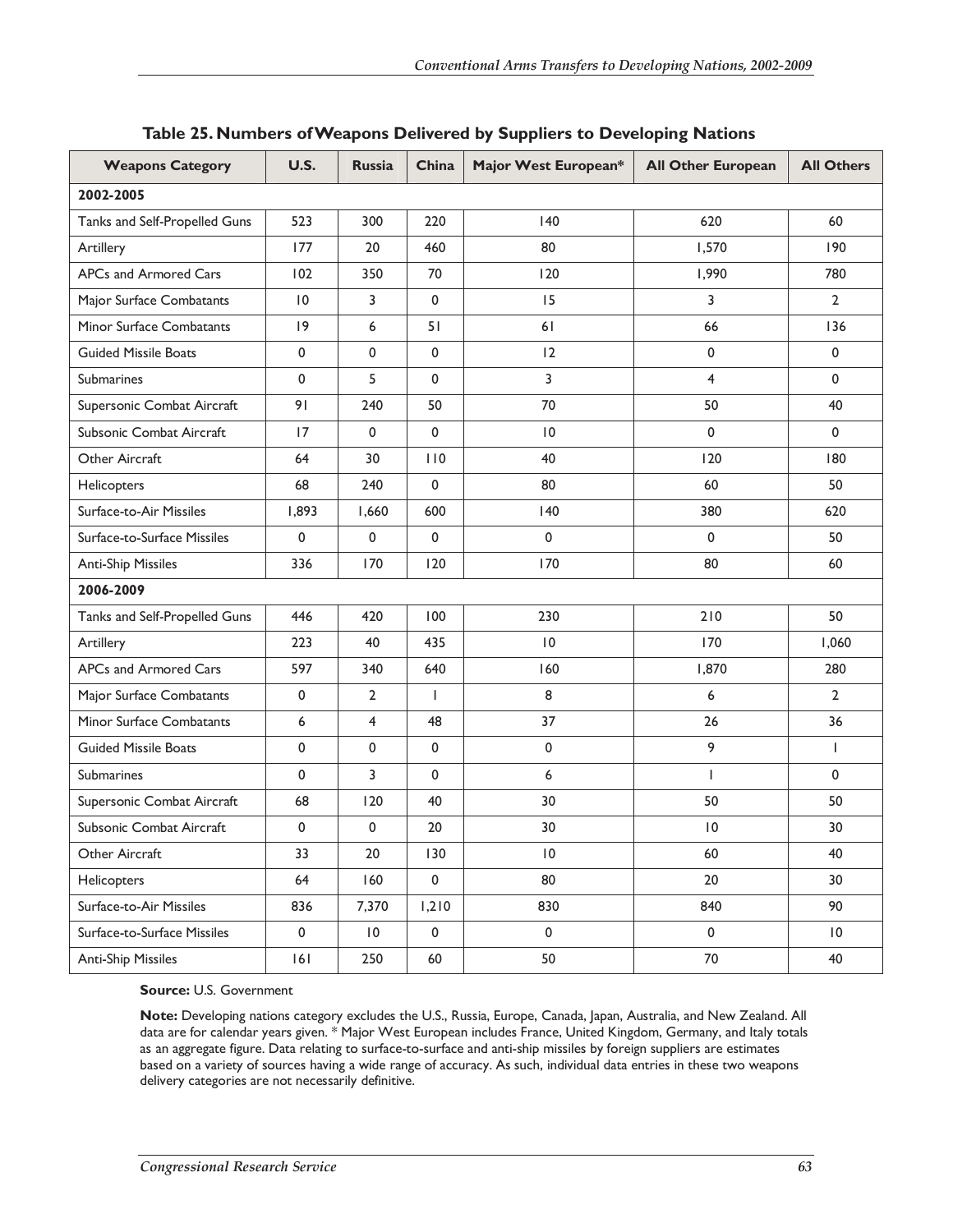| <b>Weapons Category</b>       | <b>U.S.</b>  | <b>Russia</b>       | China           | Major West European* | <b>All Other European</b> | <b>All Others</b> |
|-------------------------------|--------------|---------------------|-----------------|----------------------|---------------------------|-------------------|
| 2002-2005                     |              |                     |                 |                      |                           |                   |
| Tanks and Self-Propelled Guns | $\mathbf 0$  | 290                 | 220             | $\mathbf{0}$         | 80                        | 0                 |
| Artillery                     | 105          | $\mathbf 0$         | 270             | $\overline{0}$       | 290                       | 70                |
| APCs and Armored Cars         | 48           | 190                 | $\overline{10}$ | 0                    | 870                       | 60                |
| Major Surface Combatants      | 6            | 3                   | $\mathbf 0$     | $\mathbf{I}$         | $\mathbf{I}$              | $\mathbf{I}$      |
| Minor Surface Combatants      | 6            | 4                   | 10              | 13                   | 25                        | 16                |
| <b>Guided Missile Boats</b>   | $\mathbf 0$  | $\mathbf 0$         | $\mathbf 0$     | $\mathbf 0$          | $\mathbf 0$               | 0                 |
| <b>Submarines</b>             | $\mathbf{0}$ | 5                   | $\mathbf 0$     | $\overline{2}$       | 3                         | 0                 |
| Supersonic Combat Aircraft    | 8            | 180                 | 40              | 40                   | $\overline{10}$           | 20                |
| Subsonic Combat Aircraft      | 17           | $\mathbf 0$         | $\pmb{0}$       | 0                    | $\mathbf 0$               | 0                 |
| Other Aircraft                | $\mathbf{H}$ | 30                  | 10              | 10                   | 30                        | 60                |
| Helicopters                   | 42           | 110                 | $\mathbf 0$     | 20                   | $\overline{10}$           | $\mathbf{0}$      |
| Surface-to-Air Missiles       | 1,374        | 440                 | 600             | $\mathbf{0}$         | 100                       | 580               |
| Surface-to-Surface Missiles   | 0            | $\mathbf 0$         | $\mathbf 0$     | $\mathbf{0}$         | $\mathbf 0$               | 0                 |
| <b>Anti-Ship Missiles</b>     | 190          | 170                 | 20              | 60                   | 70                        | 0                 |
| 2006-2009                     |              |                     |                 |                      |                           |                   |
| Tanks and Self-Propelled Guns | 115          | 150                 | 80              | 30                   | 50                        | $\mathbf{0}$      |
| Artillery                     | 44           | 40                  | 225             | 10                   | 80                        | 30                |
| APCs and Armored Cars         | 21           | 180                 | 80              | 120                  | 410                       | 0                 |
| Major Surface Combatants      | $\mathbf 0$  | $\overline{2}$      | Т               | 5                    | 3                         | $\mathbf{I}$      |
| Minor Surface Combatants      | $\mathbf 0$  | 4                   | 21              | $\overline{2}$       | $\overline{2}$            | 9                 |
| <b>Guided Missile Boats</b>   | $\pmb{0}$    | $\mathbf 0$         | $\mathbf 0$     | $\mathbf 0$          | $\mathsf 0$               | 0                 |
| Submarines                    | $\mathbf{0}$ | 3                   | $\mathbf 0$     | $\overline{2}$       | 0                         | 0                 |
| Supersonic Combat Aircraft    | $\mathbf 0$  | 50                  | 20              | 10                   | $\mathbf 0$               | 30                |
| Subsonic Combat Aircraft      | $\mathbf{0}$ | $\mathbf 0$         | 20              | 20                   | $\mathbf 0$               | 20                |
| Other Aircraft                | 9            | $\vert 0$           | 40              | 0                    | 40                        | 20                |
| Helicopters                   | 16           | 60                  | $\pmb{0}$       | $20\,$               | $\pmb{0}$                 | $\mathsf{O}$      |
| Surface-to-Air Missiles       | 497          | 1,440               | 1,210           | 430                  | 30                        | 90                |
| Surface-to-Surface Missiles   | $\pmb{0}$    | $\mathsf{O}\xspace$ | $\pmb{0}$       | $\pmb{0}$            | $\pmb{0}$                 | $\mathsf{O}$      |
| Anti-Ship Missiles            | 147          | 230                 | 30              |                      | $\pmb{0}$                 | 0                 |

#### **Table 26. Number of Weapons Delivered by Suppliers to Asia and the Pacific**

**Source:** U.S. Government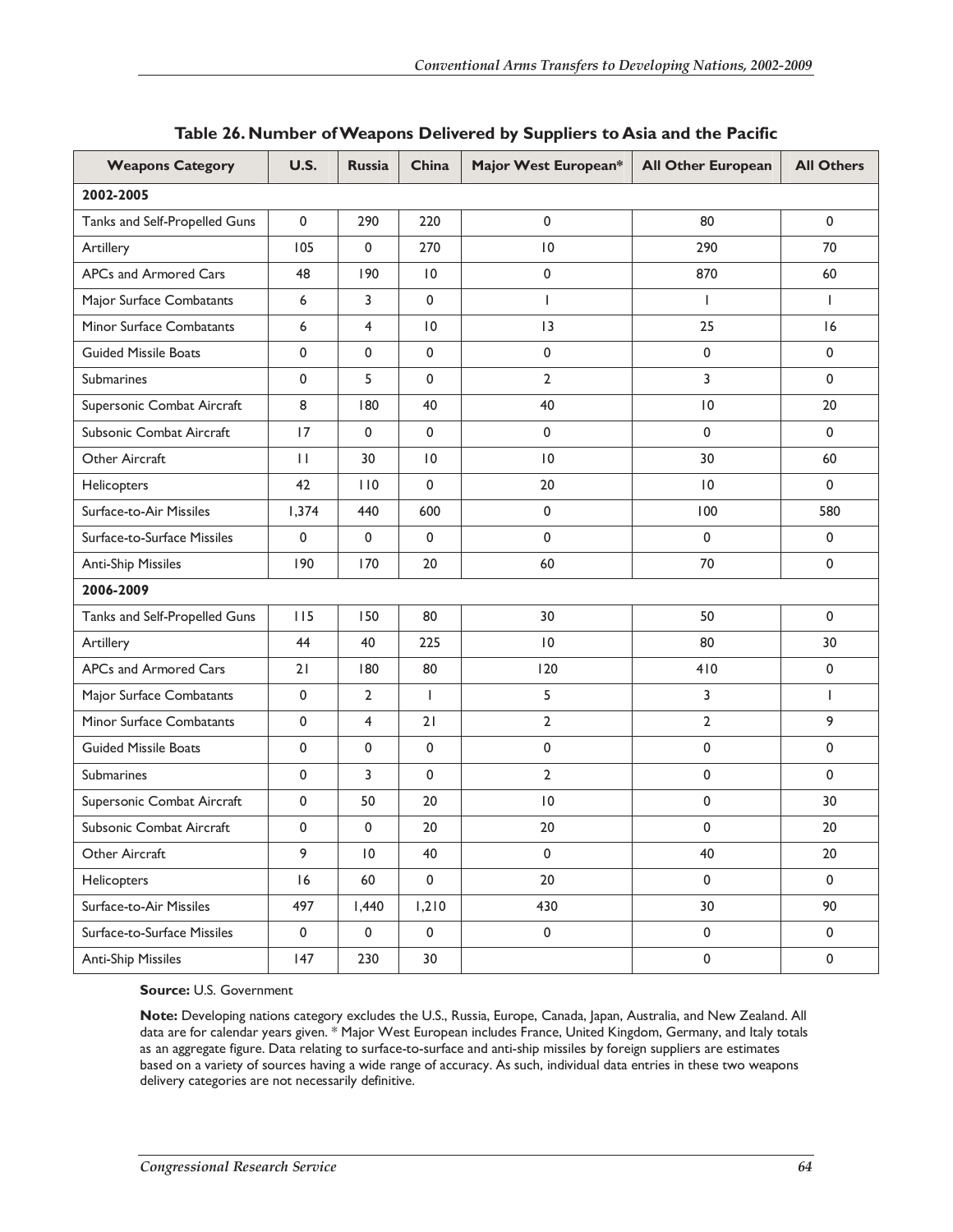| <b>Weapons Category</b>       | U.S.           | <b>Russia</b>   | China       | Major West European* | <b>All Other European</b> | <b>All Others</b> |
|-------------------------------|----------------|-----------------|-------------|----------------------|---------------------------|-------------------|
| 2002-2005                     |                |                 |             |                      |                           |                   |
| Tanks and Self-Propelled Guns | 523            | $\overline{10}$ | 0           | 140                  | 320                       | $\mathbf 0$       |
| Artillery                     | 72             | $\mathbf 0$     | 20          | 50                   | 60                        | 40                |
| APCs and Armored Cars         | 54             | 120             | 0           | 60                   | 800                       | 580               |
| Major Surface Combatants      | $\overline{2}$ | $\mathbf 0$     | $\mathbf 0$ | 5                    | T                         | $\mathbf 0$       |
| Minor Surface Combatants      | 4              | $\mathbf 0$     | 0           | 35                   | 34                        | 106               |
| <b>Guided Missile Boats</b>   | 0              | $\mathbf 0$     | $\mathbf 0$ | $\mathbf{H}$         | 0                         | $\mathbf{0}$      |
| Submarines                    | 0              | $\mathbf 0$     | 0           | $\mathbf 0$          | 0                         | 0                 |
| Supersonic Combat Aircraft    | 75             | 30              | 0           | 30                   | $\overline{10}$           | 0                 |
| Subsonic Combat Aircraft      | 0              | $\mathbf 0$     | 0           | $\mathbf 0$          | $\mathbf 0$               | $\mathbf{0}$      |
| Other Aircraft                | 4 <sub>1</sub> | $\mathbf 0$     | 70          | 20                   | 50                        | 80                |
| Helicopters                   | 26             | 60              | 0           | 30                   | 20                        | 20                |
| Surface-to-Air Missiles       | 519            | 1,170           | 0           | 130                  | 260                       | 0                 |
| Surface-to-Surface Missiles   | 0              | $\mathbf 0$     | $\mathbf 0$ | $\mathbf 0$          | 0                         | 50                |
| <b>Anti-Ship Missiles</b>     | 146            | 0               | 100         | 90                   | $\overline{10}$           | 30                |
| 2006-2009                     |                |                 |             |                      |                           |                   |
| Tanks and Self-Propelled Guns | 331            | 270             | 0           | $\mathsf 0$          | 30                        | 10                |
| Artillery                     | 78             | $\mathbf 0$     | 120         | $\mathbf 0$          | 50                        | 50                |
| APCs and Armored Cars         | 566            | 160             | 150         | 20                   | 1,360                     | 170               |
| Major Surface Combatants      | 0              | $\pmb{0}$       | $\mathbf 0$ | $\mathsf 0$          | $\pmb{0}$                 | $\mathbf 0$       |
| Minor Surface Combatants      | 6              | 0               | 0           | 30                   | $\overline{2}$            | 20                |
| <b>Guided Missile Boats</b>   | 0              | 0               | $\mathbf 0$ | $\mathsf 0$          | 9                         | $\mathbf 0$       |
| <b>Submarines</b>             | $\mathbf{0}$   | $\mathbf 0$     | 0           | $\mathbf 0$          | $\mathbf 0$               | $\mathbf 0$       |
| Supersonic Combat Aircraft    | 62             | 50              | 0           | $\overline{10}$      | 40                        | $\mathbf 0$       |
| Subsonic Combat Aircraft      | 0              | 0               | 0           | 0                    | 0                         | 0                 |
| Other Aircraft                | 6              | $\pmb{0}$       | 60          | $\, 10$              | $\, 10$                   | $\pmb{0}$         |
| Helicopters                   | 32             | $\overline{10}$ | $\mathbf 0$ | $\overline{10}$      | $\pmb{0}$                 | 20                |
| Surface-to-Air Missiles       | 339            | 5,430           | $\pmb{0}$   | 400                  | 520                       | $\mathbf 0$       |
| Surface-to-Surface Missiles   | $\pmb{0}$      | $\overline{10}$ | $\pmb{0}$   | $\pmb{0}$            | $\mathsf 0$               | $\overline{10}$   |
| <b>Anti-Ship Missiles</b>     | $\overline{4}$ | 20              | 30          | 50                   | 60                        | 40                |

#### **Table 27. Numbers of Weapons Delivered by Suppliers to Near East**

**Source:** U.S. Government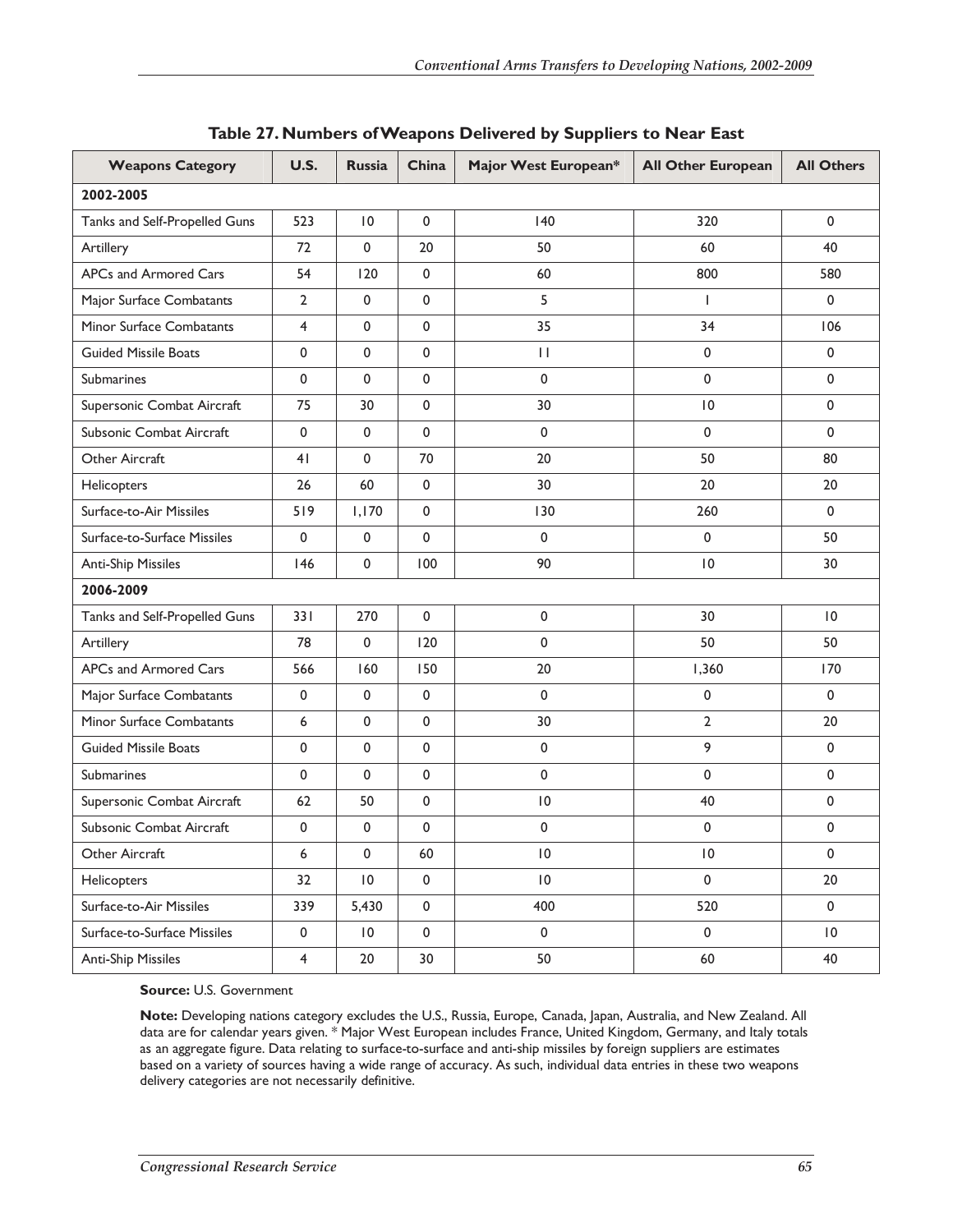| <b>Weapons Category</b>       | <b>U.S.</b>     | <b>Russia</b> | China           | Major West European* | <b>All Other European</b> | <b>All Others</b> |  |
|-------------------------------|-----------------|---------------|-----------------|----------------------|---------------------------|-------------------|--|
| 2002-2005                     |                 |               |                 |                      |                           |                   |  |
| Tanks and Self-Propelled Guns | 0               | $\mathbf 0$   | $\mathbf 0$     | 0                    | 0                         | 20                |  |
| Artillery                     | 0               | $\pmb{0}$     | $\overline{10}$ | 0                    | 0                         | 0                 |  |
| APCs and Armored Cars         | 0               | $\mathbf 0$   | $\mathbf 0$     | 0                    | 0                         | 0                 |  |
| Major Surface Combatants      | $\overline{2}$  | $\pmb{0}$     | $\mathbf 0$     | 5                    | $\mathbf{I}$              | 0                 |  |
| Minor Surface Combatants      | 9               | $\pmb{0}$     | 12              | 0                    | $\overline{2}$            | 2                 |  |
| <b>Guided Missile Boats</b>   | $\mathbf{0}$    | $\mathbf 0$   | $\mathbf 0$     | 0                    | 0                         | 0                 |  |
| <b>Submarines</b>             | 0               | $\pmb{0}$     | 0               | $\overline{1}$       | $\overline{\phantom{a}}$  | 0                 |  |
| Supersonic Combat Aircraft    | 8               | $\mathbf 0$   | 0               | 0                    | 10                        | $\overline{10}$   |  |
| Subsonic Combat Aircraft      | 0               | $\mathbf 0$   | $\mathbf 0$     | 0                    | 0                         | 0                 |  |
| Other Aircraft                | 12              | $\mathbf 0$   | $\mathbf 0$     | 0                    | 20                        | 30                |  |
| Helicopters                   | 0               | $\pmb{0}$     | $\mathbf 0$     | 0                    | 0                         | $\overline{0}$    |  |
| Surface-to-Air Missiles       | $\mathbf 0$     | 30            | $\mathbf 0$     | 0                    | 0                         | 40                |  |
| Surface-to-Surface Missiles   | 0               | $\pmb{0}$     | $\mathbf 0$     | 0                    | 0                         | 0                 |  |
| <b>Anti-Ship Missiles</b>     | 0               | $\mathbf 0$   | 0               | 0                    | 0                         | 30                |  |
| 2006-2009                     |                 |               |                 |                      |                           |                   |  |
| Tanks and Self-Propelled Guns | $\mathbf 0$     | $\pmb{0}$     | 0               | 200                  | 10                        | 0                 |  |
| Artillery                     | 0               | $\pmb{0}$     | $\mathbf 0$     | 0                    | 30                        | 0                 |  |
| APCs and Armored Cars         | $\overline{10}$ | $\pmb{0}$     | 30              | 0                    | 20                        | 0                 |  |
| Major Surface Combatants      | 0               | $\pmb{0}$     | 0               | 3                    | 3                         | ı                 |  |
| Minor Surface Combatants      | 0               | $\pmb{0}$     | $\mathbf 0$     | 5                    | $\overline{2}$            | 0                 |  |
| <b>Guided Missile Boats</b>   | $\mathbf 0$     | $\pmb{0}$     | 0               | 0                    | 0                         | 0                 |  |
| <b>Submarines</b>             | $\mathbf{0}$    | $\pmb{0}$     | $\mathbf 0$     | $\overline{1}$       | $\mathbf{I}$              | 0                 |  |
| Supersonic Combat Aircraft    | 6               | 20            | $\mathbf 0$     | $\overline{10}$      | $ 0\rangle$               | $\overline{0}$    |  |
| Subsonic Combat Aircraft      | 0               | $\pmb{0}$     | 0               | 0                    | 0                         | $\overline{10}$   |  |
| Other Aircraft                | 8               | $\vert 0$     | $\pmb{0}$       | 0                    | $\pmb{0}$                 | $\vert 0$         |  |
| Helicopters                   | 16              | 60            | $\mathbf 0$     | $\, 10$              | $\pmb{0}$                 | $\overline{0}$    |  |
| Surface-to-Air Missiles       | $\pmb{0}$       | 500           | $\pmb{0}$       | $\pmb{0}$            | $\pmb{0}$                 | $\mathbf 0$       |  |
| Surface-to-Surface Missiles   | $\pmb{0}$       | $\pmb{0}$     | $\pmb{0}$       | $\pmb{0}$            | $\pmb{0}$                 | $\mathbf 0$       |  |
| <b>Anti-Ship Missiles</b>     | $\vert 0 \vert$ | $\pmb{0}$     | $\pmb{0}$       | $\pmb{0}$            | $\,$ l $\,$               | $\pmb{0}$         |  |

#### **Table 28. Numbers of Weapons Delivered by Suppliers to Latin America**

**Source:** U.S. Government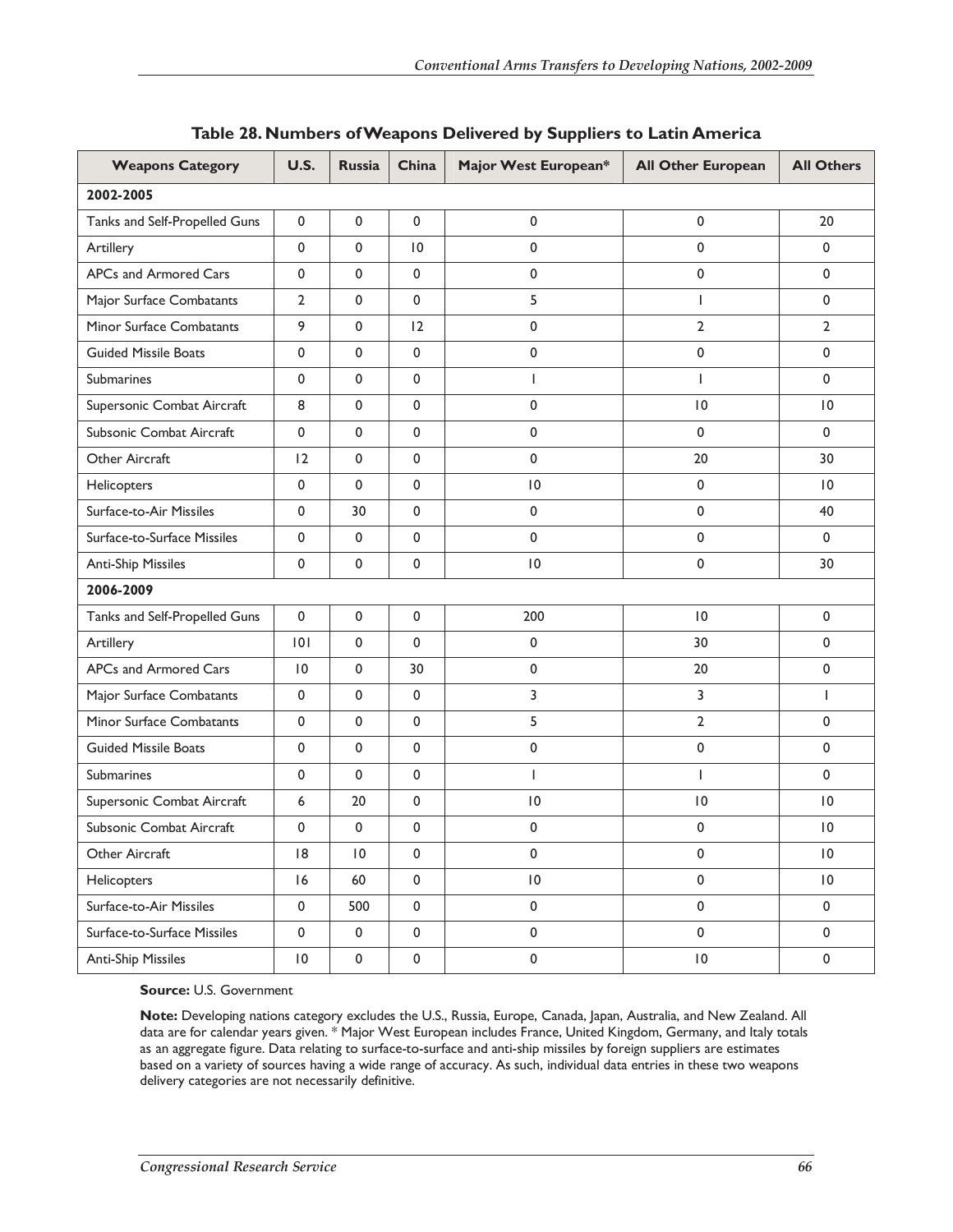| <b>Weapons Category</b>       | <b>U.S.</b>  | <b>Russia</b>  | China        | Major West European* | <b>All Other European</b> | <b>All Others</b>   |
|-------------------------------|--------------|----------------|--------------|----------------------|---------------------------|---------------------|
| 2002-2005                     |              |                |              |                      |                           |                     |
| Tanks and Self-Propelled Guns | 0            | $\mathbf 0$    | $\mathbf 0$  | 0                    | 220                       | 40                  |
| Artillery                     | $\mathbf 0$  | 20             | 160          | 20                   | 1,220                     | 80                  |
| APCs and Armored Cars         | 0            | 40             | 60           | 60                   | 320                       | 40                  |
| Major Surface Combatants      | 0            | $\mathbf 0$    | $\mathsf 0$  | $\overline{4}$       | $\mathbf 0$               | $\mathbf{I}$        |
| Minor Surface Combatants      | 0            | $\overline{2}$ | 29           | 3                    | 5                         | 12                  |
| <b>Guided Missile Boats</b>   | $\mathbf 0$  | $\mathbf{0}$   | $\mathbf{0}$ | L                    | $\mathbf 0$               | $\mathbf 0$         |
| Submarines                    | 0            | $\mathsf 0$    | $\mathsf 0$  | $\mathbf 0$          | $\mathbf 0$               | 0                   |
| Supersonic Combat Aircraft    | 0            | 30             | 10           | $\mathbf 0$          | 20                        | $\overline{10}$     |
| Subsonic Combat Aircraft      | 0            | $\mathbf 0$    | $\mathbf 0$  | $\overline{10}$      | $\mathbf 0$               | $\mathbf 0$         |
| Other Aircraft                | 0            | $\mathsf 0$    | 30           | $\overline{10}$      | 20                        | 10                  |
| Helicopters                   | 0            | 70             | $\mathsf 0$  | 20                   | 30                        | 20                  |
| Surface-to-Air Missiles       | 0            | 20             | $\mathsf 0$  | $\overline{10}$      | 20                        | 0                   |
| Surface-to-Surface Missiles   | 0            | $\mathbf 0$    | $\mathsf 0$  | $\mathbf 0$          | $\mathbf 0$               | 0                   |
| Anti-Ship Missiles            | 0            | $\mathsf 0$    |              | $\overline{10}$      | $\mathbf 0$               | 0                   |
| 2006-2009                     |              |                |              |                      |                           |                     |
| Tanks and Self-Propelled Guns | 0            | $\mathsf 0$    | 20           | $\pmb{0}$            | 120                       | 40                  |
| Artillery                     | $\mathbf 0$  | $\mathbf 0$    | 90           | $\mathbf{0}$         | $\overline{10}$           | 980                 |
| APCs and Armored Cars         | $\mathbf{0}$ | $\mathbf 0$    | 380          | 20                   | 80                        | 110                 |
| Major Surface Combatants      | 0            | $\mathsf 0$    | $\pmb{0}$    | $\mathbf 0$          | $\mathbf 0$               | $\mathbf 0$         |
| Minor Surface Combatants      | 0            | $\mathsf 0$    | 27           | 0                    | 20                        | $\overline{7}$      |
| <b>Guided Missile Boats</b>   | $\mathbf 0$  | $\mathsf 0$    | $\mathsf 0$  | $\pmb{0}$            | $\mathbf 0$               | T                   |
| <b>Submarines</b>             | 0            | $\mathsf 0$    | $\mathbf 0$  | 3                    | $\mathbf 0$               | $\mathbf 0$         |
| Supersonic Combat Aircraft    | $\mathbf 0$  | $\mathbf 0$    | 20           | $\mathbf 0$          | $\mathbf 0$               | $\overline{10}$     |
| Subsonic Combat Aircraft      | 0            | $\mathsf 0$    | $\mathbf 0$  | 10                   | $\overline{10}$           | 0                   |
| Other Aircraft                | 0            | $\pmb{0}$      | 30           | $\pmb{0}$            | $\vert 0$                 | $\, 10$             |
| Helicopters                   | $\pmb{0}$    | 30             | $\pmb{0}$    | 40                   | 20                        | $\mathbf 0$         |
| Surface-to-Air Missiles       | $\pmb{0}$    | $\pmb{0}$      | $\pmb{0}$    | $\pmb{0}$            | 290                       | $\mathsf{O}\xspace$ |
| Surface-to-Surface Missiles   | $\pmb{0}$    | $\pmb{0}$      | $\pmb{0}$    | $\pmb{0}$            | $\mathsf{O}\xspace$       | $\mathsf{O}$        |
| <b>Anti-Ship Missiles</b>     | $\pmb{0}$    | $\pmb{0}$      | $\pmb{0}$    | $\pmb{0}$            | $\pmb{0}$                 | $\mathsf{O}\xspace$ |

| Table 29. Number of Weapons Delivered by Suppliers to Africa |  |  |
|--------------------------------------------------------------|--|--|
|--------------------------------------------------------------|--|--|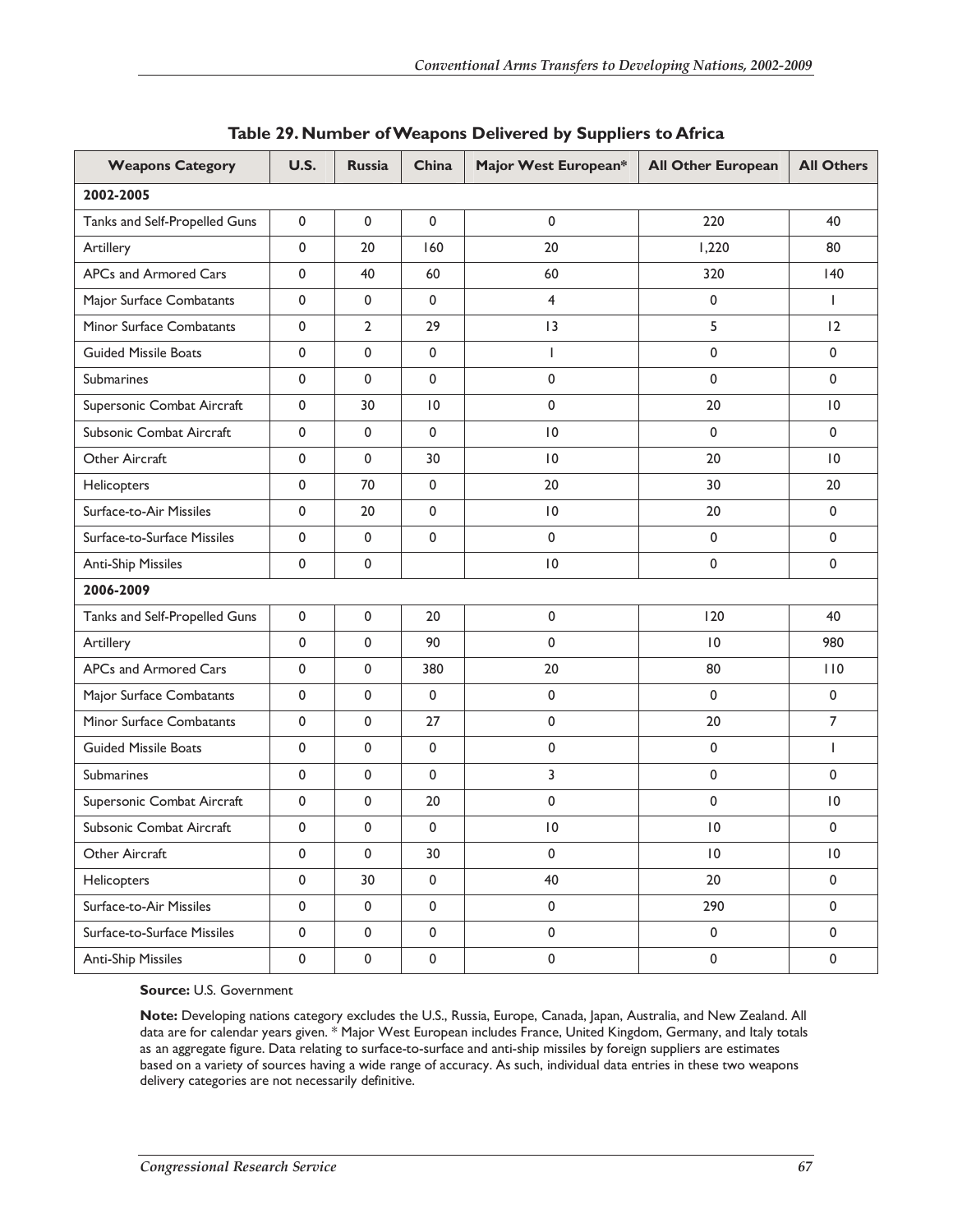# **Worldwide Arms Transfer Agreements and Deliveries Values, 2002-2009**

Ten tables follow. **Table 30**, **Table 31**, **Table 32**, **Table 35**, **Table 36** and **Table 37** provide the total dollar values for arms transfer agreements and arms deliveries *worldwide* for the years 2002- 2009. These tables use the same format and detail as **Table 3**, **Table 4**, **Table 5**, **Table 14**, **Table 15**, and **Table 16**, which provide the total dollar values for arms transfer *agreements* with and arms deliveries to *developing nations*. **Table 33**, **Table 34**, **Table 38**, and **Table 39** provide a list of the top eleven arms suppliers to the world based on the total values (in **current** dollars) of their arms transfer agreements and arms deliveries worldwide during calendar years 2002-2005, 2006- 2009, and 2009. These tables are set out in the same format and detail as **Table 9** and **Table 10** for arms transfer agreements with, and **Table 20** and **Table 21** for arms deliveries to developing nations, respectively.

## • **Total Worldwide Arms Transfer Agreements Values, 2002-2009**

**Table 30** shows the annual **current** dollar values of arms transfer *agreements* worldwide. Since these figures do not allow for the effects of inflation, they are, by themselves, of limited use. They provide, however, the data from which **Table 31** (**constant** dollars) and **Table 32** (supplier percentages) are derived.

## • **Total Worldwide Delivery Values 2002-2009**

**Table 35** shows the annual **current** dollar values of arms *deliveries* (items actually transferred) worldwide by major suppliers from 2002-2009. The utility of these data is that they reflect transfers that have occurred. They provide the data from which **Table 36** (**constant** dollars) and **Table 37** (supplier percentages) are derived.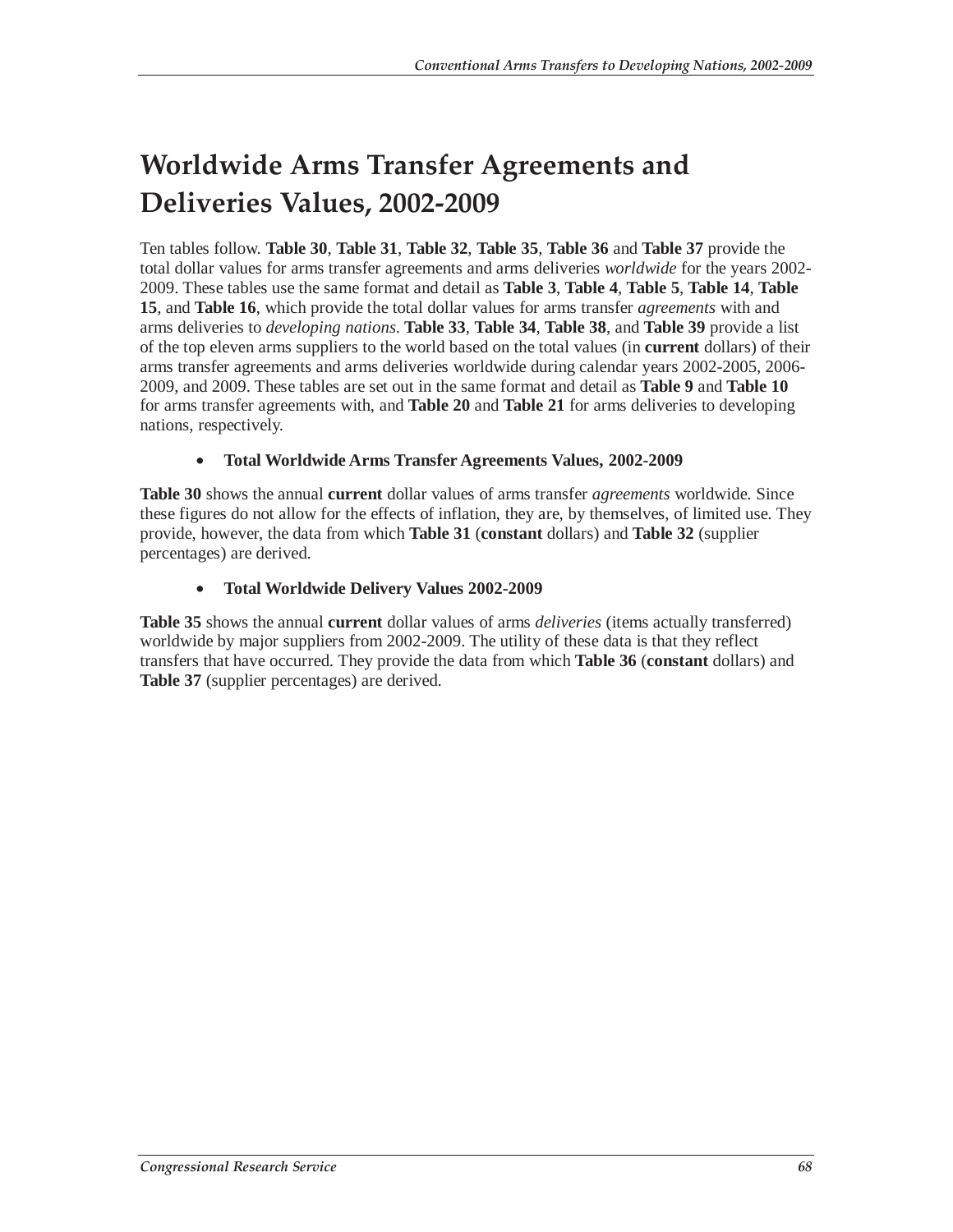|                      | 2002   | 2003   | 2004   | 2005   | 2006   | 2007   | 2008   | 2009   | <b>TOTAL</b><br>2002-2009 |
|----------------------|--------|--------|--------|--------|--------|--------|--------|--------|---------------------------|
| <b>United States</b> | 12.914 | 14,447 | 12,670 | 12.773 | 15,955 | 24,387 | 37,186 | 22,610 | 152,942                   |
| Russia               | 5,600  | 4,300  | 8,200  | 8,200  | 14,700 | 10,600 | 5,400  | 10,400 | 67,400                    |
| France               | 600    | 2,800  | 2,900  | 5,900  | 7,700  | 2,000  | 3,100  | 7,400  | 32,400                    |
| United Kingdom       | 800    | 3,000  | 4,200  | 2,900  | 4,200  | 9,800  | 200    | 1,500  | 26,600                    |
| China                | 400    | 600    | 1,000  | 2,900  | 1,500  | 2,400  | 2,100  | 1,700  | 12,600                    |
| Germany              | 1,100  | 700    | 4,000  | 2,000  | 1,600  | 1,900  | 3,100  | 3,700  | 18,100                    |
| <b>Italy</b>         | 400    | 600    | 400    | 1,500  | 1,200  | 1,300  | 3,700  | 2,700  | 11,800                    |
| All Other European   | 4,500  | 2,200  | 5,400  | 7,600  | 5,900  | 5,300  | 4,100  | 4,500  | 39,500                    |
| All Others           | 2,100  | 1,900  | 3,300  | 008,1  | 3,400  | 2,300  | 2,500  | 3,000  | 20,300                    |
| <b>TOTAL</b>         | 28,414 | 30,547 | 42,070 | 45,573 | 56,155 | 59,987 | 61,386 | 57,510 | 381,642                   |

### **Table 30. Arms Transfer Agreements with the World, by Supplier, 2002-2009**

(in millions of **current** U.S. dollars)

#### **Source:** U.S. Government

Note: All data are for the calendar year given, except for U.S. MAP (Military Assistance Program) and IMET (International Military Education and Training), excess defense articles, which are included for the particular fiscal year. All amounts given include the values of all categories of weapons and ammunition, military spare parts, military construction, excess defense articles, military assistance and training programs, and all associated services. Statistics for foreign countries are based upon estimated selling prices. All foreign data are rounded to the nearest \$100 million.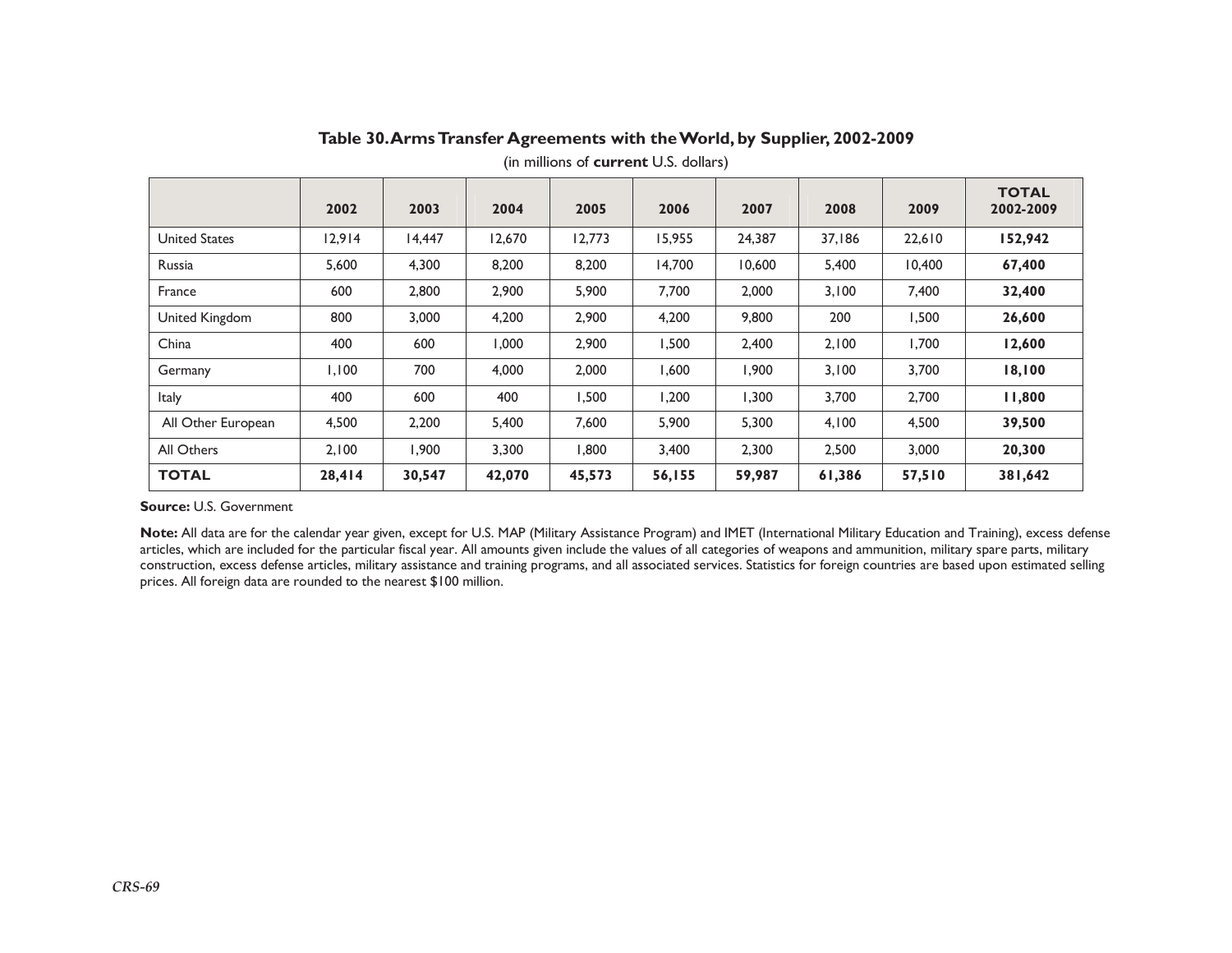|                                         | 2002   | 2003   | 2004   | 2005   | 2006   | 2007   | 2008   | 2009   | <b>TOTAL</b><br>2002-2009 |
|-----------------------------------------|--------|--------|--------|--------|--------|--------|--------|--------|---------------------------|
| <b>United States</b>                    | 15,953 | 17,463 | 14,822 | 14,336 | 17,307 | 25,722 | 38,065 | 22,610 | 166,278                   |
| Russia                                  | 6,918  | 5,198  | 9,593  | 9,203  | 15,945 | 11,180 | 5,528  | 10,400 | 73,965                    |
| France                                  | 74 I   | 3,385  | 3,393  | 6,622  | 8,352  | 2,109  | 3,173  | 7,400  | 35,175                    |
| United Kingdom                          | 988    | 3,626  | 4,913  | 3,255  | 4,556  | 10,336 | 205    | 1,500  | 29,380                    |
| China                                   | 494    | 725    | 1,170  | 3,255  | 1,627  | 2,531  | 2,150  | 1,700  | 13,652                    |
| Germany                                 | 1,359  | 846    | 4,679  | 2,245  | 1,736  | 2,004  | 3,173  | 3,700  | 19,742                    |
| <b>Italy</b>                            | 494    | 725    | 468    | 1,684  | 1,302  | 1,371  | 3.787  | 2,700  | 12,531                    |
| All Other European                      | 5,559  | 2,659  | 6,317  | 8,530  | 6,400  | 5,590  | 4,197  | 4,500  | 43,752                    |
| All Others                              | 2,594  | 2,297  | 3,861  | 2,020  | 3,688  | 2,426  | 2,559  | 3,000  | 22,445                    |
| <b>TOTAL</b>                            | 35,101 | 36,924 | 49,216 | 51,148 | 60,912 | 63,271 | 62,838 | 57,510 | 416,919                   |
| Dollar inflation<br>index: $(2009=1)^*$ | 0.8095 | 0.8273 | 0.8548 | 0.891  | 0.9219 | 0.9481 | 0.9769 |        |                           |

## **Table 31. Arms Transfer Agreements with the World, by Supplier, 2002-2009**

(in millions of **constant 2009** U.S. dollars)

**Source:** U.S. Government

\* Based on Department of Defense Price Deflator.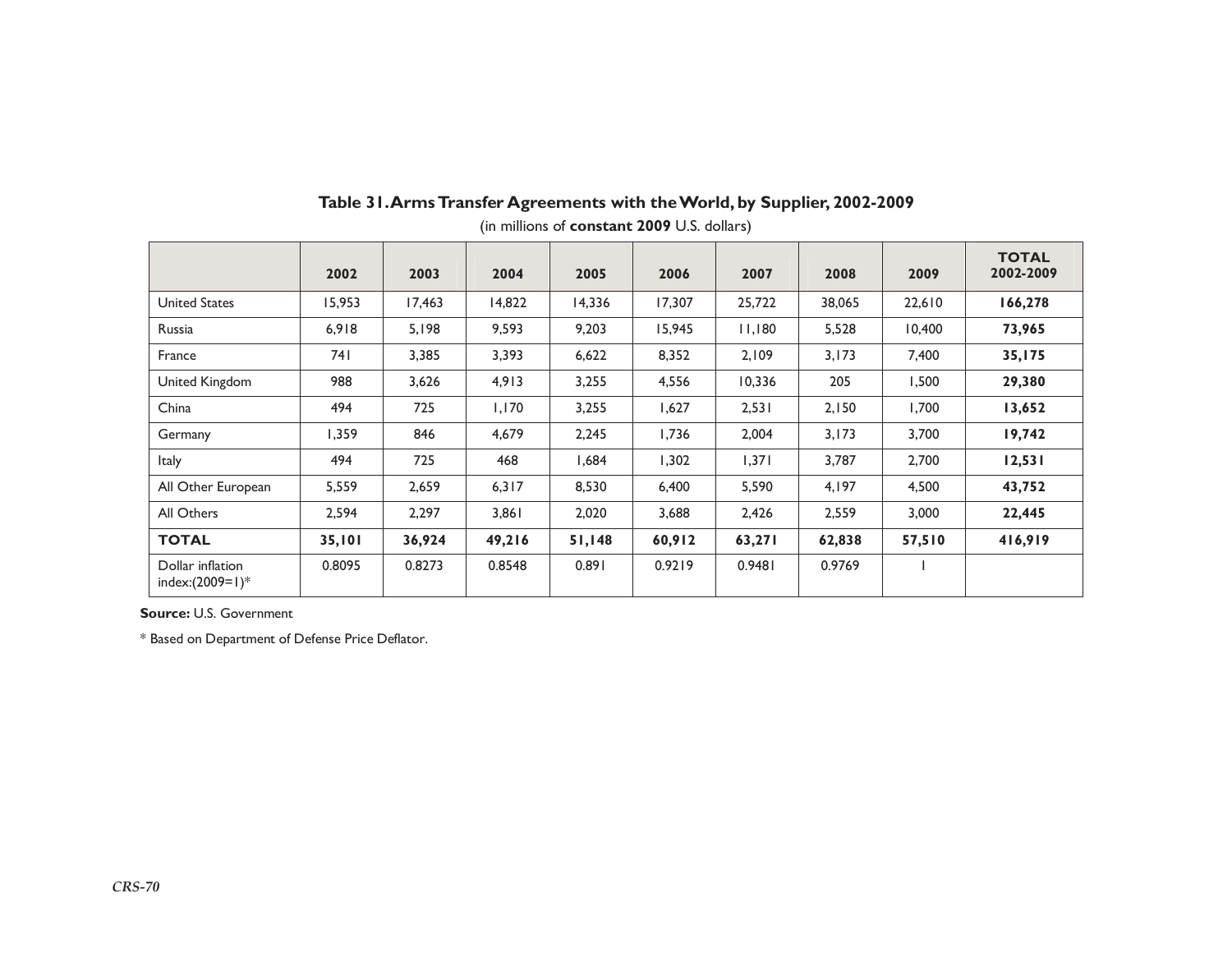|                       | 2002    | 2003    | 2004    | 2005    | 2006    | 2007    | 2008    | 2009    |
|-----------------------|---------|---------|---------|---------|---------|---------|---------|---------|
| <b>United States</b>  | 45.45%  | 47.29%  | 30.12%  | 28.03%  | 28.41%  | 40.65%  | 60.58%  | 39.31%  |
| Russia                | 19.71%  | 14.08%  | 19.49%  | 17.99%  | 26.18%  | 17.67%  | 8.80%   | 18.08%  |
| France                | 2.11%   | 9.17%   | 6.89%   | 12.95%  | 13.71%  | 3.33%   | 5.05%   | 12.87%  |
| United Kingdom        | 2.82%   | 9.82%   | 9.98%   | 6.36%   | 7.48%   | 16.34%  | 0.33%   | 2.61%   |
| China                 | 1.41%   | 1.96%   | 2.38%   | 6.36%   | 2.67%   | 4.00%   | 3.42%   | 2.96%   |
| Germany               | 3.87%   | 2.29%   | 9.51%   | 4.39%   | 2.85%   | 3.17%   | 5.05%   | 6.43%   |
| <b>Italy</b>          | l.41%   | 1.96%   | 0.95%   | 3.29%   | 2.14%   | 2.17%   | 6.03%   | 4.69%   |
| All Other European    | 15.84%  | 7.20%   | 12.84%  | 16.68%  | 10.51%  | 8.84%   | 6.68%   | 7.82%   |
| All Others            | 7.39%   | 6.22%   | 7.84%   | 3.95%   | 6.05%   | 3.83%   | 4.07%   | 5.22%   |
| [Major West European* | 10.21%  | 23.24%  | 27.34%  | 26.99%  | 26.18%  | 25.01%  | 16.45%  | 26.60%] |
| <b>TOTAL</b>          | 100.00% | 100.00% | 100.00% | 100.00% | 100.00% | 100.00% | 100.00% | 100.00% |

## **Table 32. Arms Transfer Agreements with the World, by Supplier, 2002-2009**

(expressed as a percent of total, by year)

**Source:** U.S. Government

**Note:** Columns may not total due to rounding.

\* Major West European category includes France, United Kingdom, Germany, and Italy.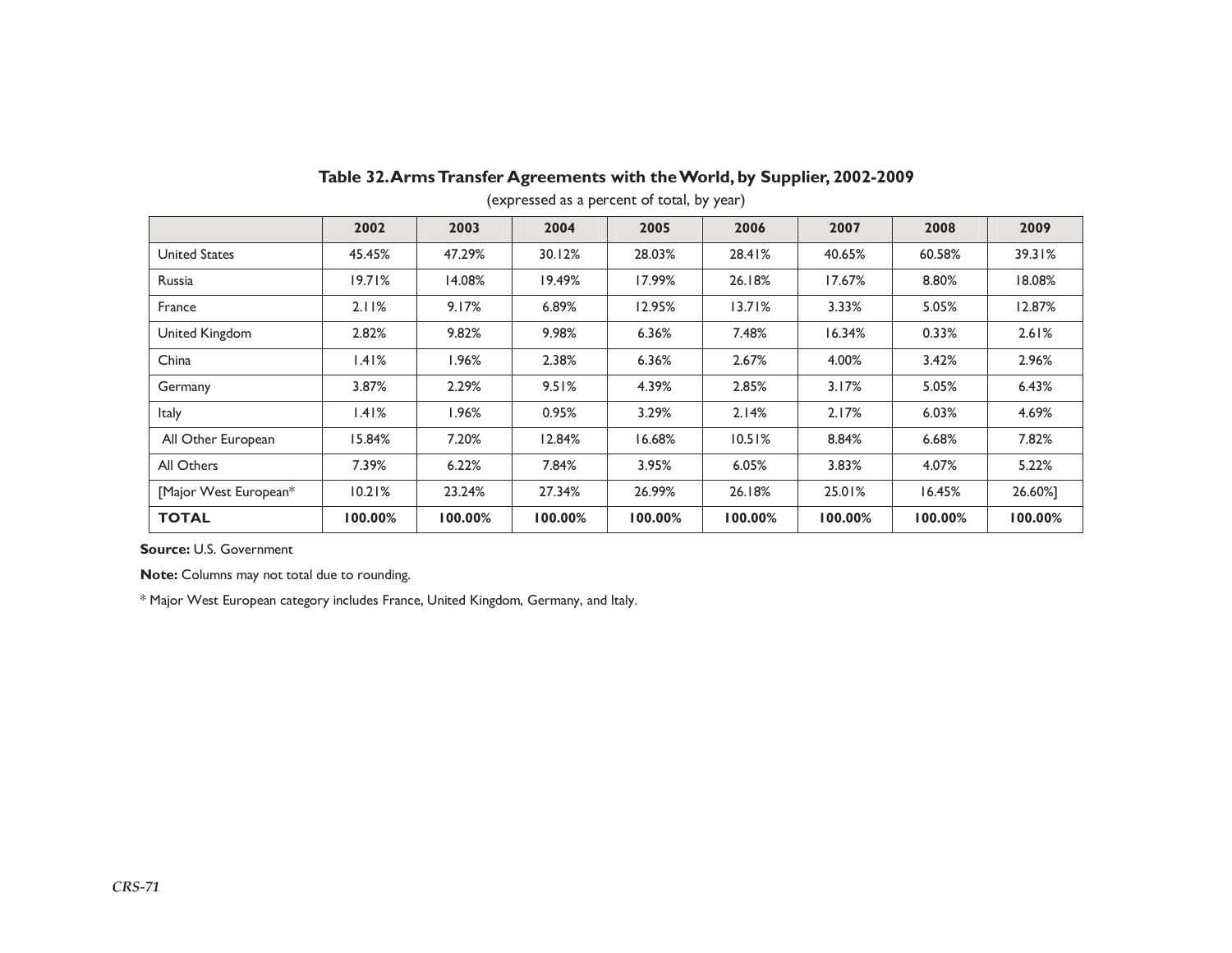## **Table 33. Arms Transfer Agreements with the World, 2002-2009: Leading Suppliers Compared**

| Rank           | <b>Supplier</b>      | <b>Agreements Value 2002-2005</b> |
|----------------|----------------------|-----------------------------------|
|                | <b>United States</b> | 52,804                            |
| $\overline{2}$ | Russia               | 26,300                            |
| 3              | France               | 12,200                            |
| 4              | United Kingdom       | 10,900                            |
| 5              | Germany              | 7,800                             |
| 6              | Israel               | 4,900                             |
| 7              | China                | 4,900                             |
| 8              | Ukraine              | 3,600                             |
| 9              | Sweden               | 3,300                             |
| 10             | Austria              | 3,100                             |
| $\mathbf{H}$   | Italy                | 2,900                             |
|                |                      |                                   |

(in millions of **current** U.S. dollars)

| Rank         | <b>Supplier</b>      | <b>Agreements Value 2006-2009</b> |
|--------------|----------------------|-----------------------------------|
|              | <b>United States</b> | 100, 138                          |
| 2            | Russia               | 41,100                            |
| 3            | France               | 20.200                            |
| 4            | United Kingdom       | 15,700                            |
| 5            | Germany              | 10,300                            |
| 6            | Italy                | 8,900                             |
| 7            | China                | 7,700                             |
| 8            | Israel               | 6,100                             |
| 9            | Spain                | 3,800                             |
| 10           | Ukraine              | 3,400                             |
| $\mathsf{H}$ | Sweden               | 2,400                             |

**Source:** U. S. Government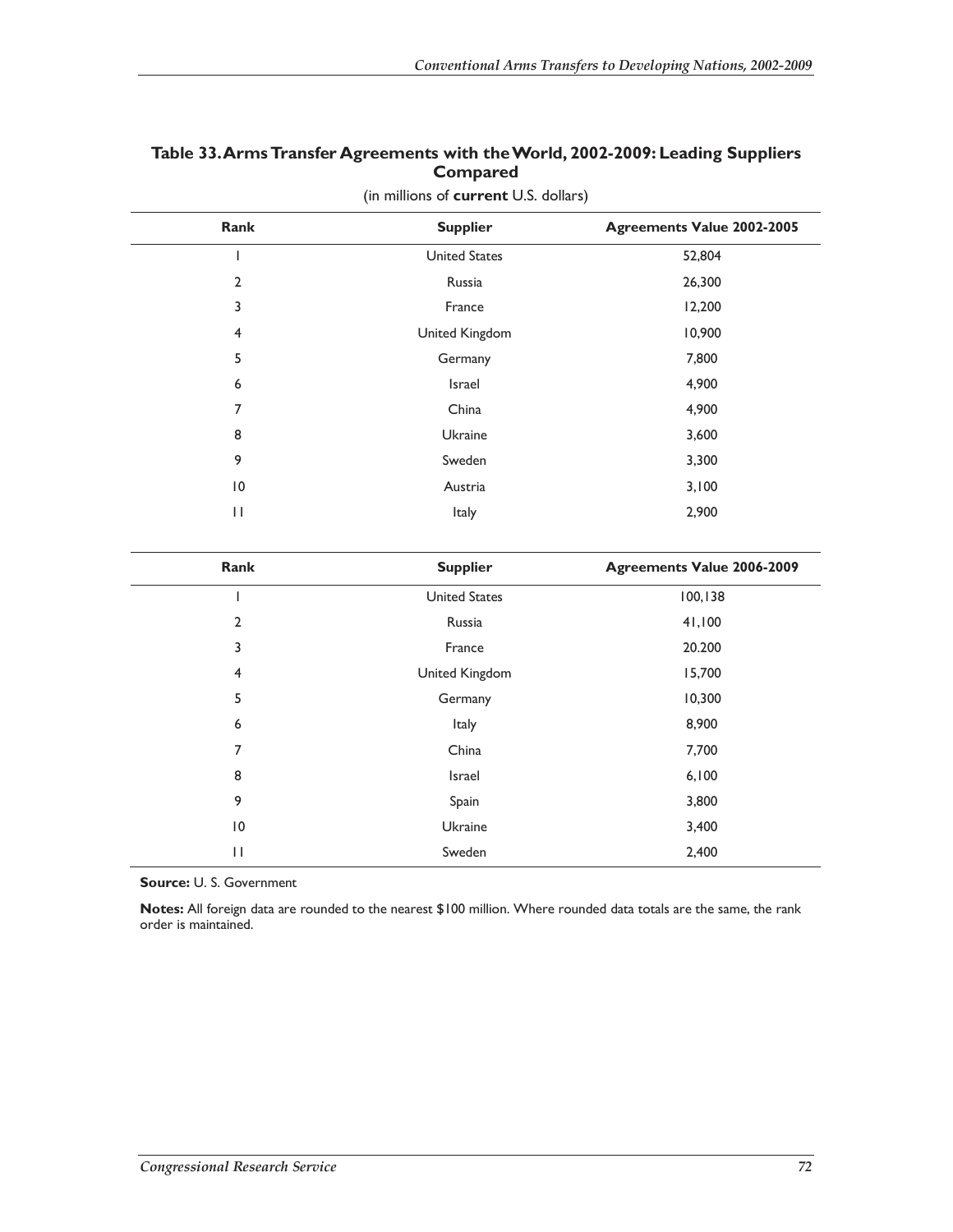## **Arms Transfer Agreements with the World, 2002-2009: Leading Suppliers Compared (Continued)**

| Rank                    | <b>Supplier</b>      | <b>Agreements Value 2002-2009</b> |
|-------------------------|----------------------|-----------------------------------|
|                         | <b>United States</b> | 152,942                           |
| $\overline{2}$          | Russia               | 67,400                            |
| 3                       | France               | 32,400                            |
| $\overline{\mathbf{4}}$ | United Kingdom       | 26,600                            |
| 5                       | Germany              | 18,100                            |
| 6                       | China                | 12,600                            |
| 7                       | Italy                | 11,800                            |
| 8                       | Israel               | 11,100                            |
| 9                       | Ukraine              | 7,000                             |
| $\overline{10}$         | Sweden               | 5,600                             |
| $\mathbf{I}$            | Spain                | 5,500                             |

(in millions of **current** U.S. dollars)

**Source:** U. S. Government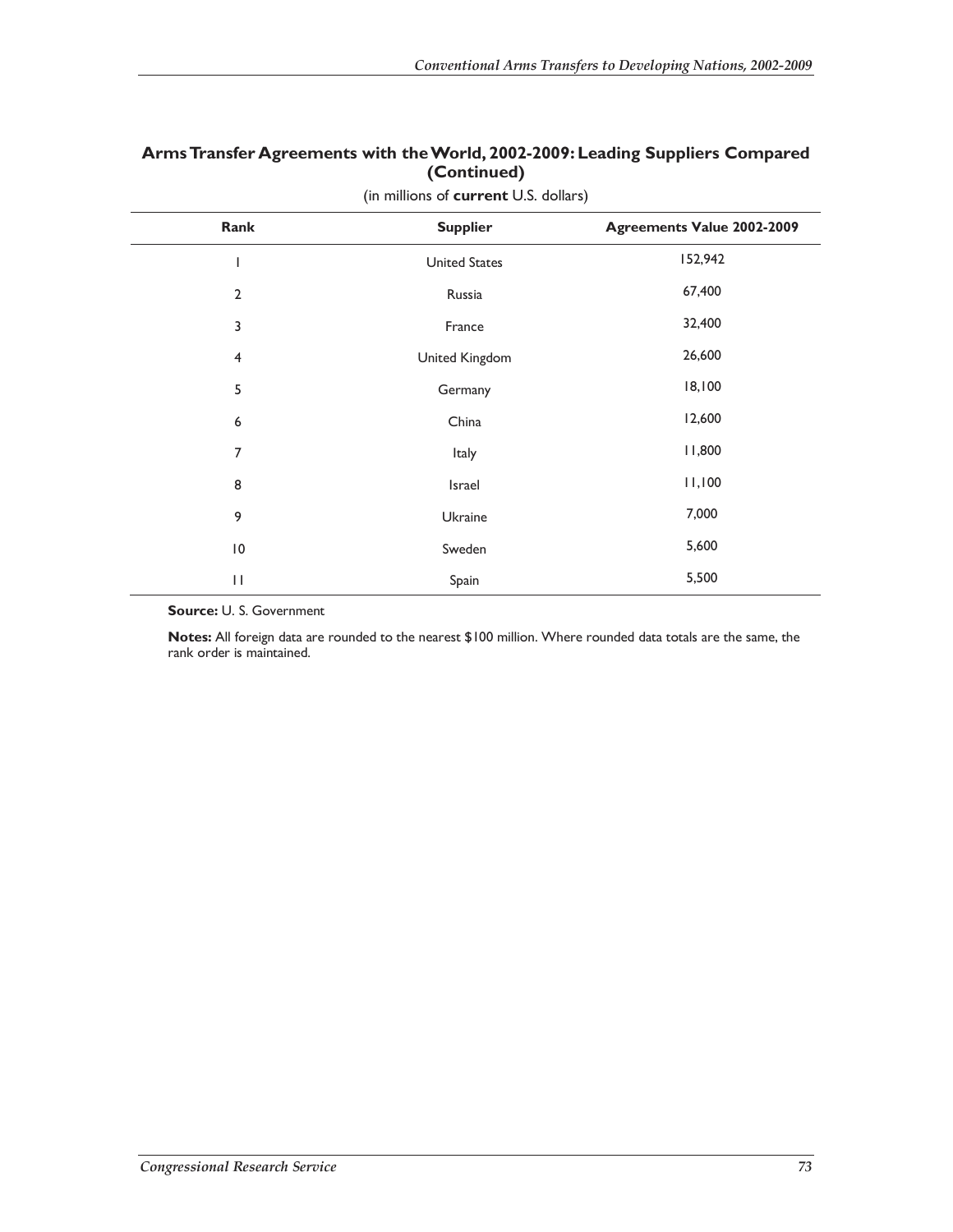| Rank                    | <b>Supplier</b>      | <b>Agreement Value 2009</b> |
|-------------------------|----------------------|-----------------------------|
|                         | <b>United States</b> | 22,610                      |
| $\overline{2}$          | Russia               | 10,400                      |
| 3                       | France               | 7,400                       |
| $\overline{\mathbf{4}}$ | Germany              | 3,700                       |
| 5                       | Italy                | 2,700                       |
| 6                       | Israel               | 2,100                       |
| 7                       | China                | 1,700                       |
| 8                       | United Kingdom       | 1,500                       |
| 9                       | Ukraine              | 1,200                       |
| $\overline{10}$         | Spain                | 1,000                       |
| $\mathbf{H}$            | Austria              | 700                         |

## **Table 34. Arms Transfer Agreements with the World in 2009: Leading Suppliers Compared**  (in millions of **current** U.S. dollars)

**Source:** U. S. Government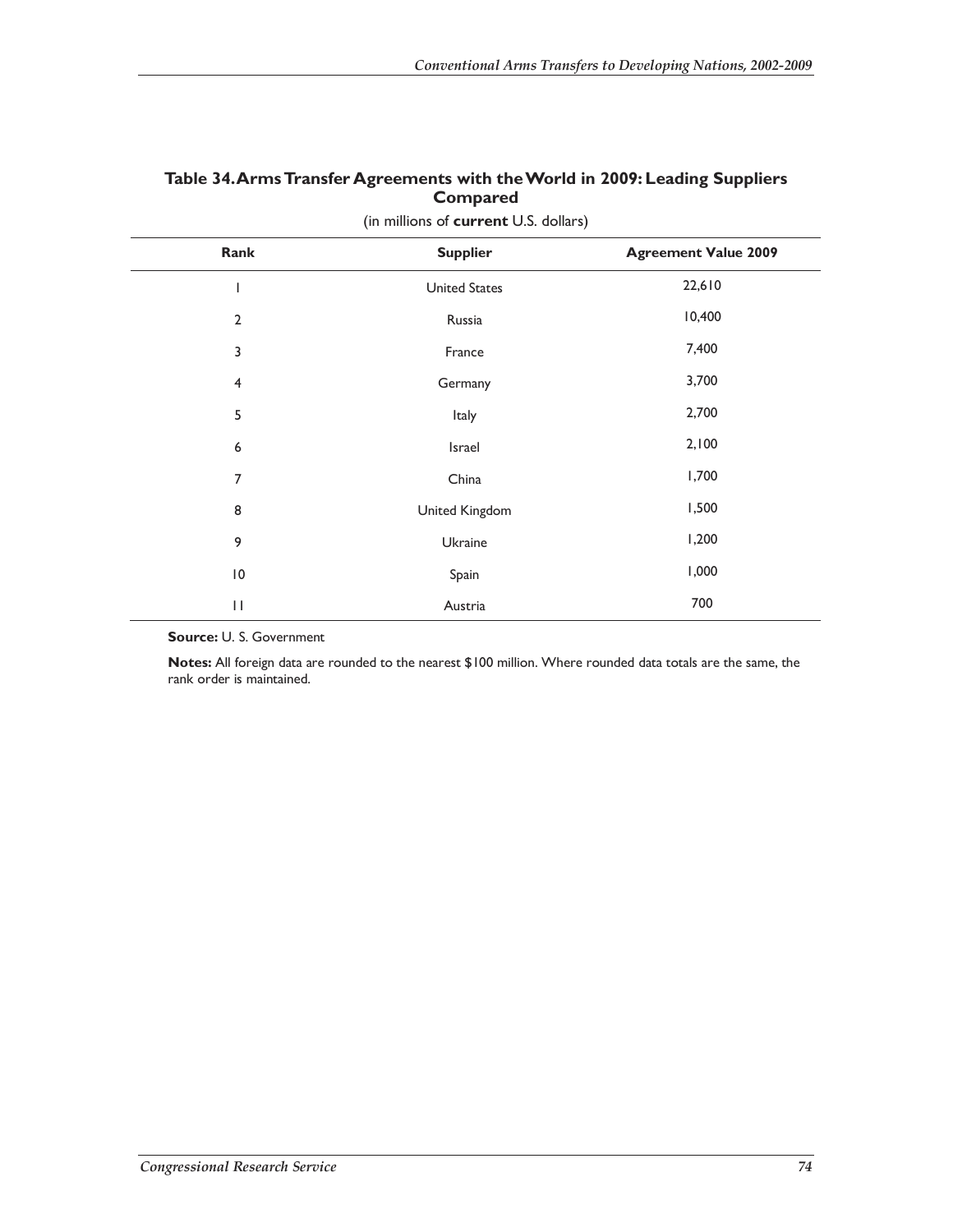|                      | 2002   | 2003   | 2004   | 2005   | 2006   | 2007   | 2008   | 2009   | <b>TOTAL</b><br>2002-2009 |
|----------------------|--------|--------|--------|--------|--------|--------|--------|--------|---------------------------|
| <b>United States</b> | 9,744  | 10,845 | 11,620 | 11.778 | 12,350 | 12,328 | 11,956 | 14,383 | 95,004                    |
| Russia               | 3,600  | 4,200  | 5,500  | 3,300  | 6,000  | 5,100  | 5,900  | 3,700  | 37,300                    |
| France               | 1,500  | 2,400  | 5,600  | 2,700  | 1,700  | 2,300  | 1,600  | 1,200  | 19,000                    |
| United Kingdom       | 5,000  | 6,800  | 3,200  | 3,700  | 4,800  | 2,000  | 2,200  | 2,200  | 29,900                    |
| China                | 900    | 800    | 900    | 1.100  | 1,300  | 2,100  | 2,100  | 1,800  | 11,000                    |
| Germany              | ,200   | 2,500  | 2,000  | 1,900  | 2,400  | 2,900  | 3,800  | 2,800  | 19,500                    |
| <b>Italy</b>         | 600    | 400    | 200    | 000.1  | 300    | 800    | 600    | 600    | 4,500                     |
| All Other European   | 3.100  | 4,100  | 2,500  | 3.100  | 3,700  | 4,200  | 4,700  | 4,700  | 30,100                    |
| All Others           | 2,900  | 2,400  | 3,200  | 3,000  | 2,200  | 3,100  | 3,000  | 3,700  | 23,500                    |
| <b>TOTAL</b>         | 28,544 | 34,445 | 34,720 | 31,578 | 34,750 | 34,828 | 35,856 | 35,083 | 269,804                   |

#### **Table 35. Arms Deliveries to the World, by Supplier, 2002-2009**

(in millions of **current** U.S. dollars)

#### **Source:** U.S. Government

Note: All data are for the calendar year given, except for U.S. MAP (Military Assistance Program) and IMET (International Military Education and Training), excess defense articles, which are included for the particular fiscal year. All amounts given include the values of all categories of weapons and ammunition, military spare parts, military construction, excess defense articles, military assistance and training programs, and all associated services. Statistics for foreign countries are based upon estimated selling prices. All foreign data are rounded to the nearest \$100 million.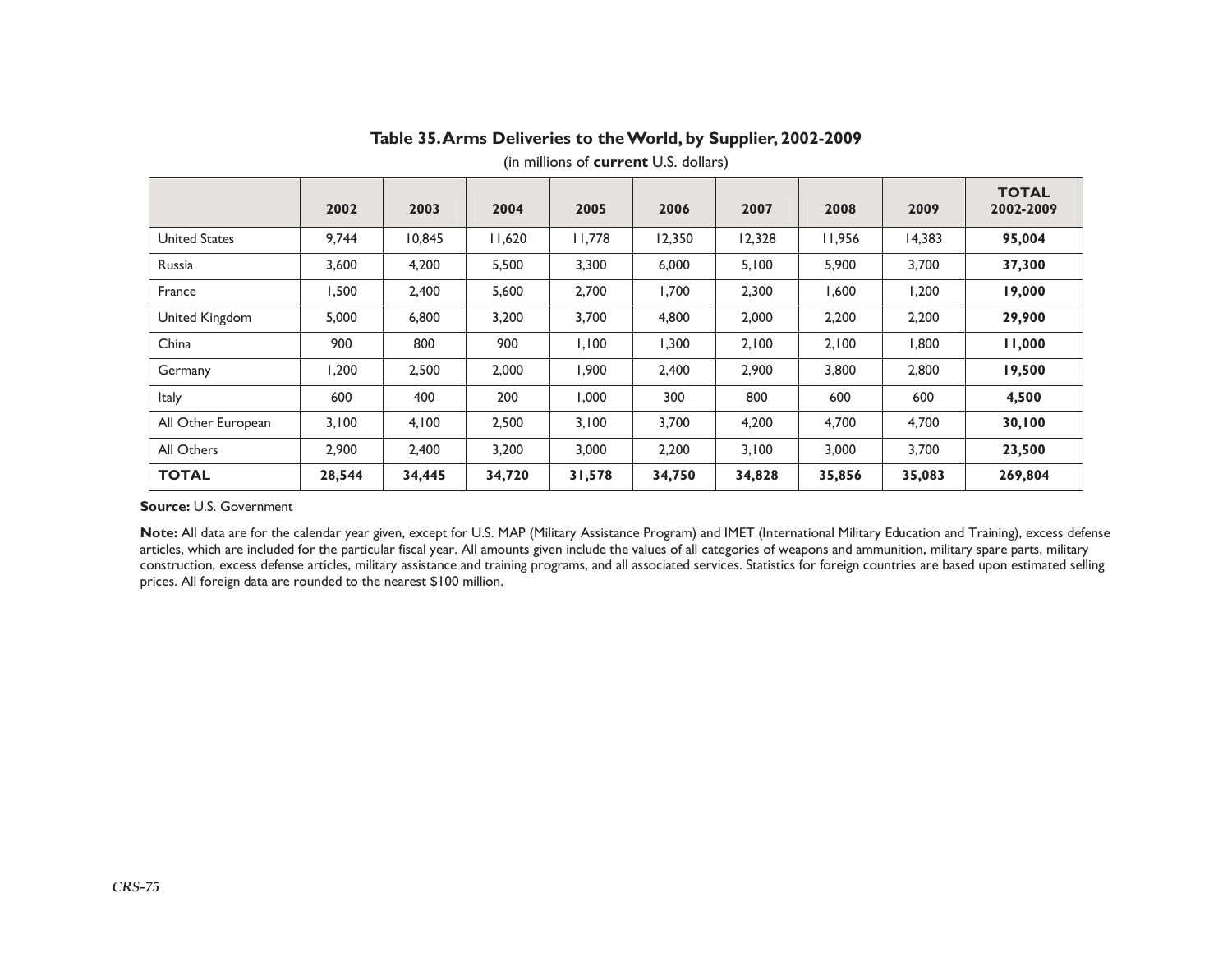|                                        | 2002   | 2003   | 2004   | 2005   | 2006   | 2007   | 2008   | 2009   | <b>TOTAL</b><br>2002-2009 |
|----------------------------------------|--------|--------|--------|--------|--------|--------|--------|--------|---------------------------|
| <b>United States</b>                   | 12,037 | 13,109 | 13,594 | 13,219 | 13,396 | 13,003 | 12,239 | 14,383 | 104,979                   |
| Russia                                 | 4,447  | 5,077  | 6,434  | 3,704  | 6,508  | 5,379  | 6,040  | 3,700  | 41,289                    |
| France                                 | 1,853  | 2,901  | 6,551  | 3,030  | 1,844  | 2,426  | 1,638  | 1,200  | 21,443                    |
| United Kingdom                         | 6,177  | 8,220  | 3,744  | 4,153  | 5,207  | 2,109  | 2,252  | 2,200  | 34,061                    |
| China                                  | 1,112  | 967    | 1,053  | 1,235  | 1,410  | 2,215  | 2,150  | 1,800  | 11,941                    |
| Germany                                | 482, ا | 3,022  | 2,340  | 2,132  | 2,603  | 3,059  | 3,890  | 2,800  | 21,328                    |
| <b>Italy</b>                           | 74 I   | 484    | 234    | 1,122  | 325    | 844    | 614    | 600    | 4,964                     |
| All Other European                     | 3,830  | 4,956  | 2,925  | 3,479  | 4,013  | 4,430  | 4,811  | 4,700  | 33,144                    |
| All Others                             | 3,582  | 2,901  | 3,744  | 3,367  | 2,386  | 3,270  | 3,071  | 3,700  | 26,021                    |
| <b>TOTAL</b>                           | 35,261 | 41,635 | 40,618 | 35,441 | 37,694 | 36,735 | 36,704 | 35,083 | 299,171                   |
| Dollar inflation<br>index: $(2009=1)*$ | 0.8095 | 0.8273 | 0.8548 | 0.891  | 0.9219 | 0.9481 | 0.9769 |        |                           |

## **Table 36. Arms Deliveries to the World, by Supplier, 2002-2009**

(in millions of **constant** U.S. dollars)

**Source:** U.S. Government

\* Based on Department of Defense Price Deflator.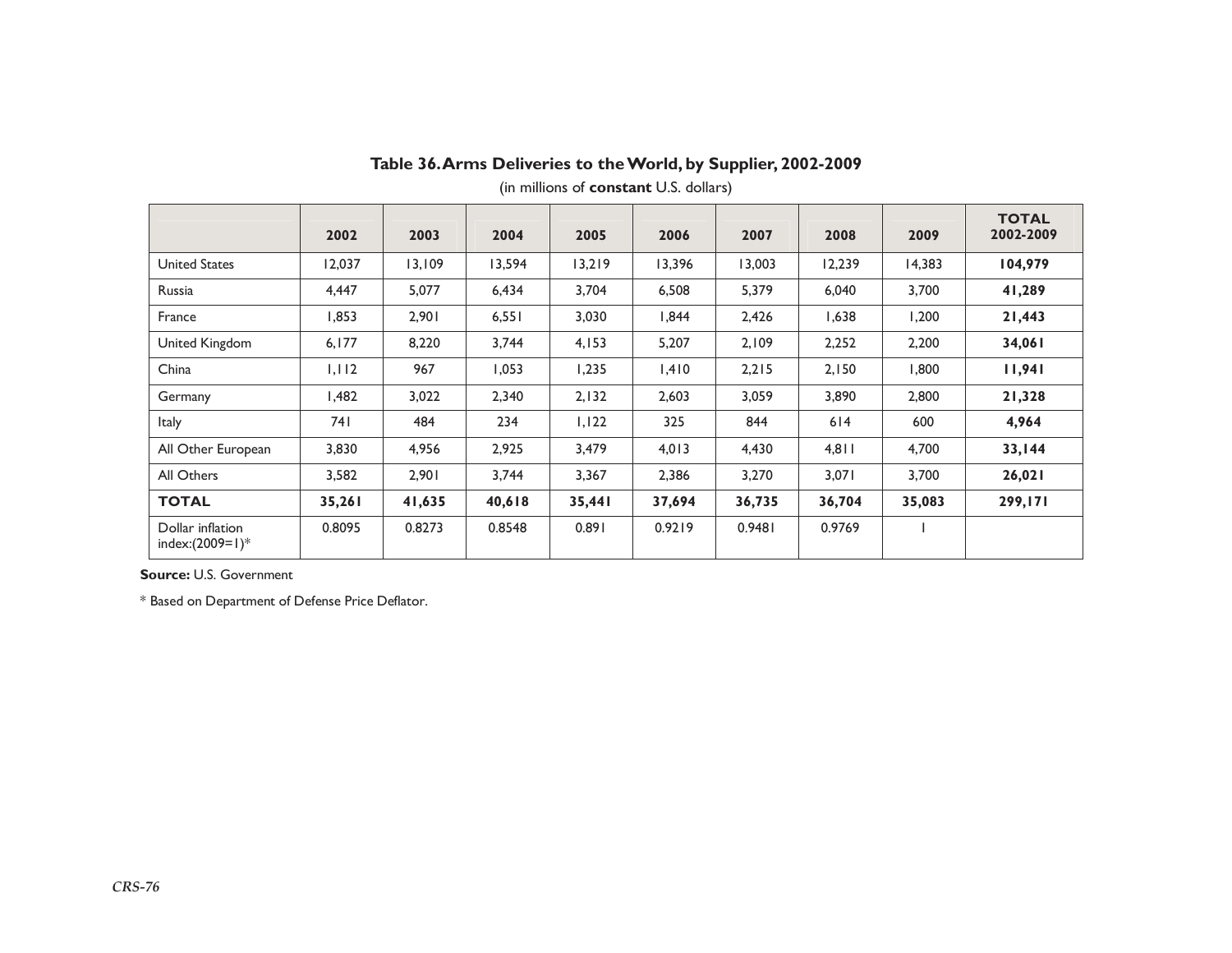|                      | 2002    | 2003    | 2004    | 2005       | 2006    | 2007    | 2008       | 2009       |
|----------------------|---------|---------|---------|------------|---------|---------|------------|------------|
| <b>United States</b> | 34.14%  | 31.48%  | 33.47%  | 37.30%     | 35.54%  | 35.40%  | 33.34%     | 41.00%     |
| Russia               | 12.61%  | 12.19%  | 15.84%  | 10.45%     | 17.27%  | 14.64%  | 16.45%     | 10.55%     |
| France               | 5.26%   | 6.97%   | 16.13%  | 8.55%      | 4.89%   | 6.60%   | 4.46%      | 3.42%      |
| United Kingdom       | 17.52%  | 19.74%  | 9.22%   | 11.72%     | 13.81%  | 5.74%   | 6.14%      | 6.27%      |
| China                | 3.15%   | 2.32%   | 2.59%   | 3.48%      | 3.74%   | 6.03%   | 5.86%      | 5.13%      |
| Germany              | 4.20%   | 7.26%   | 5.76%   | 6.02%      | 6.91%   | 8.33%   | 10.60%     | 7.98%      |
| <b>Italy</b>         | 2.10%   | 1.16%   | 0.58%   | 3.17%      | 0.86%   | 2.30%   | $1.67\%$   | 1.71%      |
| All Other European   | 10.86%  | 11.90%  | 7.20%   | 9.82%      | 10.65%  | 12.06%  | 13.11%     | 13.40%     |
| All Others           | 10.16%  | 6.97%   | 9.22%   | 9.50%      | 6.33%   | 8.90%   | 8.37%      | 10.55%     |
| Major West European* | 29.08%  | 35.13%  | 31.68%  | 29.45%     | 26.47%  | 22.97%  | 22.87%     | $19.38%$ ] |
| <b>TOTAL</b>         | 100.00% | 100.00% | 100.00% | $100.00\%$ | 100.00% | 100.00% | $100.00\%$ | $100.00\%$ |

## **Table 37. Arms Deliveries to the World, by Supplier 2002-2009**

(expressed as a percent of total, by year)

**Source:** U.S. Government

\* Major West European category includes France, United Kingdom, Germany, and Italy.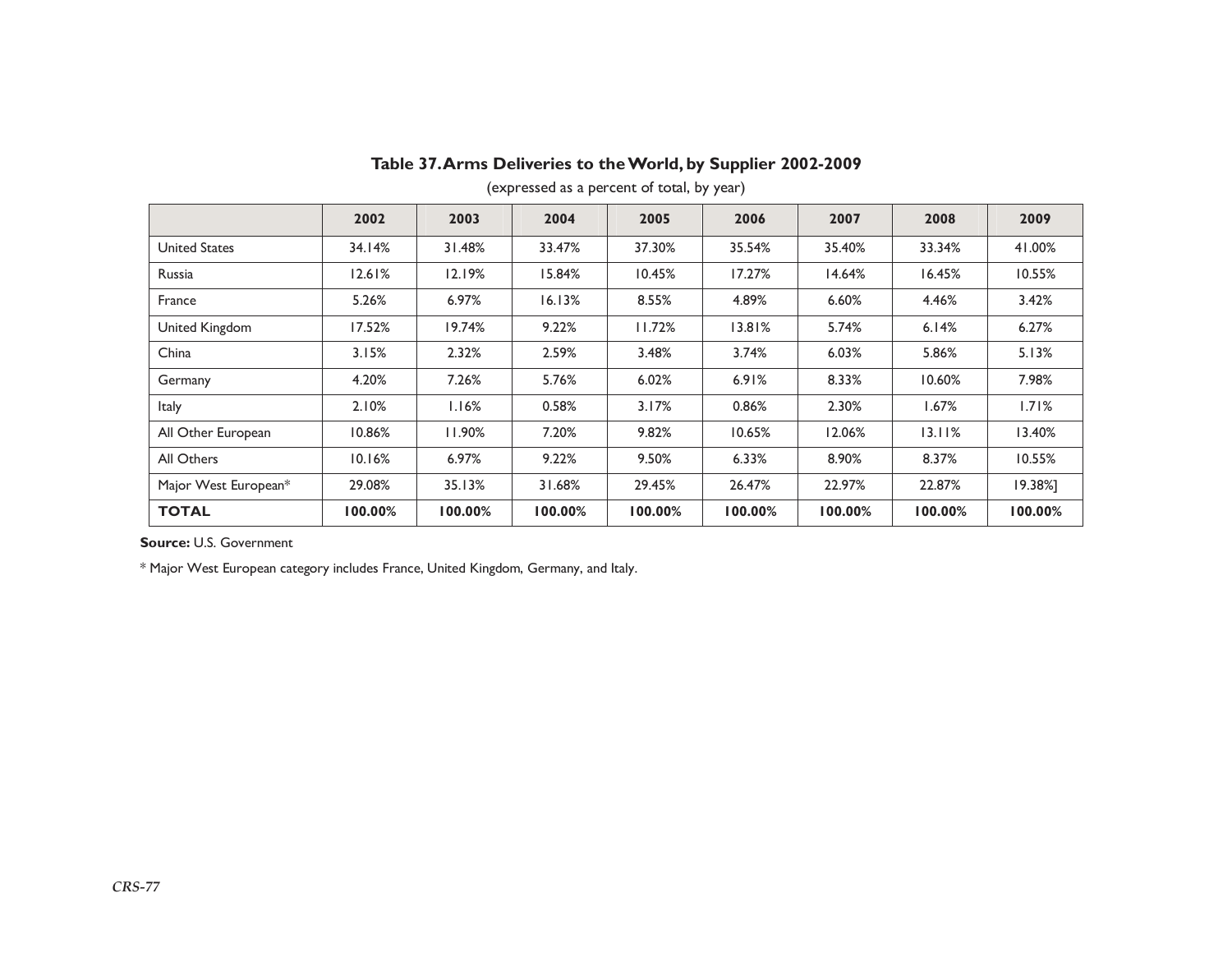| Rank            | <b>Supplier</b>      | Deliveries Value 2002-2005 |
|-----------------|----------------------|----------------------------|
|                 | <b>United States</b> | 43,987                     |
| $\overline{2}$  | United Kingdom       | 18,700                     |
| 3               | Russia               | 16,600                     |
| $\overline{4}$  | France               | 12,200                     |
| 5               | Germany              | 7,600                      |
| 6               | Israel               | 3,800                      |
| 7               | China                | 3,700                      |
| 8               | Ukraine              | 2,900                      |
| 9               | Sweden               | 2,700                      |
| $\overline{10}$ | Canada               | 2,900                      |
| П               | Italy                | 2,200                      |

## **Table 38. Arms Deliveries to the World, 2002-2009: Leading Suppliers Compared**  (in millions of **current** U.S. dollars)

| Rank                    | <b>Supplier</b>      | Deliveries Value 2006-2009 |
|-------------------------|----------------------|----------------------------|
|                         | <b>United States</b> | 51,017                     |
| 2                       | Russia               | 20,700                     |
| 3                       | Germany              | 11.900                     |
| $\overline{\mathbf{4}}$ | United Kingdom       | 11,200                     |
| 5                       | China                | 7,300                      |
| 6                       | France               | 6,800                      |
| 7                       | Israel               | 4,400                      |
| 8                       | Canada               | 3,800                      |
| 9                       | Netherlands          | 2,300                      |
| $\overline{10}$         | Italy                | 2,300                      |
| П                       | Spain                | 2,300                      |

**Source:** U. S. Government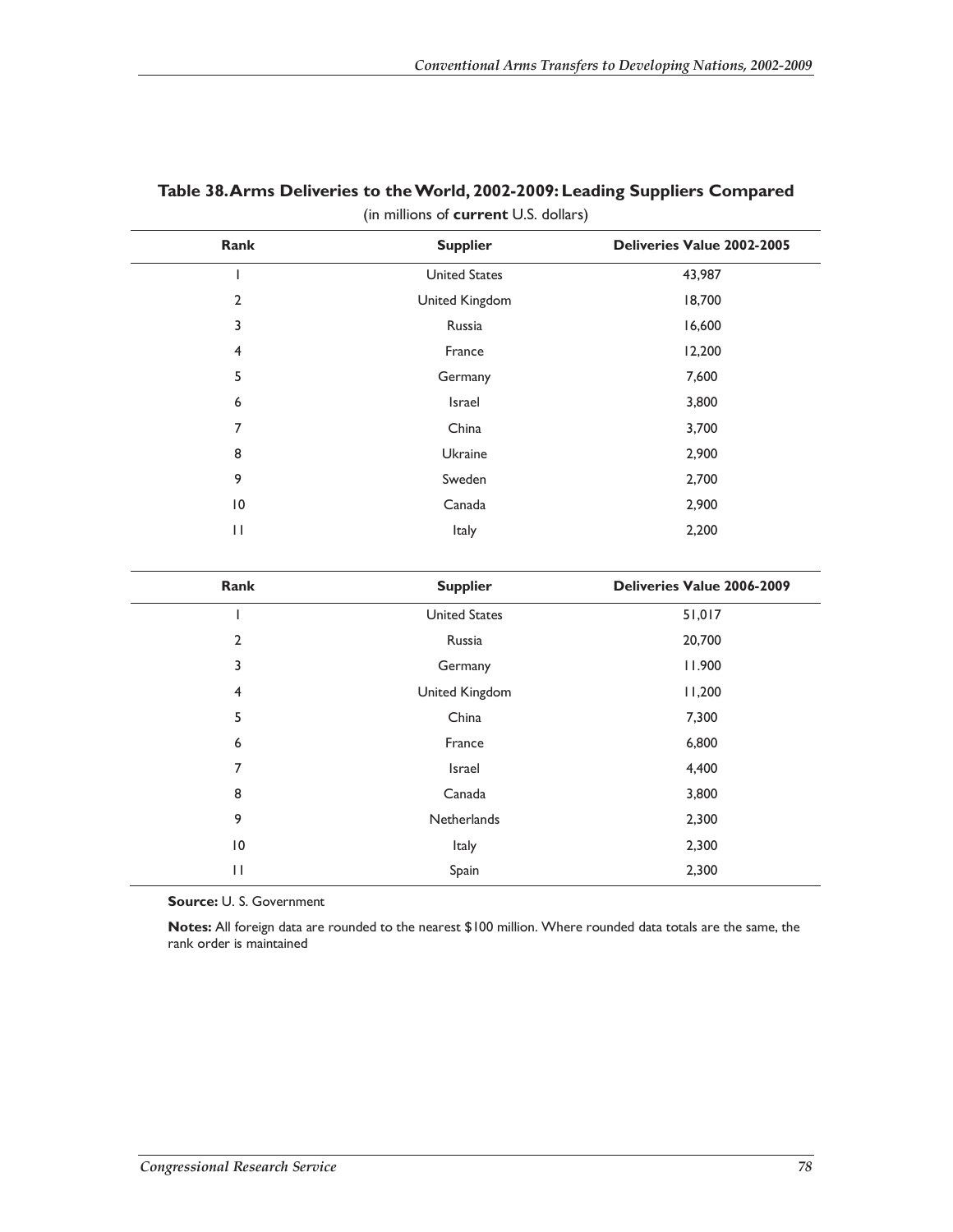| Rank                    | <b>Supplier</b>      | Deliveries Value 2002-2009 |
|-------------------------|----------------------|----------------------------|
|                         | <b>United States</b> | 95,004                     |
| $\overline{2}$          | Russia               | 37,300                     |
| 3                       | United Kingdom       | 29,900                     |
| $\overline{\mathbf{4}}$ | Germany              | 19,500                     |
| 5                       | France               | 19,000                     |
| 6                       | China                | 11,000                     |
| 7                       | Israel               | 8,200                      |
| 8                       | Canada               | 6,700                      |
| 9                       | Sweden               | 6,600                      |
| $\overline{10}$         | Italy                | 4,500                      |
| $\mathsf{I}$            | Ukraine              | 3,800                      |

## **Arms Deliveries to the World, 2002-2009: Leading Suppliers Compared (Continued)**  (in millions of **current** U.S. dollars)

**Source:** U. S. Government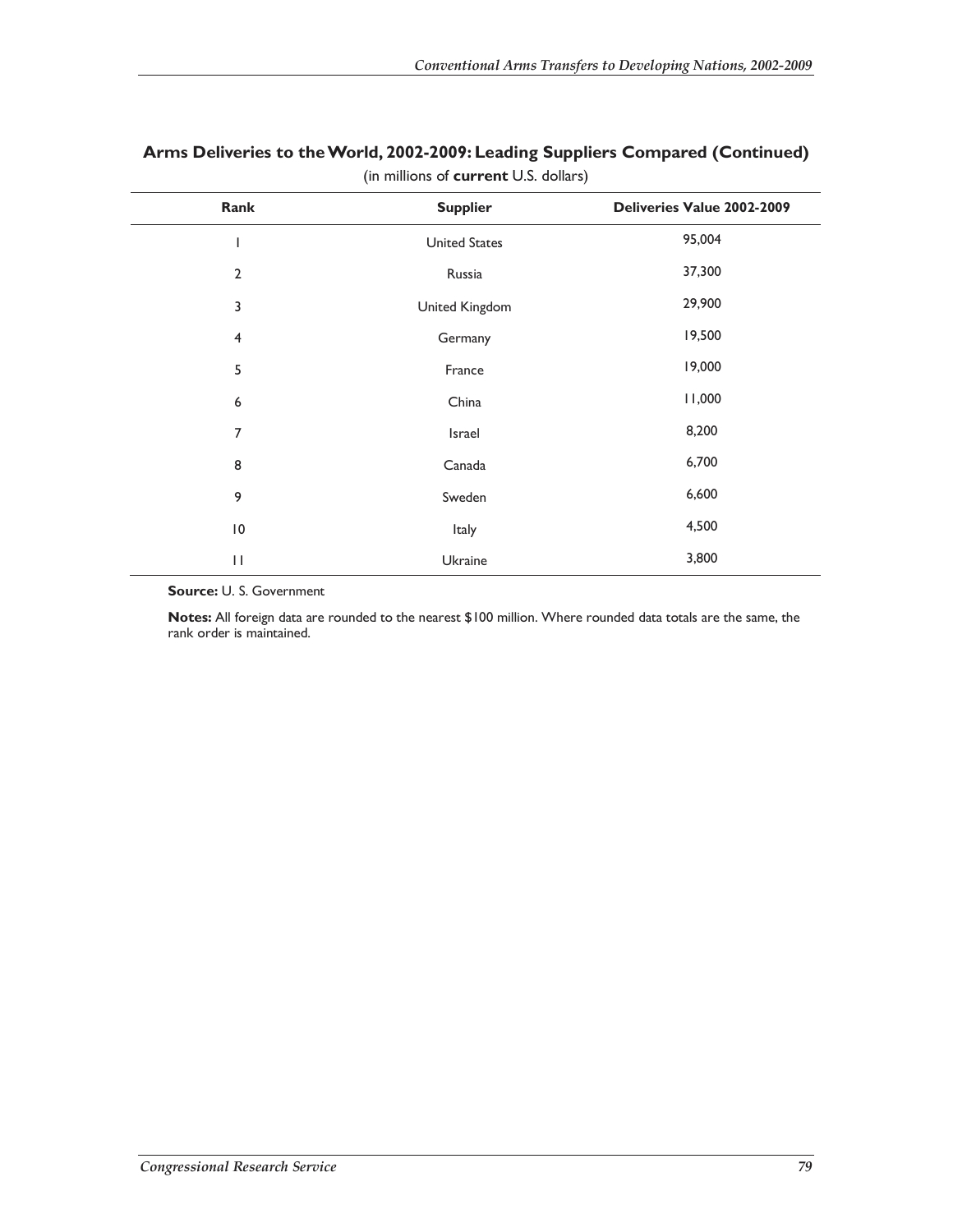| Rank            | <b>Supplier</b>      | <b>Deliveries Value 2009</b> |
|-----------------|----------------------|------------------------------|
| ш               | <b>United States</b> | 14,383                       |
| 2               | Russia               | 3,700                        |
| 3               | Germany              | 2,800                        |
| $\overline{4}$  | United Kingdom       | 2,200                        |
| 5               | China                | 1,800                        |
| 6               | France               | 1,200                        |
| 7               | Sweden               | 1,200                        |
| 8               | Canada               | 1,200                        |
| 9               | Austria              | 700                          |
| $\overline{10}$ | Israel               | 600                          |
| П               | Italy                | 600                          |

## **Table 39. Arms Deliveries to the World in 2009: Leading Suppliers Compared**  (in millions of **current** U.S. dollars)

**Source:** U. S. Government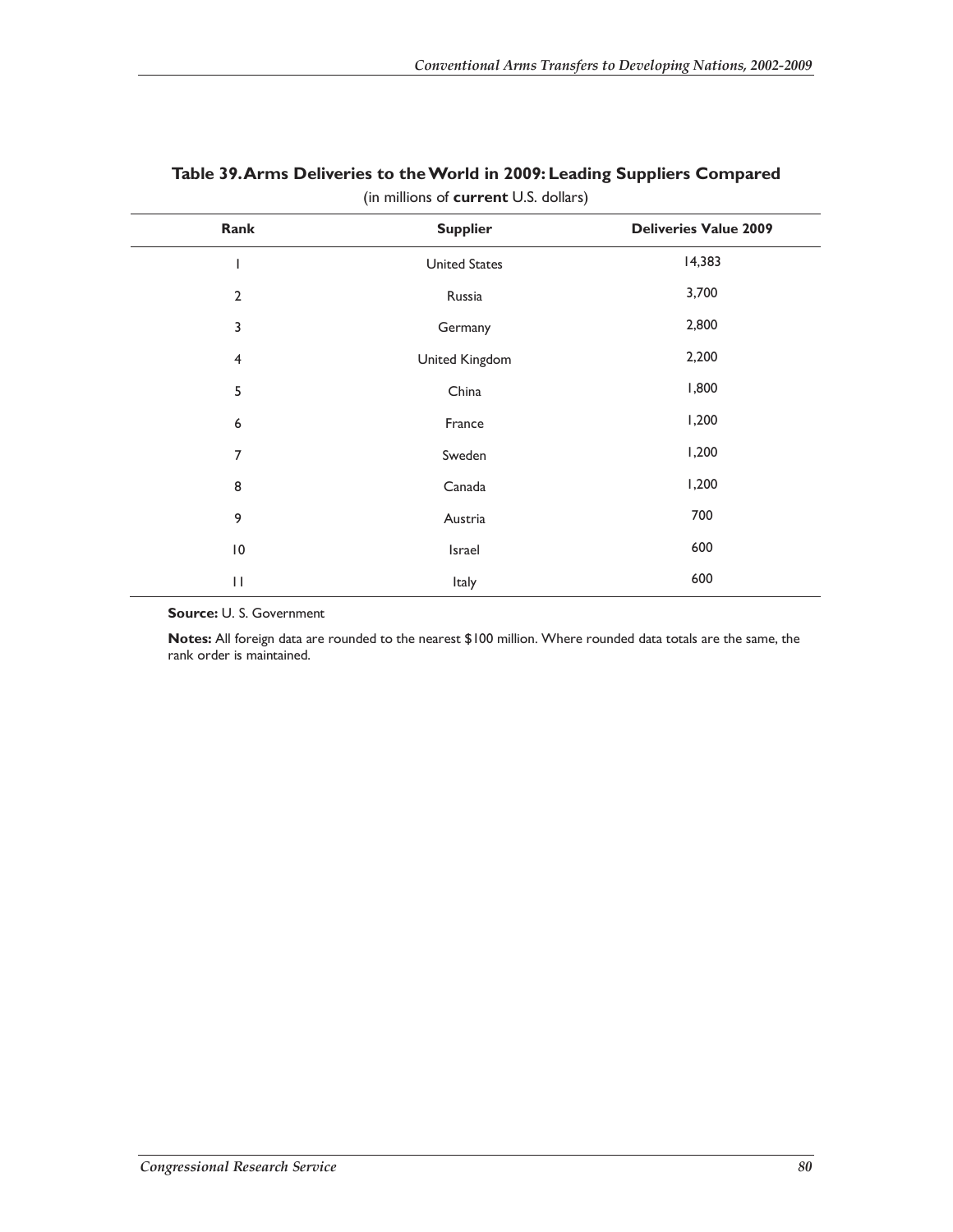# **Description of Items Counted in Weapons Categories, 2002-2009**

**Tanks and Self-propelled Guns:** This category includes light, medium, and heavy tanks; selfpropelled artillery; self-propelled assault guns.

**Artillery:** This category includes field and air defense artillery, mortars, rocket launchers and recoilless rifles—100 mm and over; FROG launchers—100mm and over.

**Armored Personnel Carriers (APCs) and Armored Cars:** This category includes personnel carriers, armored and amphibious; armored infantry fighting vehicles; armored reconnaissance and command vehicles.

**Major Surface Combatants:** This category includes aircraft carriers, cruisers, destroyers, frigates.

**Minor Surface Combatants:** This category includes minesweepers, subchasers, motor torpedo boats, patrol craft, motor gunboats.

**Submarines:** This category includes all submarines, including midget submarines.

**Guided Missile Patrol Boats:** This category includes all boats in this class.

**Supersonic Combat Aircraft:** This category includes all fighter and bomber aircraft designed to function operationally at speeds above Mach 1.

**Subsonic Combat Aircraft:** This category includes all fighter and bomber aircraft designed to function operationally at speeds below Mach 1.

**Other Aircraft:** This category includes all other fixed-wing aircraft, including trainers, transports, reconnaissance aircraft, and communications/utility aircraft.

**Helicopters:** This category includes all helicopters, including combat and transport.

**Surface-to-air Missiles:** This category includes all ground-based air defense missiles.

**Surface-to-surface Missiles:** This category includes all surface-surface missiles without regard to range, such as Scuds and CSS-2s. It excludes all anti-tank missiles. It also excludes all antiship missiles, which are counted in a separate listing.

**Anti-ship Missiles:** This category includes all missiles in this class such as the Harpoon, Silkworm, Styx and Exocet.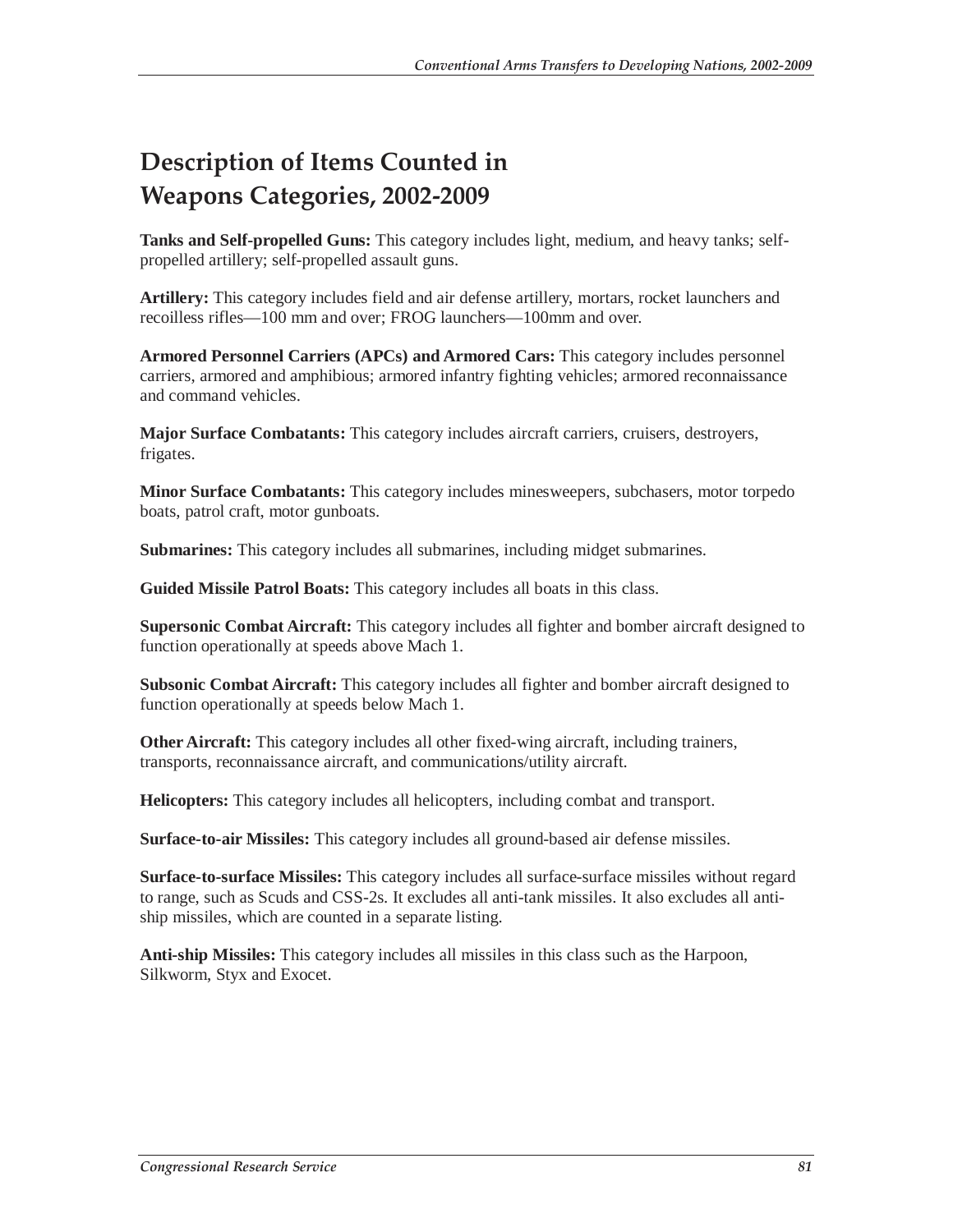# **Regions Identified in Arms Transfer Tables and Charts**

| ASIA             | <b>NEAR EAST</b>            | <b>EUROPE</b>                |
|------------------|-----------------------------|------------------------------|
| Afghanistan      | Algeria                     | Albania                      |
| Australia        | Bahrain                     | Armenia                      |
| Bangladesh       | Egypt                       | Austria                      |
| <b>Brunei</b>    | Iran                        | Azerbaijan                   |
| Burma (Myanmar)  | Iraq                        | <b>Belarus</b>               |
| China            | <b>Israel</b>               | Bosnia/Herzegovina           |
| Fiji             | Jordan                      | Bulgaria                     |
| India            | Kuwait                      | Belgium                      |
| Indonesia        | Lebanon                     | Croatia                      |
| Japan            | Libya                       | Czechoslovakia/              |
| Cambodia         | Morocco                     | Czech Republic               |
| Kazakhstan       | Oman                        | Cyprus                       |
| Kyrgyzstan       | Qatar                       | Denmark                      |
| Laos             | Saudi Arabia                | Estonia                      |
| Malaysia         | Syria                       | Finland                      |
| Nepal            | Tunisia                     | France                       |
| New Zealand      | <b>United Arab Emirates</b> | FYR/Macedonia                |
| North Korea      | Yemen                       | Georgia                      |
| Pakistan         |                             | Germany                      |
| Papua New Guinea |                             | Greece                       |
| Philippines      |                             | Hungary                      |
| Pitcairn         |                             | Iceland                      |
| Singapore        |                             | Ireland                      |
| South Korea      |                             | Italy                        |
| Sri Lanka        |                             | Latvia                       |
| Taiwan           |                             | Liechtenstein                |
| Tajikistan       |                             | Lithuania                    |
| Thailand         |                             | Luxembourg                   |
| Turkmenistan     |                             | Malta                        |
| Uzbekistan       |                             | Moldova                      |
| Vietnam          |                             | Netherlands                  |
|                  |                             | Norway                       |
|                  |                             | Poland                       |
|                  |                             | Portugal                     |
|                  |                             | Romania                      |
|                  |                             | Russia                       |
|                  |                             | Slovak Republic              |
|                  |                             | Slovenia                     |
|                  |                             | Spain                        |
|                  |                             | Sweden                       |
|                  |                             | Switzerland                  |
|                  |                             | Turkey                       |
|                  |                             | Ukraine                      |
|                  |                             | <b>United Kingdom</b>        |
|                  |                             | Yugoslavia/Serbia/Montenegro |
|                  |                             |                              |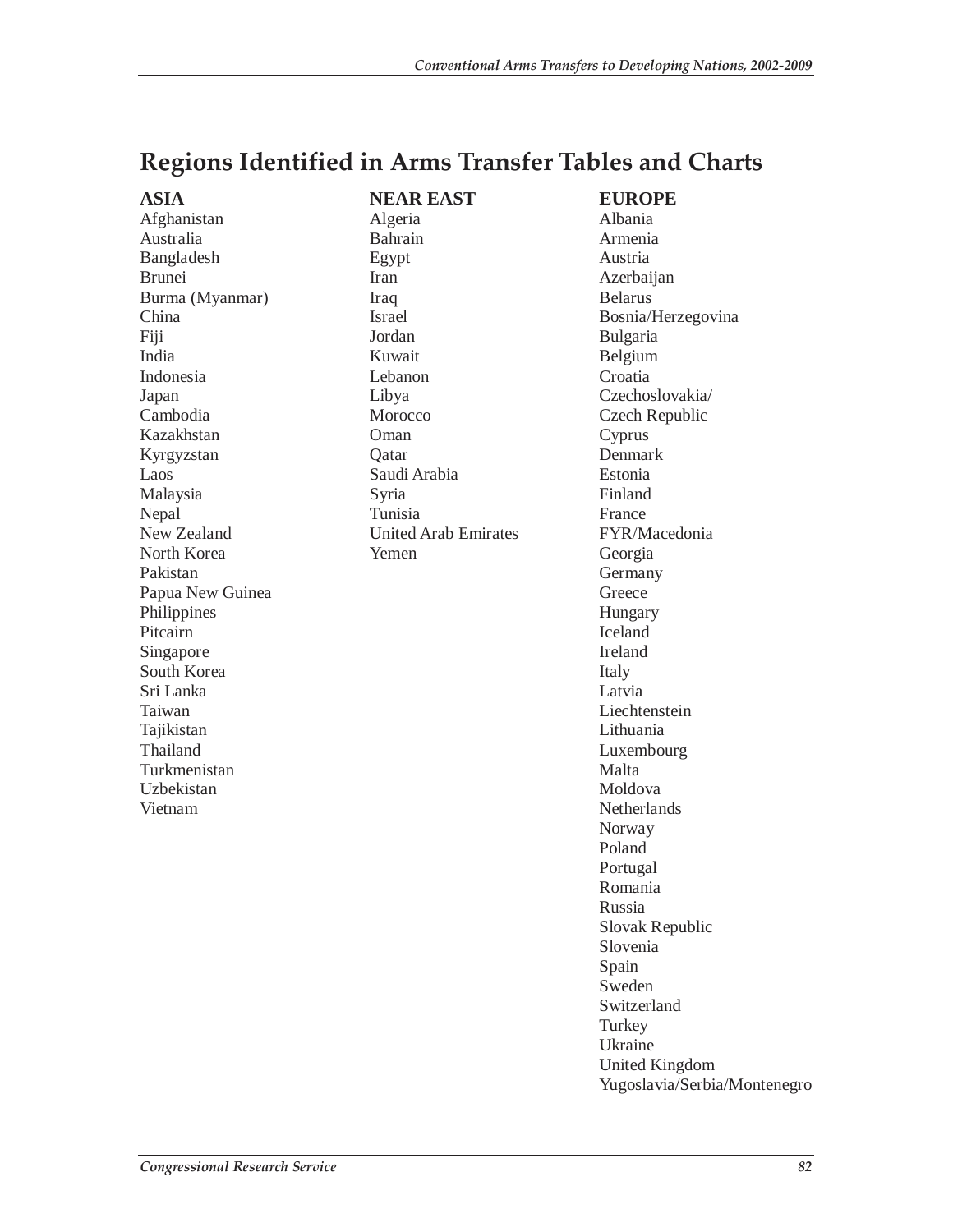## **AFRICA**

Angola Benin Botswana Burkina Faso Burundi Cameroon Cape Verde Central African Republic Chad Congo Côte d'Ivoire Diibouti Equatorial Guinea Ethiopia Gabon Gambia Ghana Guinea Guinea-Bissau Kenya Lesotho Liberia Madagascar Malawi Mali Mauritania Mauritius Mozambique Namibia Niger Nigeria Réunion Rwanda Senegal Seychelles Sierra Leone Somalia South Africa Sudan Swaziland Tanzania Togo Uganda Zaire Zambia Zimbabwe

## **LATIN AMERICA**

Antigua Argentina Bahamas Barbados Belize Bermuda Bolivia Brazil British Virgin Islands Cayman Islands Chile Colombia Costa Rica Cuba Dominica Dominican Republic Ecuador El Salvador French Guiana Grenada Guadeloupe Guatemala Guyana Haiti Honduras Jamaica Martinique Mexico Montserrat Netherlands Antilles Nicaragua Panama Paraguay Peru St. Kitts & Nevis St. Lucia St. Pierre & Miquelon St. Vincent Suriname Trinidad Turks & Caicos Venezuela